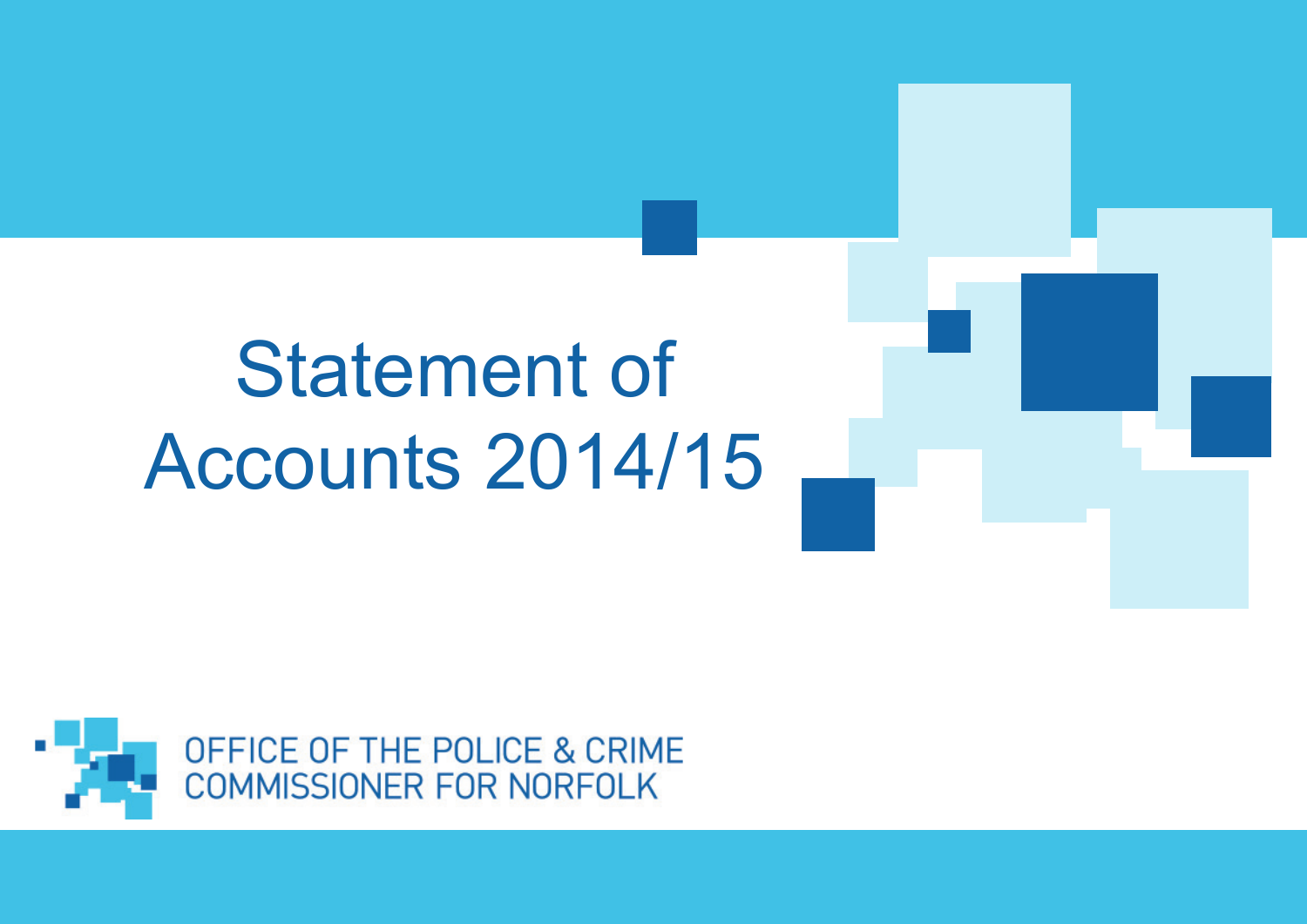# **CONTENTS**

| <b>EXPLANATORY FOREWORD</b>                                                   | ji.       |
|-------------------------------------------------------------------------------|-----------|
| <b>FINANCIAL REVIEW</b>                                                       | vii       |
| INDEPENDENT AUDITOR'S REPORT TO THE POLICE AND CRIME COMMISSIONER FOR NORFOLK | <b>XV</b> |
| <b>STATEMENT OF RESPONSIBILITIES</b>                                          | xviii     |
| <b>MOVEMENT IN RESERVES STATEMENT</b>                                         | 1         |
| <b>COMPREHENSIVE INCOME AND EXPENDITURE STATEMENT</b>                         | 5         |
| <b>BALANCE SHEET</b>                                                          | 9         |
| <b>CASH FLOW STATEMENT</b>                                                    | 12        |
| NOTES TO THE FINANCIAL STATEMENTS (including ACCOUNTING POLICIES)             | 13        |
| NORFOLK POLICE OFFICER PENSION FUND ACCOUNT                                   | 106       |
| <b>GLOSSARY OF TERMS</b>                                                      | 109       |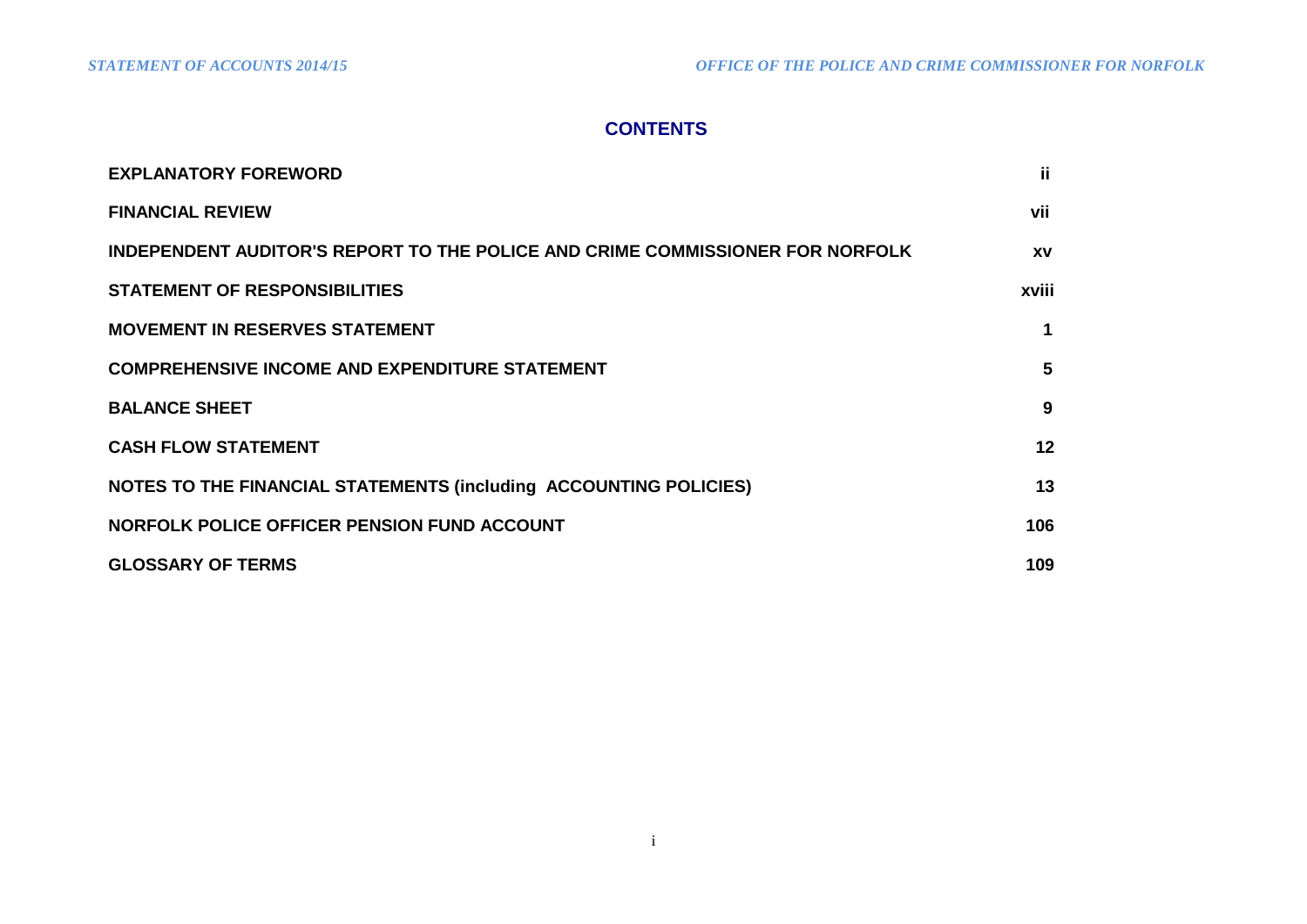# **EXPLANATORY FOREWORD**

#### **Introduction**

On 15 September 2011 the Police Reform and Social Responsibility Act 2011 (the Act) received Royal Assent in Parliament representing a significant change in the way the police in England and Wales are governed and held accountable. The effect of this key reform was to replace the Norfolk Police Authority (NPA) with a newly elected Police and Crime Commissioner for Norfolk (PCC). Both the PCC and the Chief Constable (CC) for Norfolk, responsible for the operational policing of Norfolk, were established as separate legal entities.

The Act provided that on 21 November 2012, all existing rights, assets and liabilities transferred from the Police Authority to the PCC. This included the transfer of all police staff to the PCC and was referred to as the "Stage 1" transfer. The Act also provided for a second "Stage 2" transfer which referred to the subsequent management of certain staff from the PCC to the Chief Constable (CC). The "Stage 2" transfer is designed to allow PCCs and CCs the freedom to make arrangements about how their respective functions will be discharged in the future.

The Home Secretary directed that the "Stage 2" transfer was completed by 1 April 2014. This has taken place, and all staff, except those working directly in the Office of the PCC, have transferred to the corporation sole of Chief Constable.

Transfer "Stage 2" impacts upon corporate governance by the PCC and CC and a number of the governance mechanisms have been reviewed so that appropriate arrangements are in place from 1 April 2014 onwards.

The PCC's function is to hold the Chief Constable to account in order to secure the maintenance of an efficient and effective police force. For accounting purposes, the PCC for Norfolk is the parent entity of the CC for Norfolk Constabulary and together they form the PCC for Norfolk Group.

The Revenue Budget and Capital Programme for 2014/15 were approved by the PCC in February 2014. Stephen Bett was elected as the Norfolk Police and Crime Commissioner (PCC) and is ultimately responsible for the Revenue Budget and Capital Programme for 2014/15. The responsibilities of the PCC, set out in the Act, include:

- Publishing a Police and Crime Plan
- Holding the Chief Constable to account for the running of the force
- Agreeing the police budget for the year and the level of the precept
- Working with partner organisations e.g. criminal justice agencies, crime reduction and community safety partners
- Publishing an Annual Report setting out progress against strategic priorities in the Police and Crime Plan.

The PCC is accountable to the Norfolk Police and Crime Panel which scrutinises the actions and decisions of the Commissioner. Formal public meetings between the PCC and the Chief Constable are held every two months. An independent Audit Committee has also been established in accordance with recommendations from the Home Office and CIPFA.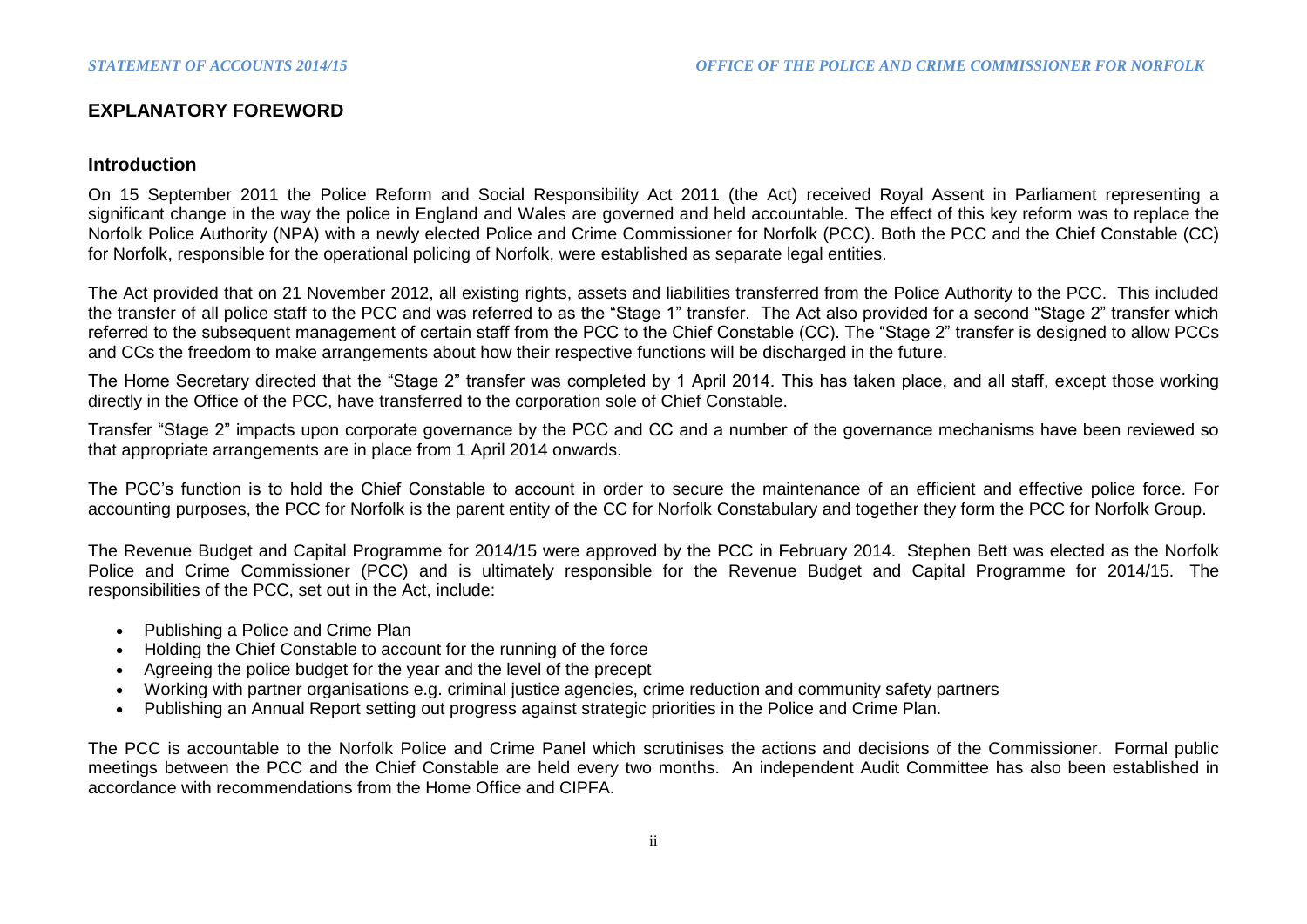All the financial transactions incurred during 2014/15 for policing of Norfolk have been recognised and recorded within this Statement of Accounts, which sets out the overall financial position of the PCC Group for the year ending 31 March 2015.

The Foreword provides an overview of the new accounting arrangements and the financial performance during 2014/15.

The Statement of Accounts for the 2014/15 financial year is set out on the following pages. Information on the accounts is presented as simply and clearly as possible. However, due to the technical nature of the accounts, an explanation of the use of accounting terms is provided at the end of this document.

#### **Impact on the Financial Statements of the PCC and Chief Constable**

The International Accounting Standards Board framework states that assets, liabilities and reserves should be recognised when it is probable that any 'future' economic benefits associated with the item will flow to, or from the entity. At the outset the PCC took responsibility for the finances of the whole Group and controls the assets, liabilities and reserves, which were transferred from the previous Police Authority. With the exception of the liabilities for employment and post-employment benefits, referred to earlier, this position has not changed and would suggest that these balances should be shown on the PCC's Balance Sheet.

The Scheme of Governance and Consent sets out the roles and responsibilities of the Police and Crime Commissioner and the Chief Constable, and also includes the Financial Regulations and Contract Standing Orders. As per these governance documents, all contracts and bank accounts are in the name of the PCC. No consent has been granted to the CC to open bank accounts or hold cash or associated working capital assets or liabilities. This means that all cash, assets and liabilities in relation to working capital are the responsibility of the PCC, with all the control and risk also residing with the PCC. To this end, all working capital is shown in the accounts of the PCC and the Group.

The PCC receives all income and makes all payments from the Police Fund for the Group and has responsibility for entering into contracts and establishing the contractual framework under which the Chief Constable's staff operates. The PCC has not set up a separate bank account for the Chief Constable, which reflects the fact that all income is paid to the PCC. The PCC has not made arrangements for the carry forward of balances or for the Chief Constable to hold cash backed reserves.

Therefore, the Chief Constable fulfils his statutory responsibilities for delivering an efficient and effective police force within an annual budget, which is set by the PCC. The Chief Constable ultimately has a statutory responsibility for maintaining the Queen's peace and to do this has direction and control over the force's police officers and employs police community support officers (PCSOs) and police staff. It is recognised that in exercising day-to-day direction and control the Chief Constable will undertake activities, incur expenditure and generate income to allow the police force to operate effectively. It is appropriate that a distinction is made between the financial impact of this day-today direction and control of the force and the overarching strategic control exercised by the PCC.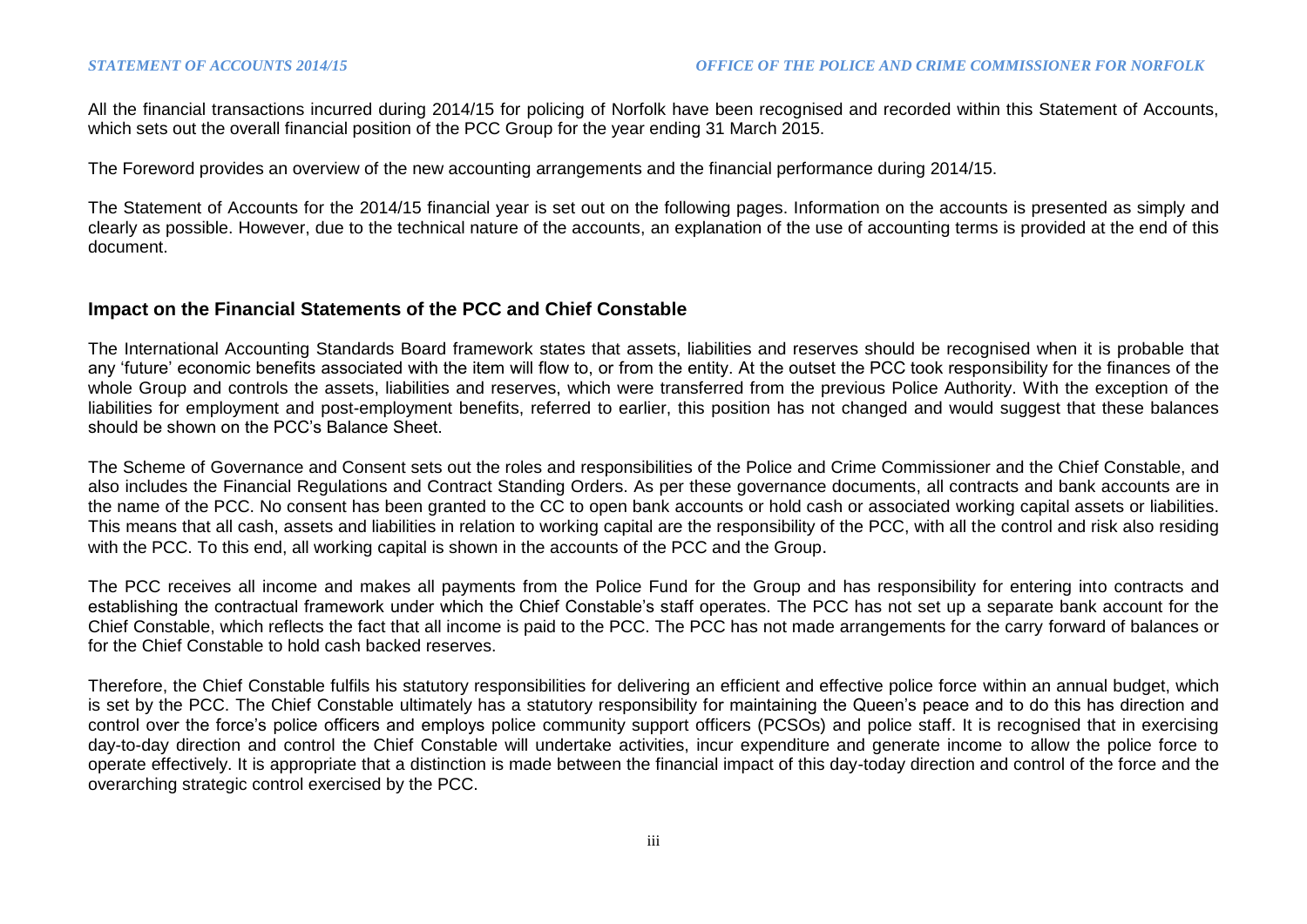Therefore it is felt that the expenditure and income associated with day-to-day direction and control and the PCC's funding to support the Chief Constable is best shown in the Chief Constable's Accounts, with the main sources of funding (i.e. central government grants and Council Tax) and the vast majority of balances being shown in the PCC's Accounts.

In particular, it should be noted that it has been decided to recognise transactions in the Chief Constable's Comprehensive Income and Expenditure Statement (CIES) in respect of operational policing, police officer and staff costs, and associated operational income, and transfer liabilities to the Chief Constable's Balance Sheet for employment and post-employment benefits in accordance with International Accounting Standard 19 (IAS19).

The rationale behind transferring the liability for employment benefits is that IAS19 states that the employment liabilities should follow employment costs. Because employment costs are shown in the Chief Constable's CIES, on the grounds that the Chief Constable is exercising day-to-day direction and control over police officers and employs police staff, it follows that the employment liabilities are therefore shown in the Chief Constable's Balance Sheet.

## **The Main Accounting Statements**

The accounts are set out in accordance with the Accounting Code of Practice on Local Authority Accounting in the United Kingdom (the Code) which defines proper accounting practices for local authorities.

The accounts also reflect the following frameworks and regulations:

- The Police Reform and Social Responsibility Act 2011 (the Act)
- Financial Regulations for the PCC and CC
- The scheme of governance (setting out delegations/designations) from the PCC to the Chief Constable.

The Accounts of the Police & Crime Commissioner (PCC) for 2014/15, which will be the basis for the Audit Opinion, are set out on Pages ii to 108 and consist of;

#### **Explanatory Forward**

This provides an overview of the accounting arrangements 2014/15.

#### **Financial Review**

This outlines the revenue and capital spending in 2014/15 and the financing, major changes to the Accounts from 2013/14 and future prospects for the PCC.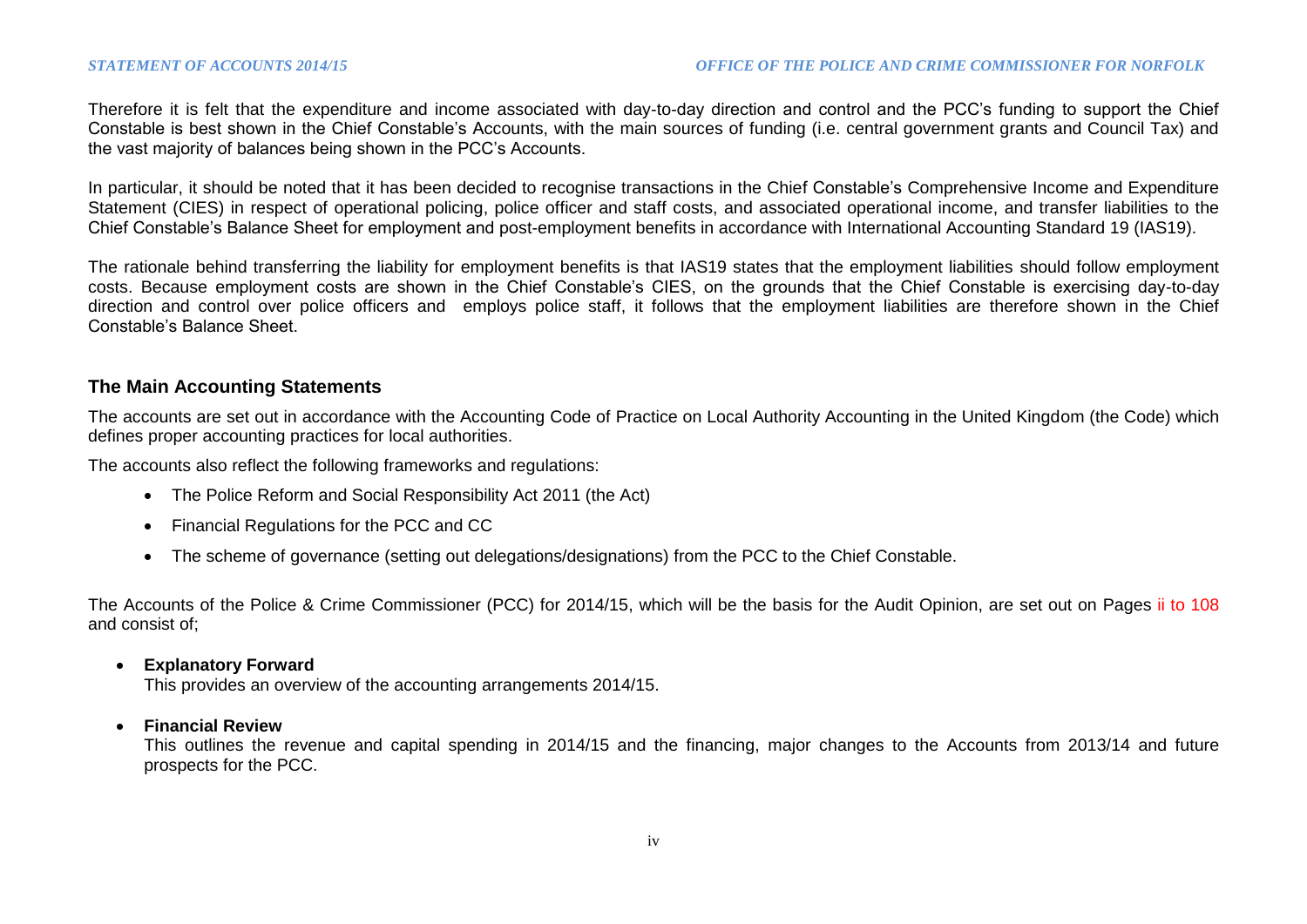## **Audit Opinion**

The statutory opinion for the Statement of Accounts.

## **Statement of Responsibilities**

This includes the financial responsibilities of the PCC and the Chief Finance Officer (CFO) to the PCC.

The Accounting Statements consist of:

## **Movement in Reserves Statement**

This shows the movement in the year on the different reserves held, analysed into 'usable reserves' (i.e. those that can be applied to fund expenditure or reduce local taxation) and other reserves. The 'Surplus (or deficit) on the provision of services' line shows the true economic cost of providing services, more details of which are shown in the Comprehensive Income and Expenditure Statement. These are different from the statutory amounts required to be charged to the General Fund Balance for Council Tax setting purposes. The 'Net increase/decrease before transfers to earmarked reserves' line shows the statutory General Fund Balance before any discretionary transfers to or from earmarked reserves.

## **Comprehensive Income and Expenditure Statement**

This shows the accounting cost in the year of providing services in accordance with generally accepted accounting practices, rather than the amount to be funded from taxation. The PCC raises taxation to cover expenditure in accordance with regulations; this may be different from the accounting cost. The taxation position is shown in the Movement in Reserves Statement.

## **The Balance Sheet**

This shows the value as at the Balance Sheet date of the assets and liabilities recognised by the PCC and Group. The net assets (assets less liabilities) are matched by the reserves held by the PCC. Reserves are reported in two categories. The first category of reserves are Usable Reserves, i.e., those reserves that the PCC may use to provide services, subject to the need to maintain a prudent level of reserves and any statutory limitations on their use (for example the Capital Receipts Reserve may only be used to fund capital expenditure or repay debt). The second category of reserves is those that the PCC is not able to use to provide services. This category includes reserves that hold unrealised gains and losses (for example the Revaluation Reserve), where amounts would only become available to provide services if the assets are sold; and reserves that hold timing differences shown in the Movements in Reserves Statement line 'Adjustment between accounting basis and funding basis under regulations'.

## **The Cash Flow Statement**

This shows the changes in cash and cash equivalents during the reporting period. The statement shows how the PCC generates and uses cash and cash equivalents by classifying cash flows as operating, investing and financing activities. The amount of net cash flow arising from operating activities is a key indicator of the extent to which the operations of the PCC are funded by way of taxation and grant income or from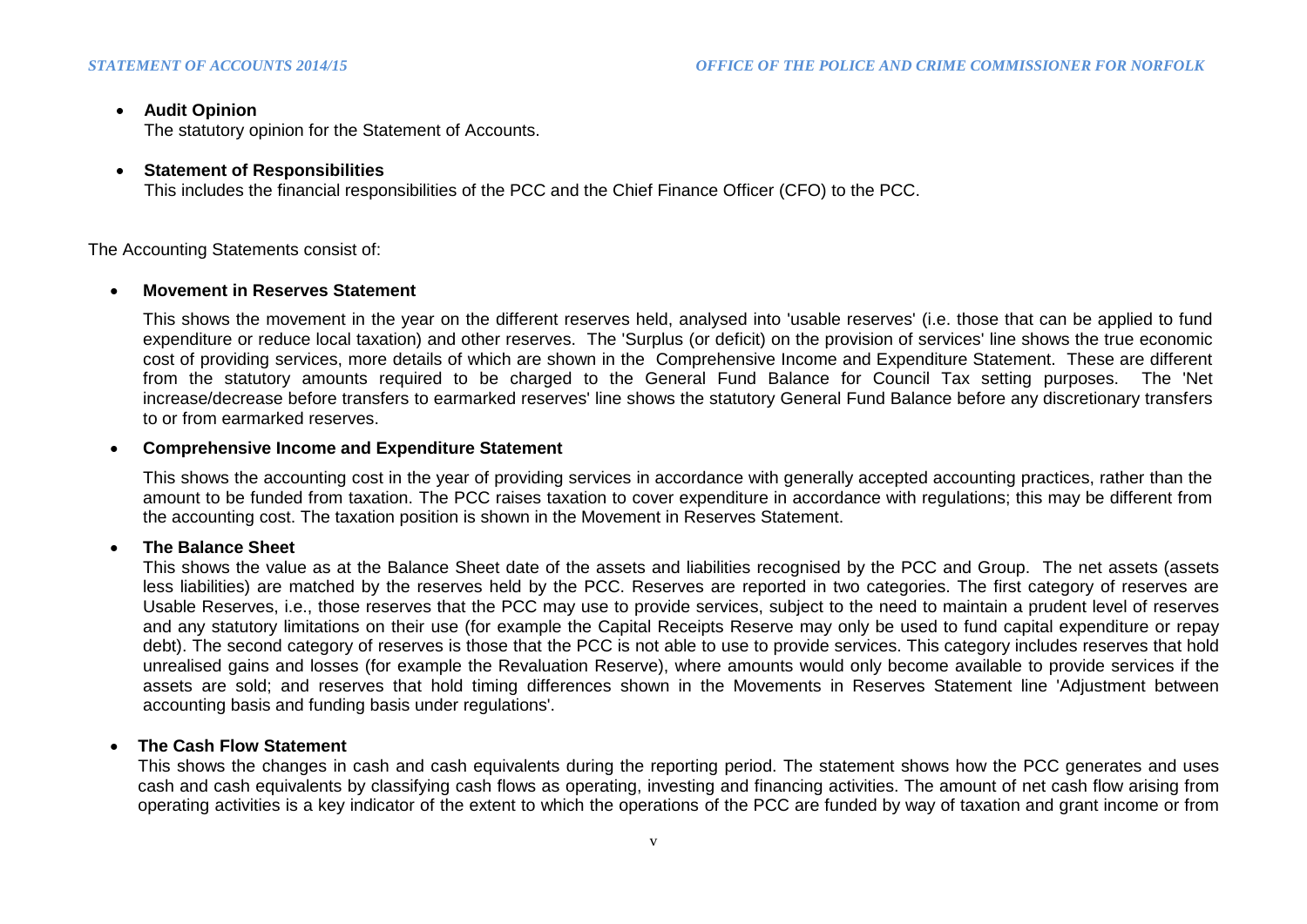the recipients of services provided by the PCC. Investing activities represent the extent to which cash outflows have been made for resources which are intended to contribute to the PCC's future service delivery. Cash flows arising from financing activities are useful in predicting claims on future cash flows by providers of capital (i.e. borrowing).

#### **Notes to the Accounts (including Statement of Accounting Policies)**

The notes that support the core financial statements and the policies adopted in compiling the Accounts. The accounting policies explain the main principles used in producing the figures in the accounts. Many of the accounting policies are specified by the Code and this ensures that the accounts across the country are prepared on a consistent and comparable basis.

#### **Police Pension Fund Supplementary Statement**

This statement provides information on payments made and sources of income for the two pension schemes operated for Police Officers.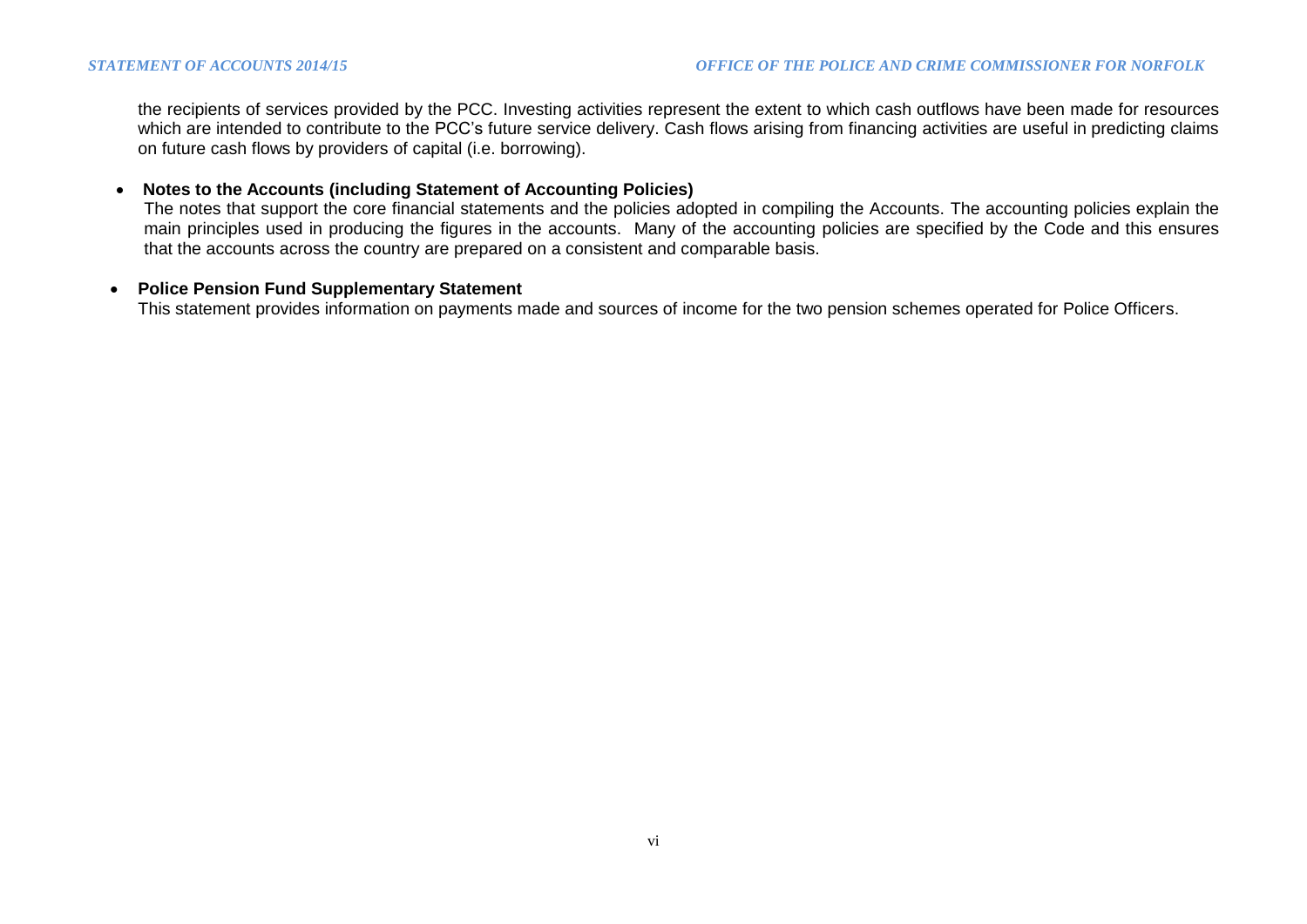## **FINANCIAL REVIEW**

## **Funding**

The actual net revenue spending, i.e. after taking into account income raised from fees and charges, is funded from Government Grants and Council Tax. The Council Tax is raised by means of a precept on the seven district councils; the other funding is received direct from the Government. In 2014/15 the PCC received 63% of funding from Central Government, 33% being raised locally from the Council Tax with the remaining 4% from charges for services and other income.

# **Revenue Budget and Spending**

The actual expenditure in 2014/15 was £148.154m.

Spending against the budget has been monitored regularly throughout the year, and reports have been prepared for the PCC and CC.

The table below shows the net expenditure for the OPCCN, CC and Group. For the analysis of spend see note 25 on pages 68 to 76.

|                          | 2014/15<br>£000 | 2013/14<br>£000 |
|--------------------------|-----------------|-----------------|
| Office of the PCC        | 961             | 1,371           |
| Commissioning            | 1,040           | 786             |
| <b>Total OPCCN</b>       | 2,001           | 2,157           |
| <b>Chief Constable</b>   | 145,797         | 145,361         |
| Net Transfer to Reserves | 356             | 2,269           |
| Group                    | 148,154         | 149,787         |

The final outturn position for the year (see note 25 on pages 68 and 76) against the original budget is set out in the table below together with the sources of income from which the net revenue expenditure was financed.

These figures are based on the service responsibilities, rather than the total cost of providing services (including apportionment of support services and adjustments to show the cost of providing pensions to employees) which is used in the Comprehensive Income and Expenditure Statement on pages 5 to 8. Budgets were moved during the year as Joint Collaborative Units were set up and budgets finalised.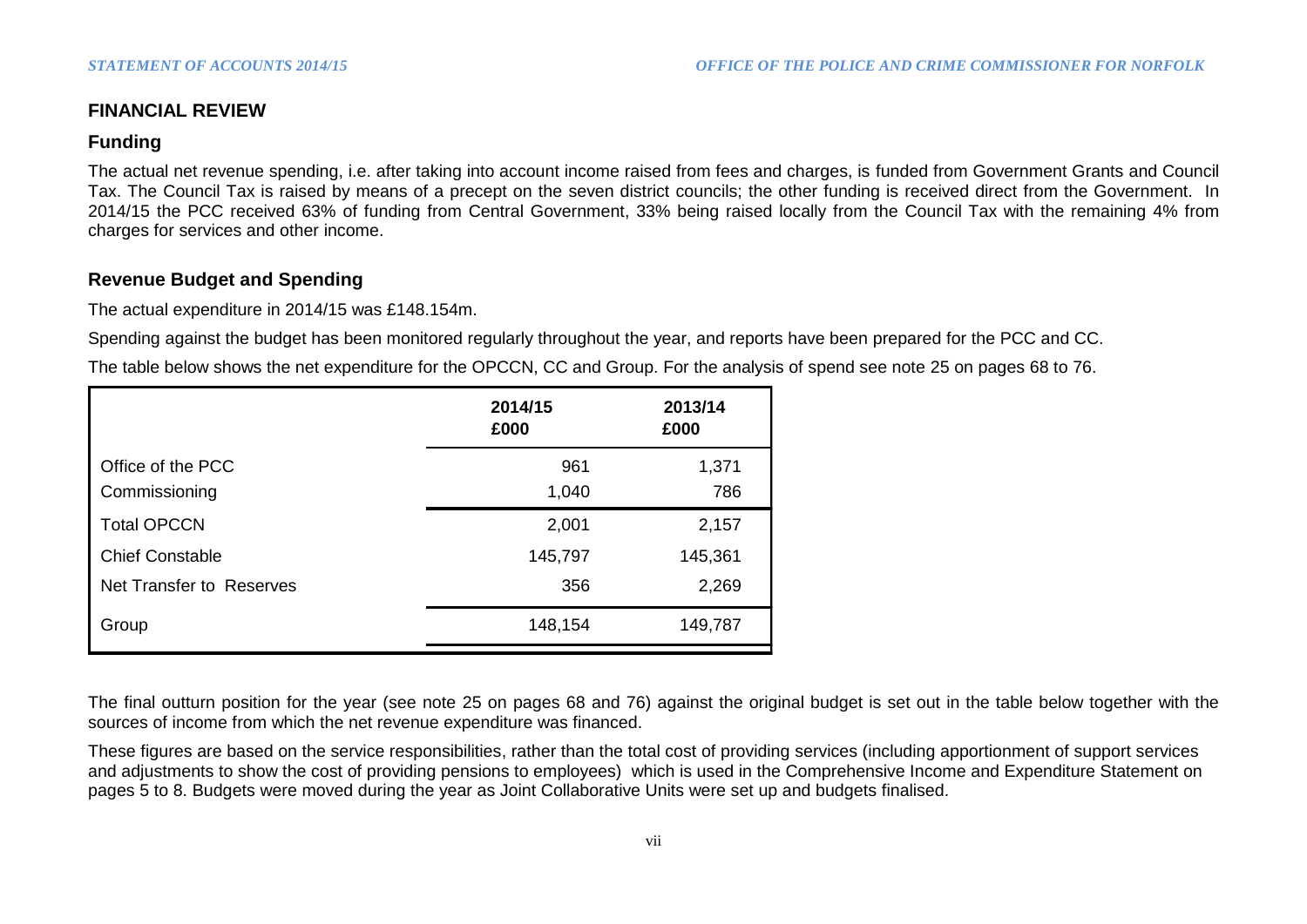|                                                                                                                     | <b>Final Revised</b><br><b>Budget</b><br>£000 | <b>Outturn</b><br>£000                      |
|---------------------------------------------------------------------------------------------------------------------|-----------------------------------------------|---------------------------------------------|
| <b>OPCCN</b><br><b>Joint Collaborative Units</b><br>Command & Support<br>Departments<br>Corporate                   | 2,010<br>53,389<br>79,468<br>7,173<br>7,701   | 2,001<br>52,451<br>78,344<br>7,703<br>7,299 |
| Net Expenditure on Police Services                                                                                  | 149,741                                       | 147,798                                     |
| Net Transfer to / (from) Reserves                                                                                   | (1,587)                                       | 356                                         |
|                                                                                                                     | 148,154                                       | 148,154                                     |
| Funded By -<br>Council Tax<br><b>Police Grants</b><br>Department of Communities & Local<br><b>Government Grants</b> | 55,125<br>63,104<br>29,925                    | 55,125<br>63,104<br>29,925                  |
| <b>Total Funding</b>                                                                                                | 148,154                                       | 148,154                                     |

The Net Transfer to Reserves of £0.356m represents the difference between final outturn net spending and external funding. This amount has been transferred to earmarked reserves (see note 8 on pages 42 and 43) as agreed by the PCC during the year.

The Government has set an agenda for significant funding reductions in the public sector in forthcoming years in order to assist with the national economic outlook. Full details of the final outturn can be found in the report to the Police Accountability Forum 14 July 2015 which can be found on the PCC's website at [www.norfolk-pcc.gov.uk.](http://www.norfolk-pcc.gov.uk/)

The Police Accountability Forum meets bi-monthly and the purpose of the meeting is to hold the Chief Constable to account and to enable issues to be discussed and decisions to be made in public.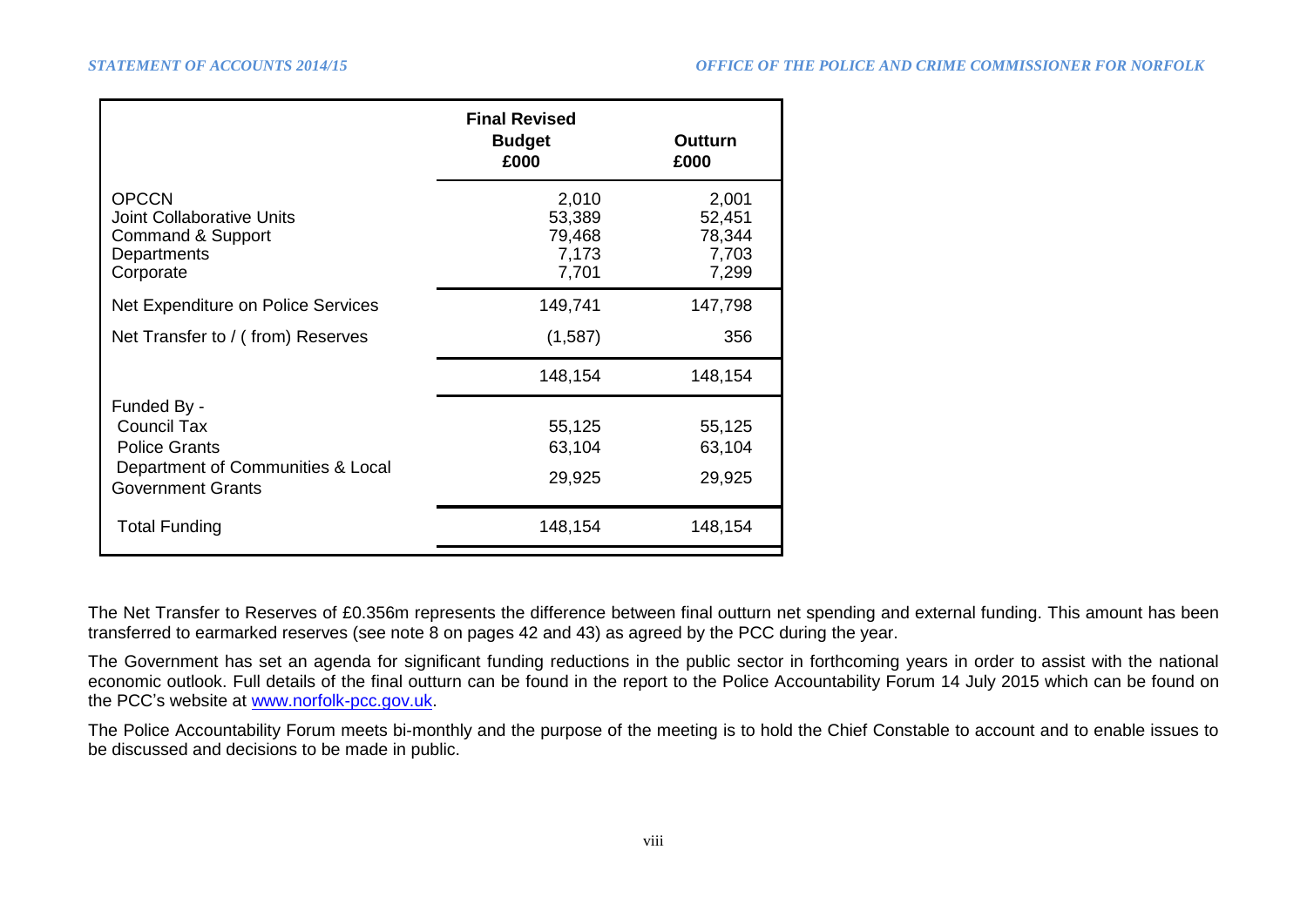The difference between the Group Net Cost of Policing within the Comprehensive Income and Expenditure Statement of £160.566m and the outturn figure of £148.154m is a credit of £12.412m. This figure is made up of the following transactions which cannot be charged to Net Cost of Policing as they cannot reasonably be allocated or apportioned to services as required by the Service Reporting Code of Practice;

|                                                             | Group<br>£000 |
|-------------------------------------------------------------|---------------|
| <b>Other Operating Expenditure</b>                          |               |
| Loss on the disposal of Non Current Assets                  | (16)          |
| <b>Financing and Investment Income &amp; Expenditure</b>    |               |
| Interest Payable and Similar Charges                        | 7,496         |
| Interest and Investment Income                              | (275)         |
| Pension Interest Cost and Expected Return on Pension Assets | 57,136        |
| <b>Taxation and Non-Specific Grant Income</b>               |               |
| <b>Adjustment to Precepts</b>                               | (865)         |
| <b>Other Government Grants</b>                              | (3,309)       |
| <b>Capital Grant</b>                                        | (1,712)       |
| (Surplus) or Deficit on the Provision of Services           |               |
| Movement on the General Fund Balance                        | (70, 867)     |
| <b>Total Difference</b>                                     | (12,412       |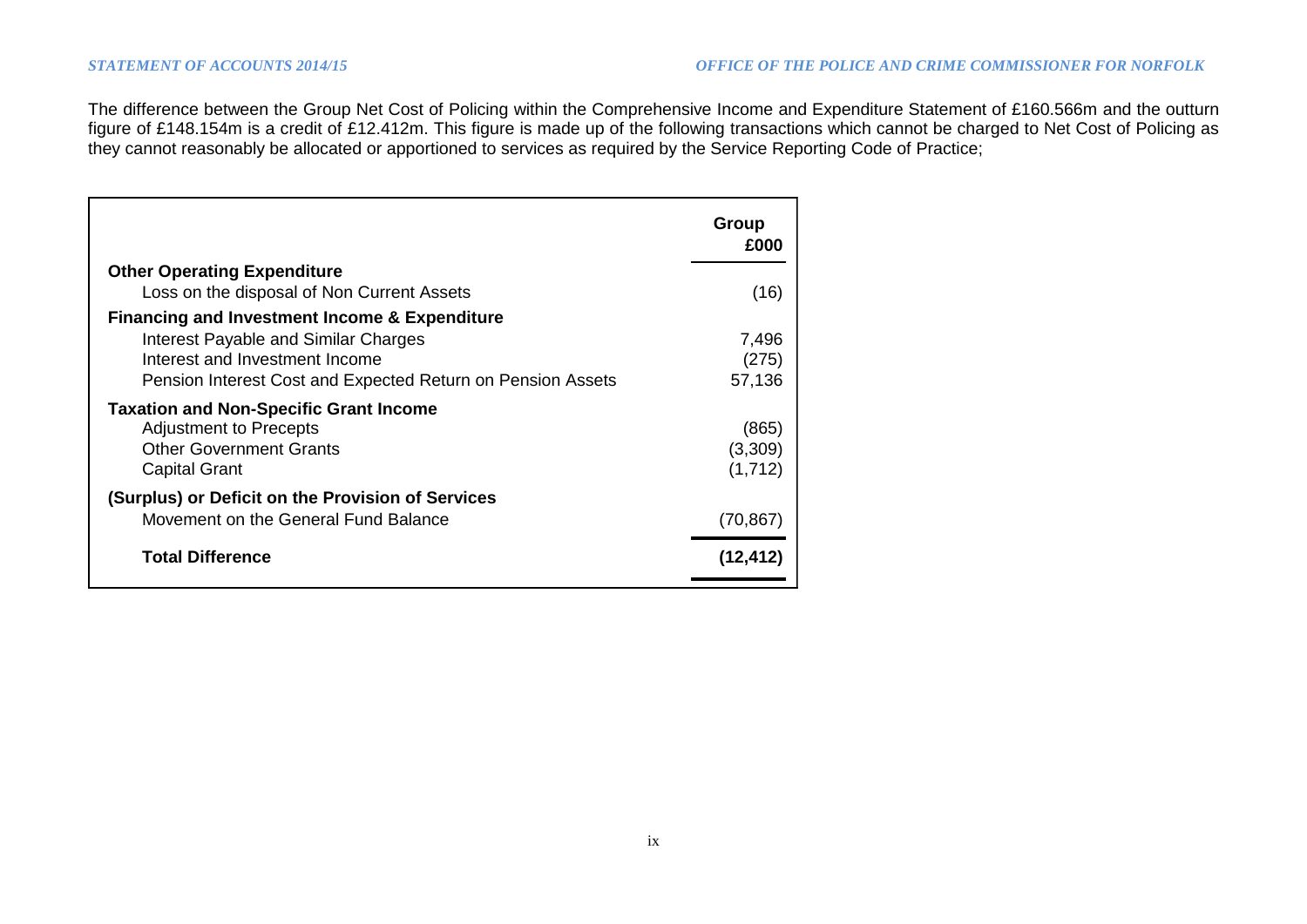The difference between the Cost of Policing within the Comprehensive Income and Expenditure Statement of £6.511m and the PCC outturn figure of £2.357m is a credit of £4.154m which is made up of the following transactions;

|                                                                                  | £000     |
|----------------------------------------------------------------------------------|----------|
| PCC/CC movements between outturn and CIES                                        | (4, 979) |
| <b>Other Operating Expenditure</b><br>Loss on the disposal of Non Current Assets | (16)     |
| <b>Financing and Investment Income &amp; Expenditure</b>                         |          |
| Interest Payable and Similar Charges                                             | 7,496    |
| Interest and Investment Income                                                   | (275)    |
| Pension Interest Cost and Expected Return on Pension Assets                      | 15       |
| <b>Taxation and Non-Specific Grant Income</b>                                    |          |
| <b>Adjustment to Precepts</b>                                                    | (865)    |
| <b>Other Government Grants</b>                                                   | (3,309)  |
| <b>Capital Grant</b>                                                             | (1,712)  |
| (Surplus) or Deficit on the Provision of Services                                |          |
| Movement on the General Fund Balance                                             | (509)    |
| <b>Total Difference</b>                                                          | (4,154   |

## **Capital Expenditure and Financing**

The total Group and PCC capital spending for 2014/15 was £6.026m against an approved capital programme of £7.493m. Full details of the final outturn can be found in the report to the Police Accountability Forum 14 July 2015 which can be found on the PCC's website at [www.norfolk](http://www.norfolk-pcc.gov.uk/)[pcc.gov.uk.](http://www.norfolk-pcc.gov.uk/)

The Treasury Management Strategy for 2014/15 was to defer external borrowing due to the prevailing interest rates available for investment, measured against the cost of borrowing. In accordance with the strategy £14.141 million was financed internally in the financial years 2009/10 to 2014/15. It may be necessary to borrow for this in the future.

Further information on capital spending and capital financing is provided in note 31 on page 82. All land and buildings are revalued on a 5-year rolling programme. This revaluation base is reflected in these accounts. The majority of non-current assets are included in the balance sheet at their current value. The Group and PCC non-current assets portfolio is valued at £78.644m.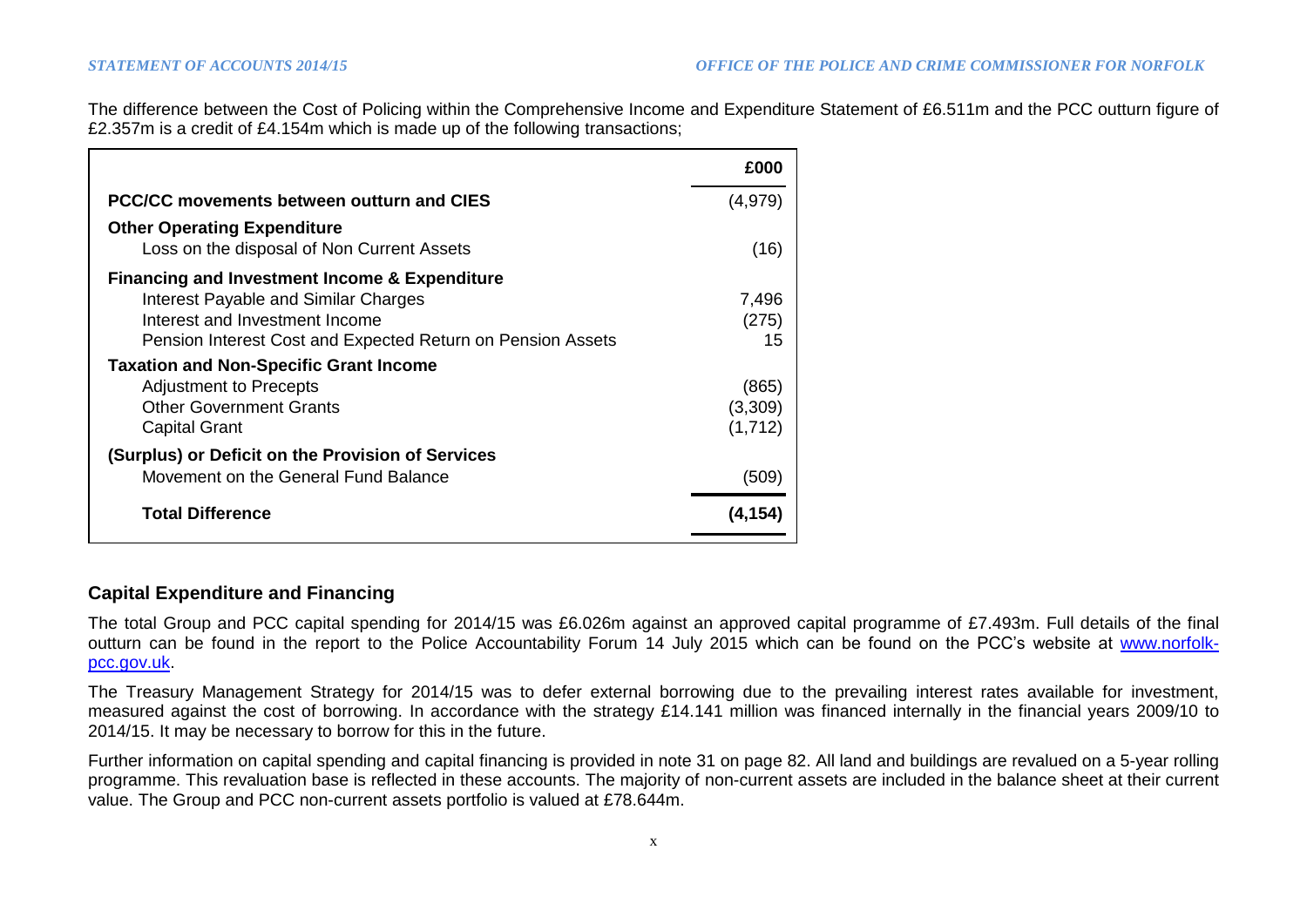## **Provisions and Reserves**

Total provisions as at 31st March 2015 amounted to £0.735m, as shown within Current and Long Term Liabilities on the balance sheet on pages 9 to 11, and related note 18 on pages 58 and 59.

The Group reserves as at 31st March 2015 comprise usable Revenue Reserves of £37.196m, unusable Capital Reserve liability of £11.155m, other unusable Reserves of £1.577m and an unusable Pension Reserve liability of £1,522.147m. These are shown in the balance sheet on pages 9 to 11, in the movement in reserves statement on pages 1 and 2 and the related note 21 on pages 60 to 65.

The Pension Reserve liability shows the underlying commitments that the Group has in the long term to pay retirement benefits. Reflecting this long term commitment (in accordance with accounting requirements) results in a negative overall balance (liability) on the balance sheet (see pages 9 to 11) of £1,494.529m. There are no implications for the constitutional permanence of the pension arrangements which are fully secured against current and future funding.

The PCC reserves as at 31st March 2015 comprise usable Revenue Reserves of £37.196m, unusable Capital Reserve liability of £11.155m, other unusable Reserves of £2.057m and an unusable Pension Reserve liability of £0.623m. These are also shown in the balance sheet on pages 9 to 11, in the movement in reserves statement on pages 1 and 2 and the related note 21 on pages 60 to 65. Reflecting this long term commitment (in accordance with accounting requirements) results in an overall balance on the balance sheet (see pages 9 to 11) of £27.475m.

## **Treasury Management**

The Treasury Management Strategy was approved as part of the budget report for 2014/15.

The approved Strategy was to use specified investments only. These investments must be in sterling, have a maturity value of no more than one year and be made with either the UK government, a UK local authority or with bodies that have "high" credit ratings. Specified investments are deemed to be at the lower risk end of the market. During the year the PCC used a mixture of short term fixed investments, overnight markets and instant access call accounts only, as required by the approved strategy.

The base interest rate remained at 0.5% for the whole year and margins were extremely tight. In the event, the PCC achieved a rate of return on investments of 0.7%. This compared to a benchmark figure of 0.36% against the London Interbank Bid rate (LIBID). Interest received totalled £275,979 on an average amount invested of £39.305 million, giving an over recovery against budget of £59,588. Although interest rates achieved were below the budgeted figure of 1%, this was more than compensated by higher than anticipated levels of investments available, as capital spending was lower than planned.

## **Accounting Policies**

The annual financial statements of Government departments and other public sector bodies are prepared using International Financial Reporting Standards (IFRS), adapted as necessary for the public sector, in order to bring benefits of consistency and comparability between financial reports in the global economy, and to follow private sector best practice.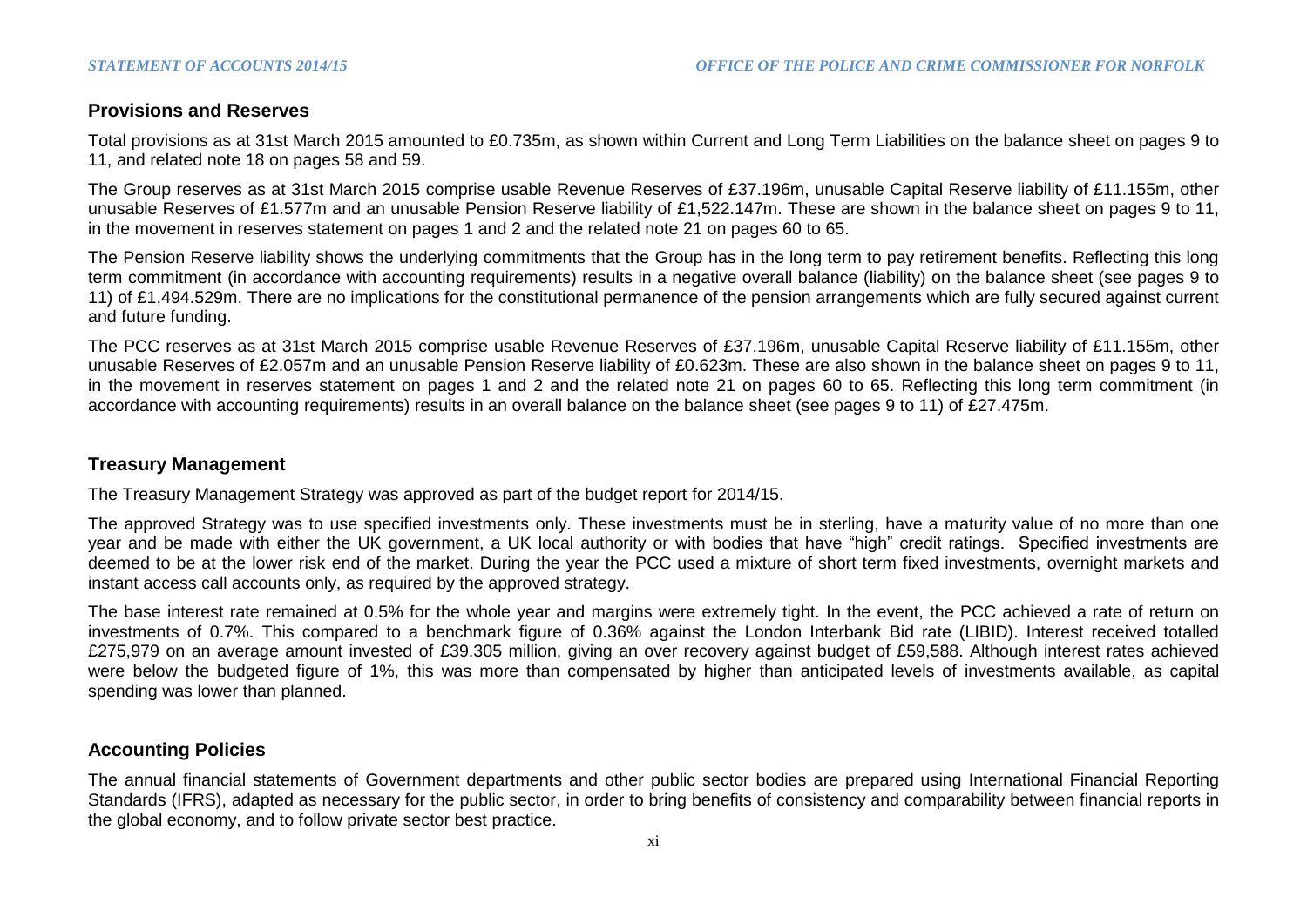The Group has prepared the financial statements for 2014/15 in accordance with IFRS.

The Group's accounting policies are fully explained on pages 14 to 30.

## **Pensions Deficit**

The accounts reflect the underlying commitment that the Group has to pay future retirement benefits for employees, as required by IAS19. As a result, the estimated pension liability, measured on an actuarial basis, is included in the Balance Sheet, effectively reducing the stated Net Worth of the Group by £1,522.147m.

There is a neutral impact on the Comprehensive Income and Expenditure Statement reported for the year as the effect of IAS19 is reversed through the use of a pension reserve. Further information on this is included in the Accounting Policies and the notes to the Comprehensive Income and Expenditure Statement and Balance Sheet.

# **Financial Commitments**

# PFI

The PCC is committed to making payments under a contract with a consortium for the use of Jubilee House, Operations and Communications Centre at Wymondham until 2037. The actual level of payments is dependent on availability of the site and the provision and delivery of services within. The contract, which is for a period of 35 years starting from 2001, has an option to purchase the property at open market value, or to negotiate with the PFI provider to extend the contract for up to a further 2 periods of 15 years, or of terminating the contract.

Six Police Investigation Centres (PICs) were opened during 2011. The contract is under a PFI arrangement for which Norfolk and Suffolk PCCs are committed to making payments under a 30 year contract with a consortium for their use. The actual level of payments is dependent on availability of the site and provision and delivery of services within. At the end of this term the properties revert to the 2 PCCs. Norfolk and Suffolk have agreed to pay for these services on an agreed percentage in accordance with the total number of cells within the 6 properties located in the 2 Counties - this being Norfolk 58.2% and Suffolk 41.8%. There is also an arrangement with Cambridgeshire Constabulary by which one third of the running costs of the Kings Lynn PIC are recharged to Cambridgeshire for the use of the cells within.

Further details can be found at note 33 pages 84 to 87.

#### Project Athena

Athena is a collaborated police IT project which will be delivered by Northgate Public Services. Norfolk is one of seven forces in the south east of England who will contribute a total of £32 million to the scheme. The single Athena IT system aims to link investigations, intelligence and information about defendants across all member forces to improve front line policing whilst saving time and money. Norfolk is expected to go live with Athena from October 2015.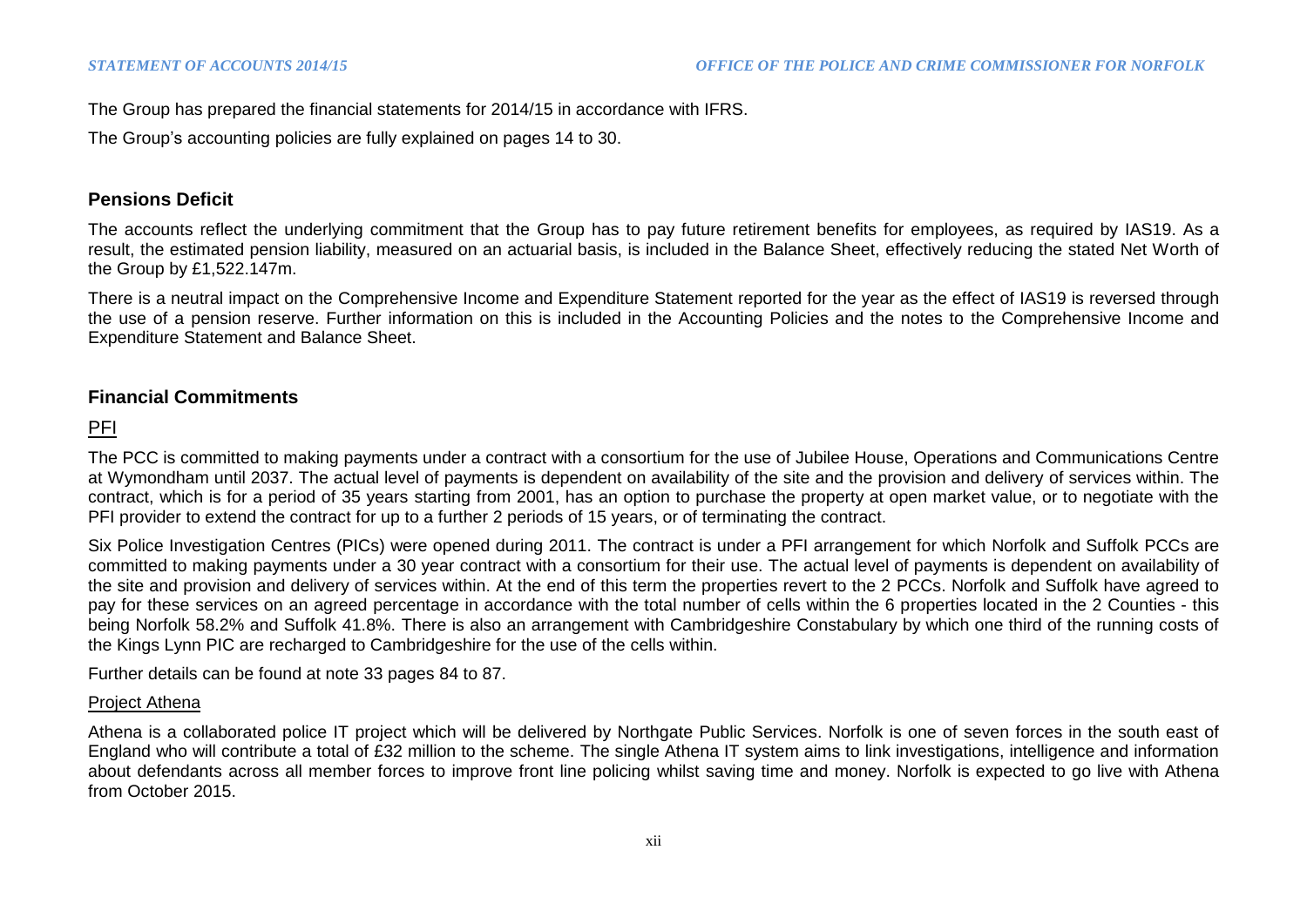## **Major Changes and Future Developments in Service Delivery**

The economic position for the public sector, including the police, remains a challenging one, with austerity measures forecast to continue to reduce government funding to the sector. The Comprehensive Spending Review (CSR) issued in December 2010 (covering the period 2011-12 to 2014-15) levied significant grant reductions on the police (20% in real terms), which was then further compounded in June 2013, by the Spending Review 2013 (SR2013). This review established the broad parameters for 2015-2016 and was then clarified in the settlement from the Home Office as part of the 2015-2016 budgets. As a result, there was a reduction of 5.1% in Police grant funding in 2015-2016.

Given the above information and other financial assumptions, for example on inflation and precept setting, the Medium Term Financial Plan (MTFP) covering the five financial years 2015-2016 to 2019-2020 was approved by the PCC. It shows a gross recurring deficit of £26m by 2019-2020, which reduces to approximately £10m following inclusion of the approved savings plans over the MTFP period.

The Constabulary continues to work with the PCC to develop sustainable plans, appropriate use of reserves, and models of operational policing that will contribute to bridge the remaining budget gap.

Opportunities to deliver additional savings through continued work with collaborative partners including Suffolk Constabulary and other forces in the eastern region, as well as other local partners, are being considered.

Following the recent General Election, the majority Conservative Government has launched the Spending Review 2015 and intends for the budget to return to surplus by 2019/20. Unprotected departments have been asked to model real terms reductions of 25% and 40%. This will result in further reductions in government grant funding to the police over and above what has already been planned for. The Home Office has launched a consultation on changes to the national police funding which they propose to implement for 2016/17. If Norfolk is a 'loser' in the new formula allocations this will add further to the financial challenge in the medium term.

The MTFP approved in February 2015 will be updated periodically to reflect the financial implications arising from, for example, the Spending Review in autumn 2015, and will form the basis for discussion on the steps necessary to maintain financial stability.

#### **Annual Governance Statement**

The Accounts and Audit Regulations 2011 require that the Annual Governance Statement (AGS) accompanies the Statement of Accounts. The AGS can be found on the PCC's website at [www.norfolk-pcc.gov.uk.](http://www.norfolk-pcc.gov.uk/)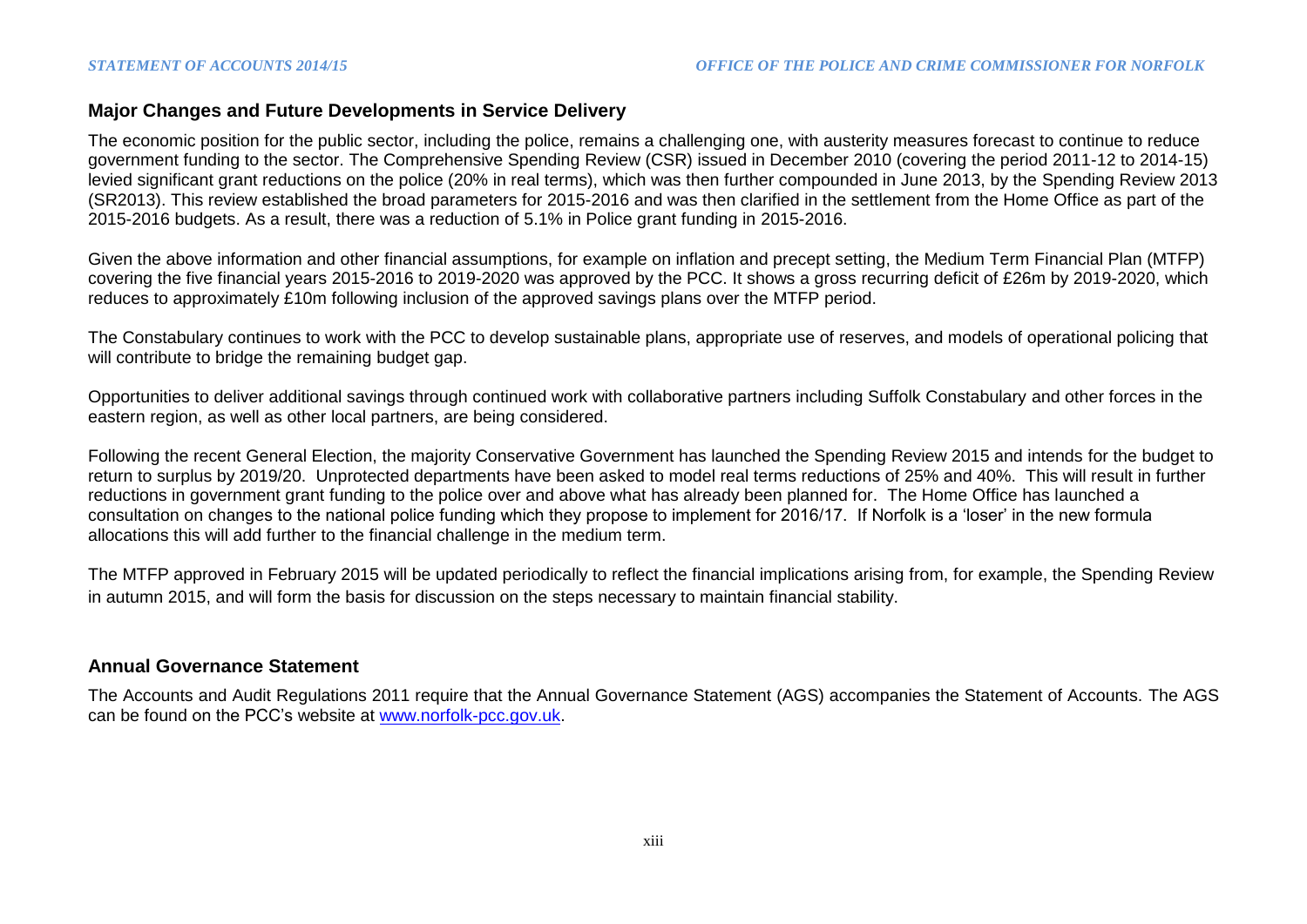# **Value for Money (VFM)**

The Group has a responsibility to put in place proper arrangements to secure VFM in the use of resources and to ensure proper stewardship and governance, and to regularly review the adequacy and effectiveness of them. Such corporate performance management and financial management arrangements form a key part of the system of internal control. The Group is required to satisfy the following principles which are set out in HM Treasury's Managing Public Money guidance:

- The process for allocating resources against desired outcomes is transparent and based on clear, quantified evidence.
- Risks to performance, improving processes and productivity are assessed. This is used to target improvement activity or develop contingency plans.
- Services and support functions are tested against appropriate benchmarks to identify and tackle excessive costs or weak performance.
- Public demand for services is understood and quantified, and informs deployment of staff.
- Staff is used efficiently. Programmes to minimise waste and increase employee engagement are in place to support this (most likely through Continuous Improvement).
- End-to-end operational processes are focused on delivering for the customer, with data used to demonstrate this. Processes are streamlined, non-bureaucratic and efficient.
- Goods and services are procured and supply contracts are then managed in a way that maximises value, including through taking advantage of central or collaborative procurement where appropriate.
- Data is fit for intended purpose and is used and published routinely, providing clear line of sight between consumption of resources, production of outputs, and realisation of outcomes.

## **Further Information**

Interested members of the public have a statutory right to inspect the accounts before the audit is completed. This has been advertised in the local press. The PCC complies with the Freedom of Information Act 2005 requirements in responding to queries from the general public.

Further information may be obtained from the Chief Finance Officer, at The Office of the Police and Crime Commissioner for Norfolk, Building 8 Jubilee House, Falconers Chase, Wymondham, NR18 0WW.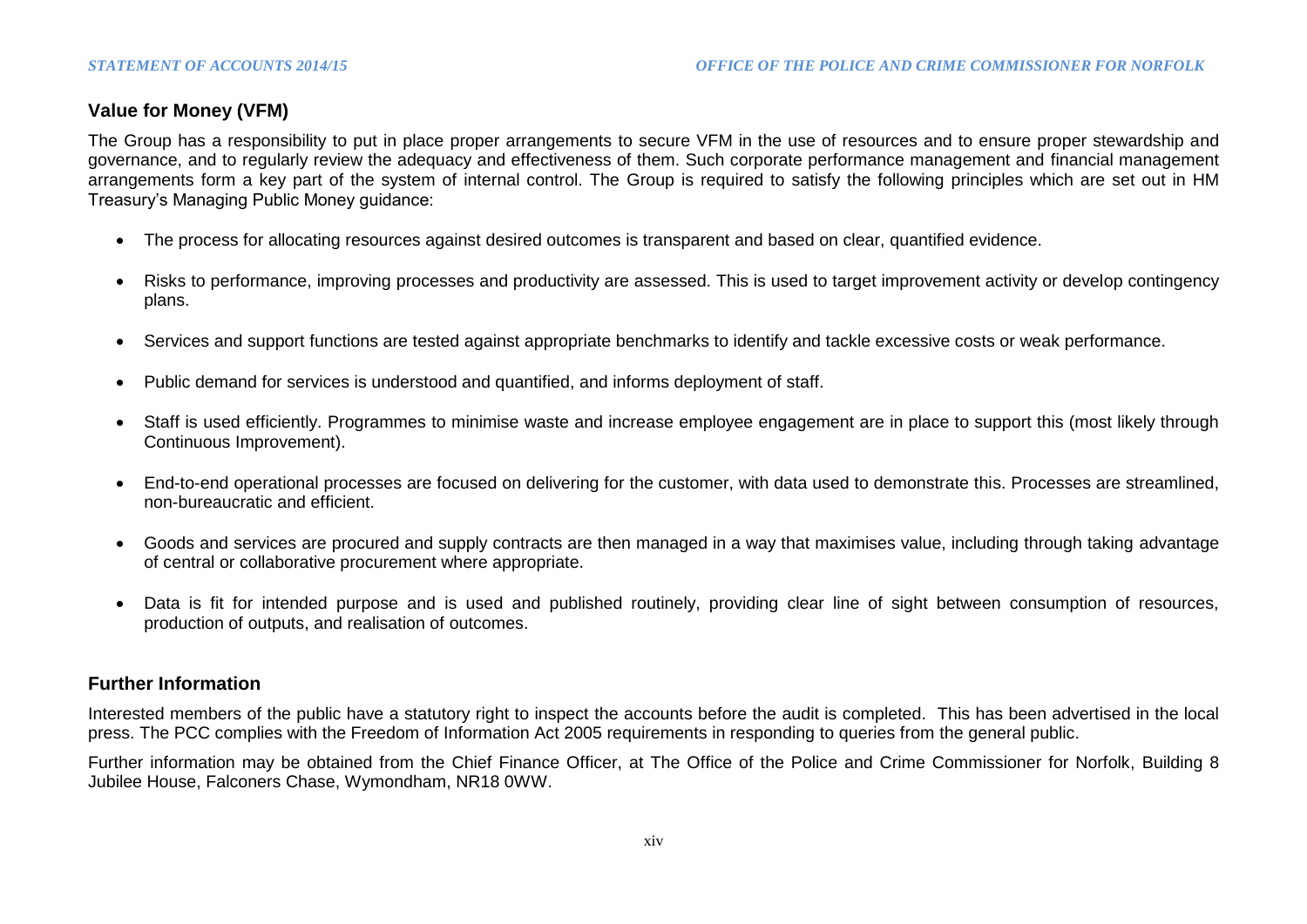## **INDEPENDENT AUDITOR'S REPORT TO THE POLICE AND CRIME COMMISSIONER FOR NORFOLK**

#### **Opinion on the Police and Crime Commissioner for Norfolk financial statements**

We have audited the financial statements of the Police and Crime Commissioner for Norfolk for the year ended 31 March 2015 under the Audit Commission Act 1998 (as transitionally saved). The financial statements comprise the Police and Crime Commissioner for Norfolk and Group Movement in Reserves Statement, the Police and Crime Commissioner for Norfolk and Group Comprehensive Income and Expenditure Statement, the Police and Crime Commissioner for Norfolk and Group Balance Sheet, the Police and Crime Commissioner for Norfolk and Group Cash Flow Statement and the related notes 1 to 39, and the Police and Crime Commissioner for Norfolk Pension Fund Account Statements. The financial reporting framework that has been applied in their preparation is applicable law and the CIPFA/LASAAC Code of Practice on Local Authority Accounting in the United Kingdom 2014/15.

This report is made solely to the Police and Crime Commissioner for Norfolk in accordance with Part II of the Audit Commission Act 1998 and for no other purpose, as set out in paragraph 48 of the Statement of Responsibilities of Auditors and Audited Bodies published by the Audit Commission in March 2010. To the fullest extent permitted by law, we do not accept or assume responsibility to anyone other than the Police and Crime Commissioner for Norfolk, for our audit work, for this report, or for the opinions we have formed.

## **Respective responsibilities of the Chief Finance Officer and auditor**

As explained more fully in the Statement of Responsibilities for the Statement of Accounts set out on page xviii, the Chief Finance Officer is responsible for the preparation of the Statement of Accounts, which includes the financial statements, in accordance with proper practices as set out in the CIPFA/LASAAC Code of Practice on Local Authority Accounting in the United Kingdom 2014/15, and for being satisfied that they give a true and fair view. Our responsibility is to audit and express an opinion on the financial statements in accordance with applicable law and International Standards on Auditing (UK and Ireland). Those standards require us to comply with the Auditing Practices Board's Ethical Standards for Auditors.

## **Scope of the audit of the financial statements**

An audit involves obtaining evidence about the amounts and disclosures in the financial statements sufficient to give reasonable assurance that the financial statements are free from material misstatement, whether caused by fraud or error. This includes an assessment of: whether the accounting policies are appropriate to the Police and Crime Commissioner for Norfolk and Group's circumstances and have been consistently applied and adequately disclosed; the reasonableness of significant accounting estimates made by the Chief Finance Officer; and the overall presentation of the financial statements. In addition, we read all the financial and non-financial information in the Statement of Accounts 2014/15 to identify material inconsistencies with the audited financial statements and to identify any information that is apparently materially incorrect based on, or materially inconsistent with, the knowledge acquired by us in the course of performing the audit. If we become aware of any apparent material misstatements or inconsistencies we consider the implications for our report.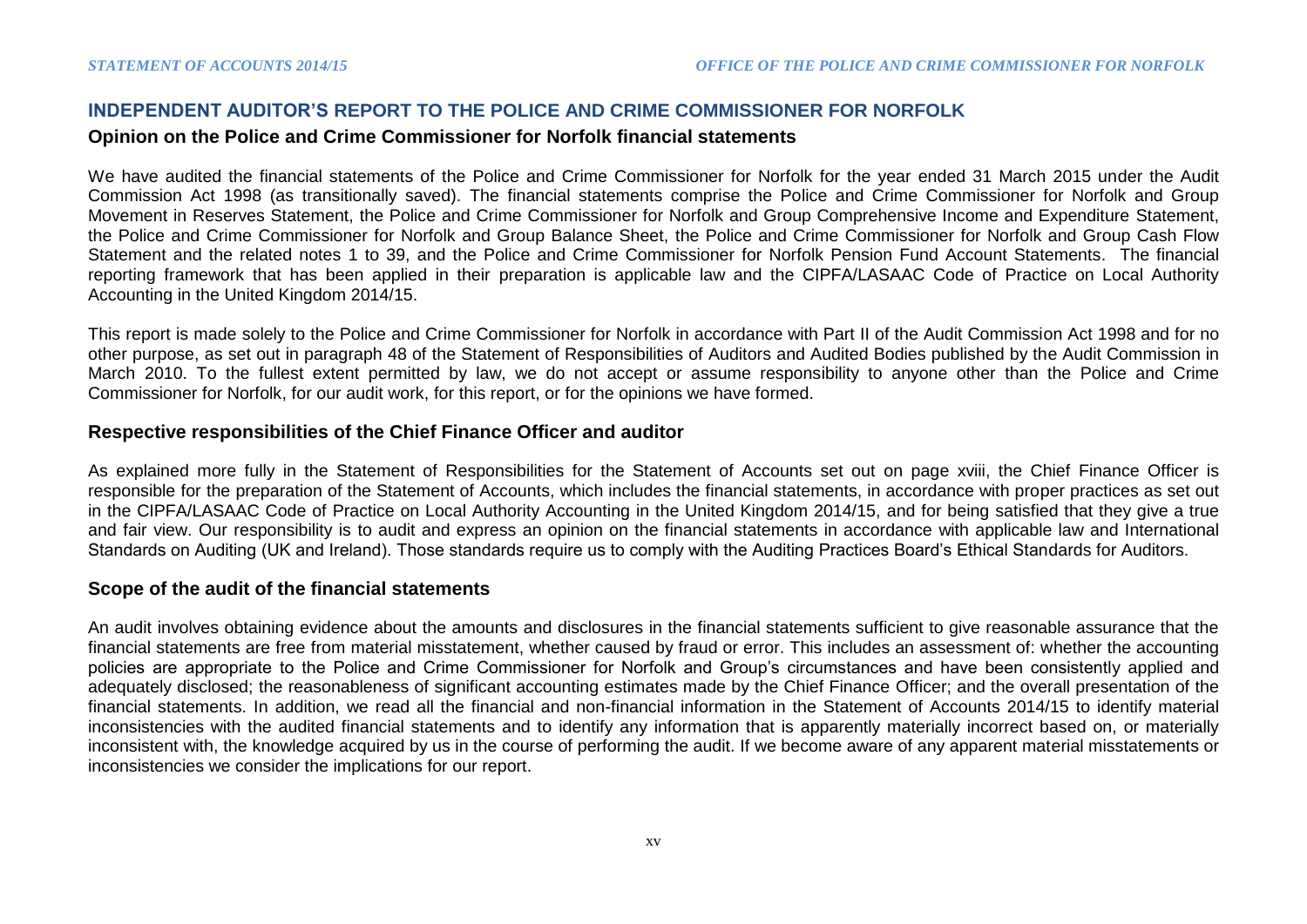## **Opinion on financial statements**

In our opinion the financial statements:

- give a true and fair view of the financial position of the Police and Crime Commissioner for Norfolk as at 31 March 2015 and of its expenditure and income for the year then ended;
- give a true and fair view of the financial position of the Group as at 31 March 2014 and of its expenditure and income for the year then ended; and
- have been prepared properly in accordance with the CIPFA/LASAAC Code of Practice on Local Authority Accounting in the United Kingdom 2014/15.

# **Opinion on other matters**

In our opinion, the information given in the Statement of Accounts 2014/15 for the financial year for which the financial statements are prepared is consistent with the financial statements.

## **Matters on which we report by exception**

We report to you if:

- in our opinion the annual governance statement does not comply with 'Delivering Good Governance in Local Government: a Framework' published by CIPFA/SOLACE in June 2007 (updated as at December 2012);
- we issue a report in the public interest under section 8 of the Audit Commission Act 1998;
- we designate under section 11 of the Audit Commission Act 1998 any recommendation as one that requires the Police and Crime Commissioner to consider it at a public meeting and to decide what action to take in response; or
- we exercise any other special powers of the auditor under the Audit Commission Act 1998.

We have nothing to report in these respects.

# **Conclusion on the Police and Crime Commissioner's arrangements for securing economy, efficiency and effectiveness in the use of resources**

## *Respective responsibilities of the Police and Crime Commissioner and the auditor*

The Police and Crime Commissioner is responsible for putting in place proper arrangements to secure economy, efficiency and effectiveness in its use of resources, to ensure proper stewardship and governance, and to review regularly the adequacy and effectiveness of these arrangements. We are required under Section 5 of the Audit Commission Act 1998 to satisfy ourselves that the Police and Crime Commissioner has made proper arrangements for securing economy, efficiency and effectiveness in its use of resources. The Code of Audit Practice issued by the Audit Commission requires us to report to you our conclusion relating to proper arrangements, having regard to relevant criteria specified by the Audit Commission in October 2014.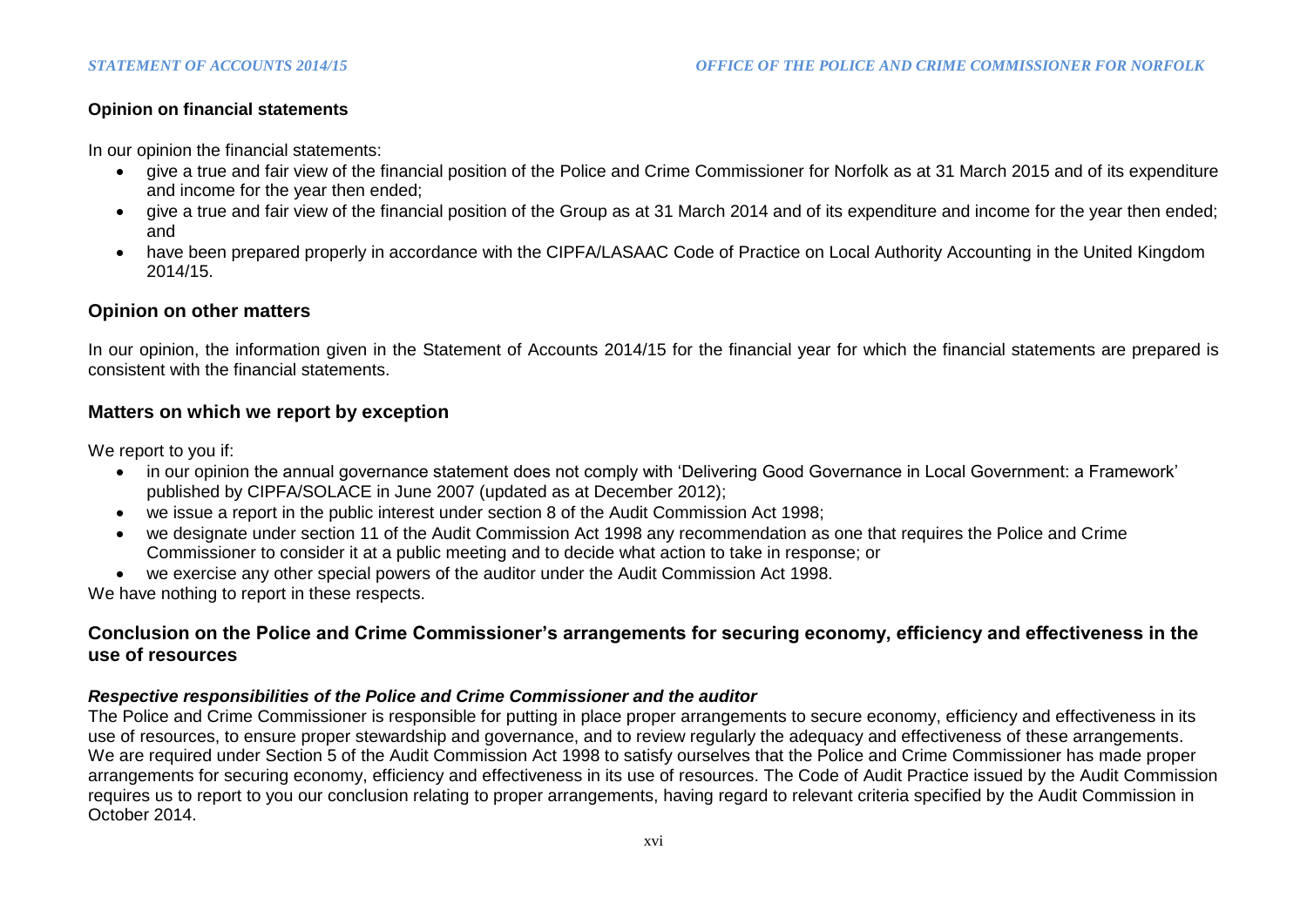We report if significant matters have come to our attention which prevent us from concluding that the Police and Crime Commissioner has put in place proper arrangements for securing economy, efficiency and effectiveness in its use of resources. We are not required to consider, nor have we considered, whether all aspects of the Police and Crime Commissioner's arrangements for securing economy, efficiency and effectiveness in its use of resources are operating effectively.

#### *Scope of the review of arrangements for securing economy, efficiency and effectiveness in the use of resources*

We have undertaken our audit in accordance with the Code of Audit Practice, having regard to the guidance on the specified criteria, published by the Audit Commission in October 2014, as to whether the Police and Crime Commissioner has proper arrangements for:

- securing financial resilience; and
- challenging how it secures economy, efficiency and effectiveness.

The Audit Commission has determined these two criteria as those necessary for us to consider under the Code of Audit Practice in satisfying ourselves whether the Police and Crime Commissioner put in place proper arrangements for securing economy, efficiency and effectiveness in its use of resources for the year ended 31 March 2015.

We planned our work in accordance with the Code of Audit Practice. Based on our risk assessment, we undertook such work as we considered necessary to form a view on whether, in all significant respects, the Police and Crime Commissioner had put in place proper arrangements to secure economy, efficiency and effectiveness in its use of resources.

#### *Conclusion*

On the basis of our work, having regard to the guidance on the specified criteria published by the Audit Commission in October 2014, we are satisfied that, in all significant respects, *the Police and Crime Commissioner for Norfolk* put in place proper arrangements to secure economy, efficiency and effectiveness in its use of resources for the year ended 31 March 2015.

## **Certificate**

We certify that we have completed the audit of the accounts of the Police and Crime Commissioner for Norfolk in accordance with the requirements of the Audit Commission Act 1998 and the Code of Audit Practice issued by the Audit Commission.

Neil A Harris Audit Director

For and on behalf of Ernst & Young LLP, Appointed Auditor Luton

September 2015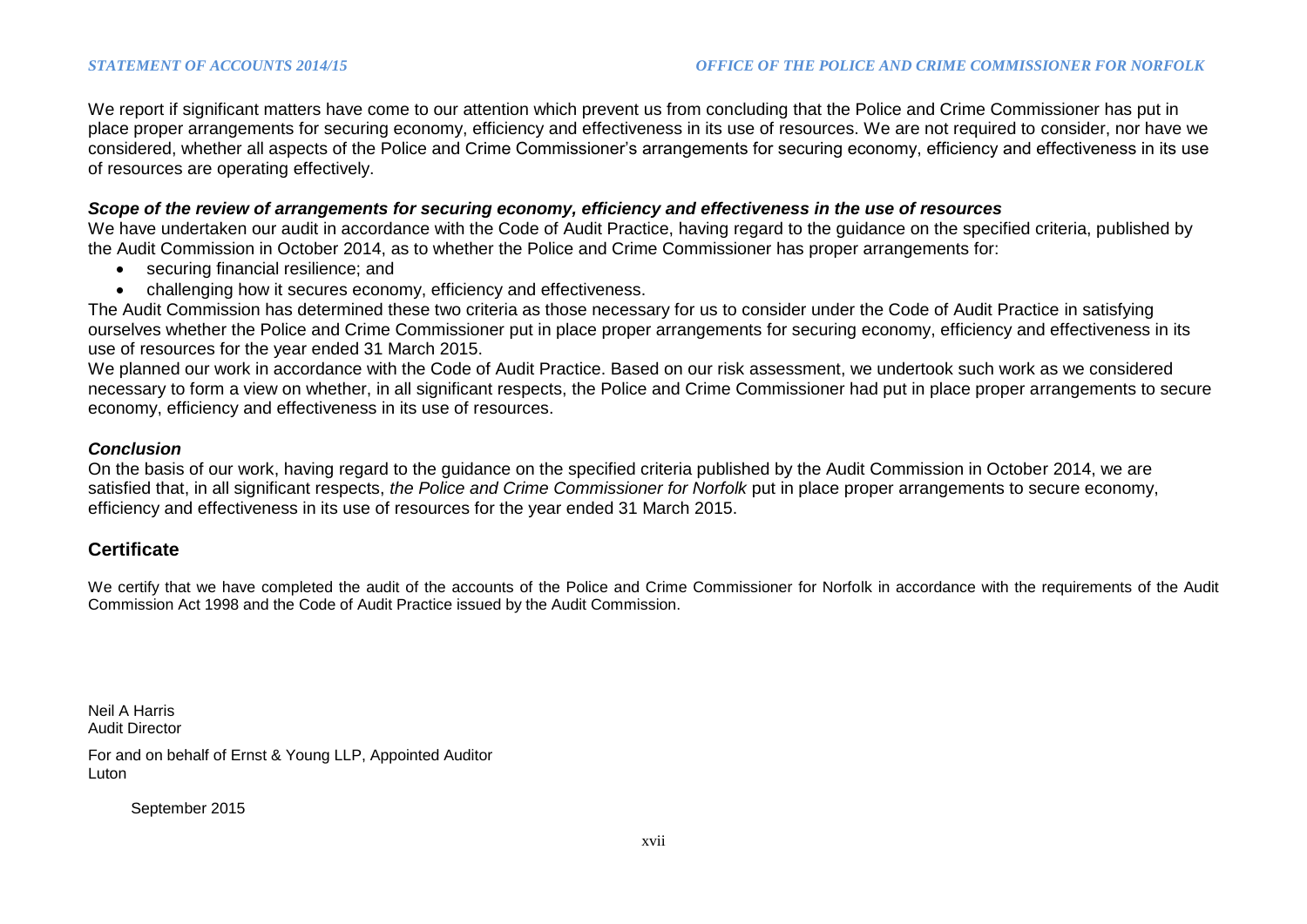# **STATEMENT OF RESPONSIBILITIES**

#### **The Police & Crime Commissioner's Responsibilities**

The Police and Crime Commissioner is required to:

- Make arrangements for the proper administration of his financial affairs and to secure that one of his officers (Chief Finance Officer) has the responsibility for the administration of those affairs;
- Manage their affairs to secure economic, efficient and effective use of resources and safeguard its assets;
- Ensure that there is an adequate annual governance statement;
- Approve the Statement of Accounts and authorise for issue.

I approve the Statement of Accounts on behalf of the Office of the Police and Crime Commissioner and for the Norfolk Group.

Date: 21<sup>st</sup> September 2015 Signature:

Stephen Bett Police and Crime Commissioner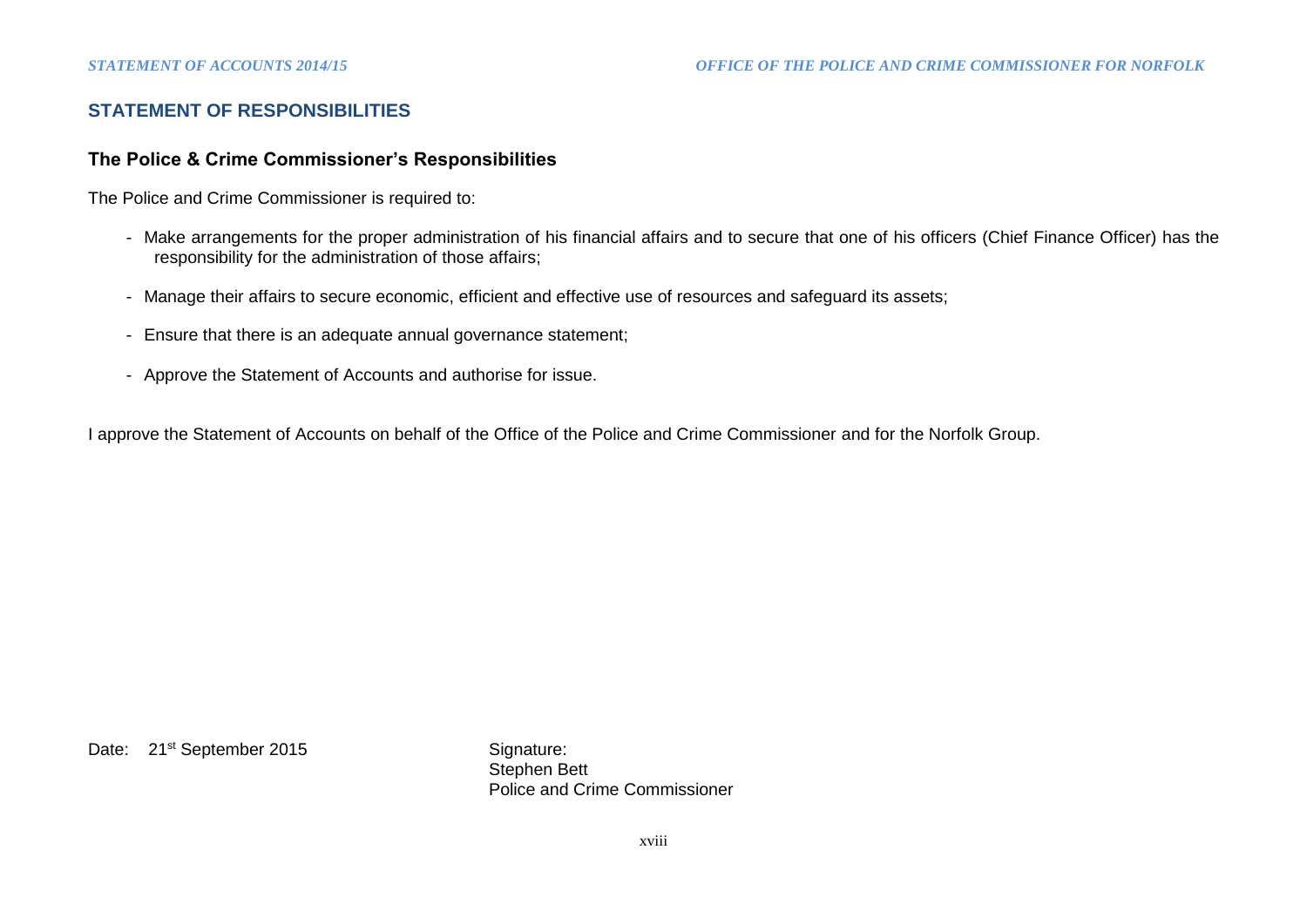## **The Chief Finance Officer's Responsibilities**

The Chief Finance Officer is responsible for the preparation of the Statement of Accounts for the Police and Crime Commissioner for Norfolk, in accordance with proper practices set out in the CIPFA/LASAAC Code of Practice on Local Authority Accounting in the United Kingdom (the Code).

In preparing this statement of accounts, the Chief Finance Officer has:

- Selected suitable accounting policies and then applied them consistently;
- Made judgements and estimates that were reasonable and prudent;
- Complied with the Code.

The Chief Finance Officer has also:

- Kept proper accounting records, which were up to date;
- Taken reasonable steps for the prevention and detection of fraud and other irregularities.

I certify that the Statement of Accounts present a true and fair view of the financial position of the Police and Crime Commissioner and for the Norfolk Group at the accounting date and of the income and expenditure for the year ended 31 March 2015.

Date: 21<sup>st</sup> September 2015 Signature:

John Hummersone CPFA Chief Finance Officer for the Police and Crime Commissioner for Norfolk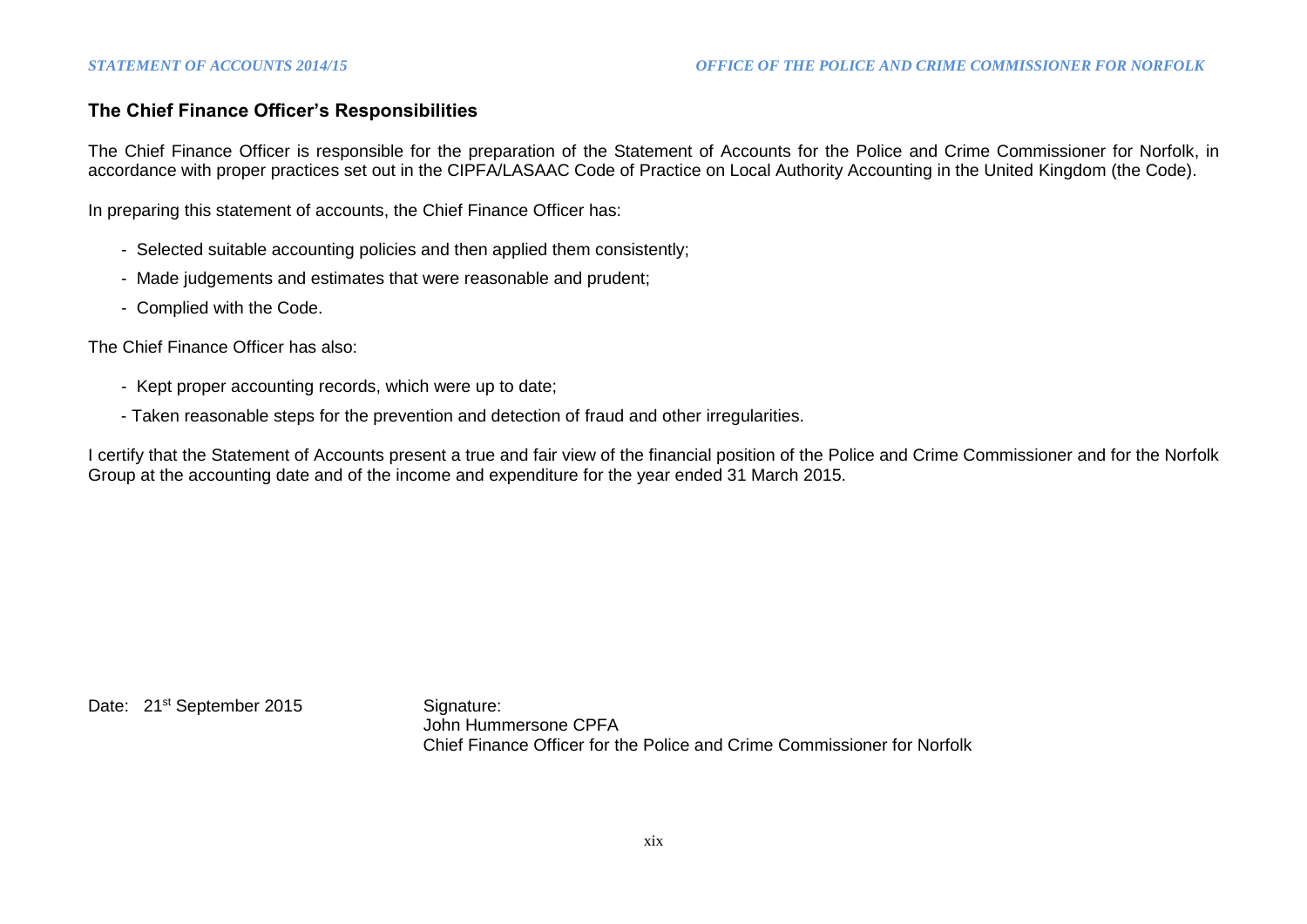## **MOVEMENT IN RESERVES STATEMENT – For the Police and Crime Commissioner for Norfolk and the Group**

The statement shows the movement in the year on the different reserves held, analysed into 'usable reserves' (i.e. those that can be applied to fund expenditure or reduce local taxation) and unusable reserves. The Surplus or (Deficit) on the Provision of Services line shows the true economic cost of providing the services, more details of which are shown in the Comprehensive Income and Expenditure Statement (see pages 5 and 8). This is different from the statutory amounts required to be charged to the General Fund Balance for Council Tax setting purposes. The Net Increase/Decrease before Transfers to Earmarked Reserves line shows the statutory General Fund Balance before any discretionary transfers to or from Earmarked Reserves undertaken by the Group.

|                                                                                             | Group Reserves 2013/14 (Comparator)              |                                                              |                                                       |                                                      |                                                   |                                              |                                  |  |
|---------------------------------------------------------------------------------------------|--------------------------------------------------|--------------------------------------------------------------|-------------------------------------------------------|------------------------------------------------------|---------------------------------------------------|----------------------------------------------|----------------------------------|--|
|                                                                                             | General<br><b>Fund</b><br><b>Balance</b><br>£000 | <b>Earmarked</b><br><b>Revenue</b><br><b>Reserve</b><br>£000 | Capital<br><b>Receipts</b><br><b>Reserves</b><br>£000 | Capital<br><b>Grants</b><br><b>Unapplied</b><br>£000 | Total<br><b>Usable</b><br><b>Reserves</b><br>£000 | Total<br>Unusable<br><b>Reserves</b><br>£000 | Total<br><b>Reserves</b><br>£000 |  |
| Balance at 31 March 2013                                                                    | 4,475                                            | 30,096                                                       | 0                                                     | 1,629                                                | 36,200                                            | (1,346,472)                                  | (1,310,272)                      |  |
| Surplus or (Deficit) on Provision of Services<br>Other Comprehensive Expenditure and Income | (75, 620)                                        |                                                              |                                                       |                                                      | (75, 620)<br>0                                    | 0<br>113,295                                 | (75, 620)<br>113,295             |  |
| <b>Total Comprehensive Expenditure and Income</b>                                           | (75, 620)                                        | $\mathbf 0$                                                  | 0                                                     | $\mathbf 0$                                          | (75, 620)                                         | 113,295                                      | 37,675                           |  |
| Adjustments between accounting basis & funding<br>basis under regulations                   | 77,889                                           |                                                              |                                                       | (1, 497)                                             | 76,392                                            | (76, 392)                                    | 0                                |  |
| Net Increase/Decrease before Transfers to<br><b>Earmarked Reserves</b>                      | 2,269                                            | $\mathbf 0$                                                  | 0                                                     | (1, 497)                                             | 772                                               | 36,903                                       | 37,675                           |  |
| Transfers to / (from) Reserves                                                              | (2, 269)                                         | 2,269                                                        | 0                                                     | 0                                                    | 0                                                 | 0                                            | 0                                |  |
| Increase / Decrease in Year                                                                 | $\mathbf 0$                                      | 2,269                                                        | 0                                                     | (1, 497)                                             | 772                                               | 36,903                                       | 37,675                           |  |
| <b>Balance at 31 March 2014</b>                                                             | 4,475                                            | 32,365                                                       | 0                                                     | 132                                                  | 36,972                                            | (1,309,569)                                  | (1, 272, 597)                    |  |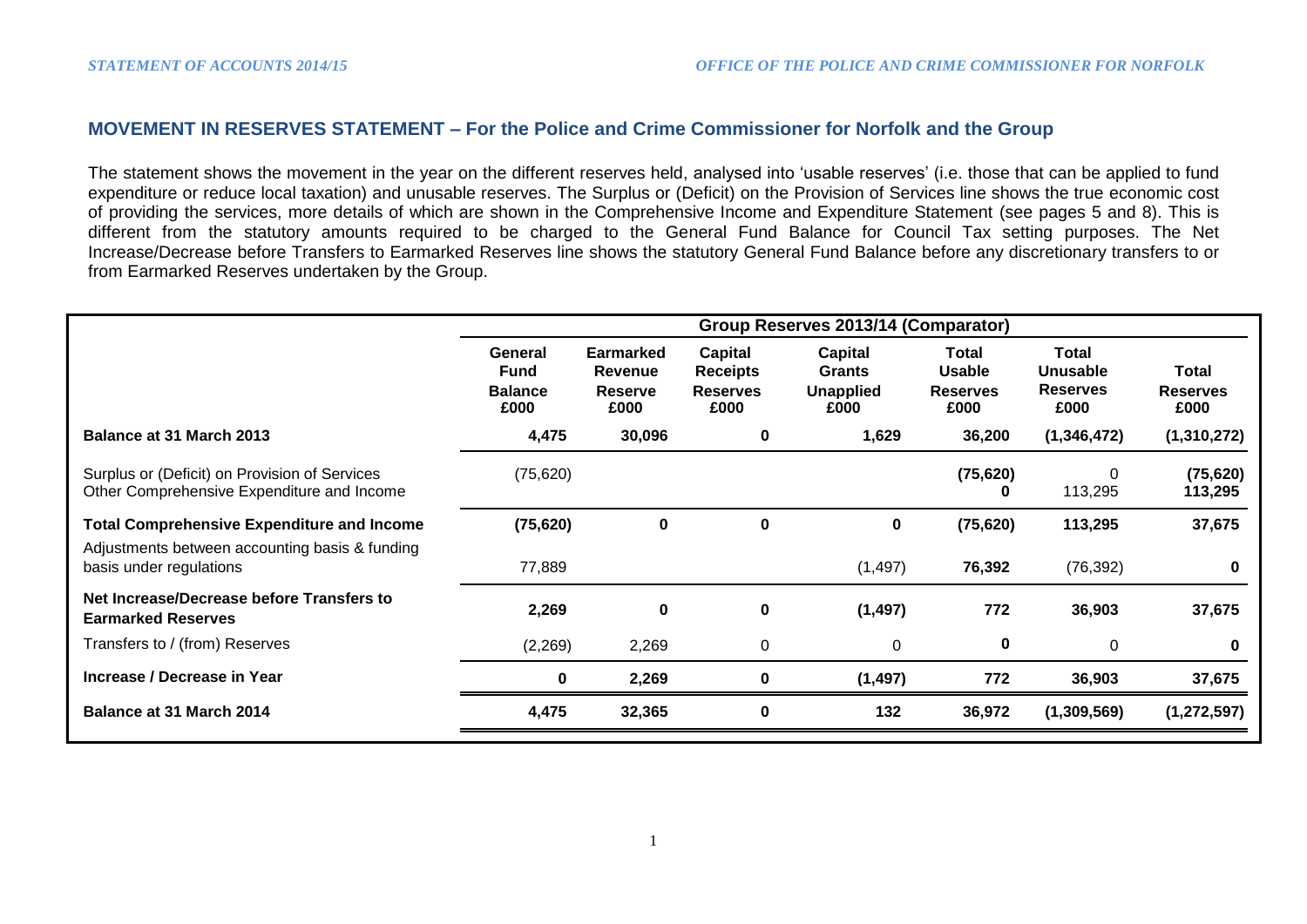|                                                                                             | Group Reserves 2014/15                           |                                                       |                                                       |                                               |                                                   |                                                     |                                  |  |  |
|---------------------------------------------------------------------------------------------|--------------------------------------------------|-------------------------------------------------------|-------------------------------------------------------|-----------------------------------------------|---------------------------------------------------|-----------------------------------------------------|----------------------------------|--|--|
|                                                                                             | General<br><b>Fund</b><br><b>Balance</b><br>£000 | <b>Earmarked</b><br>Revenue<br><b>Reserve</b><br>£000 | Capital<br><b>Receipts</b><br><b>Reserves</b><br>£000 | Capital<br>Grants<br><b>Unapplied</b><br>£000 | Total<br><b>Usable</b><br><b>Reserves</b><br>£000 | Total<br><b>Unusable</b><br><b>Reserves</b><br>£000 | Total<br><b>Reserves</b><br>£000 |  |  |
| Balance at 31 March 2014                                                                    | 4,475                                            | 32,365                                                | 0                                                     | 132                                           | 36,972                                            | (1,309,569)                                         | (1, 272, 597)                    |  |  |
| Surplus or (Deficit) on Provision of Services<br>Other Comprehensive Expenditure and Income | (70, 867)                                        |                                                       |                                                       |                                               | ŋ<br>(70, 867)                                    | $\Omega$<br>(151,065)                               | (221, 932)                       |  |  |
| <b>Total Comprehensive Expenditure and Income</b>                                           | (70, 867)                                        | $\bf{0}$                                              | 0                                                     | 0                                             | (70, 867)                                         | (151,065)                                           | (221, 932)                       |  |  |
| Adjustments between accounting basis & funding<br>basis under regulations                   | 71,223                                           |                                                       |                                                       | (121)                                         | 71,102                                            | (71, 102)                                           | 0                                |  |  |
| Net Increase/Decrease before Transfers to<br><b>Earmarked Reserves</b>                      | 356                                              | $\mathbf 0$                                           | 0                                                     | (121)                                         | 235                                               | (222, 167)                                          | (221, 932)                       |  |  |
| Transfers to / (from) Reserves                                                              | (356)                                            | 356                                                   | $\mathbf 0$                                           | 0                                             | 0                                                 | 0                                                   |                                  |  |  |
| Increase / Decrease in Year                                                                 | 0                                                | 356                                                   | 0                                                     | (121)                                         | 235                                               | (222, 167)                                          | (221, 932)                       |  |  |
| Balance at 31 March 2015                                                                    | 4,475                                            | 32,721                                                | 0                                                     | 11                                            | 37,207                                            | (1,531,736)                                         | (1,494,529)                      |  |  |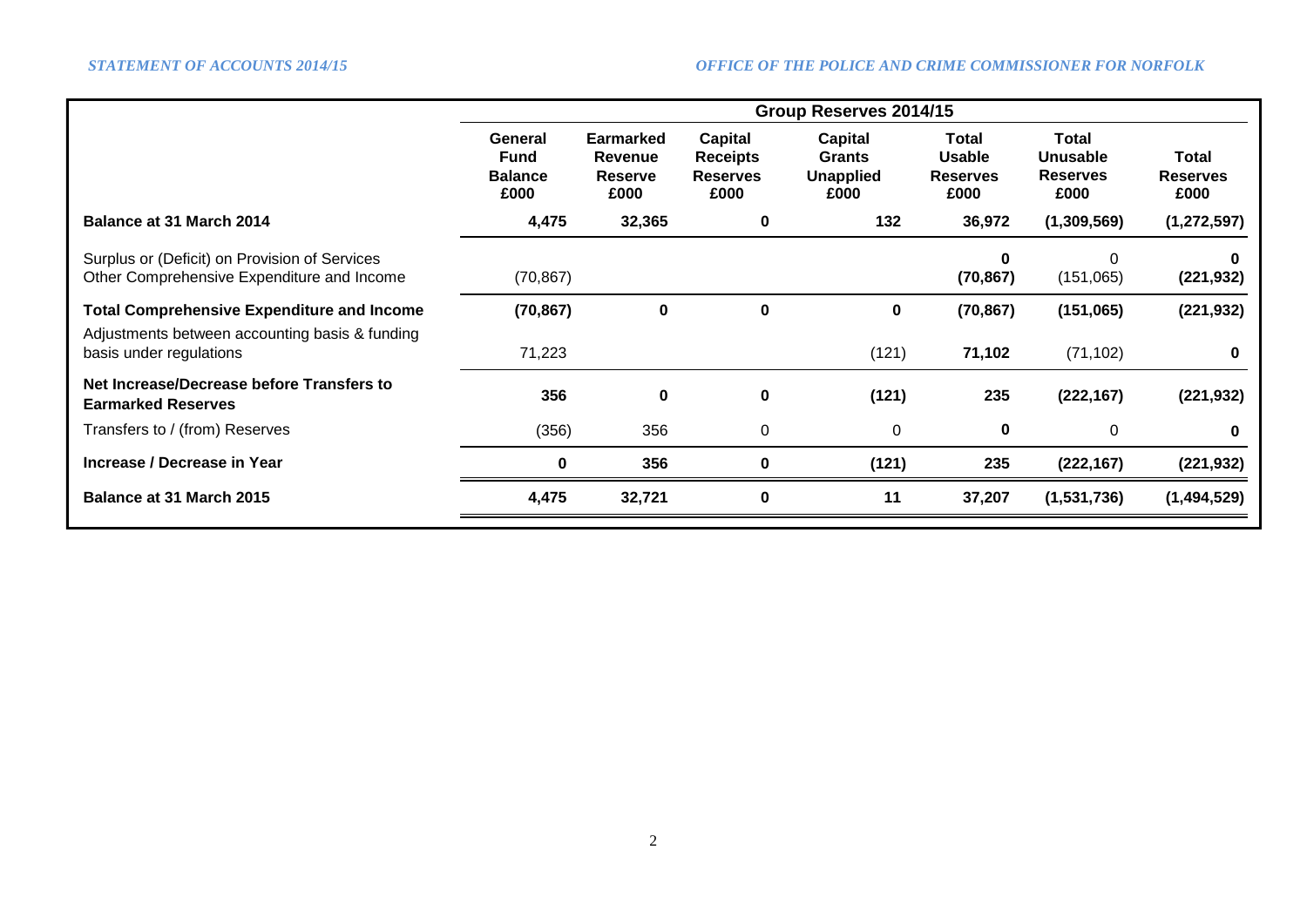|                                                                                             | PCC Reserves 2013/14 (Comparator)                |                                                |                                                              |                                                             |                                                   |                                                            |                                  |  |  |
|---------------------------------------------------------------------------------------------|--------------------------------------------------|------------------------------------------------|--------------------------------------------------------------|-------------------------------------------------------------|---------------------------------------------------|------------------------------------------------------------|----------------------------------|--|--|
|                                                                                             | General<br><b>Fund</b><br><b>Balance</b><br>£000 | Earmarked<br>Revenue<br><b>Reserve</b><br>£000 | <b>Capital</b><br><b>Receipts</b><br><b>Reserves</b><br>£000 | <b>Capital</b><br><b>Grants</b><br><b>Unapplied</b><br>£000 | Total<br><b>Usable</b><br><b>Reserves</b><br>£000 | <b>Total</b><br><b>Unusable</b><br><b>Reserves</b><br>£000 | Total<br><b>Reserves</b><br>£000 |  |  |
| <b>Balance at 31 March 2013</b>                                                             | 4,475                                            | 30,096                                         | 0                                                            | 1,629                                                       | 36,200                                            | (13, 638)                                                  | 22,562                           |  |  |
| Surplus or (Deficit) on Provision of Services<br>Other Comprehensive Expenditure and Income | 491                                              |                                                |                                                              |                                                             | 491<br>0                                          | $\Omega$<br>229                                            | 491<br>229                       |  |  |
| <b>Total Comprehensive Expenditure and Income</b>                                           | 491                                              | 0                                              | $\bf{0}$                                                     | 0                                                           | 491                                               | 229                                                        | 720                              |  |  |
| Adjustments between accounting basis & funding<br>basis under regulations                   | 1,778                                            |                                                |                                                              | (1, 497)                                                    | 281                                               | (281)                                                      | $\bf{0}$                         |  |  |
| Net Increase/Decrease before Transfers to<br><b>Earmarked Reserves</b>                      | 2,269                                            | 0                                              | $\mathbf 0$                                                  | (1, 497)                                                    | 772                                               | (52)                                                       | 720                              |  |  |
| Transfers to / (from) Reserves                                                              | (2,269)                                          | 2,269                                          | $\mathbf 0$                                                  | 0                                                           | 0                                                 | $\mathbf 0$                                                | $\bf{0}$                         |  |  |
| Increase / Decrease in Year                                                                 | 0                                                | 2,269                                          | $\mathbf 0$                                                  | (1, 497)                                                    | 772                                               | (52)                                                       | 720                              |  |  |
| Balance at 31 March 2014                                                                    | 4,475                                            | 32,365                                         | $\mathbf 0$                                                  | 132                                                         | 36,972                                            | (13,690)                                                   | 23,282                           |  |  |
|                                                                                             |                                                  |                                                |                                                              |                                                             |                                                   |                                                            |                                  |  |  |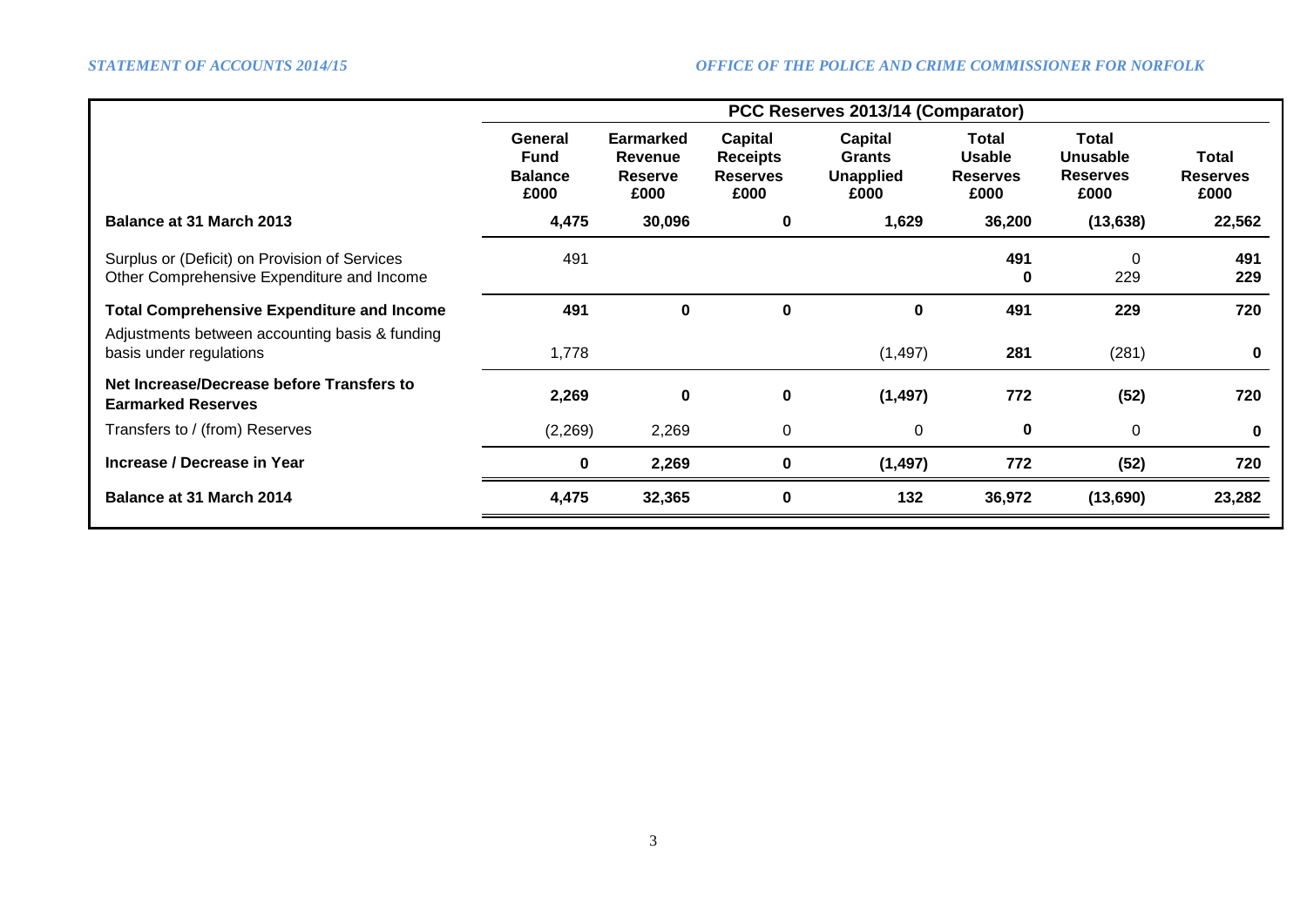|                                                                                             | PCC Reserves 2014/15                             |                                                              |                                                              |                                                      |                                                          |                                                     |                                         |  |  |
|---------------------------------------------------------------------------------------------|--------------------------------------------------|--------------------------------------------------------------|--------------------------------------------------------------|------------------------------------------------------|----------------------------------------------------------|-----------------------------------------------------|-----------------------------------------|--|--|
|                                                                                             | General<br><b>Fund</b><br><b>Balance</b><br>£000 | <b>Earmarked</b><br><b>Revenue</b><br><b>Reserve</b><br>£000 | <b>Capital</b><br><b>Receipts</b><br><b>Reserves</b><br>£000 | <b>Capital</b><br>Grants<br><b>Unapplied</b><br>£000 | <b>Total</b><br><b>Usable</b><br><b>Reserves</b><br>£000 | Total<br><b>Unusable</b><br><b>Reserves</b><br>£000 | <b>Total</b><br><b>Reserves</b><br>£000 |  |  |
| <b>Balance at 31 March 2014</b>                                                             | 4,475                                            | 32,365                                                       | 0                                                            | 132                                                  | 36,972                                                   | (13,690)                                            | 23,282                                  |  |  |
| Actuarial Pension Opening Balance adjustment                                                |                                                  |                                                              |                                                              |                                                      |                                                          | 428                                                 | 428                                     |  |  |
| <b>Restated Opening Balance as 31 March 2014</b>                                            | 4,475                                            | 32,365                                                       | $\mathbf 0$                                                  | 132                                                  | 36,972                                                   | (13, 262)                                           | 23,710                                  |  |  |
| Surplus or (Deficit) on Provision of Services<br>Other Comprehensive Expenditure and Income | (509)                                            |                                                              |                                                              |                                                      | (509)<br>0                                               | 0<br>4,274                                          | (509)<br>4,274                          |  |  |
| <b>Total Comprehensive Expenditure and Income</b>                                           | (509)                                            | 0                                                            | $\mathbf 0$                                                  | 0                                                    | (509)                                                    | 4,274                                               | 3,765                                   |  |  |
| Adjustments between accounting basis & funding<br>basis under regulations                   | 865                                              |                                                              |                                                              | (121)                                                | 744                                                      | (744)                                               | $\bf{0}$                                |  |  |
| Net Increase/Decrease before Transfers to<br><b>Earmarked Reserves</b>                      | 356                                              | 0                                                            | $\bf{0}$                                                     | (121)                                                | 235                                                      | 3,530                                               | 3,765                                   |  |  |
| Transfers to / (from) Reserves                                                              | (356)                                            | 356                                                          | $\mathbf 0$                                                  | 0                                                    | 0                                                        | 0                                                   | $\bf{0}$                                |  |  |
| Increase / Decrease in Year                                                                 | 0                                                | 356                                                          | 0                                                            | (121)                                                | 235                                                      | 3,530                                               | 3,765                                   |  |  |
| Balance at 31 March 2015                                                                    | 4,475                                            | 32,721                                                       | $\bf{0}$                                                     | 11                                                   | 37,207                                                   | (9, 732)                                            | 27,475                                  |  |  |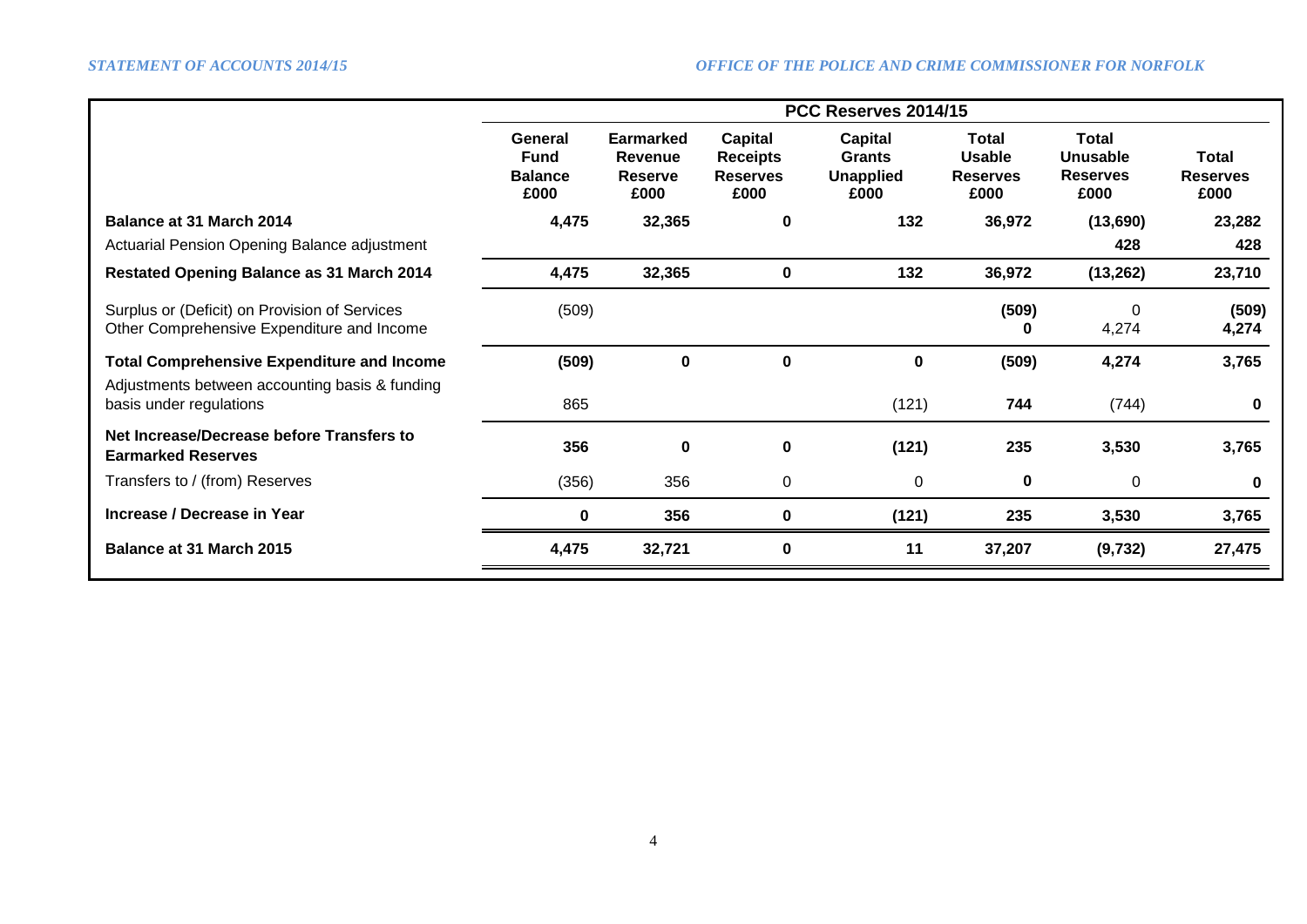## **COMPREHENSIVE INCOME AND EXPENDITURE STATEMENT – For the Group**

This statement shows the consolidation Group accounting cost in the year of providing services in accordance with generally accepted accounting practices, in addition to the amount of funding by way of grant income. The PCC raises taxation to cover expenditure in accordance with regulations which may be different from the accounting cost. The taxation position is shown in the Movement in Reserves Statement.

| <b>Group Comprehensive Income and</b> |                                            | <b>Current Year</b><br>Year ending 31 March 2015 |                                          | <b>Previous Year</b><br>Year ending 31 March 2014 |                                       |                                          |  |
|---------------------------------------|--------------------------------------------|--------------------------------------------------|------------------------------------------|---------------------------------------------------|---------------------------------------|------------------------------------------|--|
| <b>Expenditure Account</b>            | <b>Gross</b><br><b>Expenditure</b><br>£000 | <b>Gross</b><br><b>Income</b><br>£000            | <b>Net</b><br><b>Expenditure</b><br>£000 | <b>Gross</b><br><b>Expenditure</b><br>£000        | <b>Gross</b><br><b>Income</b><br>£000 | <b>Net</b><br><b>Expenditure</b><br>£000 |  |
| <b>Police Services:</b>               |                                            |                                                  |                                          |                                                   |                                       |                                          |  |
| Local Policing                        | 78,089                                     | (968)                                            | 77,121                                   | 81,552                                            | (1, 147)                              | 80,405                                   |  |
| Dealing with the Public               | 12,409                                     | (228)                                            | 12,181                                   | 12,383                                            | (144)                                 | 12,239                                   |  |
| <b>Criminal Justice Arrangements</b>  | 17,616                                     | (4,938)                                          | 12,678                                   | 18,312                                            | (4,750)                               | 13,562                                   |  |
| Road Policing                         | 10,566                                     | (2,767)                                          | 7,799                                    | 10,976                                            | (1, 942)                              | 9,034                                    |  |
| <b>Special Operations</b>             | 5,014                                      | (1,248)                                          | 3,766                                    | 5,056                                             | (440)                                 | 4,616                                    |  |
| Intelligence                          | 5,939                                      | (93)                                             | 5,846                                    | 6,330                                             | (77)                                  | 6,253                                    |  |
| Special Investigations                | 34,043                                     | (951)                                            | 33,092                                   | 33,711                                            | (606)                                 | 33,105                                   |  |
| <b>Investigative Support</b>          | 3,640                                      | (28)                                             | 3,612                                    | 3,934                                             | (24)                                  | 3,910                                    |  |
| <b>National Policing</b>              | 6,211                                      | (4,675)                                          | 1,536                                    | 4,005                                             | (3,847)                               | 158                                      |  |
| <b>Corporate and Democratic Core</b>  | 3,937                                      | (1,002)                                          | 2,935                                    | 2,754                                             | (739)                                 | 2,015                                    |  |
| <b>Net Cost of Policing</b>           | 177,464                                    | (16, 898)                                        | 160,566                                  | 179,013                                           | (13, 716)                             | 165,297                                  |  |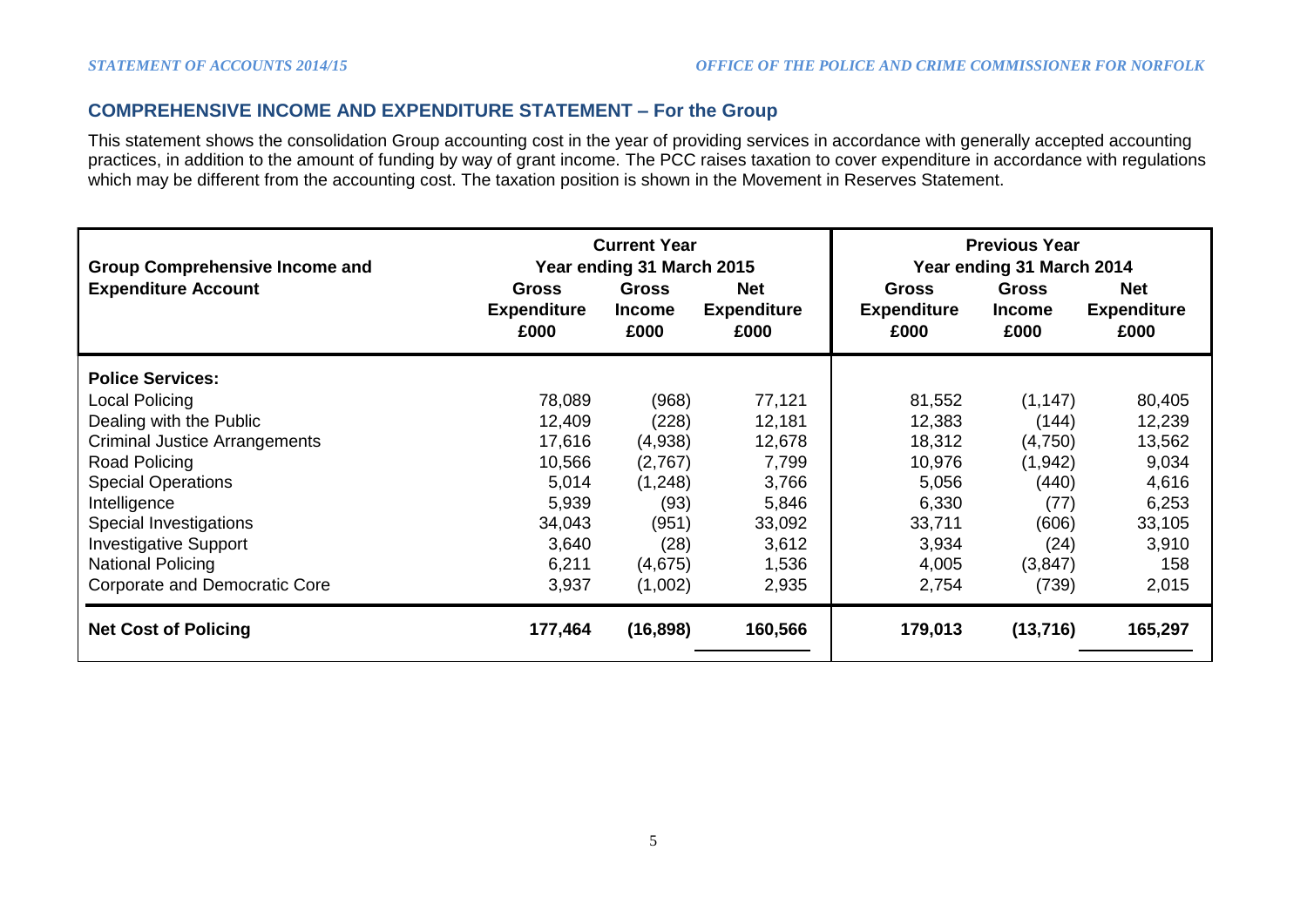| <b>Group Comprehensive Income and</b>                                              |                            | <b>Previous Year</b><br>Year ending 31 March 2014 |                            |                             |                        |                             |
|------------------------------------------------------------------------------------|----------------------------|---------------------------------------------------|----------------------------|-----------------------------|------------------------|-----------------------------|
| <b>Expenditure Account - continued</b>                                             | <b>Gross</b>               | Year ending 31 March 2015<br><b>Gross</b>         | <b>Net</b>                 | <b>Gross</b>                | <b>Gross</b>           | <b>Net</b>                  |
|                                                                                    | <b>Expenditure</b><br>£000 | <b>Income</b><br>£000                             | <b>Expenditure</b><br>£000 | <b>Expenditure</b><br>£ 000 | <b>Income</b><br>£ 000 | <b>Expenditure</b><br>£ 000 |
| <b>Other Operating Expenditure</b>                                                 |                            |                                                   |                            |                             |                        |                             |
| Home Office grant payable toward the cost of<br>police officer retirement benefits | 16,577                     | (16, 577)                                         | $\mathbf 0$                | 13,806                      | (13,806)               | 0                           |
| (Gains) or Losses on Disposal of Non Current<br><b>Assets</b>                      | $\pmb{0}$                  | (16)                                              | (16)                       | 187                         | $\mathbf 0$            | 187                         |
|                                                                                    | 16,577                     | (16, 593)                                         | (16)                       | 13,993                      | (13, 806)              | 187                         |
| <b>Financing and Investment Income &amp; Expenditure</b>                           |                            |                                                   |                            |                             |                        |                             |
| Interest payable and similar charges                                               | 7,496                      | 0                                                 | 7,496                      | 7,592                       | 0                      | 7,592                       |
| Pensions interest cost and expected return on<br>pensions assets                   | 62,968                     | (5,832)                                           | 57,136                     | 63,765                      | (5,661)                | 58,104                      |
| Interest and Investment Income                                                     | 0                          | (275)                                             | (275)                      | 0                           | (287)                  | (287)                       |
|                                                                                    | 70,464                     | (6, 107)                                          | 64,357                     | 71,357                      | (5,948)                | 65,409                      |
| <b>Taxation and Non-Specific Grant Income</b>                                      |                            |                                                   |                            |                             |                        |                             |
| <b>Council Tax Income</b>                                                          |                            |                                                   | (55,990)                   |                             |                        | (53, 547)                   |
| <b>Main Police Grant</b>                                                           |                            |                                                   | (63, 104)                  |                             |                        | (65, 346)                   |
| Department of Communities & Local Government                                       |                            |                                                   | (29, 925)                  |                             |                        | (31, 389)                   |
| <b>Other Government Grants</b>                                                     |                            |                                                   | (3,309)                    |                             |                        | (3,360)                     |
| <b>Capital Grants and Contributions</b>                                            |                            |                                                   | (1,712)                    |                             |                        | (1,631)                     |
|                                                                                    |                            |                                                   | (154, 040)                 |                             |                        | (155, 273)                  |
| (Surplus) or Deficit on the Provision of Services                                  |                            |                                                   | 70,867                     |                             |                        | 75,620                      |
| (Surplus) or deficit on the revaluation of Non Current Assets                      |                            |                                                   | (4, 489)                   |                             |                        | (76)                        |
| Remeasurements of the net defined benefit liability/(asset)                        |                            |                                                   | 155,554                    |                             |                        | (113, 219)                  |
| <b>Other Comprehensive Income and Expenditure</b>                                  |                            |                                                   | 151,065                    |                             |                        | (113, 295)                  |
| <b>Total Comprehensive Income and Expenditure</b>                                  |                            |                                                   | 221,932                    |                             |                        | (37, 675)                   |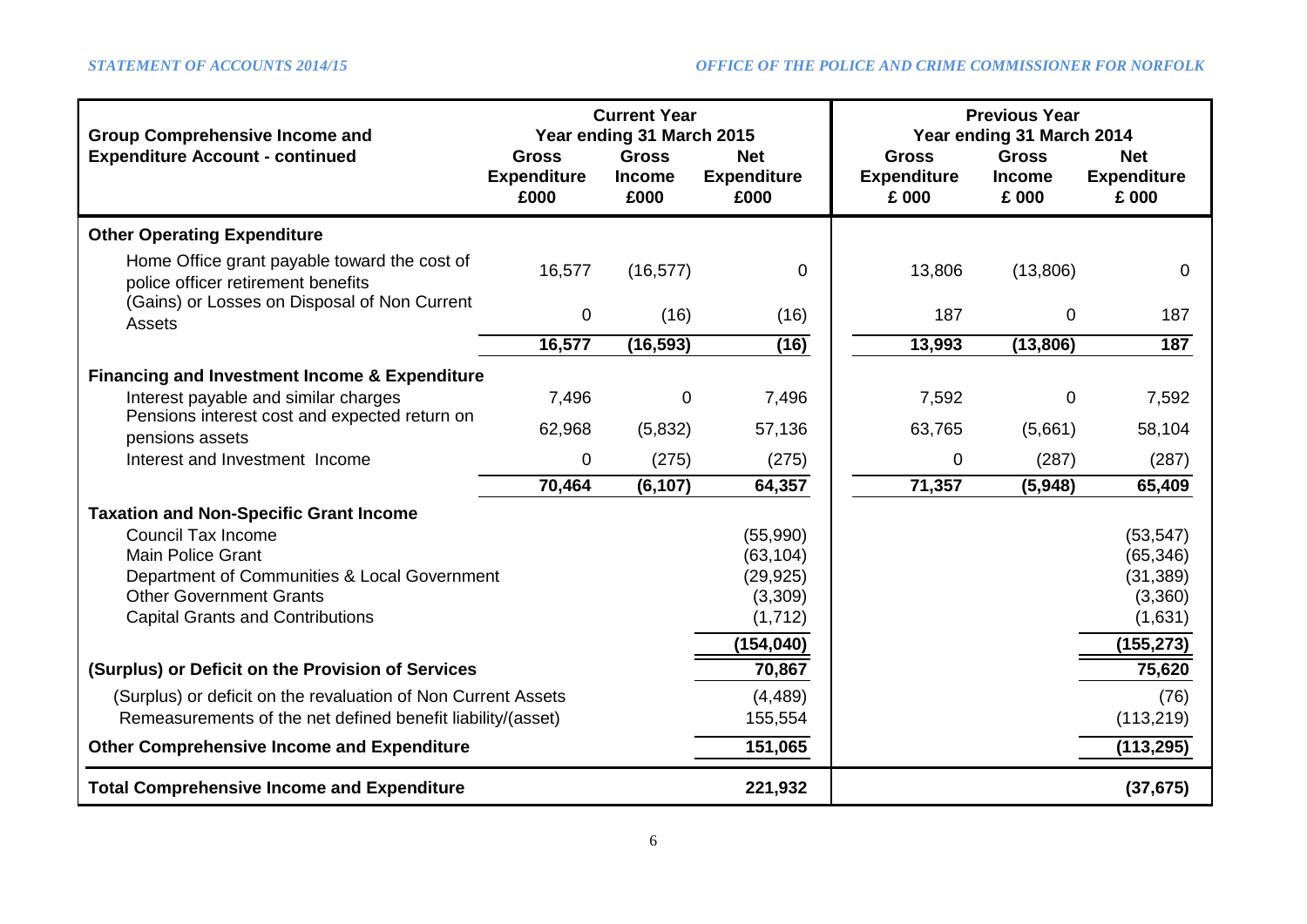# **COMPREHENSIVE INCOME AND EXPENDITURE STATEMENT – For the Police and Crime Commissioner for Norfolk**

This statement is prepared on the same accounting practices as the Group Comprehensive Income and Expenditure Statement on the previous page. The PCC's Comprehensive Income and Expenditure Statement show gross income and expenditure of the PCC and the PCC's resources consumed by the CC during 2014/15

| <b>PCC Comprehensive Income and</b> |                                            | <b>Current Year</b><br>Year ending 31 March 2015 |                                          | <b>Previous Year</b><br>Year ending 31 March 2014 |                                       |                                          |
|-------------------------------------|--------------------------------------------|--------------------------------------------------|------------------------------------------|---------------------------------------------------|---------------------------------------|------------------------------------------|
| <b>Expenditure Account</b>          | <b>Gross</b><br><b>Expenditure</b><br>£000 | <b>Gross</b><br><b>Income</b><br>£000            | <b>Net</b><br><b>Expenditure</b><br>£000 | <b>Gross</b><br><b>Expenditure</b><br>£000        | <b>Gross</b><br><b>Income</b><br>£000 | <b>Net</b><br><b>Expenditure</b><br>£000 |
| Local Policing                      | 3,531                                      | (60)                                             | 3,471                                    | 3,341                                             | (84)                                  | 3,257                                    |
| Dealing with the Public             | 648                                        | (11)                                             | 637                                      | 633                                               | (16)                                  | 617                                      |
| Criminal Justice Arrangements       | 768                                        | (3, 466)                                         | (2,698)                                  | 709                                               | (3, 489)                              | (2,780)                                  |
| Road Policing                       | 355                                        | (6)                                              | 349                                      | 338                                               | (45)                                  | 293                                      |
| <b>Special Operations</b>           | 135                                        | (2)                                              | 133                                      | 131                                               | (3)                                   | 128                                      |
| Intelligence                        | 263                                        | (4)                                              | 259                                      | 245                                               | (7)                                   | 238                                      |
| Special Investigations              | 1,337                                      | (22)                                             | 1,315                                    | 1,240                                             | (32)                                  | 1,208                                    |
| <b>Investigative Support</b>        | 133                                        | (2)                                              | 131                                      | 134                                               | (4)                                   | 130                                      |
| <b>National Policing</b>            | 236                                        | (4)                                              | 232                                      | 93                                                | (2)                                   | 91                                       |
| Corporate and Democratic Core *     | 3,685                                      | (1,003)                                          | 2,682                                    | 2,485                                             | (740)                                 | 1,745                                    |
| <b>Cost of Policing Services</b>    | 11,091                                     | (4,580)                                          | 6,511                                    | 9,349                                             | (4, 422)                              | 4,927                                    |
| <b>Intra Group Adjustment</b>       |                                            |                                                  | 140,818                                  |                                                   |                                       | 142,326                                  |
| <b>Net Cost of Policing</b>         |                                            |                                                  | 147,329                                  |                                                   |                                       | 147,253                                  |

\* This includes Ministry of Justice grant paid to the PCC - see note 29 on pages 80 and 81.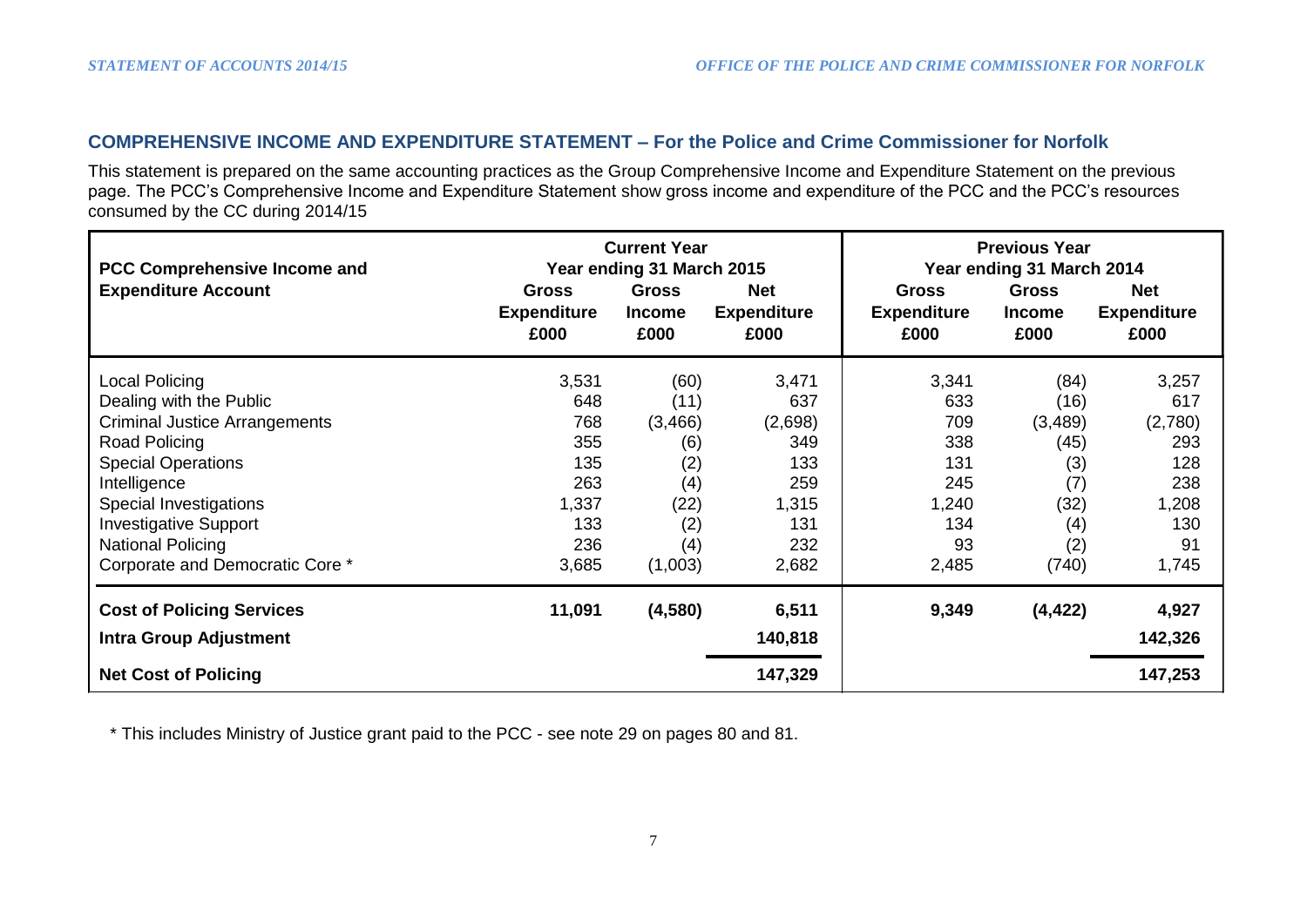| <b>PCC Comprehensive Income and</b>                                                | <b>Previous Year</b><br>Year ending 31 March 2014 |                                                                    |                                          |                                            |                                       |                                          |
|------------------------------------------------------------------------------------|---------------------------------------------------|--------------------------------------------------------------------|------------------------------------------|--------------------------------------------|---------------------------------------|------------------------------------------|
| <b>Expenditure Account - continued</b>                                             | <b>Gross</b><br><b>Expenditure</b><br>£000        | Year ending 31 March 2015<br><b>Gross</b><br><b>Income</b><br>£000 | <b>Net</b><br><b>Expenditure</b><br>£000 | <b>Gross</b><br><b>Expenditure</b><br>£000 | <b>Gross</b><br><b>Income</b><br>£000 | <b>Net</b><br><b>Expenditure</b><br>£000 |
| <b>Other Operating Expenditure</b>                                                 |                                                   |                                                                    |                                          |                                            |                                       |                                          |
| Home Office grant payable toward the cost of<br>police officer retirement benefits | 16,577                                            | (16, 577)                                                          | 0                                        | 13,806                                     | (13,806)                              | 0                                        |
| (Gains) or Losses on Disposal of Non Current<br>Assets                             | 0                                                 | (16)                                                               | (16)                                     | 187                                        | 0                                     | 187                                      |
|                                                                                    | 16,577                                            | (16, 593)                                                          | (16)                                     | 13,993                                     | (13,806)                              | 187                                      |
| <b>Financing and Investment Income &amp; Expenditure</b>                           |                                                   |                                                                    |                                          |                                            |                                       |                                          |
| Interest payable and similar charges                                               | 7,496                                             | $\pmb{0}$                                                          | 7,496                                    | 7,592                                      | 0                                     | 7,592                                    |
| Pensions interest cost and expected return on<br>pensions assets                   | 48                                                | (33)                                                               | 15                                       | 128                                        | (91)                                  | 37                                       |
| Interest and Investment Income                                                     | 0                                                 | (275)                                                              | (275)                                    | 0                                          | (287)                                 | (287)                                    |
|                                                                                    | 7,544                                             | (308)                                                              | 7,236                                    | 7,720                                      | (378)                                 | 7,342                                    |
| <b>Taxation and Non-Specific Grant Income</b>                                      |                                                   |                                                                    |                                          |                                            |                                       |                                          |
| <b>Council Tax Income</b>                                                          |                                                   |                                                                    | (55,990)                                 |                                            |                                       | (53, 547)                                |
| <b>Main Police Grant</b>                                                           |                                                   |                                                                    | (63, 104)                                |                                            |                                       | (65, 346)                                |
| Department of Communities & Local Government<br><b>Other Government Grants</b>     |                                                   |                                                                    | (29, 925)                                |                                            |                                       | (31, 389)                                |
| <b>Capital Grants and Contributions</b>                                            |                                                   |                                                                    | (3,309)<br>(1, 712)                      |                                            |                                       | (3,360)<br>(1,631)                       |
|                                                                                    |                                                   |                                                                    |                                          |                                            |                                       |                                          |
|                                                                                    |                                                   |                                                                    | (154, 040)                               |                                            |                                       | (155, 273)                               |
| (Surplus) or Deficit on the Provision of Services                                  | 509                                               |                                                                    |                                          | (491)                                      |                                       |                                          |
| (Surplus) or deficit on the revaluation of Non Current Assets                      | (4, 489)                                          |                                                                    |                                          | (76)                                       |                                       |                                          |
| Remeasurements of the net defined benefit liability/(asset)                        | 215                                               |                                                                    |                                          | (153)                                      |                                       |                                          |
| <b>Other Comprehensive Income and Expenditure</b>                                  |                                                   |                                                                    | (4, 274)                                 |                                            |                                       | (229)                                    |
| <b>Total Comprehensive Income and Expenditure</b>                                  |                                                   |                                                                    | (3,765)                                  |                                            |                                       | (720)                                    |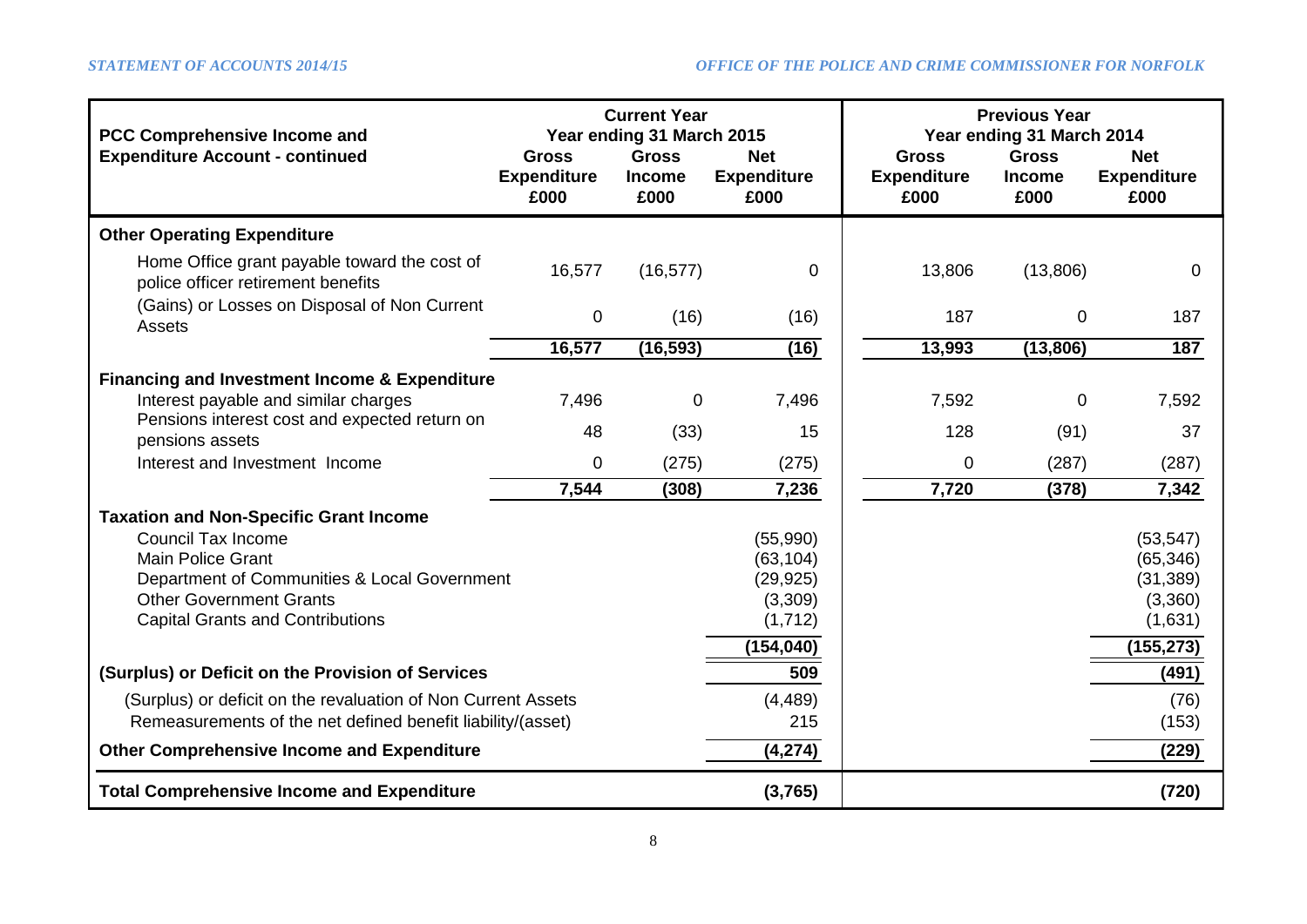# **BALANCE SHEET – For the Police and Crime Commissioner for Norfolk and the Group**

The Balance Sheet shows the value as at the Balance Sheet date of the assets and liabilities recognised by the PCC and the Group. The net assets of the PCC and the Group (assets less liabilities) are matched by the reserves held by the PCC and the Group.

Reserves are reported in two categories.

- Usable Reserves those reserves that the PCC and the Group may use to provide services, subject to the need to maintain a prudent level of reserves and any statutory limitations on their use (e.g., the Capital Grant Unapplied Account that may only be used to fund capital expenditure).
- Unusable Reserves those reserves which the PCC and Group is not able to use to provide services. These reserves include those which hold unrealised gains and losses (e.g., the Revaluation Reserve), where amounts would only become available to provide services if the assets are sold; and the reserves that hold timing differences shown in the Movement in Reserves Statement line 'Adjustments between accounting basis and funding basis under regulations'.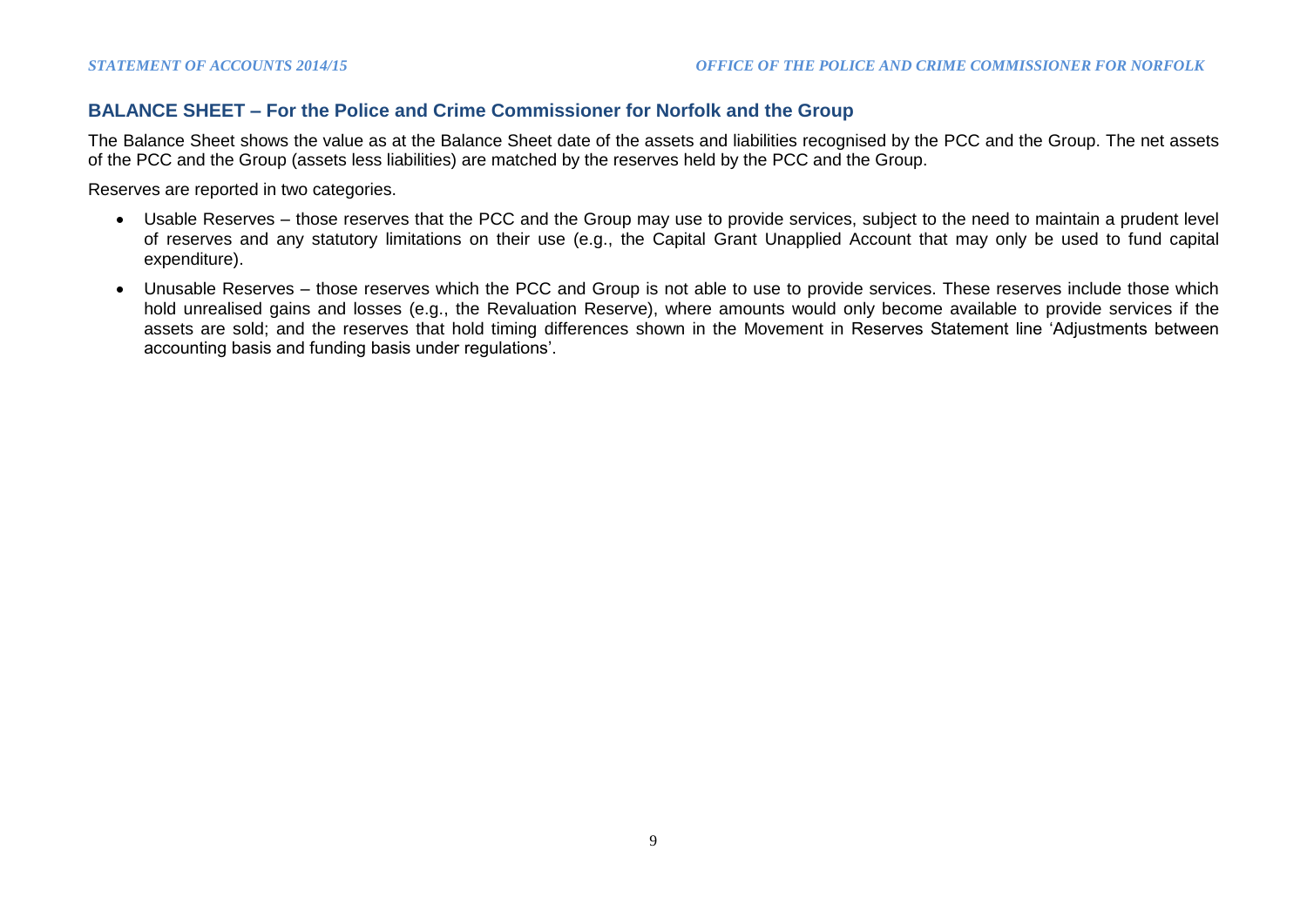|                                                                                                                                                                                                                     |                                 |                                                         | Group                                                   |                                                           | <b>PCC</b>                                        |                                                   |  |
|---------------------------------------------------------------------------------------------------------------------------------------------------------------------------------------------------------------------|---------------------------------|---------------------------------------------------------|---------------------------------------------------------|-----------------------------------------------------------|---------------------------------------------------|---------------------------------------------------|--|
| <b>Balance Sheet</b>                                                                                                                                                                                                | <b>Financial</b>                | <b>Financial</b>                                        | 31 March                                                | 31 March                                                  | 31 March                                          | 31 March                                          |  |
|                                                                                                                                                                                                                     | <b>Statements</b><br>Note No.   | <b>Statements</b><br>Page No.                           | 2015<br>£000                                            | 2014<br>£000                                              | 2015<br>£000                                      | 2014<br>£000                                      |  |
| <b>Non Current Assets</b>                                                                                                                                                                                           |                                 |                                                         |                                                         |                                                           |                                                   |                                                   |  |
| Property, Plant & Equipment<br>Intangible Assets                                                                                                                                                                    | 9<br>11                         | 44 to 49<br>50 & 51                                     | 78,248<br>396                                           | 73,719<br>514                                             | 78,248<br>396                                     | 73,719<br>514                                     |  |
| <b>Total Non Current Assets</b>                                                                                                                                                                                     |                                 |                                                         | 78,644                                                  | 74,233                                                    | 78,644                                            | 74,233                                            |  |
| <b>Current Assets</b><br><b>Assets Held for Sale</b><br><b>Short Term Investments</b><br>Inventories<br><b>Short Term Debtors</b><br>Cash and Cash Equivalents                                                      | 16<br>15<br>13<br>14<br>15      | 56<br>55 & 56<br>54<br>55<br>55 & 56                    | 409<br>20,128<br>241<br>11,224<br>12,997                | 325<br>18,116<br>211<br>6,910<br>14,219                   | 409<br>20,128<br>241<br>11,224<br>12,997          | 325<br>18,116<br>211<br>6,910<br>14,219           |  |
| <b>Total Current Assets</b>                                                                                                                                                                                         |                                 |                                                         | 44,999                                                  | 39,781                                                    | 44,999                                            | 39,781                                            |  |
| <b>Current Liabilities</b><br><b>Short Term Creditors</b><br>Provisions                                                                                                                                             | 17<br>18                        | 57 & 58<br>58 & 59                                      | (17, 942)<br>(607)                                      | (11,508)<br>(743)                                         | (17, 462)<br>(607)                                | (11, 035)<br>(743)                                |  |
| <b>Total Current Liabilities</b>                                                                                                                                                                                    |                                 |                                                         | (18, 549)                                               | (12, 251)                                                 | (18,069)                                          | (11, 778)                                         |  |
| <b>Long Term Liabilities</b><br><b>Long Term Creditors</b><br><b>Provisions</b><br>Long Term Borrowing<br><b>Liability Related to PFI Schemes</b><br>Liability Related to Defined Benefit<br><b>Pension Schemes</b> | 17<br>18<br>12 & 36<br>33<br>35 | 57<br>58 & 59<br>52 to 54 & 101<br>84 to 87<br>89 to 99 | (624)<br>(128)<br>(13, 161)<br>(63, 563)<br>(1,522,147) | (780)<br>(214)<br>(13, 161)<br>(64, 371)<br>(1, 295, 834) | (624)<br>(128)<br>(13, 161)<br>(63, 563)<br>(623) | (780)<br>(214)<br>(13, 161)<br>(64, 371)<br>(428) |  |
| <b>Total Long Term Liabilities</b>                                                                                                                                                                                  |                                 |                                                         | (1,599,623)                                             | (1,374,360)                                               | (78,099)                                          | (78, 954)                                         |  |
| <b>Net Assets</b>                                                                                                                                                                                                   |                                 |                                                         | (1,494,529)                                             | (1, 272, 597)                                             | 27,475                                            | 23,282                                            |  |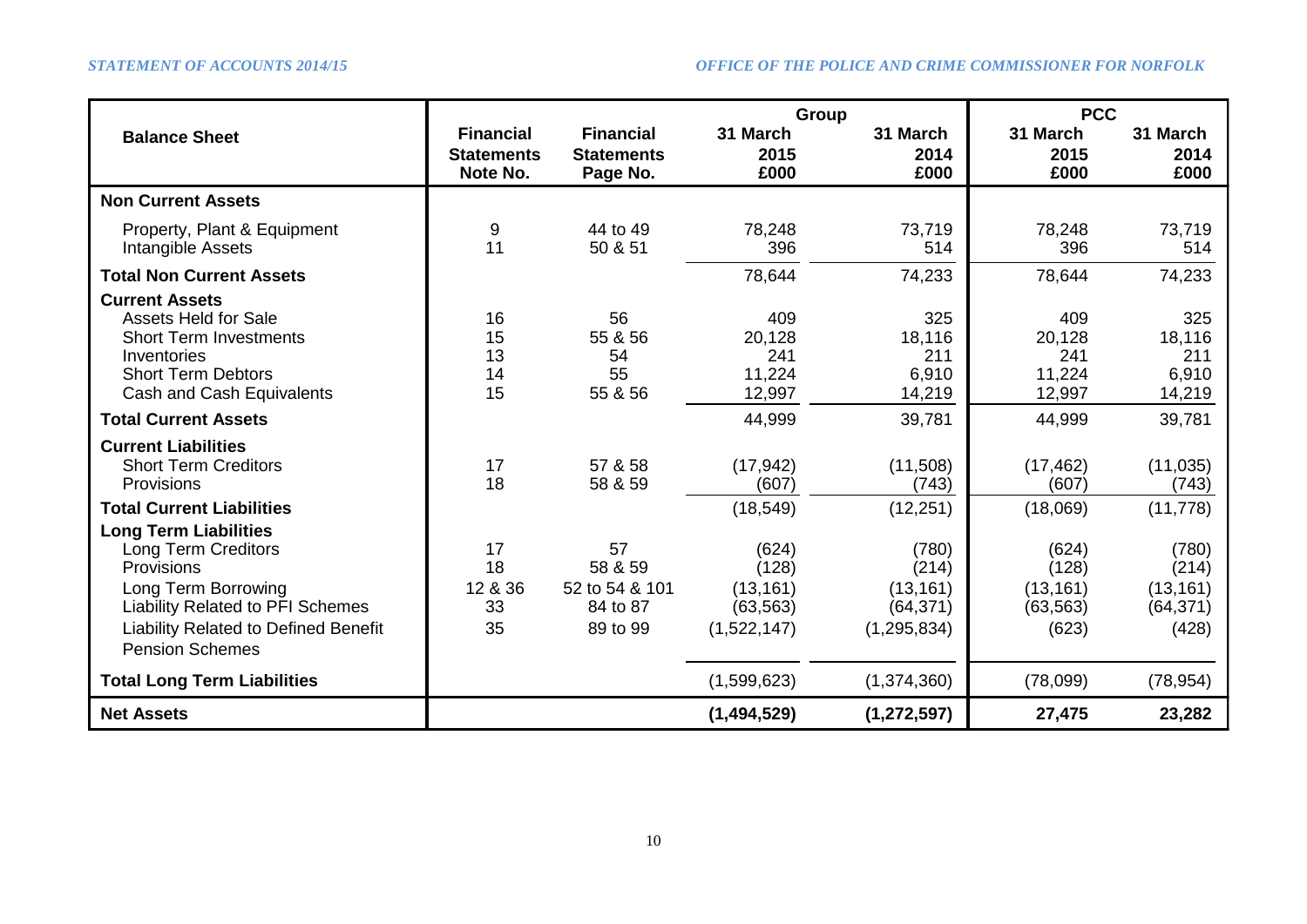|                                                                                                                                                                                                                       |                                                   |                                                                     | Group                                                     |                                                             | <b>PCC</b>                                 |                                            |  |
|-----------------------------------------------------------------------------------------------------------------------------------------------------------------------------------------------------------------------|---------------------------------------------------|---------------------------------------------------------------------|-----------------------------------------------------------|-------------------------------------------------------------|--------------------------------------------|--------------------------------------------|--|
| <b>Balance Sheet - continued</b>                                                                                                                                                                                      | <b>Financial</b><br><b>Statements</b><br>Note No. | <b>Financial</b><br><b>Statements</b><br>Page No.                   | 31 March<br>2015<br>£000                                  | 31 March<br>2014<br>£000                                    | 31 March<br>2015<br>£000                   | 31 March<br>2014<br>£000                   |  |
| <b>Financed By:</b><br><b>Usable Reserves</b>                                                                                                                                                                         |                                                   |                                                                     |                                                           |                                                             |                                            |                                            |  |
| <b>Earmarked Reserves</b>                                                                                                                                                                                             | 8                                                 | 42 & 43                                                             | 32,721                                                    | 32,365                                                      | 32,721                                     | 32,365                                     |  |
| General Fund                                                                                                                                                                                                          |                                                   |                                                                     | 4,475                                                     | 4,475                                                       | 4,475                                      | 4,475                                      |  |
| <b>Capital Grant Unapplied Account</b>                                                                                                                                                                                |                                                   |                                                                     | 11                                                        | 132                                                         | 11                                         | 132                                        |  |
| Unusable Reserves                                                                                                                                                                                                     |                                                   |                                                                     |                                                           |                                                             |                                            |                                            |  |
| <b>Revaluation Reserve</b><br><b>Capital Adjustment Account</b><br>Financial Instruments Adjustment A/c<br><b>Collection Fund Adjustment Account</b><br><b>Accumulated Absences Account</b><br><b>Pension Reserve</b> | 21<br>21<br>21<br>21<br>21<br>21                  | 60 & 61<br>60 to 62<br>60 & 63<br>60, 63 & 64<br>60 & 64<br>60 & 65 | 8,192<br>(19, 358)<br>51<br>2,006<br>(480)<br>(1,522,147) | 3,905<br>(18, 371)<br>63<br>1,141<br>(473)<br>(1, 295, 834) | 8,192<br>(19, 358)<br>51<br>2,006<br>(623) | 3,905<br>(18, 371)<br>63<br>1,141<br>(428) |  |
| <b>Total Reserves</b>                                                                                                                                                                                                 |                                                   |                                                                     | (1,494,529)                                               | (1, 272, 597)                                               | 27,475                                     | 23,282                                     |  |

The unaudited accounts were issued on 30 June 2015 and the audited accounts, as amended following audit, were authorised for issue on 21 September 2015.

John Hummersone CPFA Chief Finance Officer for the Police and Crime Commissioner for Norfolk 21st September 2015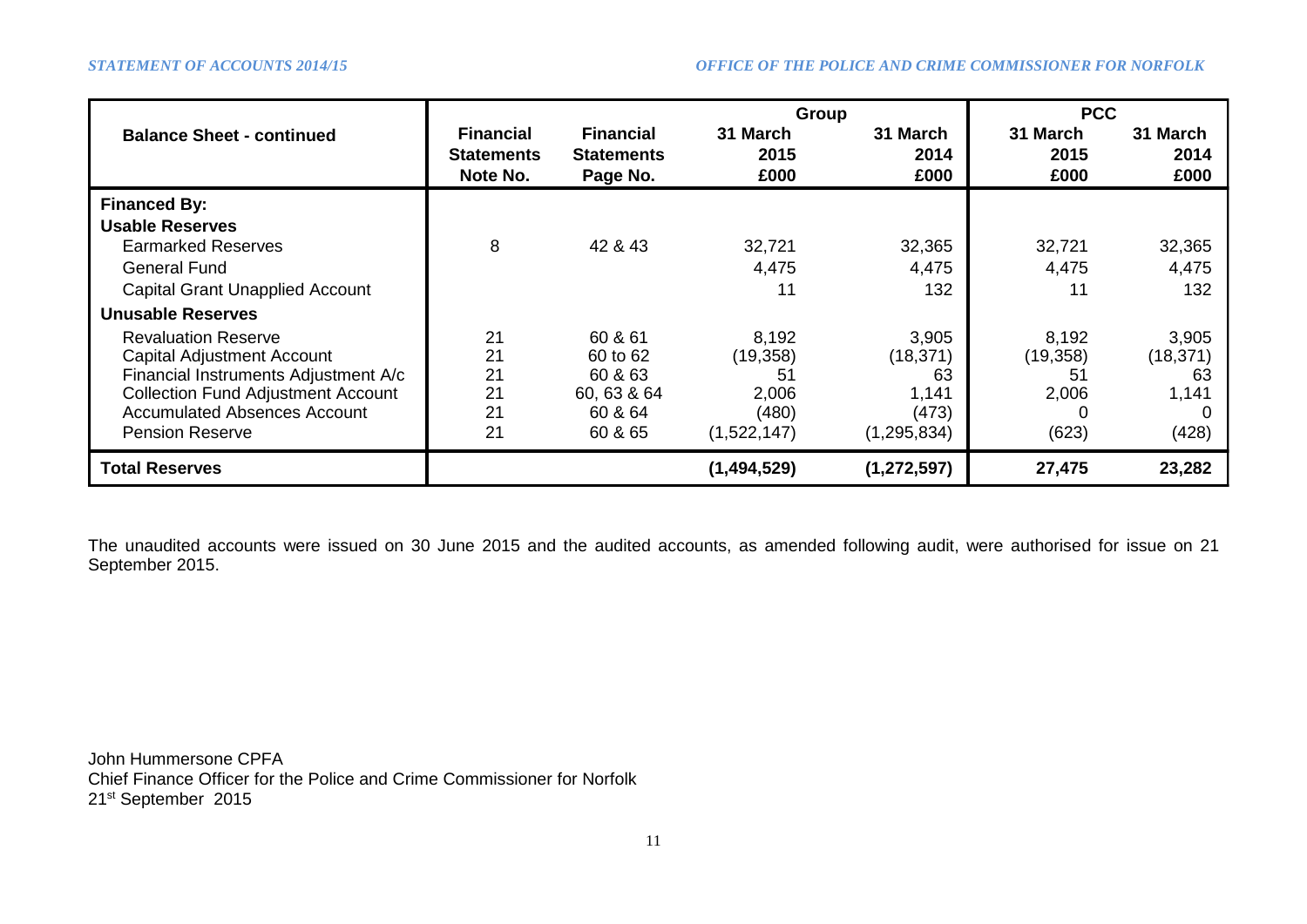# **CASH FLOW STATEMENT – For the Police and Crime Commissioner for Norfolk and the Group**

The Cash Flow Statement shows the changes in cash and cash equivalents of the Group during the reporting period. The statement shows how the Group generates and uses cash and cash equivalents by classifying cash flows as operating, investing and financing activities. The amount of net cash flows arising from operating activities is a key indicator of the way the Group has managed the cash outflows against the monies received by way of taxation and grant income or from the recipients of services provided by the Group. Investing activities represent the extent to which cash outflows have been made for resources which are intended to contribute to the Group's future delivery of service. Cash flows arising from financing activities are useful in predicting claims on future cash flows by providers of capital (i.e. borrowing) to the Group.

|                                                                                              |                                                        | Group                    |                          | <b>PCC</b>               |                          |
|----------------------------------------------------------------------------------------------|--------------------------------------------------------|--------------------------|--------------------------|--------------------------|--------------------------|
|                                                                                              | <b>Financial</b><br><b>Statements</b><br>Note/Page No. | 31 March<br>2015<br>£000 | 31 March<br>2014<br>£000 | 31 March<br>2015<br>£000 | 31 March<br>2014<br>£000 |
| Net (surplus) or deficit on the provision of services                                        |                                                        | 70,867                   | 75,620                   | 509                      | (491)                    |
| Adjustments to net surplus or deficit on the provision of services for non cash<br>movements | 22/66                                                  | (78,089)                 | (85,981)                 | (7, 731)                 | (9,870)                  |
| Net Cash Inflows from Operating Activities                                                   |                                                        | (7, 222)                 | (10, 361)                | (7, 222)                 | (10, 361)                |
| <b>Investing Activities</b>                                                                  | 23/67                                                  | 7,703                    | 14,545                   | 7,703                    | 14,545                   |
| <b>Financing Activities</b>                                                                  | 24/67                                                  | 741                      | 679                      | 741                      | 679                      |
| Net (Increase) / Decrease in Cash and Cash Equivalents                                       |                                                        | 1,222                    | 4,863                    | 1,222                    | 4,863                    |
| Cash and cash equivalents at the beginning of the reporting period                           |                                                        | 14,219                   | 19,082                   | 14,219                   | 19,082                   |
| Cash and cash equivalents at the end of the reporting period                                 | 15/55                                                  | 12,997                   | 14,219                   | 12,997                   | 14,219                   |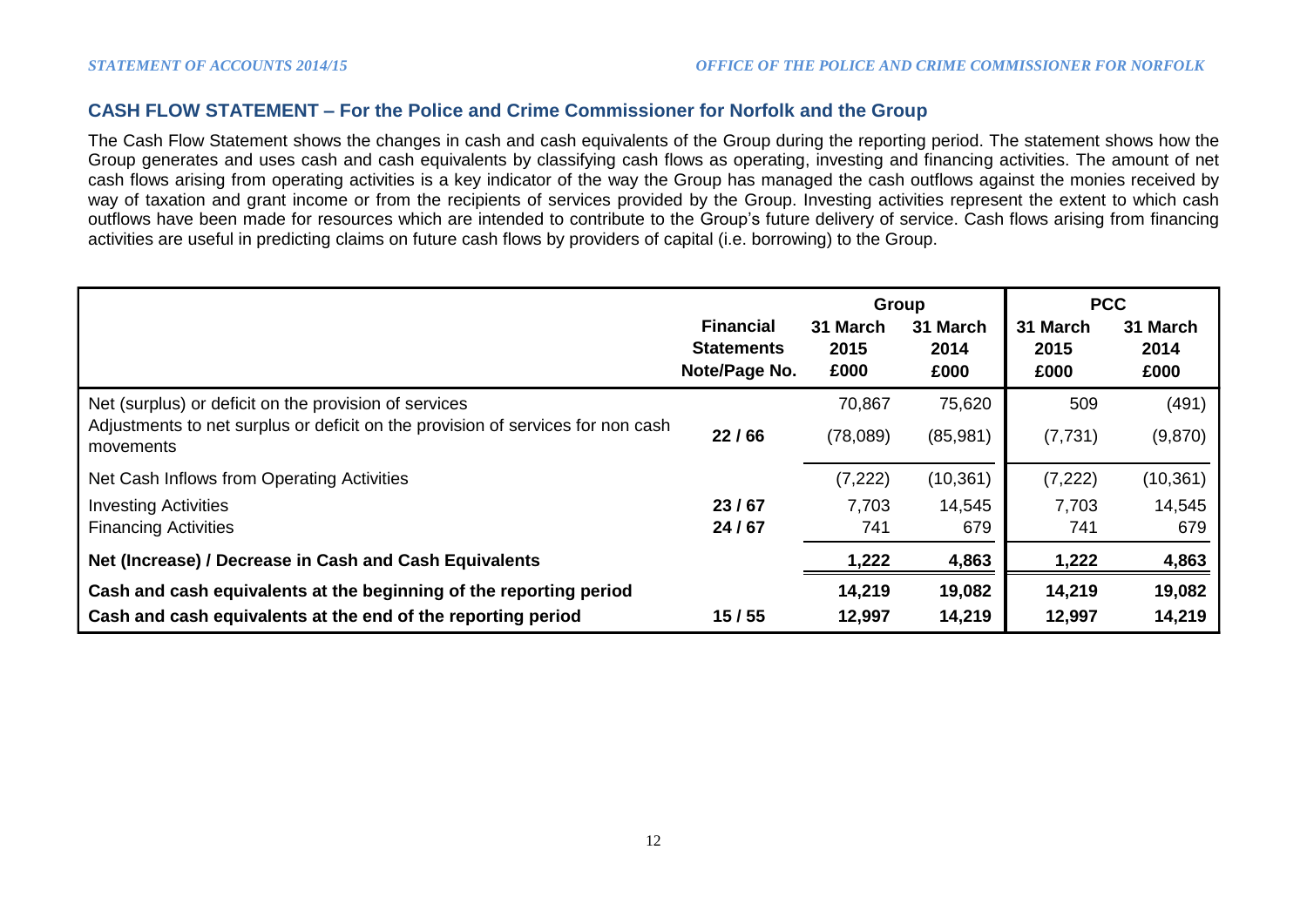# **NOTES TO THE FINANCIAL STATEMENTS**

|     | Contents                                            | Page No |     |                                                               | Page No |
|-----|-----------------------------------------------------|---------|-----|---------------------------------------------------------------|---------|
| 1.  | <b>Accounting Policies</b>                          | 14      | 19. | <b>Contingent Liabilities</b>                                 | 59      |
| 2.  | Accounting Standards that have been issued but      |         | 20. | <b>Usable Reserves</b>                                        | 60      |
|     | have not yet been adopted                           | 30      | 21. | <b>Unusable Reserves</b>                                      | 60      |
| 3.  | Critical judgements in applying accounting policies | 31      | 22. | Cash Flow Statement - Operating Activities                    | 66      |
| 4.  | Intra Group funding arrangements between PCC        | 32      | 23. | Cash Flow Statement - Investing Activities                    | 67      |
|     | and CC                                              |         | 24. | Cash Flow Statement - Financing Activities                    | 67      |
| 5.  | Assumptions made about the future and other         | 32      | 25. | Amounts reported for resource allocations decisions           | 68      |
|     | sources of information                              |         | 26. | <b>Members Allowances</b>                                     | 77      |
| 6.  | Events after the reporting period                   | 33      | 27. | Officers' remuneration                                        | 77      |
| 7.  | Adjustments between accounting basis and            | 33      | 28. | <b>External audit fees</b>                                    | 80      |
|     | funding basis under regulations                     |         | 29. | Grant income                                                  | 80      |
| 8.  | Transfer to/from earmarked reserves                 | 42      | 30. | <b>Related parties</b>                                        | 81      |
| 9.  | Property, plant and equipment                       | 44      | 31. | Capital expenditure and capital financing                     | 82      |
| 10. | Heritage assets                                     | 50      | 32. | Leases                                                        | 83      |
| 11. | Intangible assets                                   | 50      | 33. | <b>Private Finance Initiatives</b>                            | 84      |
| 12. | <b>Financial instruments</b>                        | 52      | 34. | <b>Termination Benefits</b>                                   | 88      |
| 13. | Inventories                                         | 54      | 35. | Defined benefit pension schemes                               | 89      |
| 14. | <b>Debtors</b>                                      | 55      | 36. | Nature and extent of risks arising from financial instruments | 99      |
| 15. | Cash and cash equivalents                           | 55      | 37. | Partners Against Crime Taskforce (PACT)                       | 102     |
| 16. | Assets held for sale                                | 56      | 38. | <b>Council Tax</b>                                            | 102     |
| 17. | Creditors                                           | 57      | 39. | Jointly controlled operations and jointly controlled assets   | 104     |
| 18. | Provisions                                          | 58      |     |                                                               |         |

|     | Contents                                            | Page No |     |                                                               | Page IV |
|-----|-----------------------------------------------------|---------|-----|---------------------------------------------------------------|---------|
| 1.  | <b>Accounting Policies</b>                          | 14      | 19. | <b>Contingent Liabilities</b>                                 | 59      |
| 2.  | Accounting Standards that have been issued but      |         | 20. | <b>Usable Reserves</b>                                        | 60      |
|     | have not yet been adopted                           | 30      | 21. | <b>Unusable Reserves</b>                                      | 60      |
| 3.  | Critical judgements in applying accounting policies | 31      | 22. | Cash Flow Statement - Operating Activities                    | 66      |
| 4.  | Intra Group funding arrangements between PCC        | 32      | 23. | Cash Flow Statement - Investing Activities                    | 67      |
|     | and CC                                              |         | 24. | Cash Flow Statement - Financing Activities                    | 67      |
| 5.  | Assumptions made about the future and other         | 32      | 25. | Amounts reported for resource allocations decisions           | 68      |
|     | sources of information                              |         | 26. | <b>Members Allowances</b>                                     | 77      |
| 6.  | Events after the reporting period                   | 33      | 27. | Officers' remuneration                                        | 77      |
| 7.  | Adjustments between accounting basis and            | 33      | 28. | <b>External audit fees</b>                                    | 80      |
|     | funding basis under regulations                     |         | 29. | Grant income                                                  | 80      |
| 8.  | Transfer to/from earmarked reserves                 | 42      | 30. | <b>Related parties</b>                                        | 81      |
| 9.  | Property, plant and equipment                       | 44      | 31. | Capital expenditure and capital financing                     | 82      |
| 10. | Heritage assets                                     | 50      | 32. | Leases                                                        | 83      |
| 11. | Intangible assets                                   | 50      | 33. | <b>Private Finance Initiatives</b>                            | 84      |
| 12. | <b>Financial instruments</b>                        | 52      | 34. | <b>Termination Benefits</b>                                   | 88      |
| 13. | Inventories                                         | 54      | 35. | Defined benefit pension schemes                               | 89      |
| 14. | <b>Debtors</b>                                      | 55      | 36. | Nature and extent of risks arising from financial instruments | 99      |
| 15. | Cash and cash equivalents                           | 55      | 37. | Partners Against Crime Taskforce (PACT)                       | 102     |
| 16. | Assets held for sale                                | 56      | 38. | <b>Council Tax</b>                                            | 102     |
| 17. | <b>Creditors</b>                                    | 57      | 39. | Jointly controlled operations and jointly controlled assets   | 104     |
|     |                                                     |         |     |                                                               |         |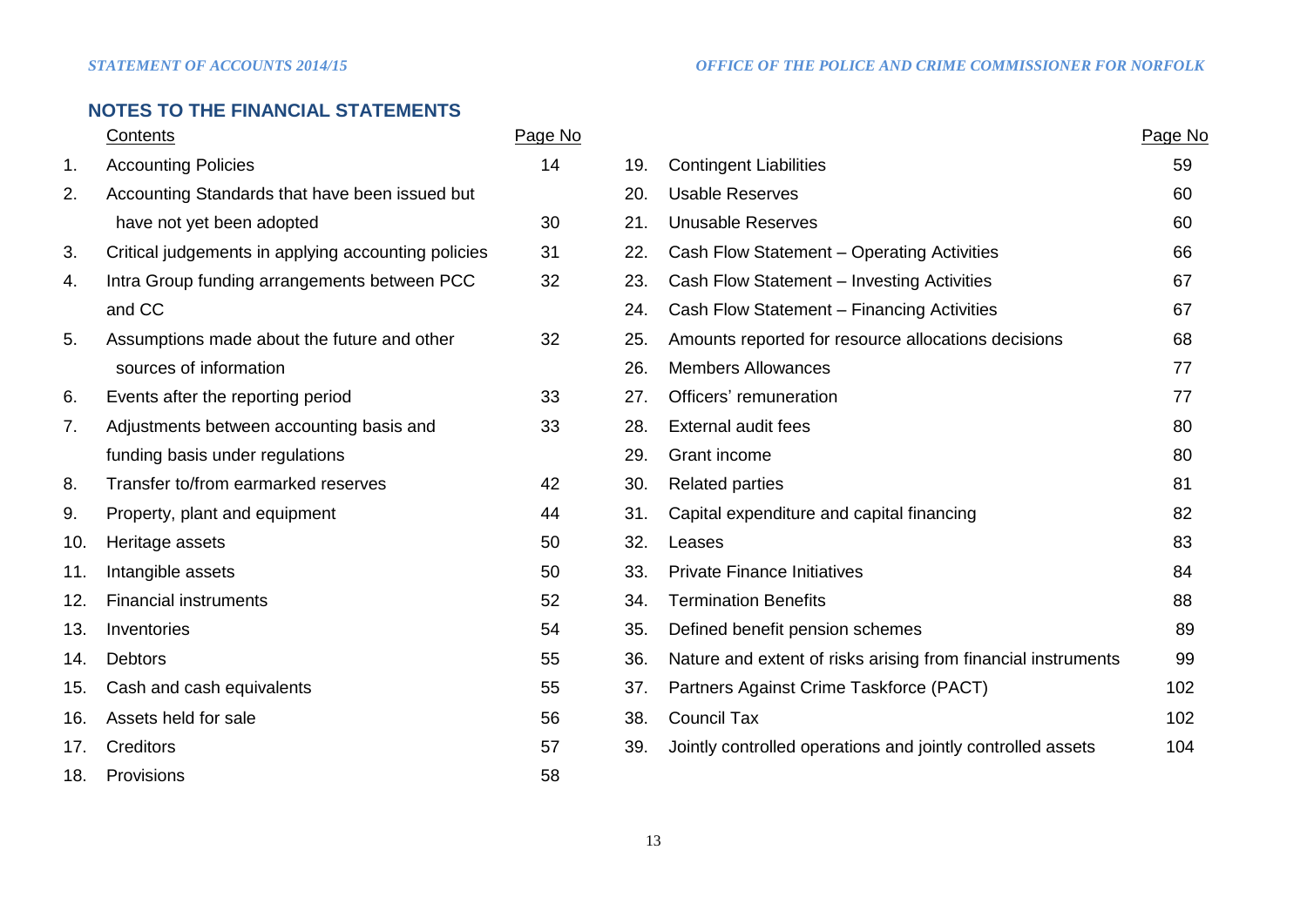# **NOTES TO THE FINANCIAL STATEMENTS**

## **1. ACCOUNTING POLICIES**

## **A. GENERAL PRINCIPLES**

The Statement of Accounts summarises the Group's transactions for the 2014/15 financial year and the position at the year-end of 31<sup>st</sup> March 2015. The accounting policies are the specific principle, bases, conventions, rules and practices applied by the Group when preparing and presenting the financial statements.

The Group is required to prepare the annual Statement of Accounts in accordance with the Code of Practice on Local Authority Accounting in the United Kingdom 2014/15 issued by the Chartered Institute of Public Finance and Accounting (CIPFA), the Accounts and Audit Regulations and the Service Reporting Code of Practice.

The accounting policies contained in the Code apply International Financial Reporting Standards (IFRS) as adapted for the public sector by the International Public Sector Accounting Standards (IPSAS).

The accounting convention adopted in the Statement of Accounts is principally historical cost, modified by the revaluation of certain categories of non-current assets and financial instruments.

Where the PCC and CC accounting policies are the same they are identified as Group policies. When the policy is not relevant to the CC then it is identified as a PCC policy.

## **B. COST RECOGNITION AND INTRA-GROUP ADJUSTMENT**

The PCC pays for all expenditure including salaries of police officers, police community support officers and police staff. There is no transfer of real cash between the PCC and Chief Constable and the latter does not have a bank account into which monies can be received or paid from. Operational costs and incomes are recognised in the Chief Constable's Accounts to reflect the PCC's resources consumed in the direction and control of day-to-day policing at the request of the Chief Constable. The Chief Constable also recognises the employment and postemployment costs and liabilities in his Accounts. To fund these costs the Chief Constables Accounts show as income the funding guarantee provided by the Commissioner to the Chief Constable, although no real cash changes hands. This treatment forms the basis of the intra-group adjustment between the Accounts of the Commissioner and Chief Constable.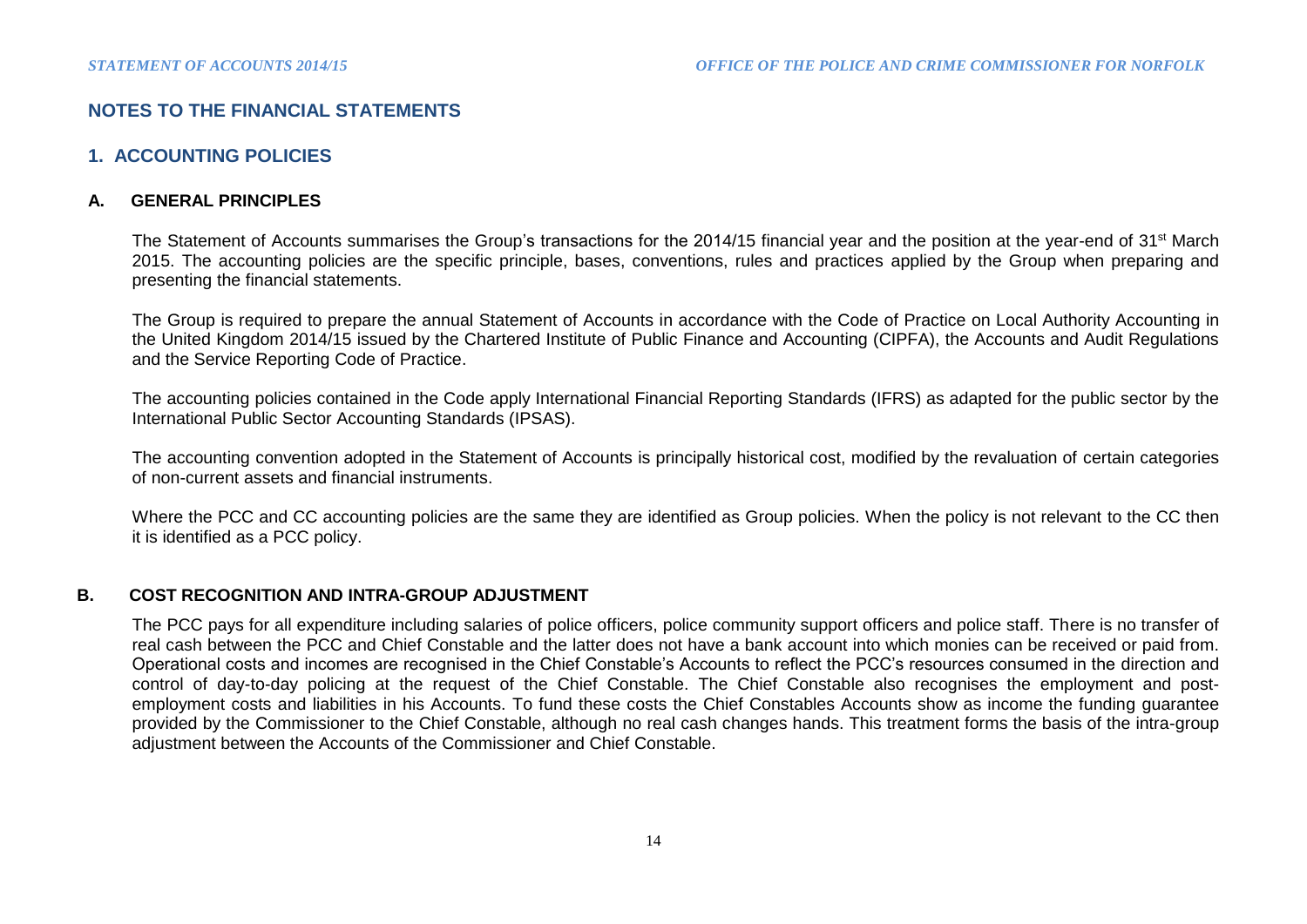## **C. ACCRUALS OF INCOME AND EXPENDITURE**

Activity is accounted for in the year that it takes place, not simply when cash payments are made or received. In particular:

- Income from the sale of goods is recognised when the Group transfers the significant risks and rewards of ownership to the purchaser and it is probable that economic benefits or service potential associated with the transaction will flow to the Group.
- Income from the provision of services is recognised when the Group can measure reliably the percentage of completion of the transaction and it is probable that economic benefits or service potential associated with the transaction will flow to the Group.
- Supplies are recorded as expenditure when they are consumed. Where there are gaps between the date supplies are received and their consumption, where material, they are carried as inventories on the PCC Balance Sheet (see note 13 on page 54).
- Expenses in relation to services received (including services provided by officers and employees) are recorded as expenditure when the services are received, rather than when payments are made by the Group.
- Interest receivable on investments and payable on borrowings is accounted for respectively by the PCC as income and expenditure on the basis of the effective interest rate for the relevant financial instrument rather than the cash flows fixed or determined by the contract.
- Where income and expenditure have been recognised but cash has not been received or paid, a debtor or creditor for the relevant amount is recorded in the PCC Balance Sheet. Where debts may not be settled, the balance of debtors is written down and a charge made to revenue for the income that might not be collected.

## **D. CASH AND CASH EQUIVALENTS**

Cash is represented by cash in hand and deposits with financial institutions repayable without penalty on notice of not more than 24 hours. Cash equivalents are highly liquid investments that mature in three months or less from the date of acquisition and that are readily convertible to known amounts of cash with insignificant risk of change in value. Investments with a maturing date in excess of three months are shown within Short Term Investments on the PCC Balance Sheet.

#### **E. EXCEPTIONAL ITEMS**

When items of income and expense are material, their nature and amount is disclosed separately, either on the face of the Comprehensive Income and Expenditure Statement or in the notes to the accounts, depending on how significant the items are to the understanding of the financial performance.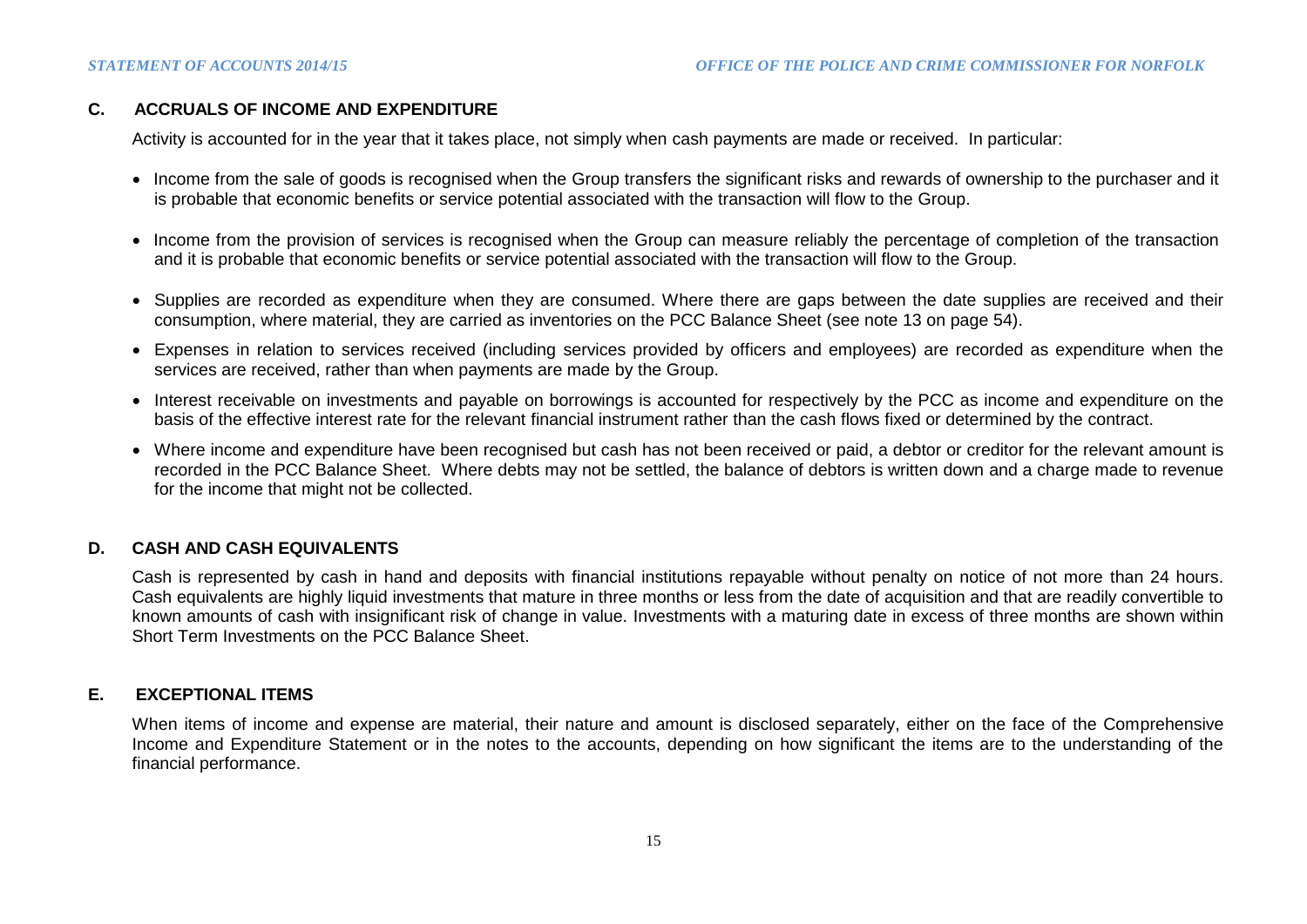# **F. CHARGES TO REVENUE FOR NON-CURRENT ASSETS**

Services and Support Services are debited with the following amounts to record the cost of holding non-current assets during the year:

- Depreciation attributable to the assets used by the relevant service.
- Revaluation and impairment losses on assets used by the service where there are no accumulated gains in the Revaluation Reserve against which they can be written off.
- Amortisation of intangible assets attributable to the service.

The PCC is not required to raise council tax to fund depreciation, revaluation, impairment losses or amortisation. However, is required to make an annual contribution from revenue towards the reduction in the overall borrowing requirement equal to an amount calculated on a prudent basis determined by the PCC in accordance with statutory guidance. Depreciation, revaluation and impairment losses and amortisation are therefore replaced by the contribution in the General Fund Balance (Minimum Revenue Provision), by way of an adjusting transaction with the Capital Adjustment Account in the Movement in Reserves Statement for the difference between the two.

## **G. EMPLOYEE BENEFITS**

#### Benefits Payable During Employment

Short-term employee benefits are those that fall due wholly within 12 months of the year-end. They include such benefits as wages and salaries, paid annual leave and paid sick leave, bonuses and non-monetary benefits (e.g. cars) for current employees and are recognised as an expense for services in the year in which employees render service to the Group. An accrual is made for the cost of holiday entitlements (or any form of leave, e.g. time off in lieu) earned by employees but not taken before the year end which the employees can carry forward into the next financial year. The accrual is made at the wage and salary rates applicable in the following financial year, being the period in which the employee takes the benefit. The accrual is charged to Surplus or Deficit on the Provision of Services, but then reversed out through the Movement in Reserves Statement so that holiday entitlements are charged to revenue in the financial year in which the holiday absence occurs. The accumulated cost is carried to the Group and PCC's Balance Sheet where it is held as a liability and matched with an unusable reserve.

#### Termination benefits

Termination benefits are amounts payable as a result of a decision to terminate an officer's employment before the normal retirement date or an officer's decision to accept voluntary redundancy and are charged on an accruals basis to the appropriate service in the Comprehensive Income and Expenditure Statement when demonstrably committed to the termination of the employment of an officer or group of officers or making an offer to encourage voluntary redundancy. This policy applies to members of police staff (including police community support officers) only.

When termination benefits involve the enhancement of pensions, statutory provisions require the General Fund balance to be charged with the amount payable by the Group to the pension fund or pensioner in the year, not the amount calculated according to the relevant accounting standards. In the Movement in Reserves Statement, appropriations are required to and from the Pensions Reserve to remove the notional debits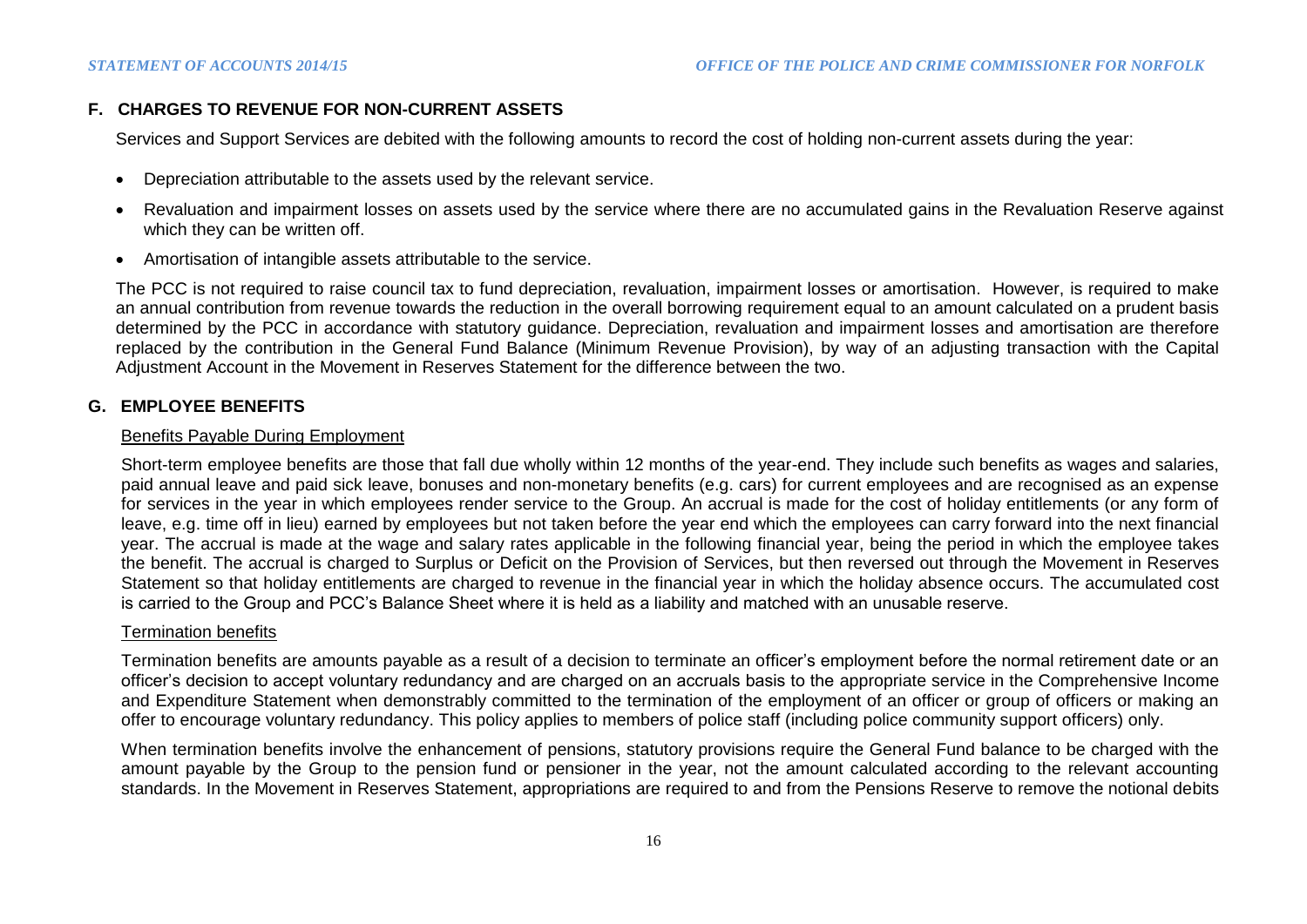and credits for pension enhancement termination benefits and replace them with debits for the cash paid to the pension fund and pensioners and any such amounts payable but unpaid at the year end.

#### Post-Employment Benefits

Police officers and staff have the option of belonging to one of two separate pension schemes relevant to them:

- The Local Government Pension Scheme (the Pension Fund) for Police Staff and operated by the Norfolk Pension Fund; and
- The Police Officers' Pension Scheme operated by the Home Office.

Both schemes provided defined benefit to members (retirement lump sums and pensions), earned as employees work for the Group.

#### The Local Government Pension Scheme

The Local Government Pension Scheme is accounted for as a funded defined benefits scheme:

- The liabilities of the Norfolk Pension Fund attributable to the Group are included in the Balance Sheet on an actuarial basis using the projected unit method – i.e. an assessment of the future payments that will be made in relation to retirement benefits earned to date by employees, based on assumptions about mortality rates, employee turnover rates, etc., and projections of earnings for current employees.
- Liabilities are discounted to their value at current prices, using a discount rate of 3.3% for the PCC and 3.2% for the CC (based on the indicative rate of return on high quality corporate bonds). The differing rates are due to the financial assumptions of the weighted average duration of the 2 employers.
- The assets of the Norfolk Pension Fund attributable to the Group are included in Balance Sheet at their fair value:
	- Quoted securities current bid price
	- Unquoted securities professional estimate
	- Unitised securities current bid price
	- Property market value.

The change in the net pension liability is analysed into the following components:

- Service cost comprising:
	- Current service cost the increase in liabilities as a result of years of service earned this year allocated to the Comprehensive Income and Expenditure Statement to the services for which the employees worked.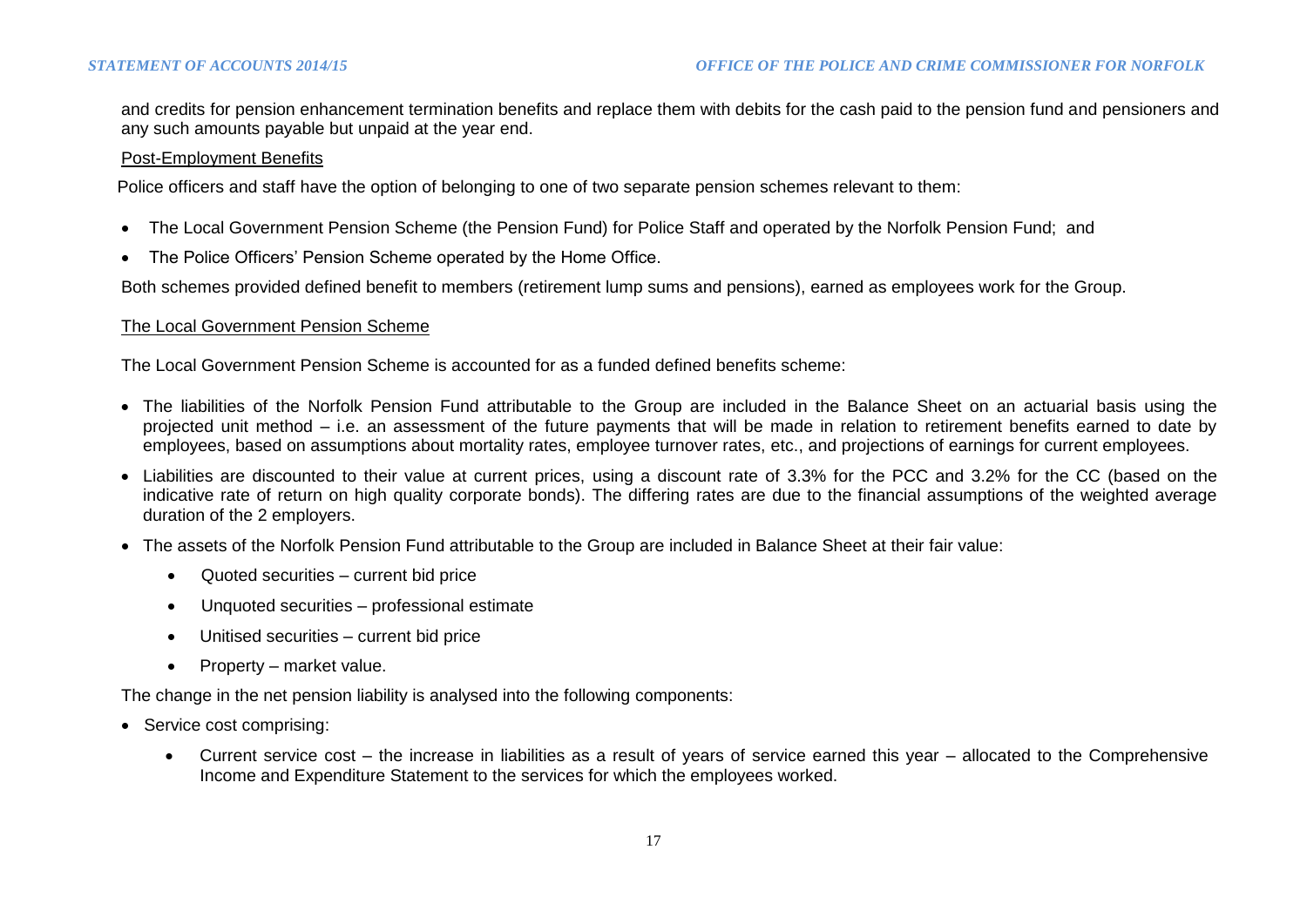- Past service cost the increase in liabilities as a result of a scheme amendment or curtailments whose effect relates to years of service earned in earlier years – debited to the Surplus or Deficit on the Provision of Services in the Comprehensive Income and Expenditure Statement.
- Net interest on the net defined benefit liability (asset), i.e. net interest expense for the Group the change during the period in the net defined benefit liability (asset) that arises from the passage of time charged to the Financing and Investment Income and Expenditure line of the Comprehensive Income and Expenditure Statement – this is calculated by applying the discount rate used to measure the defined benefit obligation at the beginning of the period to the net defined benefit liability (asset) at the beginning of the period – taking into account any changes in the net defined benefit liability (asset) during the period as a result of contribution and benefit payments.
- Remeasurements comprising:
	- The return on plan assets excluding amounts included in net interest on the defined benefit liability (asset) charged to the Pension Reserve as Other Comprehensive Income and Expenditure
	- Actuarial gains and losses changes in the net pensions liability that arise because events have not coincided with assumptions made at the last actuarial valuation or because the actuaries have updated their assumptions – charged to the Pensions Reserve as Other Comprehensive Income and Expenditure
- Contributions paid to the Norfolk Pension Fund cash paid as employer's contributions to the pension fund in settlement of liabilities; not accounted for as an expense.

In relation to retirement benefits, statutory provisions require the General Fund Balance to be charged with the amount payable by the Group to the pension fund or directly to pensioners in the year, not the amount calculated according to the relevant accounting standards. In the Movement in Reserves Statement, this means that there are transfers to and from the Pensions Reserve to remove the notional debits and credits for retirement benefits and replace them with debits for the cash paid to the pension fund and pensioners and any such amounts payable but unpaid at year end. The negative balance that arises on the Pensions Reserve thereby measures the beneficial impact to the General Fund of being required to account for retirement benefits on the basis of cash flows rather than as benefits are earned by employees.

The amounts attributable, as advised by the actuary, were apportioned for 2013/14 between the PCC and CC on the basis of the employer's pension contributions paid by each party. The contributions for the PCC equated to 1% of the total employers contributions. There were no employees with long service in the PCC's office which would skew the apportionment.

Under transfer 'stage 2' arrangements the PCC and CC became separate employers from 1 April 2014 and thus the actuary was able to provide separate actuarial valuation reports for 2014/15. Although the opening balances for the Group shown in disclosure note 35 on pages 89 to 99 remain unchanged the opening balances for the PCC and CC are those on an actuarial basis rather than those carried forward from the previous year's estimate.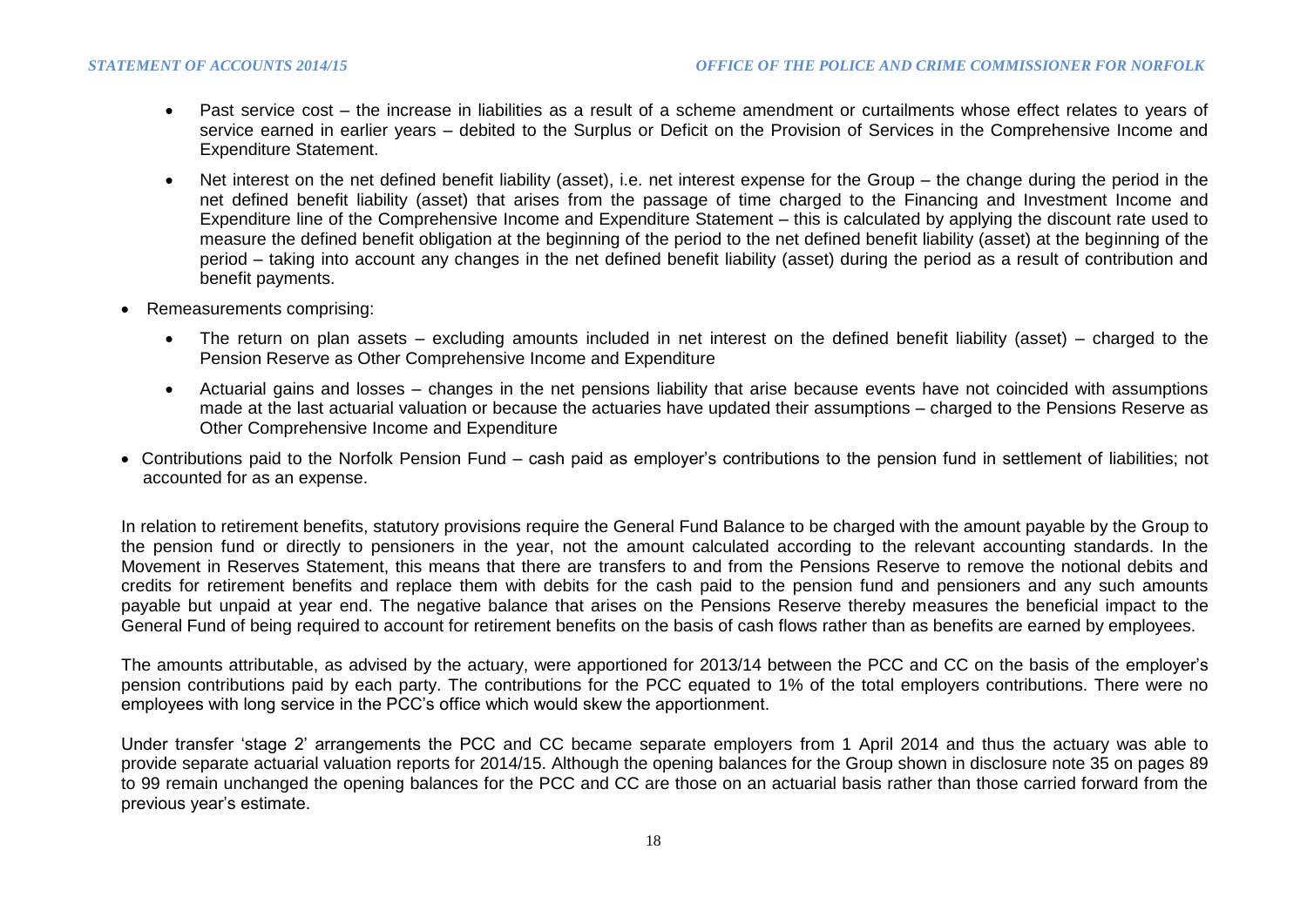### Police Officer Pension Scheme

This scheme is accounted for as a defined benefit scheme, is operated on a "pay as you go" basis by the Home Office and has no assets. The treatment of the scheme in the accounts is as described for the Local Government Pension Scheme above other than for the 'expected return on assets'.

The Home Office funding arrangements require pensioner payments and officer contributions to be paid from and into a separate police pensions account. The Group also contributes 24.2% of police officer pensionable pay to this account and a capital payment for any ill-health pensions awarded. The Group continues to fund injury awards from revenue.

This account is balanced at the 31 March and any shortfall is paid by the Home Office. Details of the Police Pension Fund Account are shown on page 106 to 108.

#### Discretionary Benefits

The Group has restricted powers to make discretionary awards of retirement benefits in the event of early retirements. Any liabilities estimated to arise as a result of an award to any member of staff (including injury awards for police officers) are accrued in the year of the decision to make the award and accounted for using the same policies as are applied to the Local Government Pension Scheme.

The Group makes payments to police officers in relation to injury awards and the expected injury awards for active members are valued and accounted for.

### **H. EVENTS AFTER THE REPORTING PERIOD**

Events after the reporting period are those events, both favourable and unfavourable, that occur between the end of the reporting period and the date when the Statement of Accounts is authorised for issue. Two types of events can be identified:

- Those that provide evidence of conditions that existed at the end of the reporting period the Statement of Accounts is adjusted to reflect such events
- Those that are indicative of conditions that arose after the reporting period the Statement of Accounts is not adjusted to reflect such events, but where a category of events would have a material effect, disclosure is made in the notes of the nature of the events and their estimated financial effect.

Events taking place after the date of authorisation for issue are not reflected in the Statement of Accounts.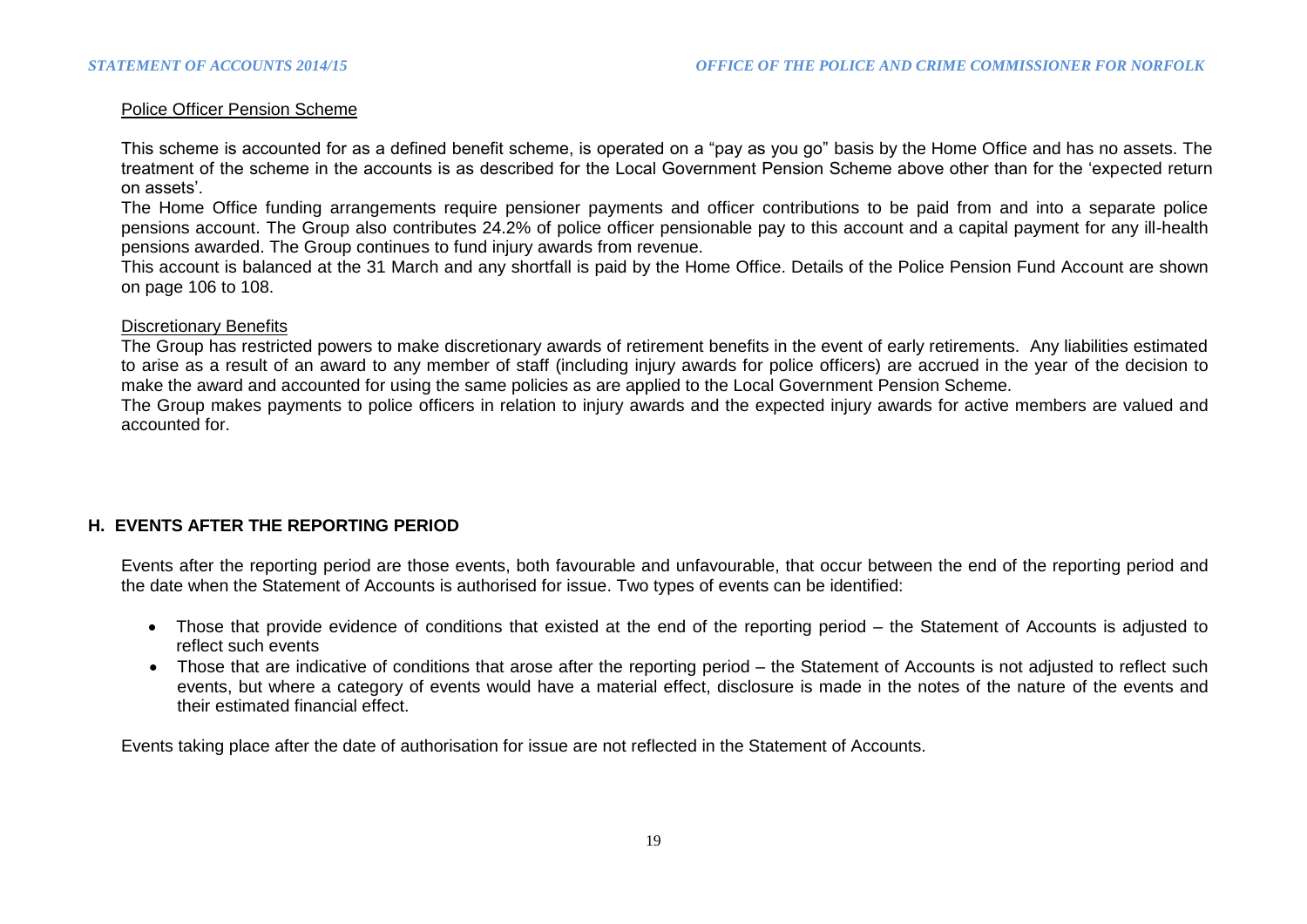### **I. FINANCIAL INSTRUMENTS**

#### Financial Liabilities

Financial liabilities are recognised on the Balance Sheet when the PCC becomes a party to the contractual provisions of a financial instrument and initially measured at fair value and carried at their amortised cost. Annual charges to the Financing and Investment Income and Expenditure line in the Comprehensive Income and Expenditure Statement for interest payable are based on the carrying amount of the liability, multiplied by the effective rate of interest for the instrument. The effective interest rate is the rate that exactly discounts estimated future cash payments over the life of the instrument to the amount at which it was originally recognised.

For the PCC this means that the amount presented in the Balance Sheet is the outstanding principal repayable (plus accrued interest) and interest charged to the Comprehensive Income and Expenditure Statement is the amount payable for the year in the loan agreement.

Gains or losses arising on the repurchase or early settlement of borrowing are credited and debited to the Financing and Investment Income and Expenditure line in the Comprehensive Income and Expenditure Statement in the year of repurchase/settlement.

Where premiums and discounts have been charged to the Comprehensive Income and Expenditure Statement for early settlement, regulations allow the impact of the General Fund Balance to be spread over future years. The PCC has a policy of spreading the gain or loss over the term that was remaining on the loan against which the premium was payable or discount receivable when it was repaid or 10 years (if shorter).

The PCC has not entered into the repurchase of borrowing.

The reconciliation of amounts charged to the Comprehensive Income and Expenditure Statement to the net charge required against the General Fund Balance is managed by a transfer to or from the Financial Instruments Adjustment Account in the Movement in Reserves Statement.

#### Financial Assets

Financial assets are classified into two types:

- Loans and receivables assets that have fixed or determinable payments but are not quoted in an active market
- Available for sale assets assets that have a quoted market price and/or do not have fixed or determinable payments.

### Loans and receivables

Loans and receivables are recognised on the Balance Sheet when the PCC becomes a party to the contractual provisions of a financial instrument and are initially measured at fair value. They are subsequently measured at their amortised cost. Annual credits to the Financing and Investment Income and Expenditure line in the Comprehensive Income and Expenditure Statement for interest receivable are based on the carrying amount of the asset multiplied by the effective rate of interest for the instrument. For the PCC this means that the amount presented in the Balance Sheet is the outstanding principal receivable (plus accrued interest) and interest credited to the Comprehensive Income and Expenditure Statement is the amount receivable for the year in the loan agreement.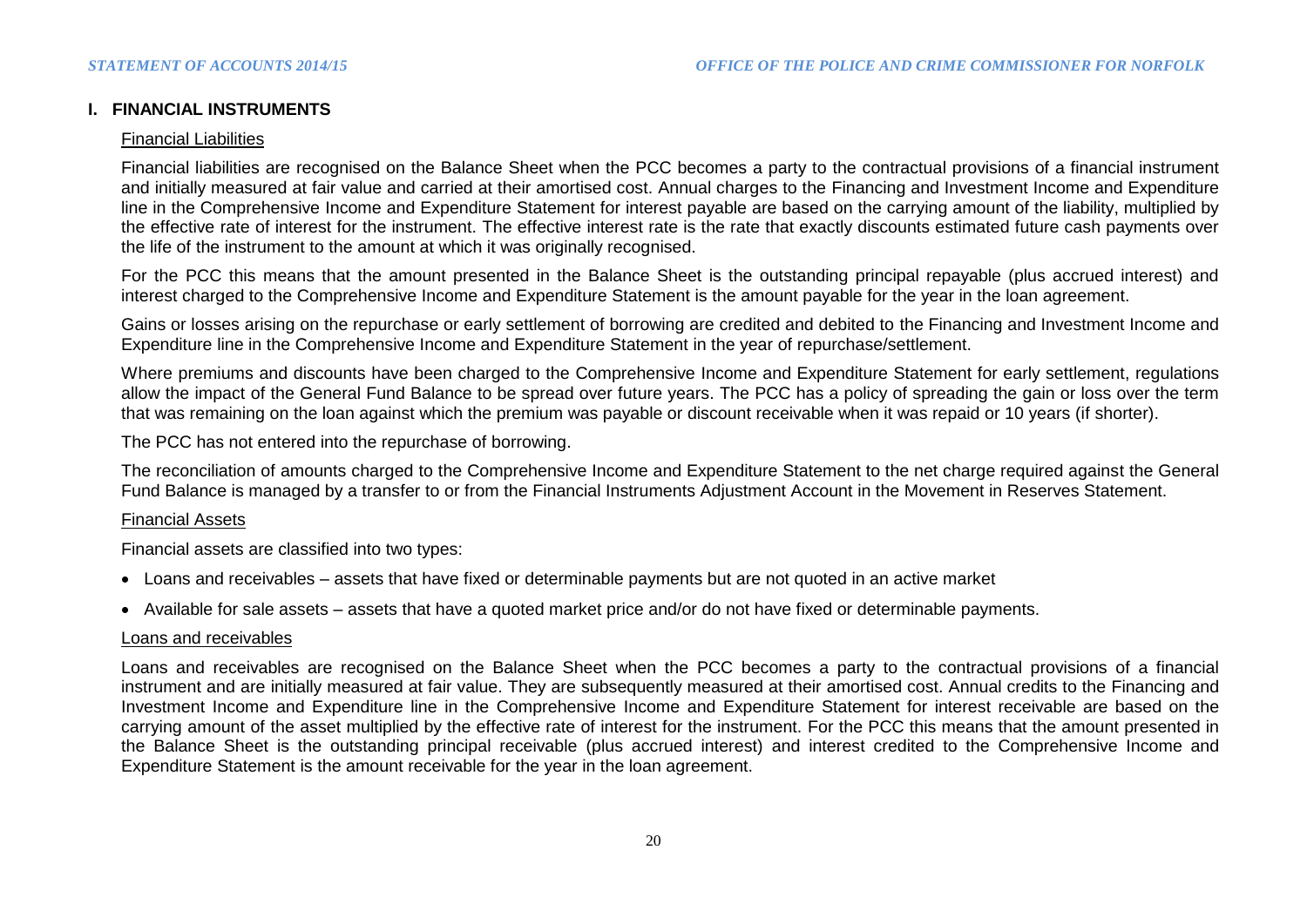### Available for sale assets

Available for sale assets are recognised on the Balance Sheet when the PCC becomes a party to the contractual provisions of a financial instrument and are initially measured and carried at fair value. Where the asset has fixed or determinable payments, annual credits to the Financing and Investment Income and Expenditure line in the Comprehensive Income and Expenditure Statement for interest receivable are based on the amortised cost of the asset multiplied by the effective rate of interest for the instrument. Where there are no fixed or determinable payments, income (e.g. dividends) is credited to the Comprehensive Income and Expenditure Statement when it becomes receivable by the PCC.

Assets are maintained in the Balance Sheet at fair value. Values are based on the following principles:

- Instruments with quoted market process the market price
- Other instruments with fixed and determinable payments discounted cash flow analysis

Where fair value cannot be measured reliably, the instrument is carried at cost (less any impairment loss).

### **J. FOREIGN CURRENCY TRANSLATION**

Where the Group has entered into a transaction denominated in a foreign currency, the transaction is converted into sterling at the exchange rate applicable on the date the transaction was effective. Where amounts in foreign currency are outstanding at the year end, they are converted at the spot exchange rate at 31 March. Resulting gains and losses are recognised in the Financing and Investment Income and Expenditure line in the Comprehensive Income and Expenditure Statement.

### **K. GOVERNMENT GRANTS AND CONTRIBUTIONS**

 Whether paid on account, by instalments or arrears, government grants and third party contributions and donations are recognised as due to the PCC when there is reasonable assurance that:

- The PCC will comply with the conditions attached to the payments, and
- The grants or contributions will be received.

Amounts recognised as due to the PCC are not credited to the Comprehensive Income and Expenditure Statement until conditions attached to the grant or contribution has been satisfied. Conditions are stipulations that specify that the future economic benefits or service potential embodied in the asset in the form of the grant or contribution are required to be consumed by the recipient as specified, or future economic benefits or service potential must be returned to the transferor.

Monies advanced as grants and contributions for which conditions have not been satisfied are carried in the Balance Sheet as creditors. When conditions are satisfied, the grant or contribution is credited to the relevant service line (attributable to revenue grants and contributions) or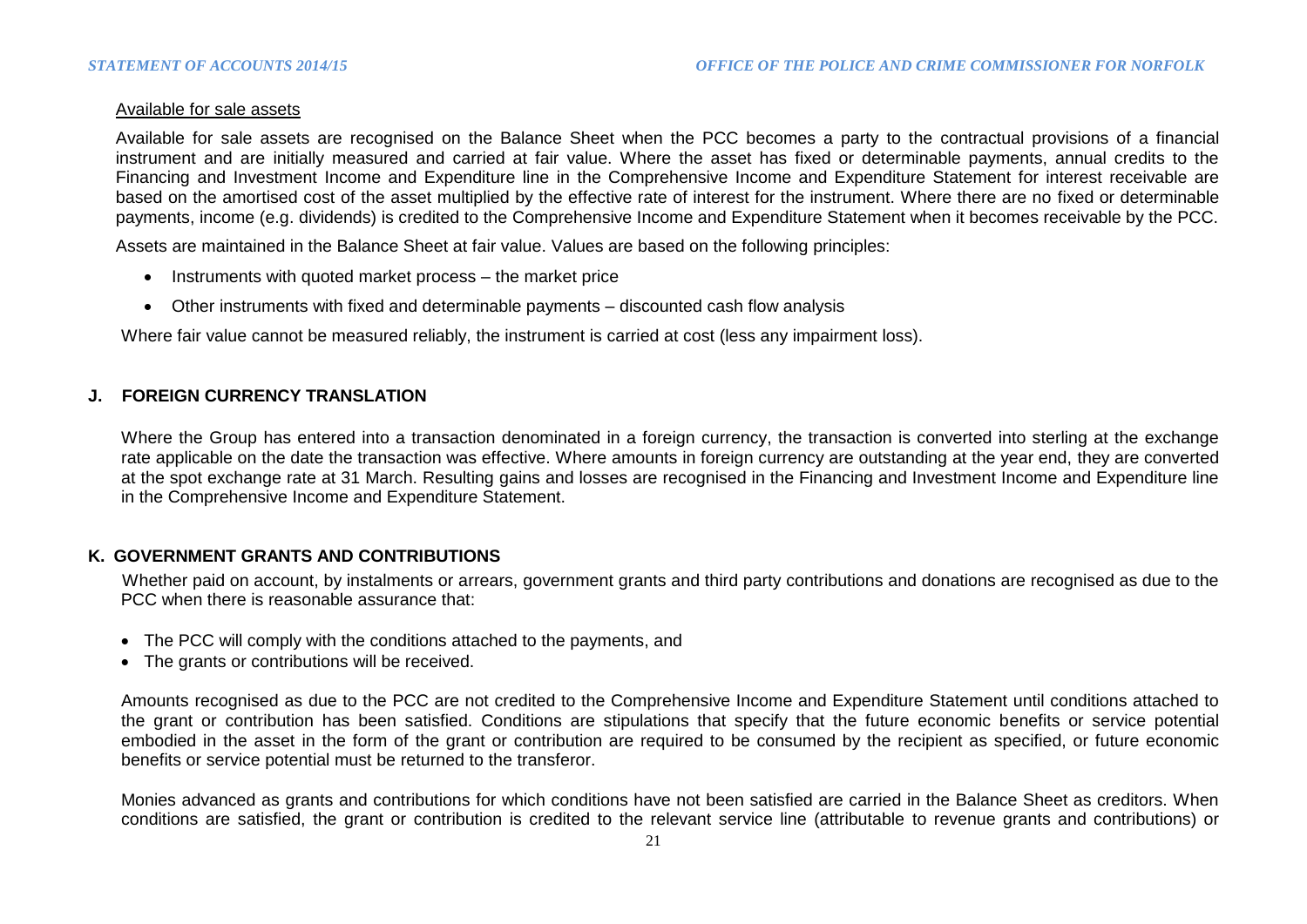Taxation and Non-Specific Grant Income (non-ring-fenced revenue grants and all capital grants) in the Comprehensive Income and Expenditure Statement.

Where capital grants are credited to the Comprehensive Income and Expenditure Statement, they are reversed out of the General Fund Balance in the Movement in Reserves Statement. Where the grant has yet to be used to finance capital expenditure, it is posted to the Capital Grants Unapplied Reserve. Where it has been applied, it is posted to the Capital Adjustment Account. Amounts in the Capital Grants Unapplied Reserve are transferred to the Capital Adjustment Account once they have been applied to fund capital expenditure.

#### **L. HERITAGE ASSETS**

Tangible and Intangible Heritage Assets are described in this summary of significant accounting policies as Heritage Assets.

The PCC's Heritage Assets are stored at the OCC in Wymondham. None are on general public display although a small collection is made available for view within 2 display cabinets within the Atrium of the main building. The collection of several thousand documents and artefacts has been collected and retained over the years to increase the knowledge, understanding and appreciation of the Constabulary.

The PCC does not consider that reliable cost or valuation information can be obtained for the items held within this collection due to the diverse nature of the assets held and lack of comparable information. Consequently, the PCC does not recognise these assets on the Balance Sheet.

#### **M. INTANGIBLE ASSETS**

Expenditure on non-monetary assets that do not have physical substance but are controlled by the PCC as a result of past events (e.g. software licences) is capitalised when it is expected that future economic benefits or service potential will flow from the intangible asset to the PCC.

Internally generated assets are capitalised where it is demonstrable that the project is technically feasible and it is intended to be completed (with adequate resources being available) and the PCC will be able to generate future economic benefits or deliver service potential by being able to sell or use the asset. Expenditure is capitalised where it can be measured reliably as attributable to the asset and is restricted to that incurred during the development phase (research expenditure cannot be capitalised).

Expenditure on the development of websites is not capitalised if the website is solely or primarily intended to promote or advertise the PCC's goods or services.

Intangible assets are measured initially at cost. Amounts are only revalued where the fair value of the assets held by the PCC can be determined by reference to an active market. In practice, no intangible assets held by the PCC meet this criterion, and they are therefore carried at amortised cost. The depreciable amount of an intangible asset is amortised over its useful life to the relevant service lines in the Comprehensive Income and Expenditure Statement. An asset is tested for impairment whenever there is an indication that the asset might be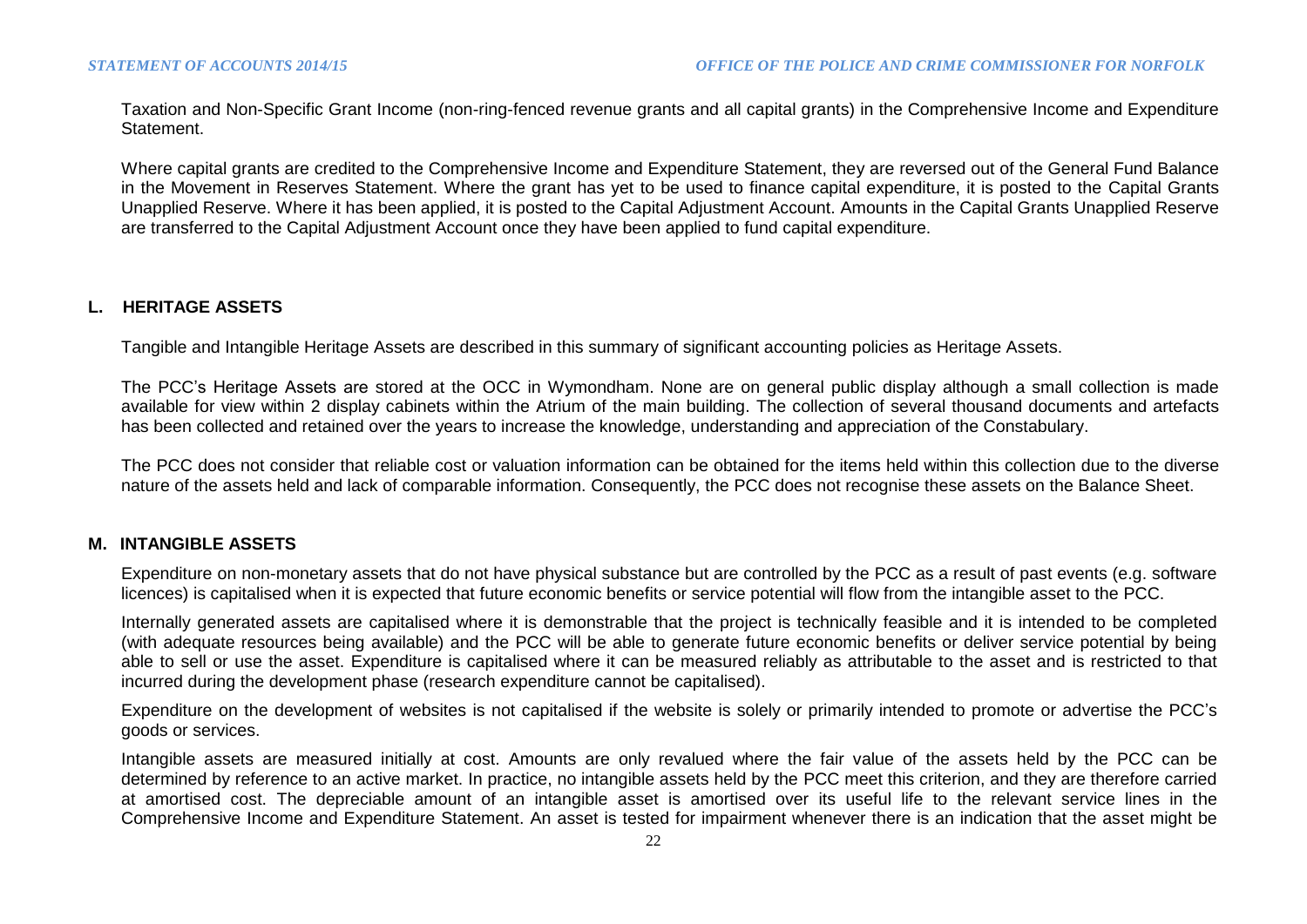impaired – any loss recognised is posted to the relevant service lines in the Comprehensive Income and Expenditure Statement. Any gain or loss arising on the disposal or abandonment of an intangible asset is posted to the Other Operating Expenditure line in the Comprehensive Income and Expenditure Statement.

Where expenditure on intangible assets qualifies as capital expenditure for statutory purposes, amortisation, impairment losses and disposal gains and losses are not permitted to have any impact on the General Fund Balance. The gains and losses are therefore reversed out of the General Fund Balance in the Movement in Reserves Statement and posted to the Capital Adjustment Account and (for any sale proceeds greater than £10,000) the Capital Receipts Reserve.

 The useful economic lives of intangible assets are reviewed at the end of each financial year and revised if necessary. The de minimis level for intangible assets is £20,000.

#### **N. INVENTORIES AND LONG TERM CONTRACTS**

Inventories are included in the PCC Balance Sheet at the lower of cost and net realisable value. The costs of inventories are assigned using the first-in, first-out (FIFO) costing formula.

Long term contracts are accounted for on the basis of charging the Surplus or Deficit on the Provision of Services with the value of works or services received under the contract during the financial year.

### **O. JOINTLY CONTROLLED OPERATIONS AND JOINTLY CONTROLLED ASSETS**

Jointly controlled operations are activities undertaken by the PCC or the CC in conjunction with other bodies, which involve the use of the assets and resources of the Group or the other body, rather than the establishment of a separate entity. The Group recognises on the PCC Balance Sheet the assets that it controls and the liabilities that it incurs and debits and credits the CC Comprehensive Income and Expenditure Statement with the expenditure incurred and the share of income earned from the activity of the operation.

Jointly controlled assets are items of property, plant and equipment that are jointly controlled by the Group and other bodies, with the assets being used to obtain benefits for these bodies. The joint operation does not involve the establishment of a separate entity. The Group accounts for only its share of the jointly controlled assets, the liabilities and expenses that it incurs on its own behalf or jointly with others in respect of interest in the joint operation and income earned from the operation.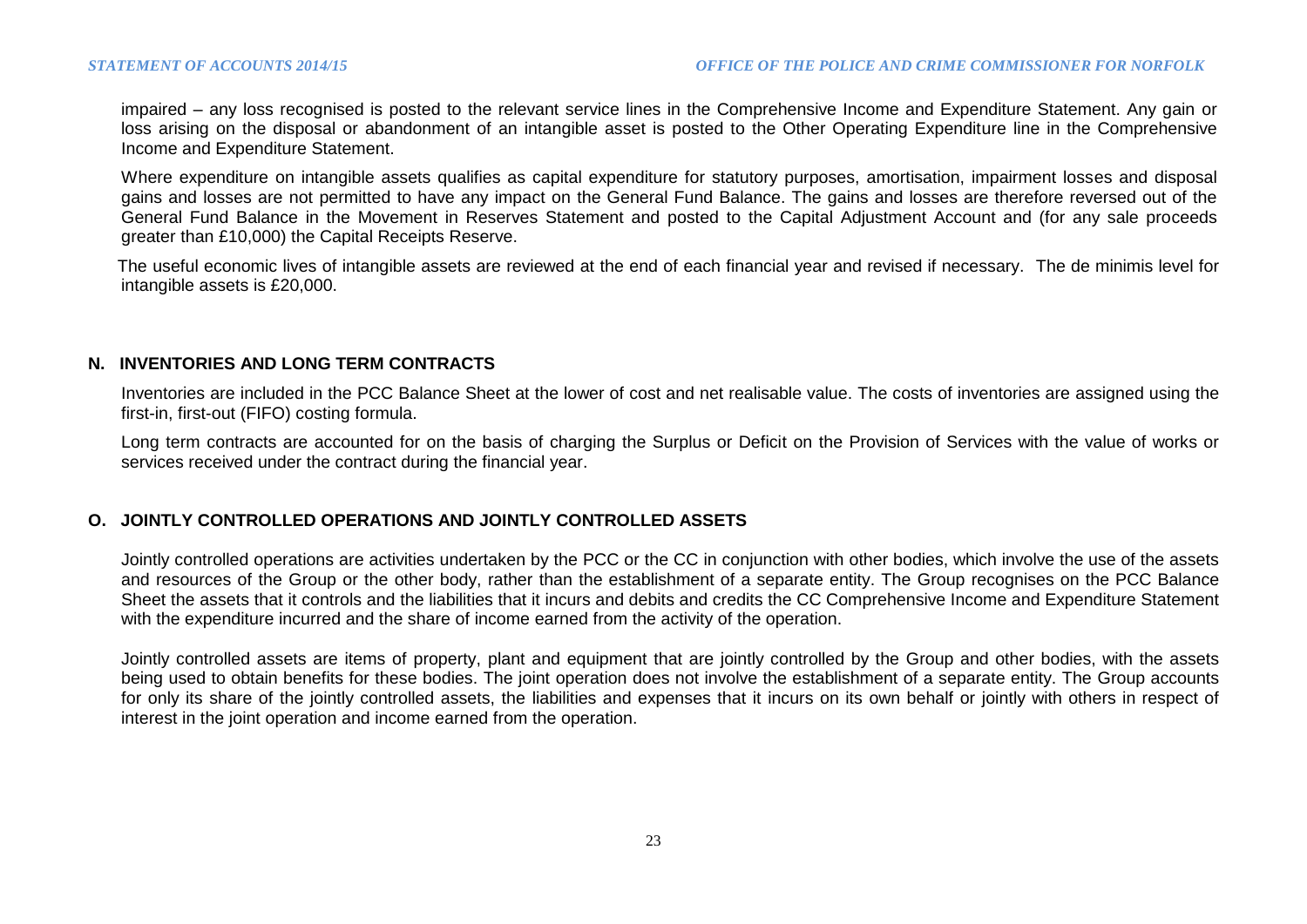### **P. LEASES**

Leases are classified as finance leases where the terms of the lease transfer substantially all the risks and rewards incidental to the ownership of the property, plant or equipment from the lessor to the lessee. The PCC has reviewed the contract register and has determined that there are no finance leasing arrangements. All other leases are classified as operating leases.

Where a lease covers both land and buildings, the land and buildings elements are considered separately for classification.

Arrangements that do not have the legal status of a lease but convey a right to use an asset in return for payment are accounted for under this policy where fulfilment of the arrangement is dependent on the use of specific assets.

#### The PCC as Lessee (Operating Lease)

Rentals paid under operating leases are charged to the Comprehensive Income and Expenditure Statement as an expense of the services benefitting from use of the leased property, plant or equipment. Charges are made on a straight line basis over the life of the lease, even if this does not match the pattern of payments (e.g., there is a rent free period at the commencement of the lease).

#### The PCC as Lessor (Operating Lease)

Where the PCC grants an operating lease over a property or an item of plant and equipment, the asset is retained in the Balance Sheet. Rental income is credited to the Other Operating Expenditure line in the Comprehensive Income and Expenditure Statement. Credits are made on a straight line basis over the life of the lease, even if this does not match the pattern of payments (e.g., there is a premium paid at the commencement of the lease). Initial direct costs incurred in negotiating and arranging the lease are added to the carrying amount of the relevant asset and charged as an expense over the lease term on the same basis as rental income.

### **Q. OVERHEADS AND SUPPORT SERVICES**

The costs of overheads and support services are charged to those that benefit from the supply or service in accordance with the costing principles of the CIPFA *Service Reporting Code of Practice 2014/15* (SeRCOP). The total absorption costing principle is used – the full cost of overheads and support services are shared between users in proportion to the benefits received, with the exception of:

Corporate and Democratic Core – costs relating to the PCC status as a multi-functional, democratic organisation.

This category is defined in SeRCOP and accounted for as a separate heading in the Comprehensive Income and Expenditure Statement, as part of Net Expenditure on Continuing Services.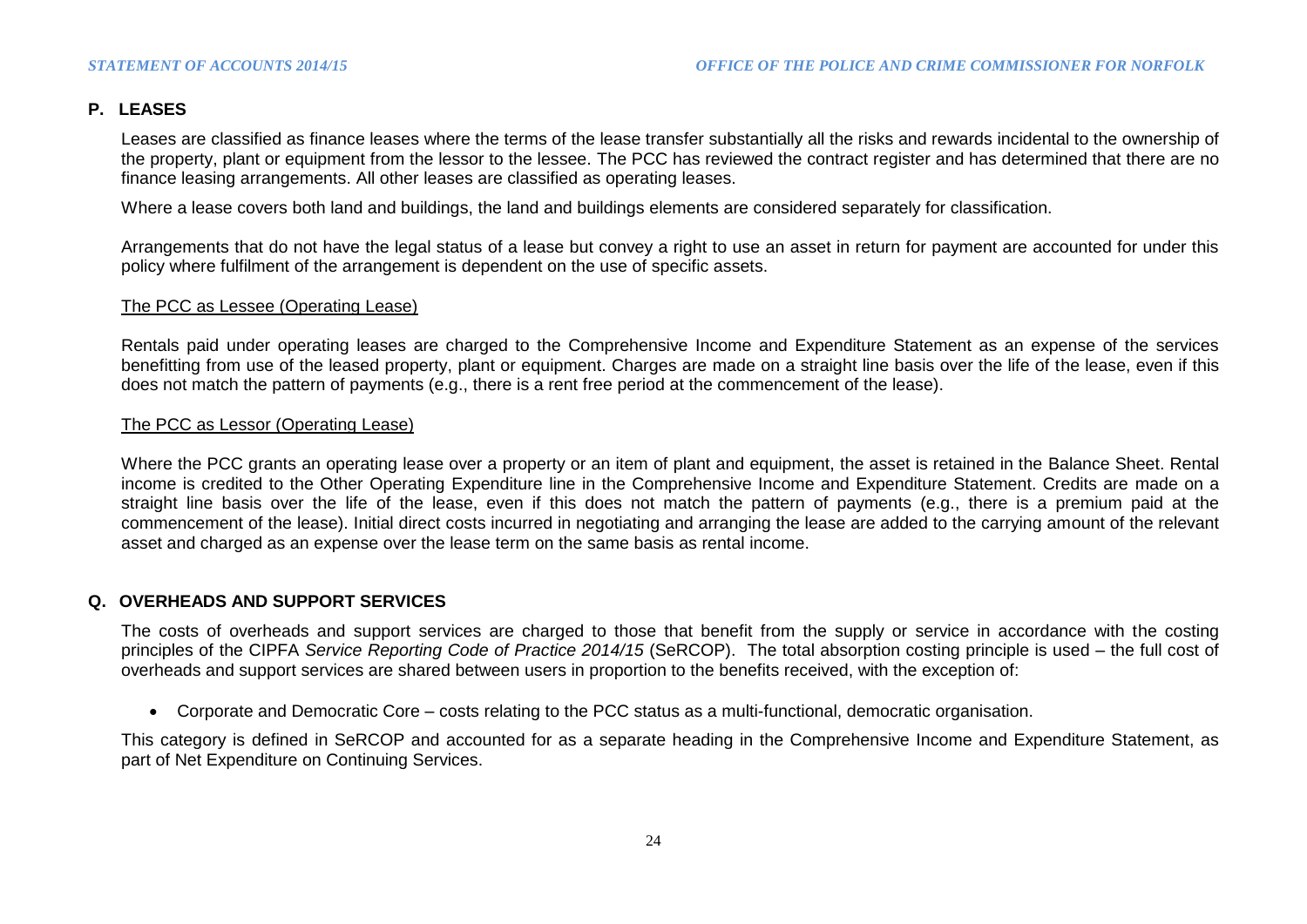### **R. PROPERTY, PLANT AND EQUIPMENT**

Assets that have physical substance and are held for use in the production or supply of goods or services, for rental to others, or for administrative purposes and that are expected to be used during more than one financial year are classified as Property, Plant and Equipment.

### Recognition:

Expenditure on the acquisition, creation or enhancement of Property, Plant and Equipment is capitalised on an accruals basis, provided that it is probable that the future economic benefits or service potential associated with the item will flow to the PCC and the cost of the item can be measured reliably. Expenditure that maintains but does not add to an asset's potential to deliver future economic benefits or service potential; (ie repairs and maintenance) is charged as an expense when it is incurred.

The PCC has a de minimis level for Plant and Equipment of £20,000 for single or aggregated items. All assets in respect of Land and Buildings, and Vehicles are recorded on the asset register.

#### Measurement:

Assets are initially measured at cost, comprising;

- The purchase price
- Any costs attributable to bringing the asset to the location and condition necessary for it to be capable of operating in the manner intended by management
- The initial estimate of the costs of dismantling and removing the item and restoring the site on which it is located.

The PCC does not capitalise borrowing costs incurred whilst assets are under construction.

The cost of assets acquired other than by purchase is deemed to be fair value; the PCC has not acquired any asset via an exchange. The PCC does not have any donated asses capitalised on its Balance Sheet.

Assets are then carried in the Balance Sheet using the following measurement bases:

- Assets under construction depreciated historical cost
- Dwellings fair value, determined using the basis of existing value for social housing (EUV-SH)
- All other assets fair value, determined as the amount that would be paid for the asset in its existing use (existing use value EUV)

Where there is no market based evidence of fair value because of the specialist nature of an asset, depreciated replacement cost (DRC) is used as an estimate of fair value.

Where non property assets that have short lives or low values (or both), depreciated historical cost basis is used as a proxy for fair value.

Assets included in the Balance Sheet at fair value are revalued sufficiently regularly to ensure that their carrying amount is not materially different from their fair value at the year end, but as a minimum every five years. Increases in valuations are matched by credits to the Revaluation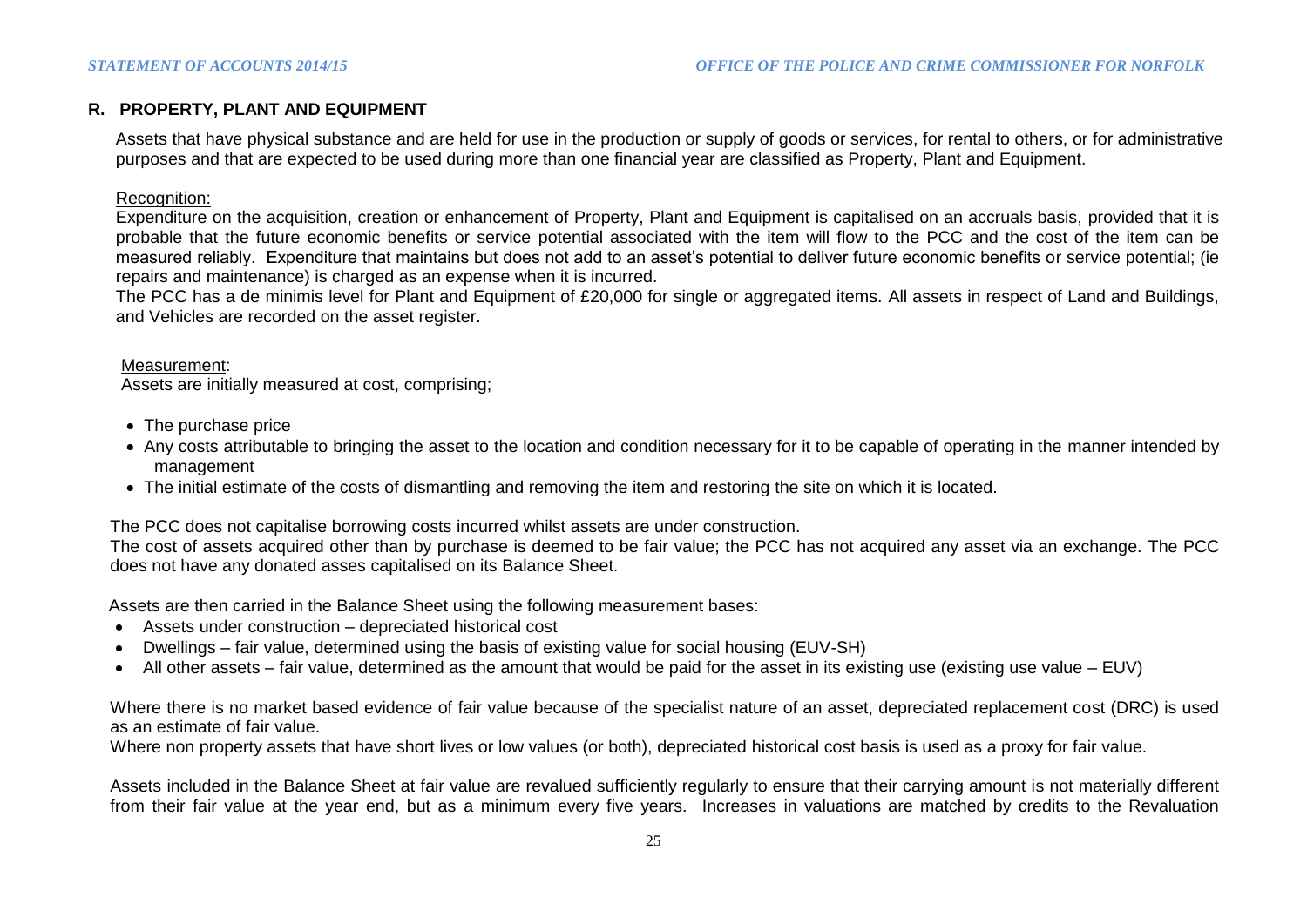Reserve to recognise unrealised gains. Exceptionally, gains may be credited to the Surplus or Deficit on the Provision of Services where they arise from the reversal of loss previously charged to the service.

Where decreases in value are identified, the revaluation loss is accounted for by:

- Where there is a balance of revaluation gains for the asset in the Revaluation Reserve, the carrying amount of the asset is written down against that balance (up to the amount of the accumulated gains)
- Where there is no balance in the Revaluation Reserve or insufficient balance, the carrying amount of the asset is written down against the relevant service line(s) in the Comprehensive Income and Expenditure Statement.

The Revaluation Reserve contains revaluation gains recognised since 1 April 2007 only, the date of its formal implementation. Gains arising before that date have been consolidated into the Capital Adjustment Account.

#### Impairment

Assets are assessed at each year end as to whether there is any indication that an asset may be impaired. Where indications exist and any possible differences are estimated to be material, the recoverable amount of the asset is estimated and, where this is less than the carrying amount of the asset, an impairment loss is recognised for the shortfall.

Where impairment losses are identified, they are accounted for by:

- Where there is a balance of revaluation gains for the asset in the Revaluation Reserve, the carrying amount of the asset is written down against the balance (up to the amount of the accumulated gains)
- Where there is no balance in the Revaluation Reserve or insufficient balance, the carrying amount of the asset is written down against the relevant service line(s) in the Comprehensive Income and Expenditure Statement.

Where an impairment loss is reversed subsequently, the reversal is credited to the relevant service line(s) in the Comprehensive Income and Expenditure Statement, up to the amount of the original loss, adjusted for depreciation that would have been charged if the loss had not been recognised.

#### Depreciation:

Depreciation is provided for on all Property, Plant and Equipment assets by the systematic allocation of their depreciable amounts over their useful lives. An exception is made for assets without a determinable finite useful life (i.e., freehold land), and assets that are not yet available for use (ie, assets under construction).

Depreciation is calculated on the following bases:

Dwellings and other buildings – straight-line allocation over the useful life of the property as estimated by the valuer.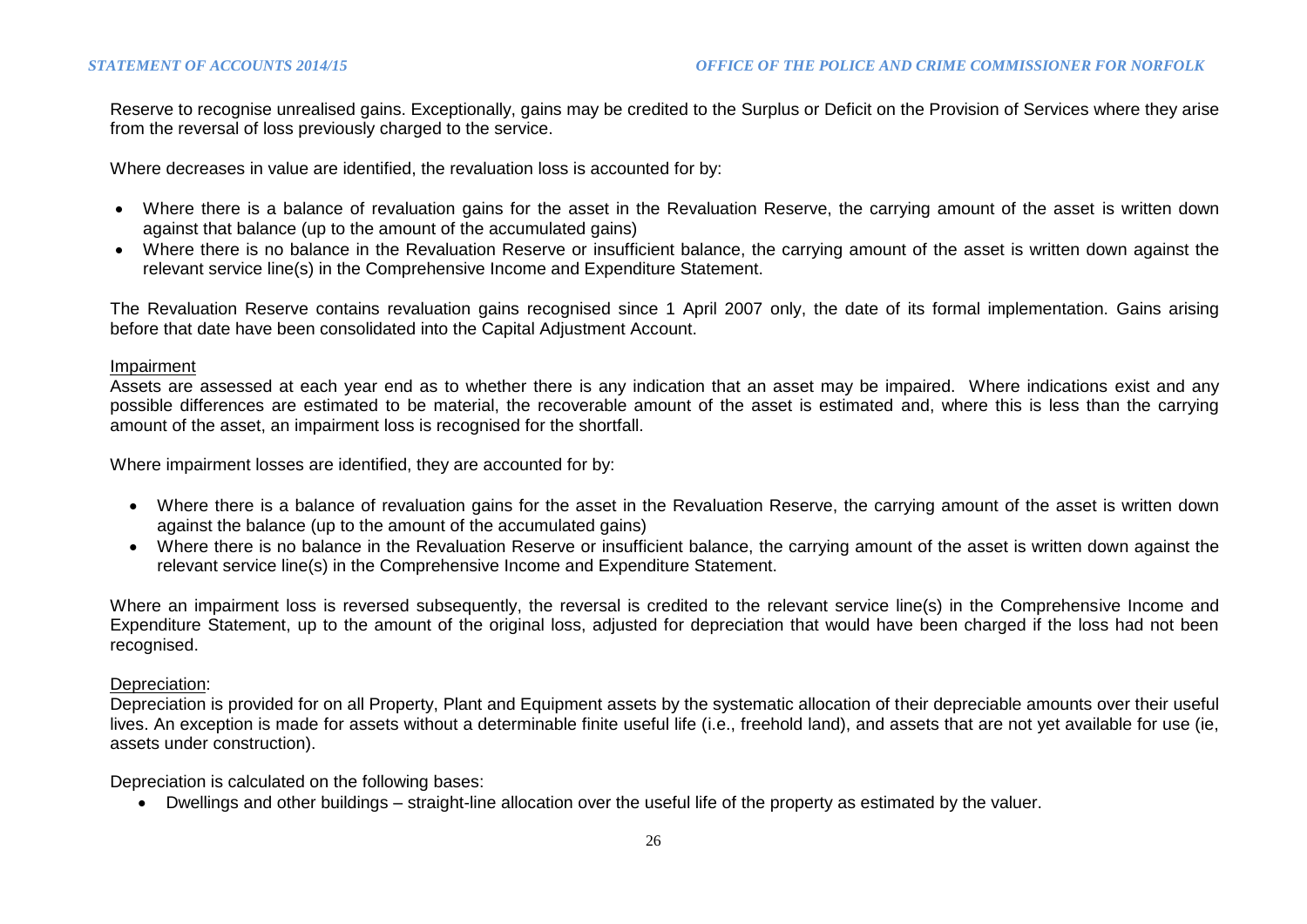- Plant and equipment straight line over the life of the asset as advised by a suitably qualified officer, with full annual depreciation in year of purchase and no depreciation in year of disposal.
- Vehicles straight line over the life of the asset as advised by a suitably qualified officer, with full annual depreciation in year of purchase and no depreciation in year of disposal.

Where an item of Property, Plant and Equipment has major components whose cost is significant in relation to the total cost of the item, the components are depreciated separately. The PCC has set a de-minimis value of £1.5m before the components of an asset has to be separately valued.

Revaluation gains are also depreciated, with an amount equal to the difference between current value depreciation charged on assets and the depreciation that would have been chargeable based on their historical cost being transferred each year from the Revaluation Reserve to the Capital Adjustment Account.

#### Disposals and Non-Current Assets Held for Sale

When it becomes probable that the carrying amount of an asset will be recovered principally through a sale transaction rather than through its continuing use, it is reclassified as an Asset Held for Sale. The asset is revalued immediately before reclassification and then carried at the lower of this amount and fair value less costs to sell up to a maximum of 4%. Where there is a subsequent decrease in fair value less costs to sell, the loss is posted to the Other Operating Expenditure line in the Comprehensive Income and Expenditure Statement. Gains in fair value are recognised only up to the amount of any previous losses recognised in the Surplus or Deficit on provisions of Services. Depreciation is not charged on Assets Held for Sale.

If assets no longer meet the criteria to be classified as Assets Held for Sale, they are reclassified back to non-current assets and valued at the lower of their carrying amount before they were classified as held for sale; adjusted for depreciation, amortisation or revaluations that would have been recognised had they not been classified as Held for Sale, and their recoverable amount at the date of the decision not to sell.

Assets that are to be abandoned or scrapped are not reclassified as Assets Held for Sale.

When an asset is disposed of or decommissioned, the carrying amount of the asset in the Balance Sheet (whether Property, Plant and Equipment or Assets Held for Sale) is written off to the Other Operating Expenditure line in the Comprehensive Income and Expenditure Statement as part of the gain or loss on disposal. Receipts from disposals are credited to the same line in the Comprehensive Income and Expenditure Statement also as part of the gain or loss on disposal (i.e. netted off against the carrying value of the asset at the time of disposal). Any revaluation gains accumulated for the asset in the Revaluation Reserve are transferred to the Capital Adjustment Account.

Amounts received for a disposal in excess of £10,000 are categorised as capital receipts. Receipts are required to be credited to the Capital Receipts Reserve, and can then only be used for new capital investment or set aside to reduce the PCC's underlying need to borrow (the capital financing requirement). Receipts are appropriated to the Reserve from the General Fund Balance in the Movement in Reserves Statement.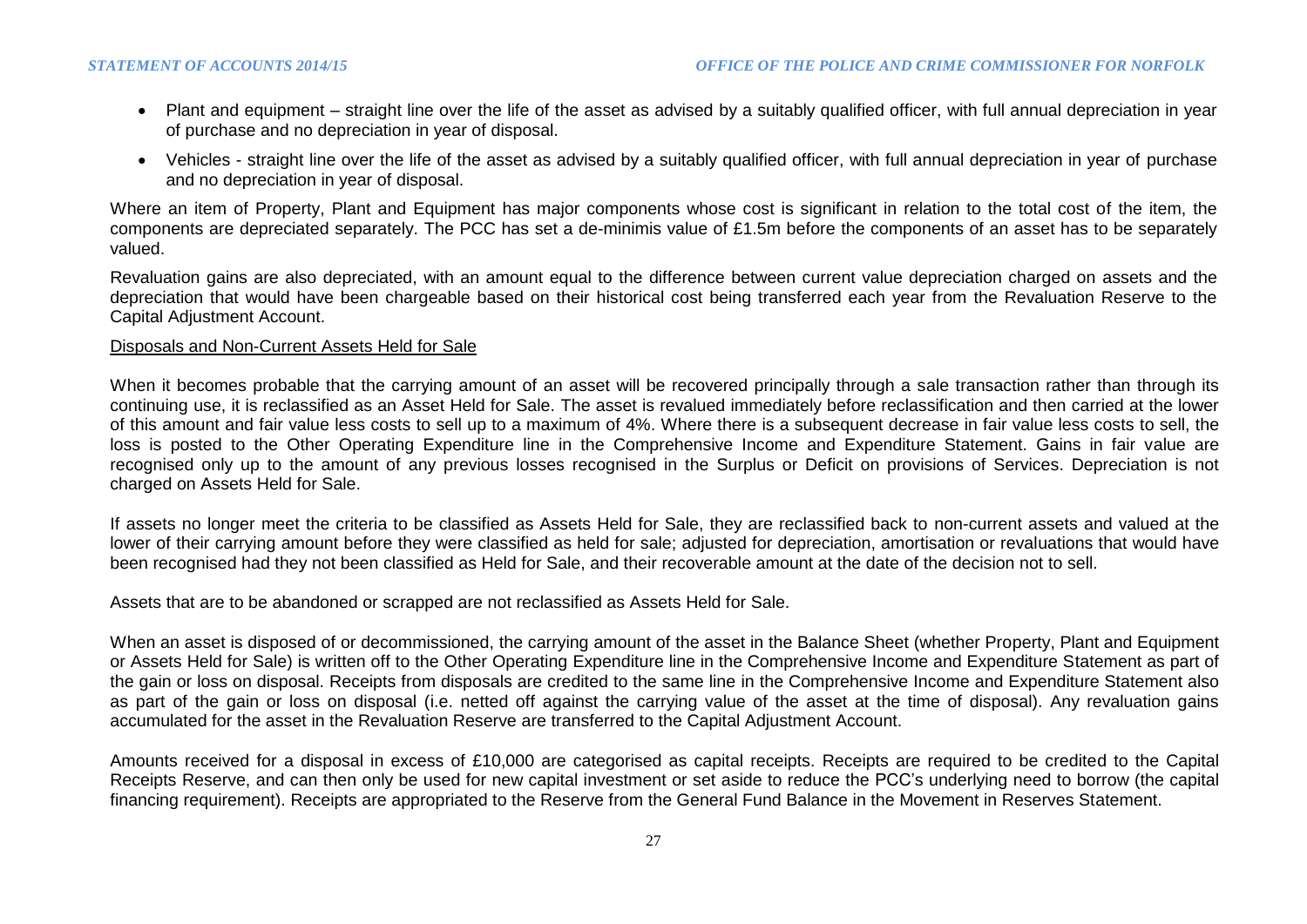The written off value of disposals is not a charge against council tax, as the cost of non-current assets is fully provided for under separate arrangements for capital financing. Amounts are appropriated to the Capital Adjustment Account from the General Fund Balance in the Movement in Reserves Statement.

### **S. PRIVATE FINANCE INITIATIVE (PFI) AND SIMILAR CONTRACTS**

PFI and similar contracts are agreements to receive services, where the responsibility for making available the Property, Plant and Equipment needed to provide the services passes to the PFI contractor. As the Group is deemed to control the services that are provided under the PFI schemes, and for the Police Investigation Units (PICs) ownership of the property, plant and equipment will pass to the Group at the end of the contract for no additional charge, the PCC carries the assets used under the contracts on the Balance Sheet as part of Property, Plant and Equipment.

The original recognition of these assets at fair value (based on the cost to purchase the property, plant and equipment) was balanced by the recognition of a liability for amounts due to the scheme operator to pay for the capital investment. The liability was written down by an initial contribution as follows;

- 2001 the Operations and Communications Centre (OCC) £28.598 million
- 2011 the Police Investigations Centres (PIC) £38.994 million

Non-Current Assets recognised on the Balance Sheet are revalued and depreciated in the same way as property, plant and equipment owned by the PCC.

The amounts payable to the PFI operators each year are analysed into five elements;

- Fair value of the services received during the year debited to the relevant service in the CC's Comprehensive Income and Expenditure **Statement**
- Finance cost an interest charge on the outstanding Balance Sheet liability, debited to the PCC's Financing and Investment Income section within the Comprehensive Income and Expenditure Statement as follows;
	- $\bullet$  OCC 12.03%
	- $\text{PIC} 7.46\%$
- Contingent rent increases in the amount to be paid for the property arising during the contract, debited to the Financing and Investment Income section within the PCC's Comprehensive Income and Expenditure Statement
- Payment towards liability applied to write down the PCC's Balance Sheet liability towards the PFI operator (the profile of write downs is calculated using the same principles as for a finance lease).
- Lifecycle replacement costs contained within the unitary charge and debited to the relevant service in the CC's Comprehensive Income and Expenditure Statement.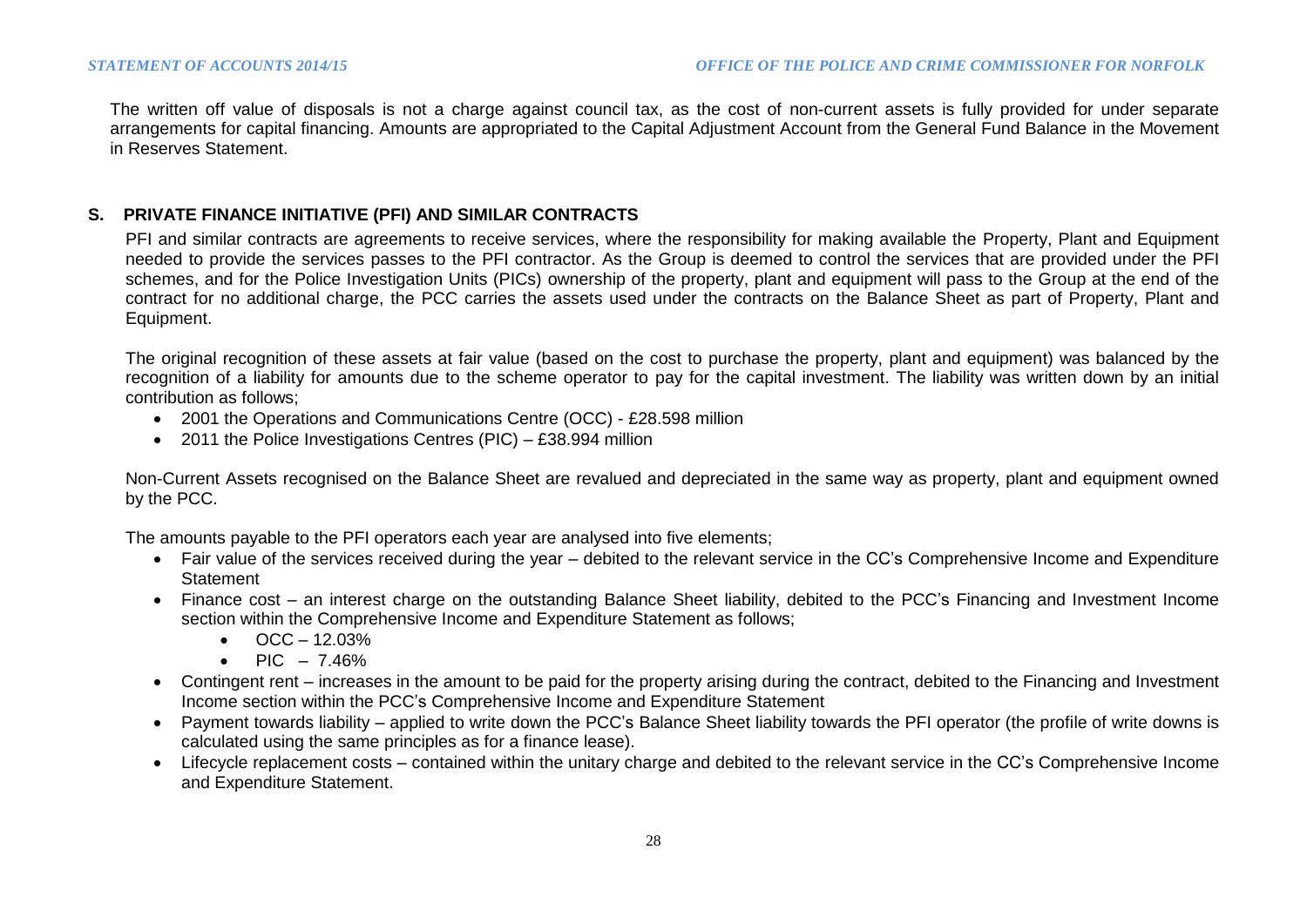### **T. PROVISIONS**

Provisions are made where an event has taken place that gives the Group a legal or constructive obligation that probably requires settlement by a transfer of economic benefits or service potential, and a reliable estimate can be made of the amount of the obligation. For instance, the Group may be involved in a court case that could eventually result in the making of a settlement or the payment of compensation.

Provisions are charged as an expense to the appropriate service line in the Group Comprehensive Income and Expenditure Statement in the year that the Group becomes aware of the obligation, and are measured at the best estimate at the balance sheet date of the expenditure required to settle the obligation, taking into account relevant risks and uncertainties.

When payments are eventually made, they are charged to the provision carried in the PCC Balance Sheet. Estimated settlements are reviewed at the end of the financial year – where it becomes less than probable that the transfer of economic benefits will now be required (or a lower settlement than anticipated is made), the provision is reversed and credited back to the relevant service.

Where some or all of the payment required to settle a provision is expected to be recovered from another party (e.g. from an insurance claim), this is only recognised as income for the relevant service if it is virtually certain that reimbursement will be received if the Group settles the obligation.

### **U. CONTINGENT LIABILITIES**

A contingent liability arises where an event has taken place that gives the Group a possible obligation whose existence will only be confirmed by the occurrence or otherwise of uncertain future events not wholly within the control of the Group. Contingent liabilities also arise in circumstances where a provision would otherwise be made by the PCC but either it is not probable that an outflow of resources will be required or the amount of the obligation cannot be measured reliably.

Contingent liabilities are not recognised in the Balance Sheet but disclosed in the notes to the accounts.

### **V. RESERVES**

The PCC sets aside specific amounts as reserves for future policy purposes or to cover contingencies. Reserves are created by appropriating amounts out of the General Fund Balance in the Movement in Reserves Statement. When expenditure to be financed from a reserve is incurred, it is charged to the appropriate service in that year to score against the Surplus or Deficit on the Provision of Services in the Comprehensive Income and Expenditure Statement. The reserve is then appropriated back into the General Fund Balance in the Movement in Reserves Statement so that there is no net charge against council tax for the expenditure.

Certain reserves are kept to manage the accounting processes for non-current assets, financial instruments, retirement and employee benefits and do not represent usable resources for the Group. These reserves are explained in the relevant policies.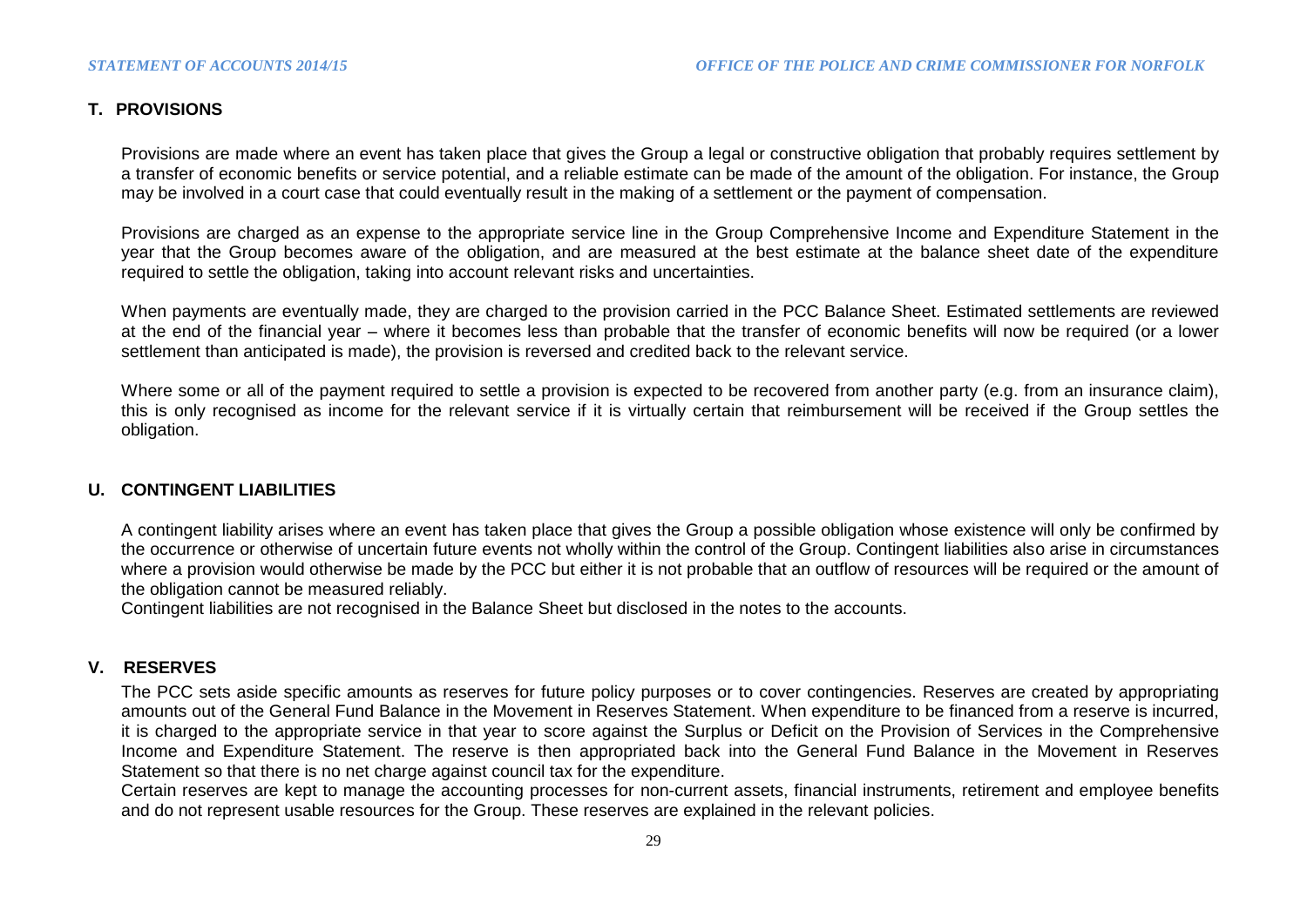### **W. VALUE ADDED TAX (VAT)**

VAT payable is included as an expense only to the extent that it is not recoverable from Her Majesty's Revenue and Customs. VAT receivable is excluded from income.

Where the VAT is irrecoverable it is included in the relevant service line of the Group Comprehensive Income and Expenditure Statement. Irrecoverable VAT is VAT charged which under legislation is not reclaimable (i.e., purchase of command platform vehicles). The irrecoverable VAT for 2014/15 is £10,773 (£19,377 for 2013/14).

### **2. ACCOUNTING STANDARDS THAT HAVE BEEN ISSUED BUT HAVE NOT YET BEEN ADOPTED**

In 2015/16 adoption of the amendments to the following may be required to be reported;

- IFRS 13 fair value Measurements (May 2011)
- IFRIC 21 Levies
- Annual Improvements to IFRCs (2011 to 2013 Cycle). The issues included are:
	- IFRS 1 Meaning of effective IFRSs
	- IFRS 3 Scope exceptions for joint ventures
	- IFRS 13 Scope of paragraph 52 (portfolio exception)
	- IAS 40 Clarifying the interrelationship of IFRS 3 Business Combinations and IAS 40 Investment Property when classifying property as investment property or owner-occupied property.

The Code requires changes in accounting policy to be applied retrospectively unless alternative transitional arrangements are specified in the Code.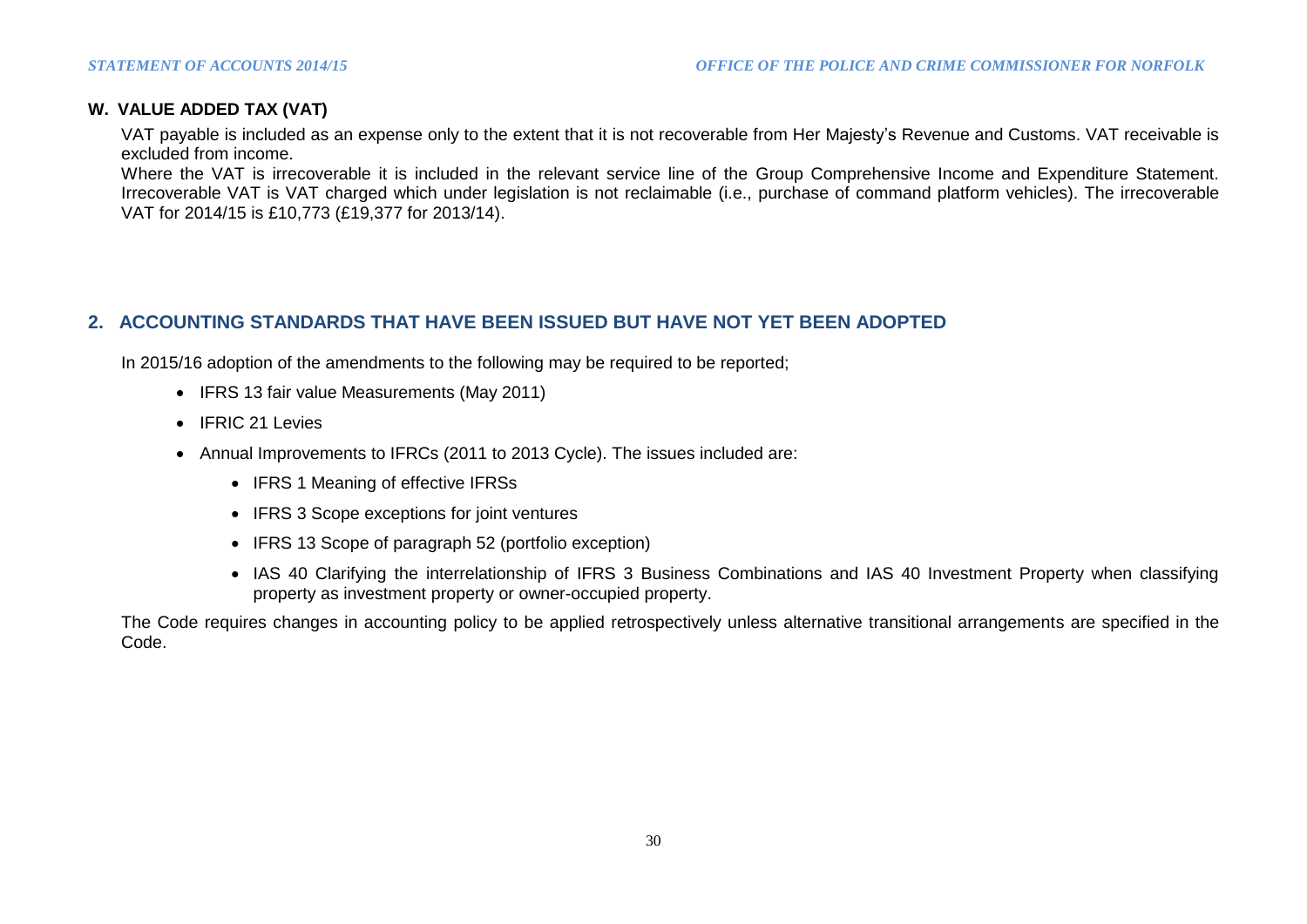### **3. CRITICAL JUDGEMENTS IN APPLYING ACCOUNTING POLICES**

In applying the accounting policies set out in pages 14 to 30, the Group has had to make the following judgements about complex transactions or those involving uncertainty about future events.

- PFI recognition
	- 1. Norfolk and Suffolk have a significant number of assets including those under Private Finance Initiatives (PFI) arrangements. The PCC has the responsibility, control and risk in terms of the provision of those assets. Consequently, a critical judgement has been made to show any connected grant funding (e.g. for PFI), and the capital and financing costs of the provision of those assets in the PCC accounts.
	- 2. As the Chief Constable utilises the assets on a day-to-day basis, the officers and staff of the CC have responsibility for the use of the consumables, heating and lighting and so forth. Consequently, these costs are shown in the CC accounts including the service charges element of the PFI.
- The budget is set by the PCC and provides the Chief Constable with the authority to incur expenditure. There are still uncertainties about the future funding beyond 2015/16 in regard of what the PCC will receive from the government and limitations around the precept. The PCC and Chief Constable are working together to mitigate the impact of the funding gap emerging over the period of the Medium Term Financial Plan, the impact of which will be realised in the budget set by the PCC.
- KPMG were contracted to independently provide PFI accounting models for both the OCC and PIC schemes to calculate future liabilities for interest and capital repayments. These are reviewed annually with any change effecting current year and future year charges.
- Costs of pension arrangements require estimates assessed by independent qualified actuary's regarding future cash flows that will arise under the scheme liabilities. The assumptions underlying the valuation used for IAS19 reporting are the responsibility of the Group as advised by the actuaries. The financial assumptions are largely prescribed at any point and reflect market expectations at the reporting date. Assumptions are also made around the life expectancy of the UK population.
- Establishing the valuation of operational and residential properties. Depreciation is a calculation based on asset value and expected useful life of the assets. If the useful life of an asset is reduced then the depreciation charge to CIES will increase. The PCC monitors the useful life of assets to identify where any changes to the depreciation charge are required during the year.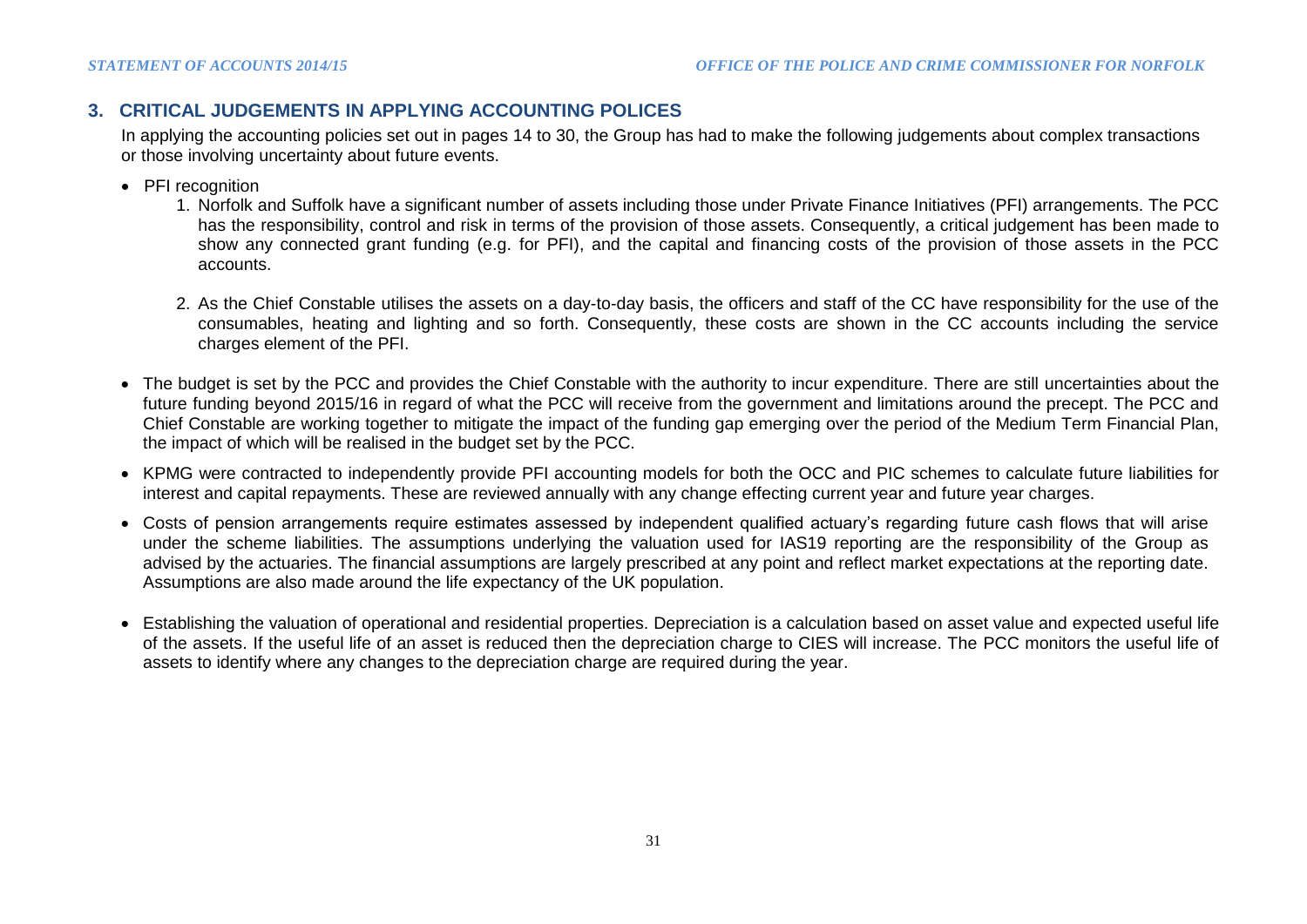### **4. INTRA-GROUP FUNDING ARRANGEMENT BETWEEN THE PCC AND CHIEF CONSTABLE**

The background and principles that underpin the accounting arrangements and create the need for an intra-group adjustment have been set out in the foreword to the Accounts.

The PCC receives all funding on behalf of the Group; at no time, under the current arrangements, does the Chief Constable hold any cash or reserves. However, it is felt that to accurately represent the substance of the financial impact of the day-to-day control exercised by the Chief Constable over policing it is necessary to capture the costs associated with this activity in the Chief Constable's CIES. A consequence of this is that the employment liabilities associated with police officers and police staff is also contained in the Chief Constable's CIES and the accumulative balances are held on the Chief Constable's Balance Sheet. Operational debtors and creditors are also held on the Chief Constable's Balance Sheet with all other assets and liabilities held on the PCC's Balance Sheet.

Whilst no actual cash changes hands the PCC has undertaken to fund the resources consumed by the Chief Constable. The PCC effectively makes all payments from the Police Fund. To reflect this position in the Accounts funding from the PCC offsets cost of service expenditure contained in the Chief Constable's CIES. This intra-group adjustment is mirrored in the PCC's CIES. The financial impact associated with the costs of the employment liabilities is carried on the balance sheet in accordance with the Code and adds to the carrying value of the Pensions Liability and the Accumulated Absences Liability.

### **5. ASSUMPTIONS MADE ABOUT THE FUTURE AND OTHER MAJOR SOURCES OF ESTIMATION UNCERTAINTY**

The preparation of the Statement of Accounts requires the Group to make judgements, estimates and assumptions that affect the amounts reported for assets and liabilities as at the balance sheet date and the amounts reported for expenditure and income. However, the nature of estimation means that actual outcomes could differ from estimates.

The key judgements and estimation uncertainty that have a significant risk of causing material adjustment to the carrying amounts of assets and liabilities within the next financial year are shown within the relevant section of the accounts as follows;

- Provisions see note 19 on page 58 and 59
- LGPS and police pension actuarial assumptions see note 35 and tables on pages 89 and 99
- Depreciation on buildings see note 9 on page 44 to 49
- Council Tax Doubtful Debts see note 38 and table on pages 102 and 103

This list does not include assets and liabilities that are carried at fair value based on a recently observed market price.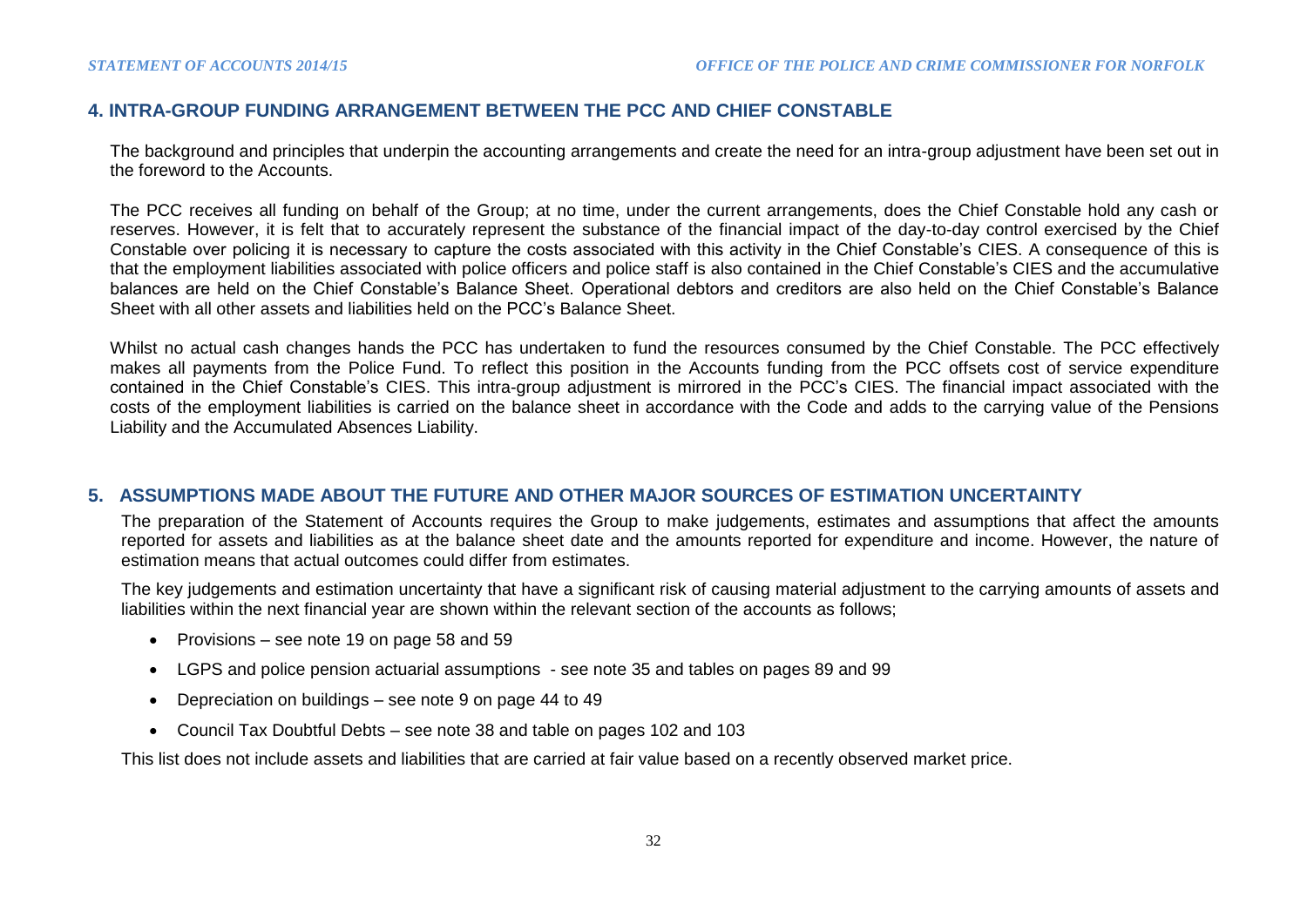### **6. EVENTS AFTER THE REPORTING PERIOD**

The Statement of Accounts was authorised for issue by the Chief Financial Officer on 30<sup>th</sup> June 2015. Events taking place after this date are not reflected in the financial statements or notes.

In May 2015, the Pensions Ombudsman (Ombudsman) published their Final Determination in the case of Milne v Government Actuaries Department (GAD). This case centred on whether GAD had a proactive responsibility to review the commutation factors used in the calculation of the lump sum payments made to pensioners when they opt to take an increased amount of their pension benefit in that form.

The Ombudsman found in favour of the plaintiff, which meant that for all Police Pension Scheme 1987 cases where pension entitlements were drawn between 1 December 2001 and 1 December 2006 recalculation of lump sum payments should take place based upon revised commutation factors to be issued by GAD. Payment of any additional amounts identified as due should be made with simple interest calculations as well.

We are currently working through the revised calculations and expect to make the majority of the necessary payments by April 2016. The Home Office has agreed that they will provide full reimbursement of the payments made. There has therefore been no impact on the financial statements for 2014/15.

### **7. ADJUSTMENTS BETWEEN ACCOUNTING BASIS AND FUNDING BASIS UNDER REGULATIONS**

This note details the adjustments that are made to the total comprehensive income and expenditure recognised by the Group in the year in accordance with proper accounting practice to the resources that are specified by statutory provisions as being available to the Group to meet future capital and revenue expenditure.

The following sets out a description of the reserves that the adjustments are made against.

### **General Fund Balance**

The General Fund is the statutory fund into which all the receipts of the Group are required to be paid and out of which all liabilities of the Group are to be met, except to the extent that the statutory rules might provide otherwise. These rules can also specify the financial year in which liabilities and payments should impact on the General Fund Balance, which is not necessarily in accordance with proper accounting practice. The General Fund Balance, therefore summarised the resources that the Group is statutorily empowered to spend on services or on capital investment (or the deficit of resources that the Group is required to recover) at the end of the financial year.

#### **Capital Receipts Reserve**

The Capital Receipts Reserve holds the proceeds from the disposal of land or other assets, which are restricted by statute from being used other than to fund new capital expenditure or to be set aside to finance historical capital expenditure. The balance on the reserves shows the resources that have yet to be applied for these purposes at the year end.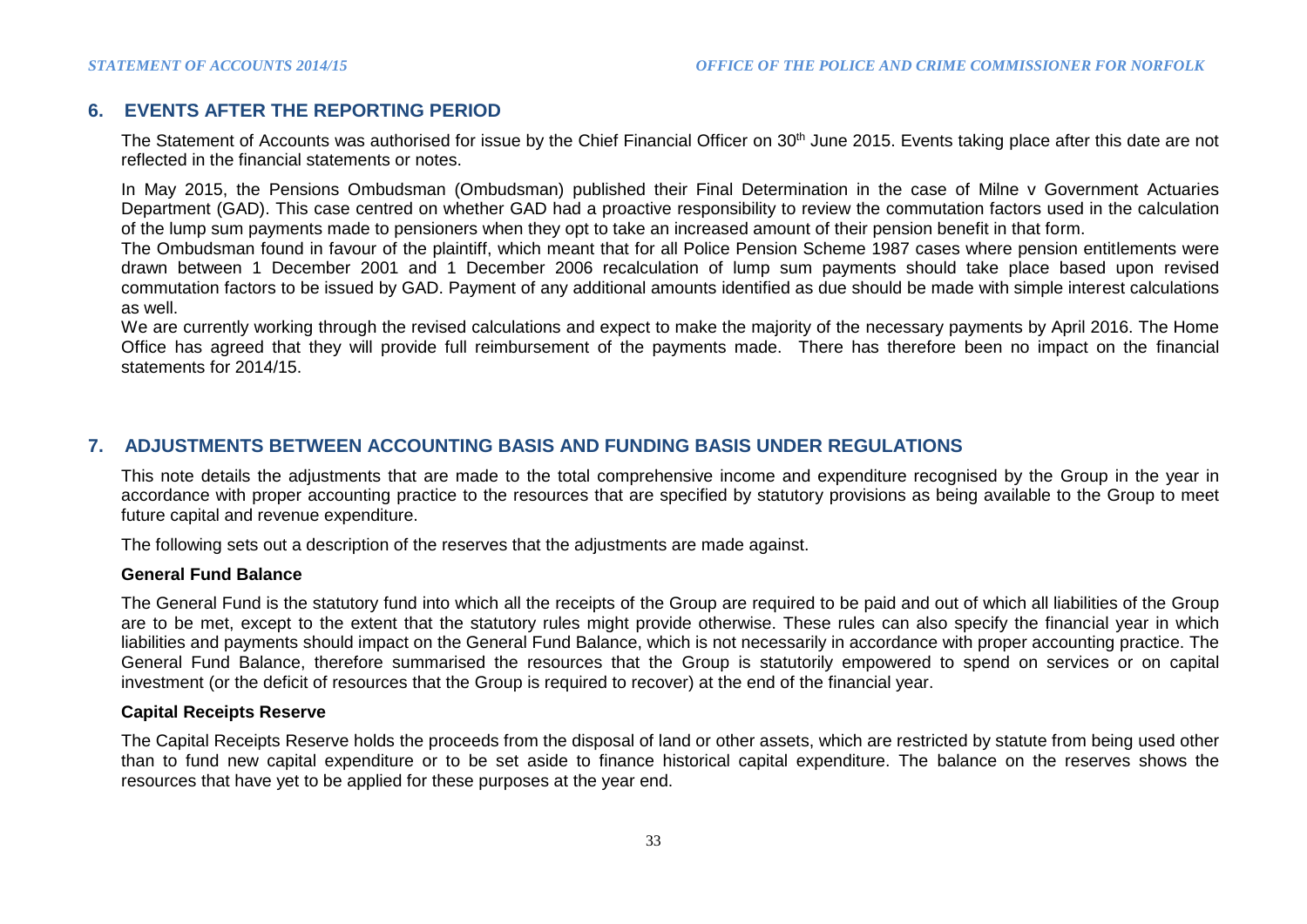### **Capital Grants Unapplied**

The Capital Grants Unapplied Account (Reserve) holds the grants and contributions received towards capital projects for which the PCC has met the conditions that would otherwise require repayment of the monies but which have yet to be applied to meet expenditure. The balance is restricted by grant terms as to the capital expenditure against which it can be applied and/or the financial year in which this can take place.

| Group Usable Reserves 2014/15                                                                   | General<br><b>Fund</b><br><b>Balance</b><br>£000 | <b>Capital</b><br><b>Receipts</b><br><b>Reserve</b><br>£000 | Capital<br><b>Grants</b><br><b>Unapplied</b><br>£000 | Movement in<br><b>Unusable</b><br><b>Reserves</b><br>£000 |
|-------------------------------------------------------------------------------------------------|--------------------------------------------------|-------------------------------------------------------------|------------------------------------------------------|-----------------------------------------------------------|
| <b>Adjustments primarily involving the Capital Adjustment Account:</b>                          |                                                  |                                                             |                                                      |                                                           |
| Reversal of items debited or credited to the Comprehensive income and Expenditure               |                                                  |                                                             |                                                      |                                                           |
| Statement:                                                                                      |                                                  |                                                             |                                                      |                                                           |
| Charges for depreciation and impairment of non current assets                                   | 4,821                                            |                                                             |                                                      | (4,821)                                                   |
| Revaluation losses on Property, Plant and Equipment                                             | 664                                              |                                                             |                                                      | (664)                                                     |
| Amortisation of intangible assets                                                               | 215                                              |                                                             |                                                      | (215)                                                     |
| Capital grants and contributions applied                                                        | (1,833)                                          |                                                             |                                                      | 1,833                                                     |
| Amounts on non current assets written off on disposal or sale as part of the gains or losses on |                                                  |                                                             |                                                      |                                                           |
| disposal to the Comprehensive Income and Expenditure Statement                                  | (16)                                             |                                                             |                                                      | 16                                                        |
| Insertion of items not debited or credited to the Comprehensive Income and Expenditure          |                                                  |                                                             |                                                      |                                                           |
| Statement:                                                                                      |                                                  |                                                             |                                                      |                                                           |
| Statutory provision for the financing of capital investment                                     | (2,662)                                          |                                                             |                                                      | 2,662                                                     |
| Adjustments primarily involving the Capital Grants Unapplied Account:                           |                                                  |                                                             |                                                      |                                                           |
| Capital grants and contributions unapplied credited to the Comprehensive Income and             | (1,712)                                          |                                                             | 1,712                                                | $\mathbf 0$                                               |
| <b>Expenditure Statement</b>                                                                    |                                                  |                                                             |                                                      |                                                           |
| Application of grants to capital financing transferred to the Capital Adjustment Account        | 1,833                                            |                                                             | (1,833)                                              | 0                                                         |
| <b>Adjustment primarily involving the Capital Receipts Reserve:</b>                             |                                                  |                                                             |                                                      |                                                           |
| Transfer of cash sale proceeds credited as part of the gains/losses on disposal to the          |                                                  |                                                             |                                                      |                                                           |
| Comprehensive Income and Expenditure Statement                                                  |                                                  | (335)                                                       |                                                      | 335                                                       |
| Use of Capital Receipts Reserve to finance new capital expenditure                              |                                                  | 335                                                         |                                                      | (335)                                                     |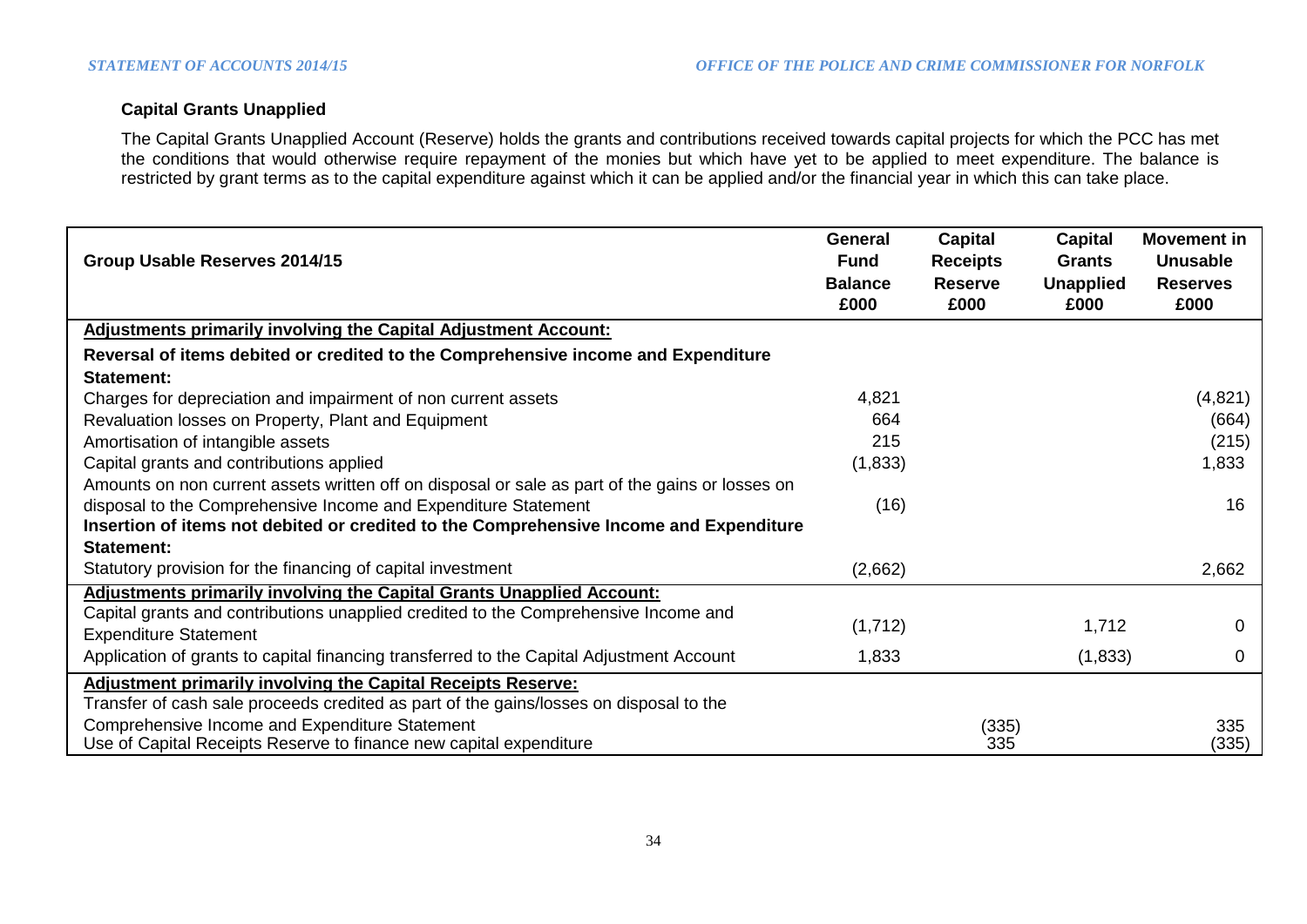| Group Usable Reserves 2014/15 - continued                                                                                                                                                                                                                              | <b>General</b><br><b>Fund</b><br><b>Balance</b><br>£000 | Capital<br><b>Receipts</b><br><b>Reserve</b><br>£000 | Capital<br><b>Grants</b><br><b>Unapplied</b><br>£000 | <b>Movement in</b><br><b>Unusable</b><br><b>Reserves</b><br>£000 |
|------------------------------------------------------------------------------------------------------------------------------------------------------------------------------------------------------------------------------------------------------------------------|---------------------------------------------------------|------------------------------------------------------|------------------------------------------------------|------------------------------------------------------------------|
| <b>Adjustment primarily involving the Financial Instruments Adjustment Account:</b>                                                                                                                                                                                    |                                                         |                                                      |                                                      |                                                                  |
| Amount by which finance costs charged to the Comprehensive Income and Expenditure                                                                                                                                                                                      |                                                         |                                                      |                                                      |                                                                  |
| Statement are different from finance costs chargeable in the year in accordance with statutory<br>requirements                                                                                                                                                         | 12                                                      |                                                      |                                                      | (12)                                                             |
| <b>Adjustments primarily involving the Pensions Reserve:</b><br>Reversal of items relating to retirement benefits debited or credited to the Comprehensive                                                                                                             |                                                         |                                                      |                                                      |                                                                  |
| Income and Expenditure Statement                                                                                                                                                                                                                                       | 92,537                                                  |                                                      |                                                      | (92, 537)                                                        |
| Employer's pension contributions and direct payments to pensioners payable in the year                                                                                                                                                                                 | (21, 778)                                               |                                                      |                                                      | 21,778                                                           |
| <b>Adjustments primarily involving the Collection Fund Adjustment Account:</b><br>Amount by which council tax income credited to the Comprehensive Income and Expenditure<br>Statement is different from council tax income calculated for the year in accordance with |                                                         |                                                      |                                                      |                                                                  |
| statutory requirements                                                                                                                                                                                                                                                 | (865)                                                   |                                                      |                                                      | 865                                                              |
| <b>Adjustments primarily involving the Accumulated Absences Account:</b>                                                                                                                                                                                               |                                                         |                                                      |                                                      |                                                                  |
| Amount by which officer remuneration charged to the Comprehensive income and Expenditure<br>Statement on an accruals basis is different from remuneration chargeable in the year in                                                                                    |                                                         |                                                      |                                                      |                                                                  |
| accordance with statutory requirements                                                                                                                                                                                                                                 | 7                                                       |                                                      |                                                      | (7)                                                              |
| <b>Total Adjustments</b>                                                                                                                                                                                                                                               | 71,223                                                  | 0                                                    | (121)                                                | (71, 102)                                                        |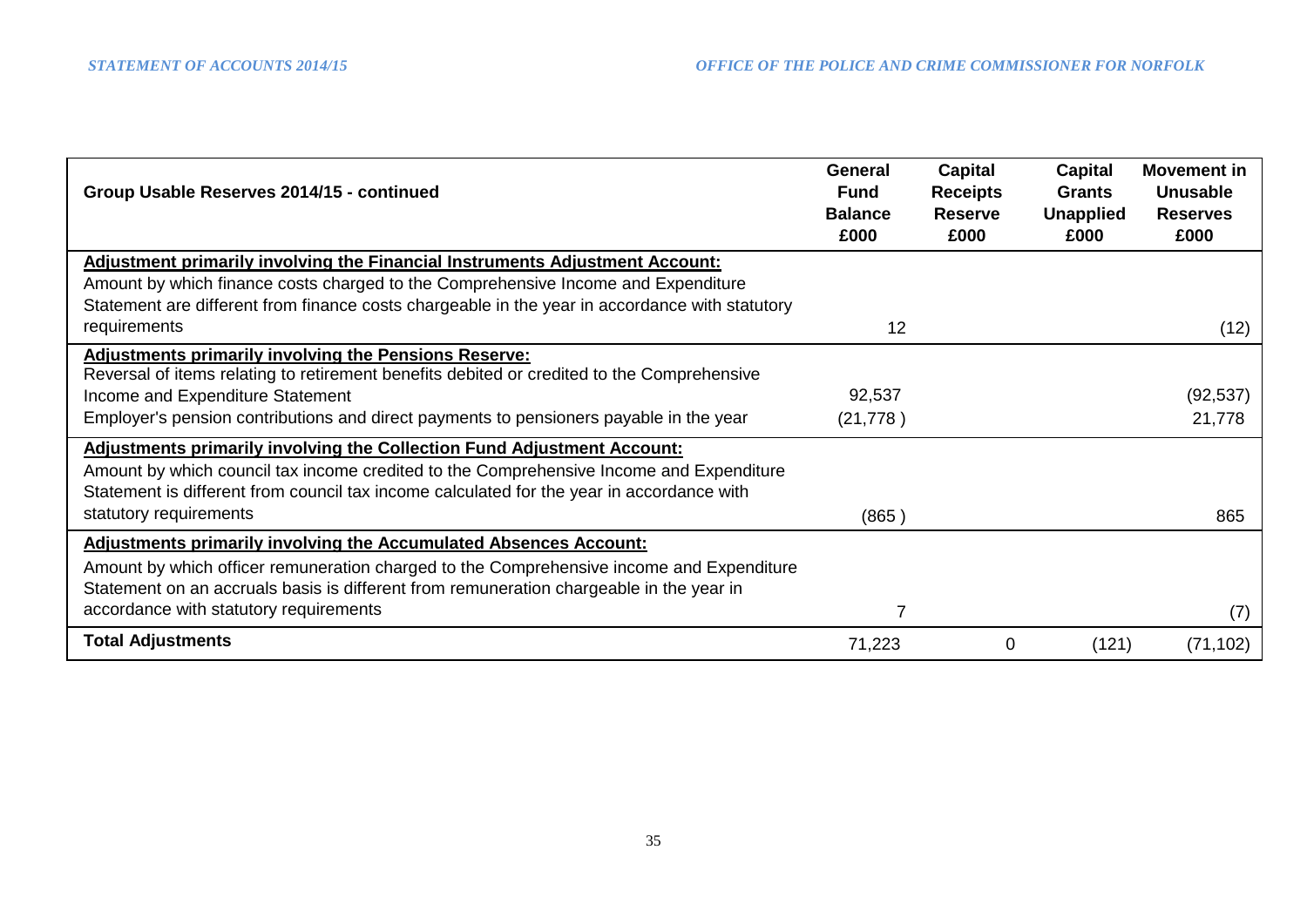| Group Usable Reserves 2013/14 (Comparator)                                                      | <b>General</b><br><b>Fund</b> | <b>Capital</b><br><b>Receipts</b> | <b>Capital</b><br><b>Grants</b> | <b>Movement in</b><br><b>Unusable</b> |
|-------------------------------------------------------------------------------------------------|-------------------------------|-----------------------------------|---------------------------------|---------------------------------------|
|                                                                                                 | <b>Balance</b><br>£000        | <b>Reserve</b><br>£000            | <b>Unapplied</b><br>£000        | <b>Reserves</b><br>£000               |
| <b>Adjustments primarily involving the Capital Adjustment Account:</b>                          |                               |                                   |                                 |                                       |
| Reversal of items debited or credited to the Comprehensive income and Expenditure               |                               |                                   |                                 |                                       |
| Statement:                                                                                      |                               |                                   |                                 |                                       |
| Charges for depreciation and impairment of non current assets                                   | 4,506                         |                                   |                                 | (4,506)                               |
| Revaluation losses on Property, Plant and Equipment                                             | 867                           |                                   |                                 | (867)                                 |
| Amortisation of intangible assets                                                               | 236                           |                                   |                                 | (236)                                 |
| Capital grants and contributions applied                                                        | (3, 128)                      |                                   |                                 | 3,128                                 |
| Amounts on non current assets written off on disposal or sale as part of the gains or losses on |                               |                                   |                                 |                                       |
| disposal to the Comprehensive Income and Expenditure Statement                                  | 187                           |                                   |                                 | (187)                                 |
| Insertion of items not debited or credited to the Comprehensive Income and Expenditure          |                               |                                   |                                 |                                       |
| Statement:                                                                                      |                               |                                   |                                 |                                       |
| Statutory provision for the financing of capital investment                                     | (1,968)                       |                                   |                                 | 1,968                                 |
| Adjustments primarily involving the Capital Grants Unapplied Account:                           |                               |                                   |                                 |                                       |
| Capital grants and contributions unapplied credited to the Comprehensive Income and             | (1,631)                       |                                   | 1,631                           | 0                                     |
| <b>Expenditure Statement</b>                                                                    |                               |                                   |                                 |                                       |
| Application of grants to capital financing transferred to the Capital Adjustment Account        | 3,128                         |                                   | (3, 128)                        | 0                                     |
| <b>Adjustment primarily involving the Capital Receipts Reserve:</b>                             |                               |                                   |                                 |                                       |
| Transfer of cash sale proceeds credited as part of the gains/losses on disposal to the          |                               |                                   |                                 |                                       |
| Comprehensive Income and Expenditure Statement                                                  |                               | 334                               |                                 | (334)                                 |
| Use of Capital Receipts Reserve to finance new capital expenditure                              |                               | (334)                             |                                 | 334                                   |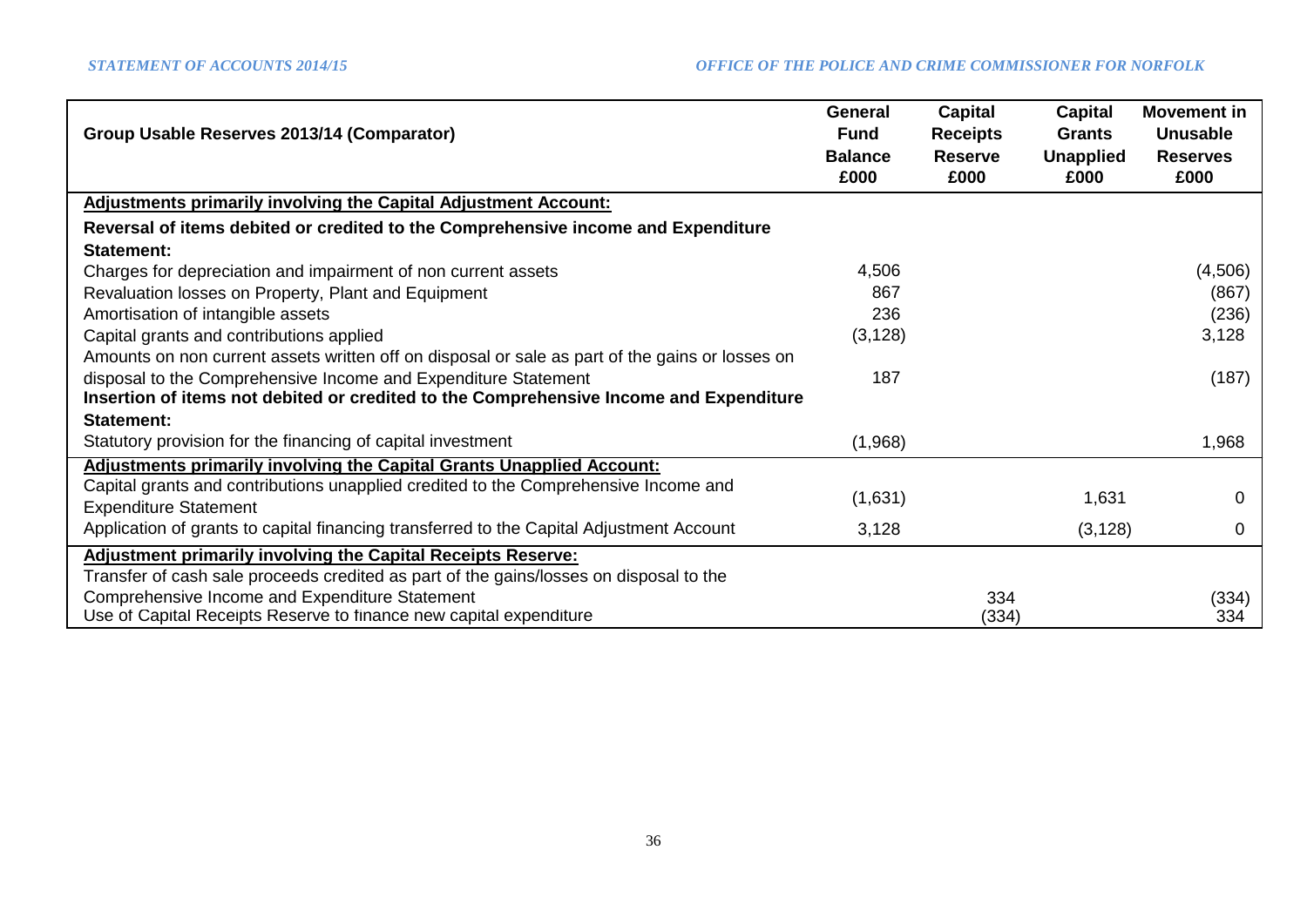| Group Usable Reserves 2013/14 (Comparator) - continued                                                                                                                                                                                                                 | <b>General</b><br><b>Fund</b><br><b>Balance</b><br>£000 | Capital<br><b>Receipts</b><br><b>Reserve</b><br>£000 | Capital<br><b>Grants</b><br><b>Unapplied</b><br>£000 | <b>Movement in</b><br><b>Unusable</b><br><b>Reserves</b><br>£000 |
|------------------------------------------------------------------------------------------------------------------------------------------------------------------------------------------------------------------------------------------------------------------------|---------------------------------------------------------|------------------------------------------------------|------------------------------------------------------|------------------------------------------------------------------|
| <b>Adjustment primarily involving the Financial Instruments Adjustment Account:</b>                                                                                                                                                                                    |                                                         |                                                      |                                                      |                                                                  |
| Amount by which finance costs charged to the Comprehensive Income and Expenditure                                                                                                                                                                                      |                                                         |                                                      |                                                      |                                                                  |
| Statement are different from finance costs chargeable in the year in accordance with statutory<br>requirements                                                                                                                                                         | 11                                                      |                                                      |                                                      | (11)                                                             |
| <b>Adjustments primarily involving the Pensions Reserve:</b>                                                                                                                                                                                                           |                                                         |                                                      |                                                      |                                                                  |
| Reversal of items relating to retirement benefits debited or credited to the Comprehensive                                                                                                                                                                             |                                                         |                                                      |                                                      |                                                                  |
| Income and Expenditure Statement                                                                                                                                                                                                                                       | 96,821                                                  |                                                      |                                                      | (96, 821)                                                        |
| Employer's pension contributions and direct payments to pensioners payable in the year                                                                                                                                                                                 | (20, 603)                                               |                                                      |                                                      | 20,603                                                           |
| <b>Adjustments primarily involving the Collection Fund Adjustment Account:</b><br>Amount by which council tax income credited to the Comprehensive Income and Expenditure<br>Statement is different from council tax income calculated for the year in accordance with |                                                         |                                                      |                                                      |                                                                  |
| statutory requirements                                                                                                                                                                                                                                                 | (495)                                                   |                                                      |                                                      | 495                                                              |
| <b>Adjustments primarily involving the Accumulated Absences Account:</b>                                                                                                                                                                                               |                                                         |                                                      |                                                      |                                                                  |
| Amount by which officer remuneration charged to the Comprehensive income and Expenditure<br>Statement on an accruals basis is different from remuneration chargeable in the year in                                                                                    |                                                         |                                                      |                                                      |                                                                  |
| accordance with statutory requirements                                                                                                                                                                                                                                 | (42)                                                    |                                                      |                                                      | 42                                                               |
| <b>Total Adjustments</b>                                                                                                                                                                                                                                               | 77,889                                                  | 0                                                    | (1, 497)                                             | (76, 392)                                                        |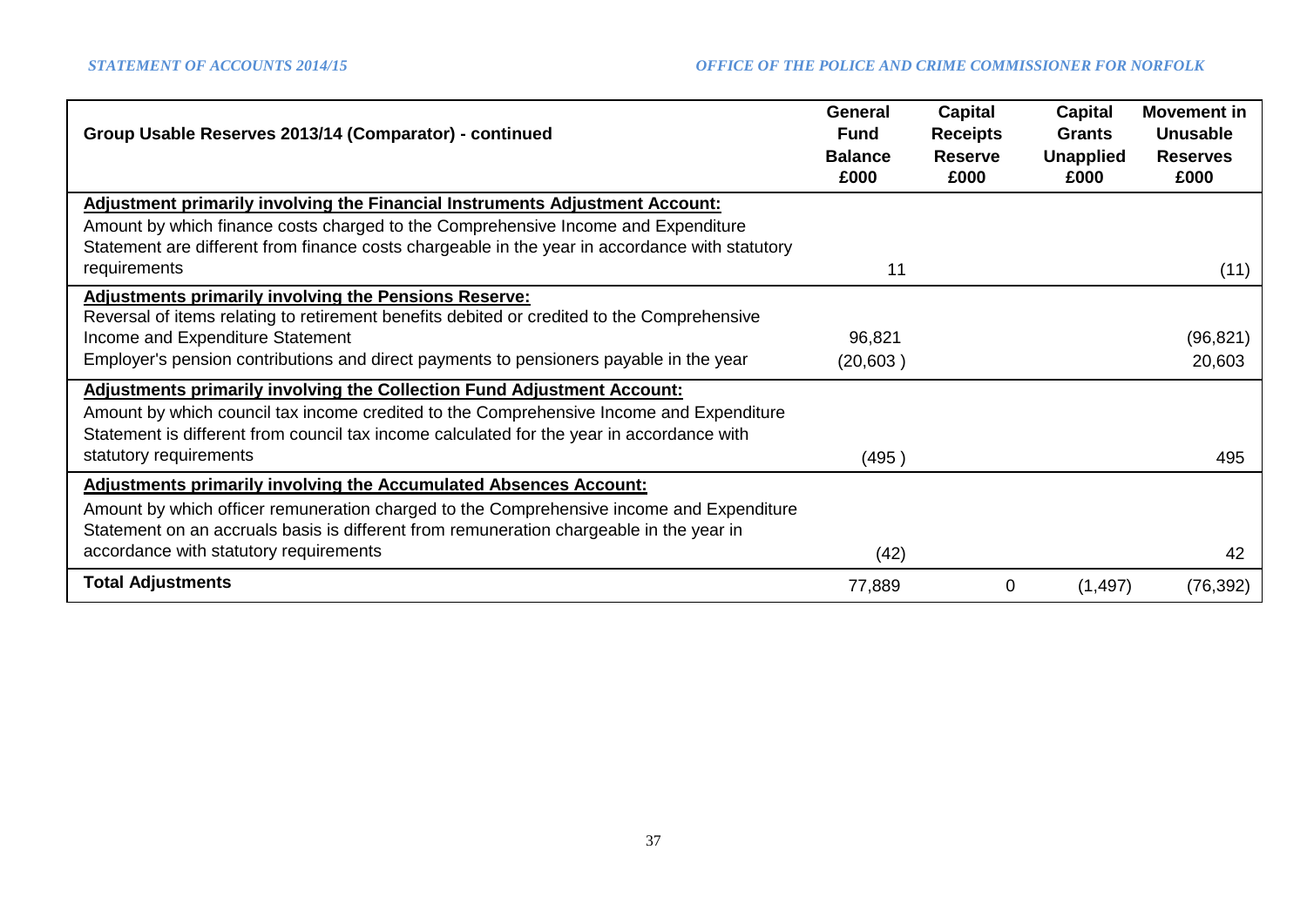|                                                                                                 | <b>General</b> | <b>Capital</b>  | Capital          | <b>Movement in</b> |
|-------------------------------------------------------------------------------------------------|----------------|-----------------|------------------|--------------------|
| PCC Usable Reserves 2014/15                                                                     | <b>Fund</b>    | <b>Receipts</b> | <b>Grants</b>    | <b>Unusable</b>    |
|                                                                                                 | <b>Balance</b> | <b>Reserve</b>  | <b>Unapplied</b> | <b>Reserves</b>    |
|                                                                                                 | £000           | £000            | £000             | £000               |
| <b>Adjustments primarily involving the Capital Adjustment Account:</b>                          |                |                 |                  |                    |
| Reversal of items debited or credited to the Comprehensive income and Expenditure               |                |                 |                  |                    |
| Statement:                                                                                      |                |                 |                  |                    |
| Charges for depreciation and impairment of non current assets                                   | 4,821          |                 |                  | (4,821)            |
| Revaluation losses on Property, Plant and Equipment                                             | 664            |                 |                  | (664)              |
| Amortisation of intangible assets                                                               | 215            |                 |                  | (215)              |
| Capital grants and contributions applied                                                        | (1,833)        |                 |                  | 1,833              |
| Amounts on non current assets written off on disposal or sale as part of the gains or losses on |                |                 |                  |                    |
| disposal to the Comprehensive Income and Expenditure Statement                                  | (16)           |                 |                  | 16                 |
| Insertion of items not debited or credited to the Comprehensive Income and Expenditure          |                |                 |                  |                    |
| Statement:                                                                                      |                |                 |                  |                    |
| Statutory provision for the financing of capital investment                                     | (2,662)        |                 |                  | 2,662              |
| <b>Adjustments primarily involving the Capital Grants Unapplied Account:</b>                    |                |                 |                  |                    |
| Capital grants and contributions unapplied credited to the Comprehensive Income and             |                |                 |                  |                    |
| <b>Expenditure Statement</b>                                                                    | (1,712)        |                 | 1,712            | 0                  |
| Application of grants to capital financing transferred to the Capital Adjustment Account        | 1,833          |                 | (1,833)          | 0                  |
| <b>Adjustment primarily involving the Capital Receipts Reserve:</b>                             |                |                 |                  |                    |
| Transfer of cash sale proceeds credited as part of the gains/losses on disposal to the          |                |                 |                  |                    |
| Comprehensive Income and Expenditure Statement                                                  |                | (335)           |                  | 335                |
| Use of Capital Receipts Reserve to finance new capital expenditure                              |                | 335             |                  | (335)              |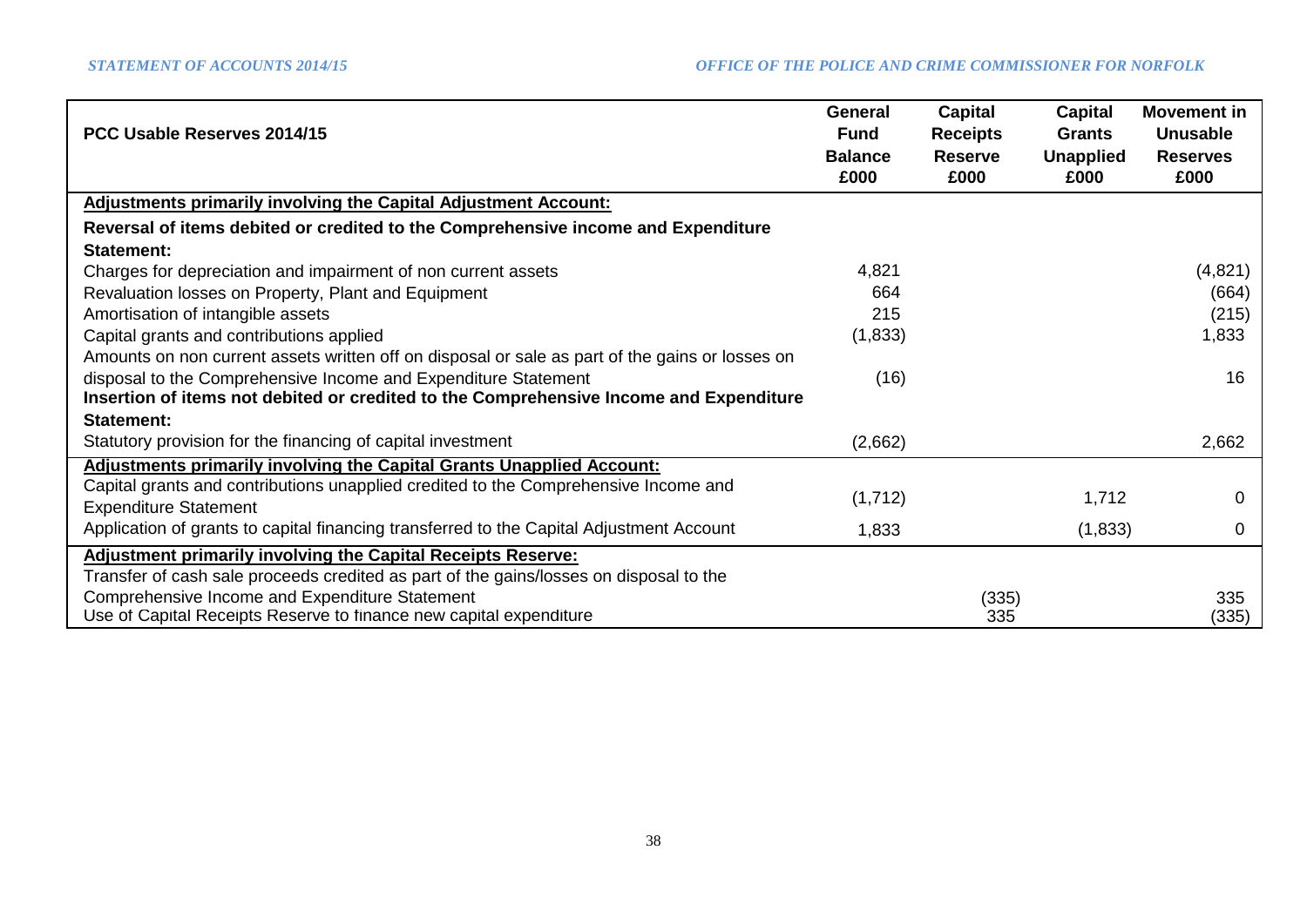| PCC Usable Reserves 2014/15 - continued                                                                                                                                                                                                                             | General<br><b>Fund</b><br><b>Balance</b> | <b>Capital</b><br><b>Receipts</b><br><b>Reserve</b> | Capital<br>Grants<br><b>Unapplied</b> | <b>Movement in</b><br><b>Unusable</b><br><b>Reserves</b> |
|---------------------------------------------------------------------------------------------------------------------------------------------------------------------------------------------------------------------------------------------------------------------|------------------------------------------|-----------------------------------------------------|---------------------------------------|----------------------------------------------------------|
|                                                                                                                                                                                                                                                                     | £000                                     | £000                                                | £000                                  | £000                                                     |
| Adjustment primarily involving the Financial Instruments Adjustment Account:<br>Amount by which finance costs charged to the Comprehensive Income and Expenditure<br>Statement are different from finance costs chargeable in the year in accordance with statutory |                                          |                                                     |                                       |                                                          |
| requirements                                                                                                                                                                                                                                                        | 12                                       |                                                     |                                       | (12)                                                     |
| <b>Adjustments primarily involving the Pensions Reserve:</b><br>Reversal of items relating to retirement benefits debited or credited to the Comprehensive                                                                                                          |                                          |                                                     |                                       |                                                          |
| Income and Expenditure Statement                                                                                                                                                                                                                                    | 518                                      |                                                     |                                       | (518)                                                    |
| Employer's pension contributions and direct payments to pensioners payable in the year                                                                                                                                                                              | (110)                                    |                                                     |                                       | 110                                                      |
| Adjustments primarily involving the Collection Fund Adjustment Account:<br>Amount by which council tax income credited to the Comprehensive Income and Expenditure<br>Statement is different from council tax income calculated for the year in accordance with     |                                          |                                                     |                                       |                                                          |
| statutory requirements                                                                                                                                                                                                                                              | (865)                                    |                                                     |                                       | 865                                                      |
| <b>Total Adjustments</b>                                                                                                                                                                                                                                            | 865                                      | 0                                                   | (121)                                 | (744)                                                    |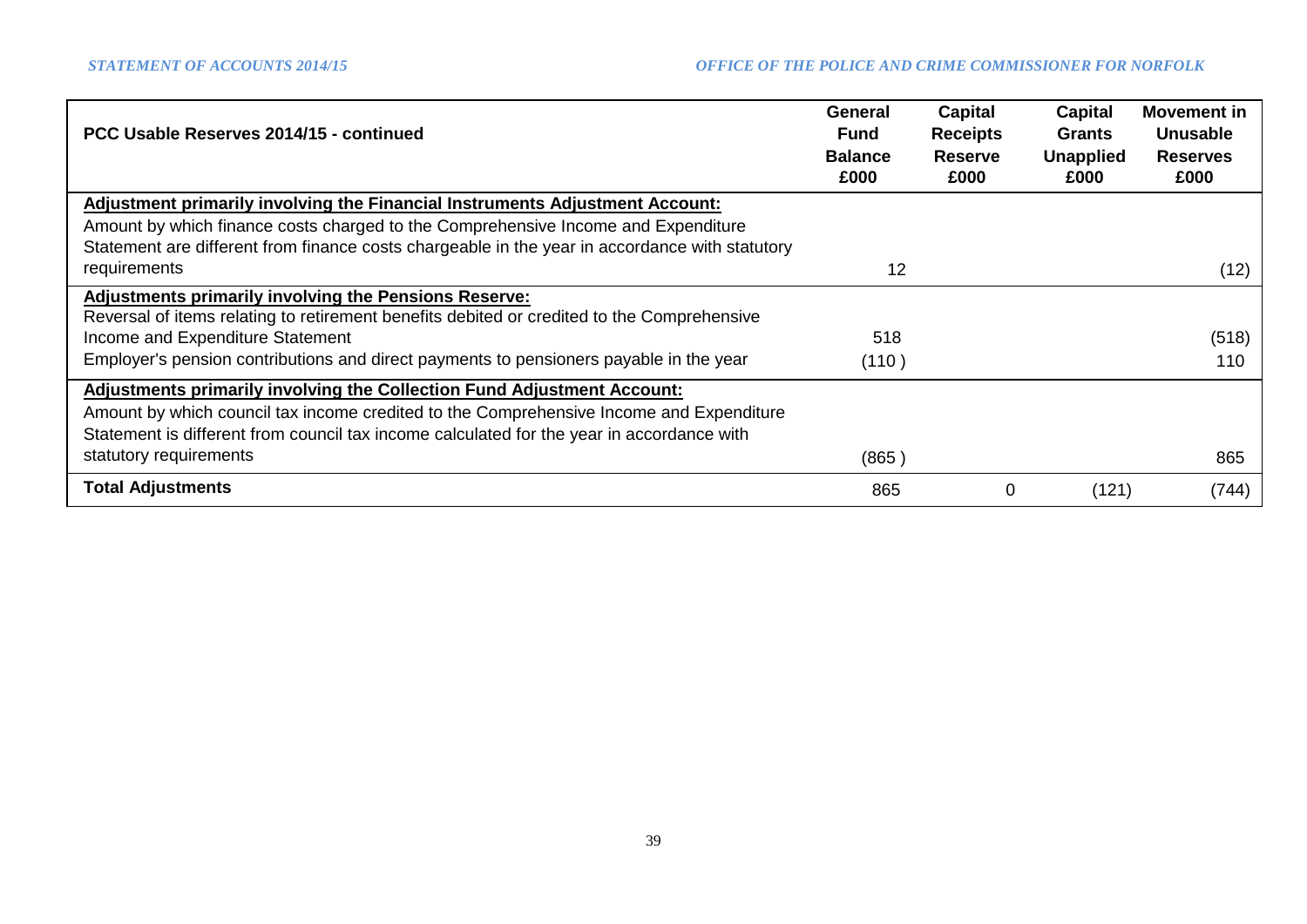| PCC Usable Reserves 2013/14 (Comparator)                                                        | <b>General</b><br><b>Fund</b><br><b>Balance</b> | <b>Capital</b><br><b>Receipts</b><br><b>Reserve</b> | <b>Capital</b><br><b>Grants</b><br><b>Unapplied</b> | <b>Movement in</b><br><b>Unusable</b><br><b>Reserves</b> |
|-------------------------------------------------------------------------------------------------|-------------------------------------------------|-----------------------------------------------------|-----------------------------------------------------|----------------------------------------------------------|
|                                                                                                 | £000                                            | £000                                                | £000                                                | £000                                                     |
| <b>Adjustments primarily involving the Capital Adjustment Account:</b>                          |                                                 |                                                     |                                                     |                                                          |
| Reversal of items debited or credited to the Comprehensive income and Expenditure               |                                                 |                                                     |                                                     |                                                          |
| Statement:                                                                                      |                                                 |                                                     |                                                     |                                                          |
| Charges for depreciation and impairment of non current assets                                   | 4,506                                           |                                                     |                                                     | (4, 506)                                                 |
| Revaluation losses on Property, Plant and Equipment                                             | 867                                             |                                                     |                                                     | (867)                                                    |
| Amortisation of intangible assets                                                               | 236                                             |                                                     |                                                     | (236)                                                    |
| Capital grants and contributions applied                                                        | (3, 128)                                        |                                                     |                                                     | 3,128                                                    |
| Amounts on non current assets written off on disposal or sale as part of the gains or losses on |                                                 |                                                     |                                                     |                                                          |
| disposal to the Comprehensive Income and Expenditure Statement                                  | 187                                             |                                                     |                                                     | (187)                                                    |
| Insertion of items not debited or credited to the Comprehensive Income and Expenditure          |                                                 |                                                     |                                                     |                                                          |
| Statement:                                                                                      |                                                 |                                                     |                                                     |                                                          |
| Statutory provision for the financing of capital investment                                     | (1,968)                                         |                                                     |                                                     | 1,968                                                    |
| Adjustments primarily involving the Capital Grants Unapplied Account:                           |                                                 |                                                     |                                                     |                                                          |
| Capital grants and contributions unapplied credited to the Comprehensive Income and             | (1,631)                                         |                                                     | 1,631                                               | 0                                                        |
| <b>Expenditure Statement</b>                                                                    |                                                 |                                                     |                                                     |                                                          |
| Application of grants to capital financing transferred to the Capital Adjustment Account        | 3,128                                           |                                                     | (3, 128)                                            | 0                                                        |
| <b>Adjustment primarily involving the Capital Receipts Reserve:</b>                             |                                                 |                                                     |                                                     |                                                          |
| Transfer of cash sale proceeds credited as part of the gains/losses on disposal to the          |                                                 |                                                     |                                                     |                                                          |
| Comprehensive Income and Expenditure Statement                                                  |                                                 | 334                                                 |                                                     | (334)                                                    |
| Use of Capital Receipts Reserve to finance new capital expenditure                              |                                                 | (334)                                               |                                                     | 334                                                      |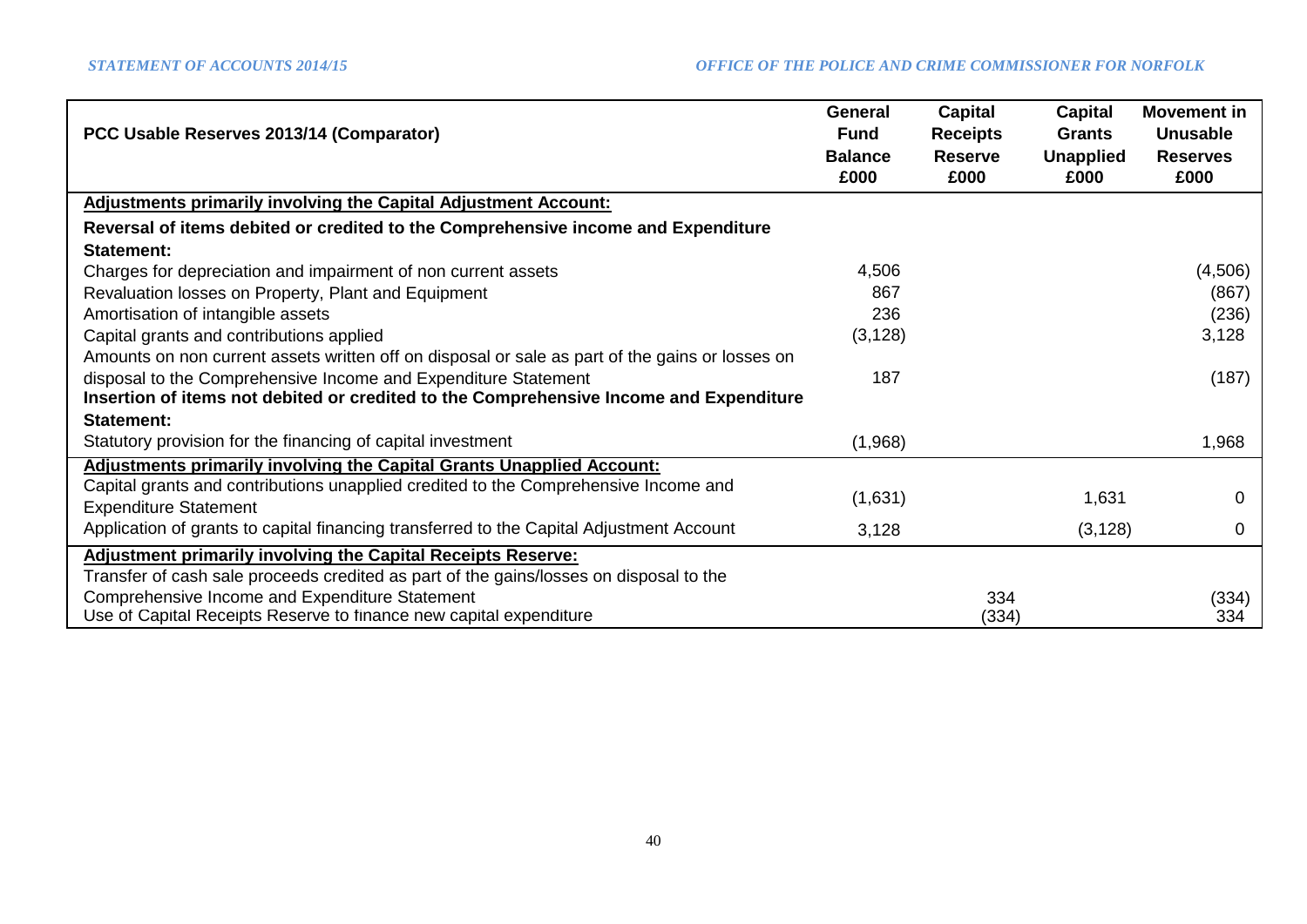| PCC Usable Reserves 2013/14 (Comparator) - continued                                                                                                                                 | <b>General</b><br><b>Fund</b><br><b>Balance</b><br>£000 | Capital<br><b>Receipts</b><br><b>Reserve</b><br>£000 | Capital<br><b>Grants</b><br><b>Unapplied</b><br>£000 | <b>Movement in</b><br><b>Unusable</b><br><b>Reserves</b><br>£000 |
|--------------------------------------------------------------------------------------------------------------------------------------------------------------------------------------|---------------------------------------------------------|------------------------------------------------------|------------------------------------------------------|------------------------------------------------------------------|
| <b>Adjustment primarily involving the Financial Instruments Adjustment Account:</b>                                                                                                  |                                                         |                                                      |                                                      |                                                                  |
| Amount by which finance costs charged to the Comprehensive Income and Expenditure<br>Statement are different from finance costs chargeable in the year in accordance with statutory  |                                                         |                                                      |                                                      |                                                                  |
| requirements                                                                                                                                                                         | 11                                                      |                                                      |                                                      | (11)                                                             |
| <b>Adjustments primarily involving the Pensions Reserve:</b><br>Reversal of items relating to retirement benefits debited or credited to the Comprehensive                           |                                                         |                                                      |                                                      |                                                                  |
| Income and Expenditure Statement                                                                                                                                                     | 154                                                     |                                                      |                                                      | (154)                                                            |
| Employer's pension contributions and direct payments to pensioners payable in the year                                                                                               | (89)                                                    |                                                      |                                                      | 89                                                               |
| Adjustments primarily involving the Collection Fund Adjustment Account:                                                                                                              |                                                         |                                                      |                                                      |                                                                  |
| Amount by which council tax income credited to the Comprehensive Income and Expenditure<br>Statement is different from council tax income calculated for the year in accordance with |                                                         |                                                      |                                                      |                                                                  |
| statutory requirements                                                                                                                                                               | (495)                                                   |                                                      |                                                      | 495                                                              |
| <b>Total Adjustments</b>                                                                                                                                                             | 1,778                                                   | 0                                                    | (1, 497)                                             | (281)                                                            |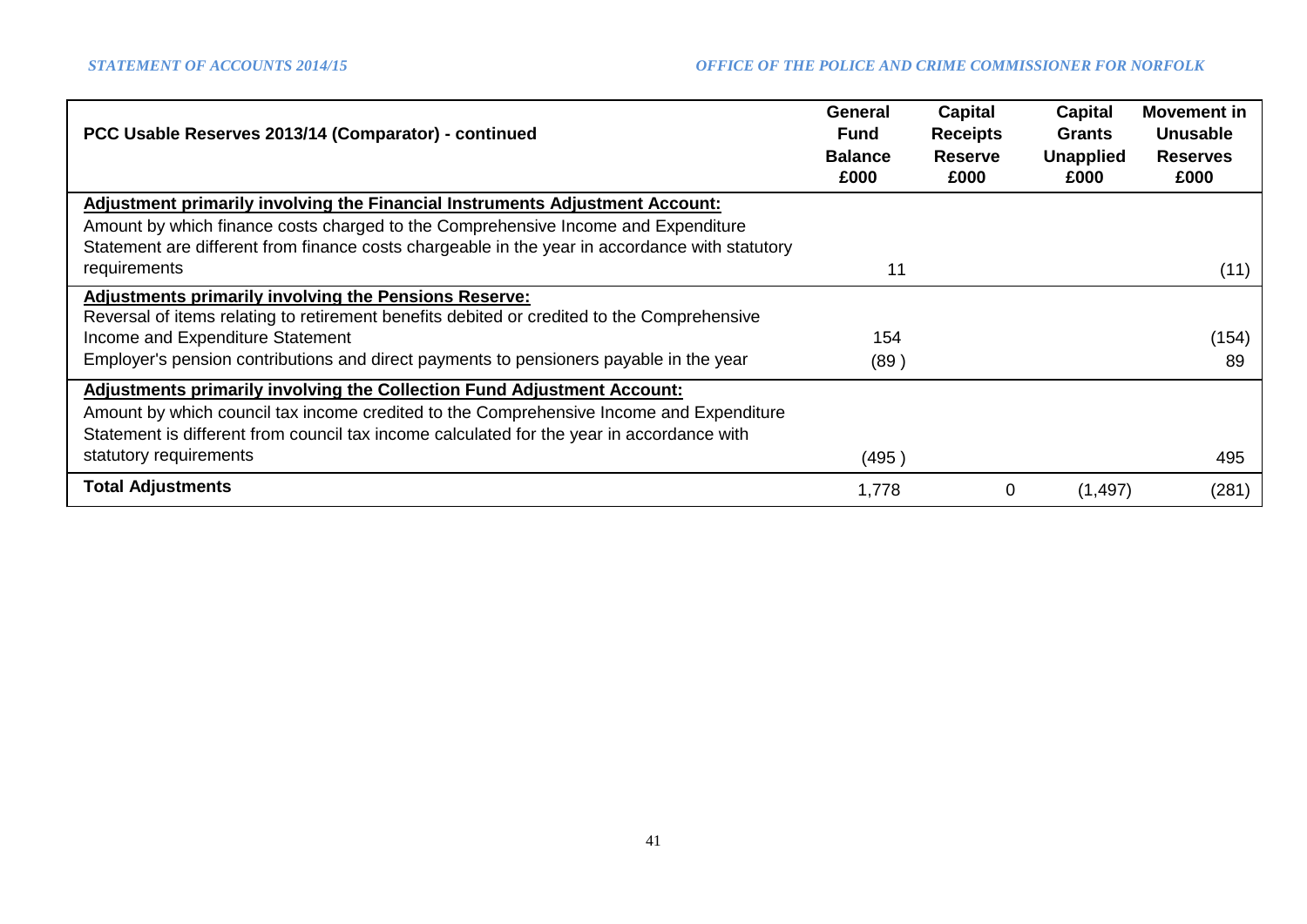### **8. TRANSFERS TO/FROM EARMARKED RESERVES**

This note sets out the amounts set aside by the PCC from the General Fund in earmarked reserves to provide financing for future expenditure plans and the amounts posted back from earmarked reserves to meet General Fund expenditure in 2014/15.

|                                | <b>Balance at</b><br>31 March<br>2013 | Transfers<br>Out<br>2013/14 | Transfers<br><b>In</b><br>2013/14 | <b>Balance at</b><br>31 March<br>2014 | Transfers<br>Out<br>2014/15 | <b>Transfers</b><br><b>In</b><br>2014/15 | <b>Balance at</b><br>31 March<br>2015 |
|--------------------------------|---------------------------------------|-----------------------------|-----------------------------------|---------------------------------------|-----------------------------|------------------------------------------|---------------------------------------|
|                                | £000                                  | £000                        | £000                              | £000                                  | £000                        | £000                                     | £000                                  |
| <b>OCC Unitary Charge</b>      | 2,000                                 | (80)                        |                                   | 1,920                                 | (80)                        |                                          | 1,840                                 |
| <b>PIC Unitary Charge</b>      | 456                                   | (18)                        |                                   | 438                                   | (18)                        |                                          | 420                                   |
| Insurance Reserve              | 786                                   |                             |                                   | 786                                   |                             |                                          | 786                                   |
| <b>Operational Contingency</b> | 400                                   |                             |                                   | 400                                   |                             |                                          | 400                                   |
| <b>Budget Support Reserve</b>  | 19,521                                | (41)                        | 2,302                             | 21,782                                | (1,712)                     | 1,344                                    | 21,414                                |
| <b>Invest to Save Reserve</b>  | 2,000                                 |                             |                                   | 2,000                                 | (434)                       | 62                                       | 1,628                                 |
| <b>Job Evaluation Reserve</b>  | 3,200                                 |                             |                                   | 3,200                                 |                             |                                          | 3,200                                 |
| Safety Camera Reserve          | 1,194                                 | (553)                       | 539                               | 1,180                                 | (202)                       | 1,038                                    | 2,016                                 |
| <b>PCC Reserve</b>             | 539                                   |                             | 120                               | 659                                   |                             | 358                                      | 1,017                                 |
| <b>TOTAL</b>                   | 30,096                                | (692)                       | 2,961                             | 32,365                                | (2, 446)                    | 2,802                                    | 32,721                                |

### **OCC Unitary Charge**

The net excess of specific grant over unitary charge payments in the early years of the PFI-funded Operations and Communication Centre, to be offset against a net shortfall in the later years.

### **PIC Unitary Charge**

The net excess of specific grant over unitary charge payments in the first year of the PFI-funded Police Investigation Centres, to be offset against a net shortfall in the later years.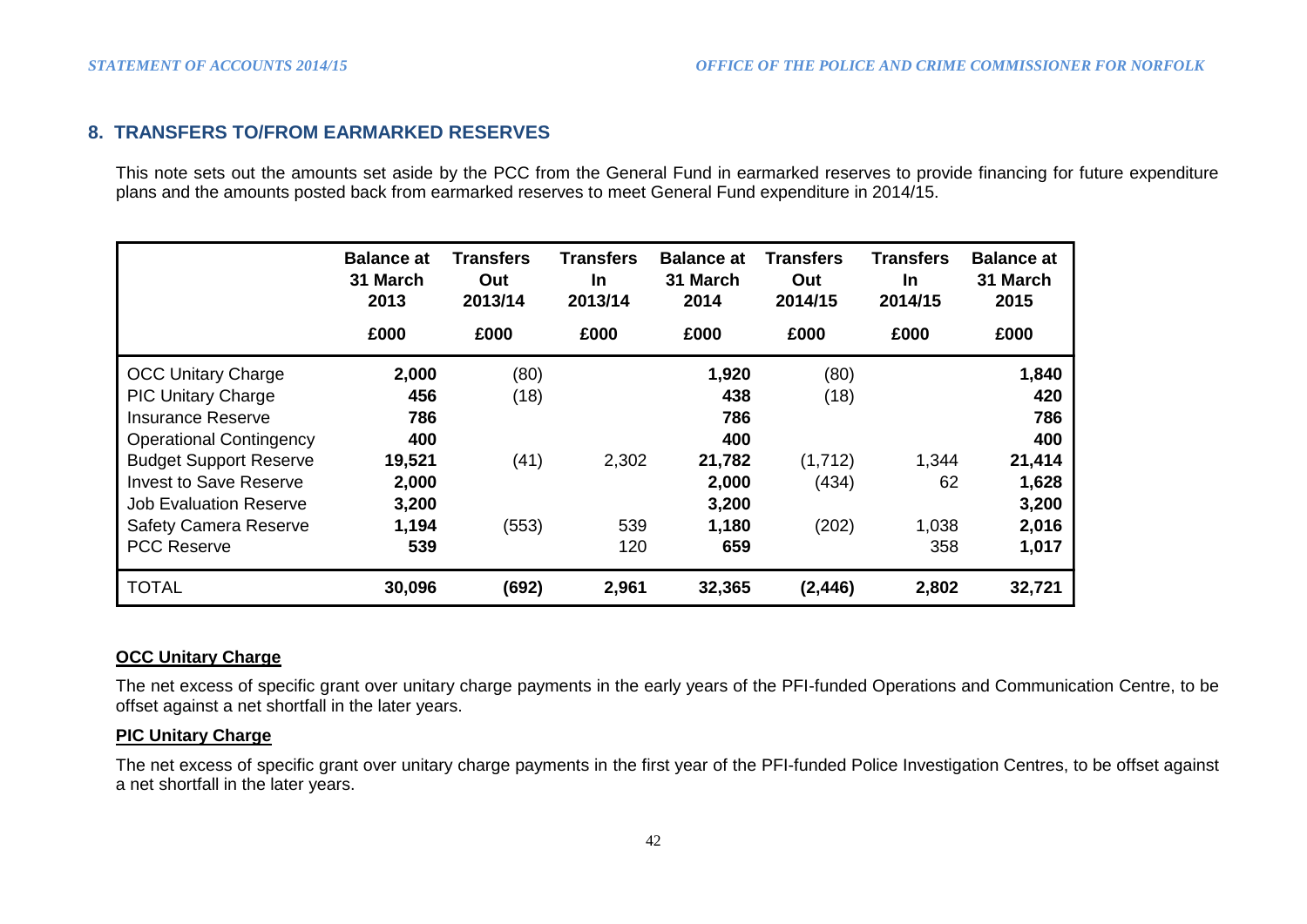### **Insurance Reserve**

Since October 2005 the Authority has self-funded the first £250,000 of each and every employer and public liabilities insurance claim and each and every motor claim.

#### **Operational Contingency**

To provide for the additional cost of operations over and above that held within the revenue budget for periods where a high level of incidents occur in a relatively short space of time.

#### **Budget Support Reserve**

As part of the approved financial strategy this reserve will be used to smooth the effects of budget shortfalls over future financial years.

#### **Invest to Save Reserve**

As part of the approved financial strategy this reserve is used to support one off investment on organisational change and projects that will generate future cost savings and benefits.

#### **Job Evaluation Reserve**

To provide for the potential additional cost of regrading's following the Job Evaluation review.

#### **Safety Camera Reserve**

Required for the repair, replacement and improvement of equipment and vehicles used within the Safety Camera Partnership and as a contingency for potential redundancy and scheme closure costs should the partnership arrangements come to an end.

#### **PCC Reserve**

Previously the Norfolk Police Authority Reserve this reserve allows for potential non budgeted costs relating to and following the appointment of the Police & Crime Commissioner in November 2012.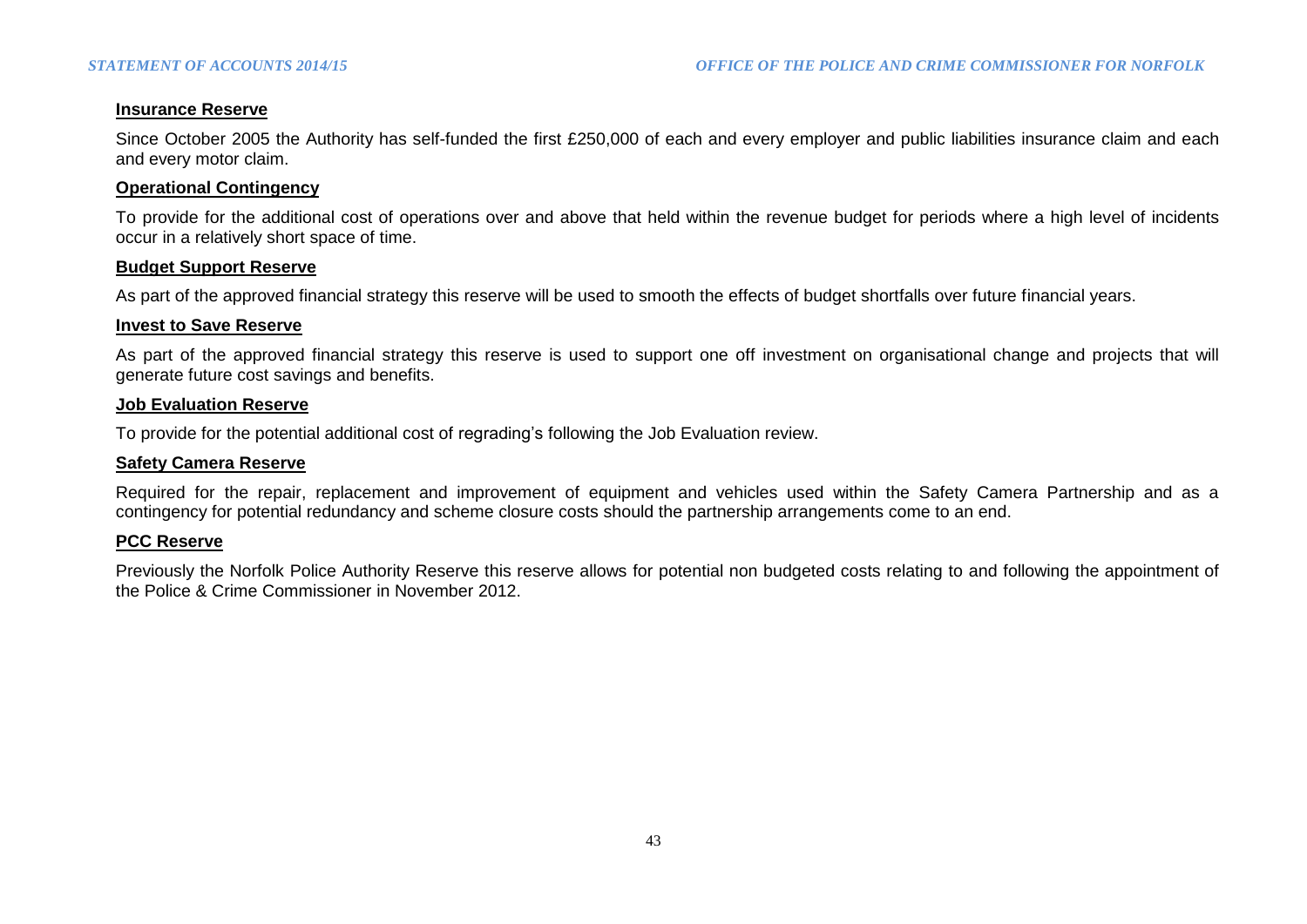# **9. PROPERTY, PLANT AND EQUIPMENT**

|                                                                                                        |                                     |                                | <b>Furniture</b>     |                 |               |                                                    |              |                                      |
|--------------------------------------------------------------------------------------------------------|-------------------------------------|--------------------------------|----------------------|-----------------|---------------|----------------------------------------------------|--------------|--------------------------------------|
| <b>PCC movements</b><br>in 2014/15                                                                     | <b>Land and</b><br><b>Buildings</b> | <b>Police</b><br><b>Houses</b> | Plant &<br>Equipment | <b>Vehicles</b> | <b>Assets</b> | <b>Surplus Assets Under</b><br><b>Construction</b> | <b>Total</b> | <b>PFI Assets</b><br><b>Included</b> |
|                                                                                                        | £000                                | £000                           | £000                 | £000            | £000          | £000                                               | £000         | £000                                 |
| <b>Cost or Valuation</b>                                                                               |                                     |                                |                      |                 |               |                                                    |              |                                      |
| At 1 April 2014                                                                                        | 68,584                              | 840                            | 17,231               | 8,364           | 415           | 1,560                                              | 96,994       | 48,143                               |
| <b>Additions</b>                                                                                       | 121                                 |                                | 1,645                | 1,342           |               | 2,812                                              | 5,920        |                                      |
| Revaluation increases/(decreases)<br>recognised in the Revaluation<br>reserve                          | (1,735)                             | 55                             |                      |                 |               |                                                    | (1,680)      | 1,012                                |
| Revaluation increases/(decreases)<br>recognised in the Surplus/Deficit on<br>the Provision of Services | (286)                               |                                |                      |                 |               |                                                    | (286)        | 388                                  |
| Derecognition - disposals                                                                              | (22)                                |                                | (1,904)              | (1, 138)        |               |                                                    | (3,064)      |                                      |
| Derecognition - other                                                                                  | (2)                                 |                                | (33)                 |                 |               | (2)                                                | (37)         |                                      |
| <b>Assets reclassified from Assets</b>                                                                 |                                     |                                |                      |                 |               |                                                    |              |                                      |
| under Construction to Operational                                                                      | 20                                  |                                |                      |                 |               | (20)                                               | $\mathbf 0$  |                                      |
| Assets                                                                                                 |                                     |                                |                      |                 |               |                                                    |              |                                      |
| Assets reclassified (to)/from Held for<br>sale                                                         |                                     |                                |                      |                 | (415)         |                                                    | (415)        |                                      |
| At 31 March 2015                                                                                       | 66,680                              | 895                            | 16,939               | 8,568           | $\mathbf 0$   | 4,350                                              | 97,432       | 49,543                               |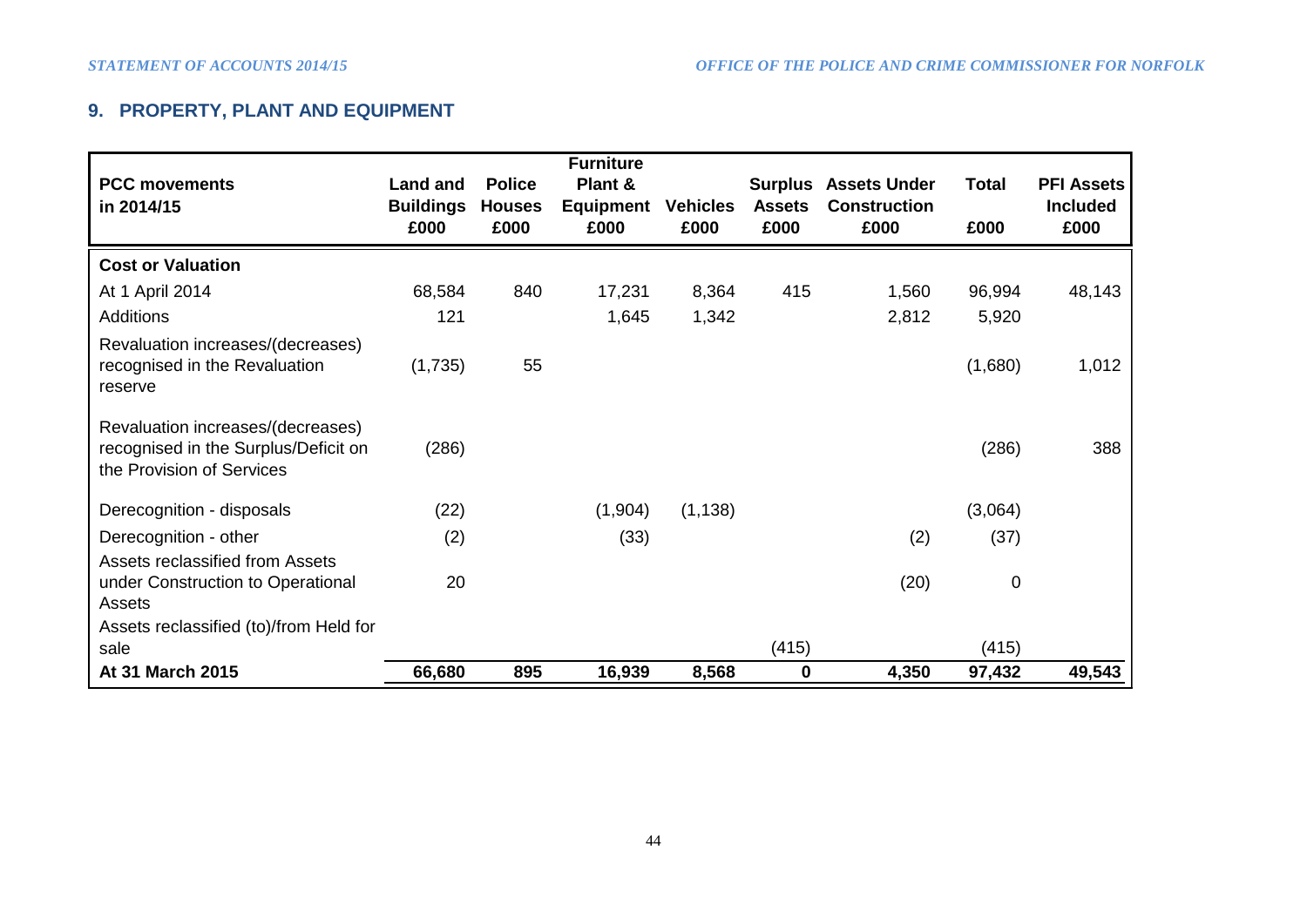|                                                                                                    |                                     |                                | <b>Furniture</b>            |                 |                                 |                                            |              |                                      |
|----------------------------------------------------------------------------------------------------|-------------------------------------|--------------------------------|-----------------------------|-----------------|---------------------------------|--------------------------------------------|--------------|--------------------------------------|
| <b>PCC movements</b><br>in 2014/15 - continued                                                     | <b>Land and</b><br><b>Buildings</b> | <b>Police</b><br><b>Houses</b> | Plant &<br><b>Equipment</b> | <b>Vehicles</b> | <b>Surplus</b><br><b>Assets</b> | <b>Assets Under</b><br><b>Construction</b> | <b>Total</b> | <b>PFI Assets</b><br><b>Included</b> |
|                                                                                                    | £000                                | £000                           | £000                        | £000            | £000                            | £000                                       | £000         | £000                                 |
| <b>Accumulated Depreciation and</b><br><b>Impairment</b>                                           |                                     |                                |                             |                 |                                 |                                            |              |                                      |
| At 1 April 2014                                                                                    | 8,266                               | 53                             | 10,980                      | 3,974           | $\overline{2}$                  | $\mathbf{0}$                               | 23,275       | 4,873                                |
| Depreciation charge                                                                                | 1,651                               | 17                             | 2,467                       | 1,030           | 4                               |                                            | 5,169        | 1,382                                |
| Depreciation written out to the<br><b>Revaluation Reserve</b>                                      | (3, 337)                            | (68)                           |                             |                 |                                 |                                            | (3,405)      | (2, 857)                             |
| Depreciation written out to the<br>Surplus/Deficit on the Provision of<br><b>Services</b>          |                                     |                                |                             |                 |                                 |                                            | $\pmb{0}$    |                                      |
| Impairment losses/(reversals)<br>recognised in the Surplus/Deficit on<br>the Provision of Services |                                     |                                |                             |                 |                                 |                                            | 0            |                                      |
| Derecognition - disposals                                                                          | (1)                                 |                                | (1,892)                     | (943)           |                                 |                                            | (2,836)      |                                      |
| Other movements in depreciation<br>and impairment                                                  | (3,015)                             |                                |                             | $\overline{2}$  | (6)                             |                                            | (3,019)      | (388)                                |
| At 31 March 2015                                                                                   | 3,564                               | $\mathbf{2}$                   | 11,555                      | 4,063           | 0                               | $\mathbf 0$                                | 19,184       | 3,010                                |
|                                                                                                    |                                     |                                |                             |                 |                                 |                                            |              |                                      |
| <b>Net Book Value</b>                                                                              |                                     |                                |                             |                 |                                 |                                            |              |                                      |
| at 31 March 2015                                                                                   | 63,116                              | 893                            | 5,384                       | 4,505           | 0                               | 4,350                                      | 78,248       | 46,533                               |
| at 31 March 2014                                                                                   | 60,318                              | 787                            | 6,251                       | 4,390           | 413                             | 1,560                                      | 73,719       | 43,270                               |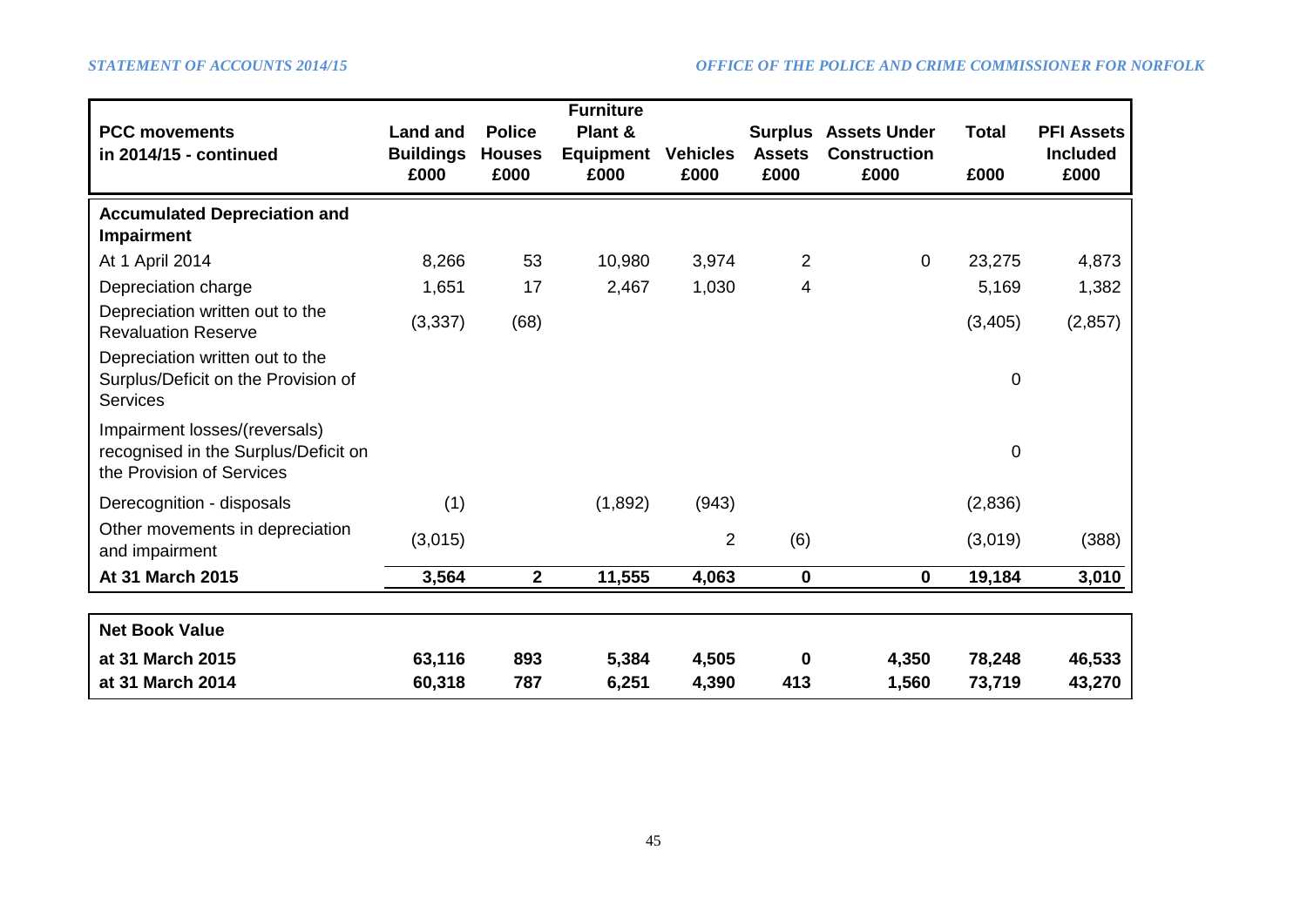| PCC movements in 2013/14<br>(Comparator)                                                               | <b>Land and</b><br><b>Buildings</b><br>£000 | <b>Police</b><br><b>Houses</b><br>£000 | <b>Furniture</b><br>Plant &<br><b>Equipment</b><br>£000 | <b>Vehicles</b><br>£000 | <b>Surplus</b><br><b>Assets</b><br>£000 | <b>Assets Under</b><br><b>Construction</b><br>£000 | <b>Total</b><br>£000 | <b>PFI Assets</b><br><b>Included</b><br>£000 |
|--------------------------------------------------------------------------------------------------------|---------------------------------------------|----------------------------------------|---------------------------------------------------------|-------------------------|-----------------------------------------|----------------------------------------------------|----------------------|----------------------------------------------|
| <b>Cost or Valuation</b>                                                                               |                                             |                                        |                                                         |                         |                                         |                                                    |                      |                                              |
| At 1 April 2013                                                                                        | 69,590                                      | 840                                    | 16,693                                                  | 7,683                   | 188                                     | 987                                                | 95,981               | 48,096                                       |
| <b>Additions</b>                                                                                       | 323                                         |                                        | 1,339                                                   | 1,466                   |                                         | 1,207                                              | 4,335                | 47                                           |
| Revaluation increases/(decreases)<br>recognised in the Revaluation<br>reserve                          | (300)                                       |                                        |                                                         |                         | 252                                     |                                                    | (48)                 |                                              |
| Revaluation increases/(decreases)<br>recognised in the Surplus/Deficit on<br>the Provision of Services | (894)                                       |                                        |                                                         |                         |                                         | (87)                                               | (981)                |                                              |
| Derecognition - disposals                                                                              | (206)                                       |                                        | (1, 122)                                                | (820)                   |                                         |                                                    | (2, 148)             |                                              |
| Derecognition - other                                                                                  | (4)                                         |                                        |                                                         |                         |                                         |                                                    | (4)                  |                                              |
| Assets reclassified from Assets<br>under Construction to Operational<br>Assets                         | 75                                          |                                        | 321                                                     | 35                      |                                         | (547)                                              | (116)                |                                              |
| Assets reclassified (to)/from Held for<br>sale                                                         |                                             |                                        |                                                         |                         | (25)                                    |                                                    | (25)                 |                                              |
| At 31 March 2014                                                                                       | 68,584                                      | 840                                    | 17,231                                                  | 8,364                   | 415                                     | 1,560                                              | 96,994               | 48,143                                       |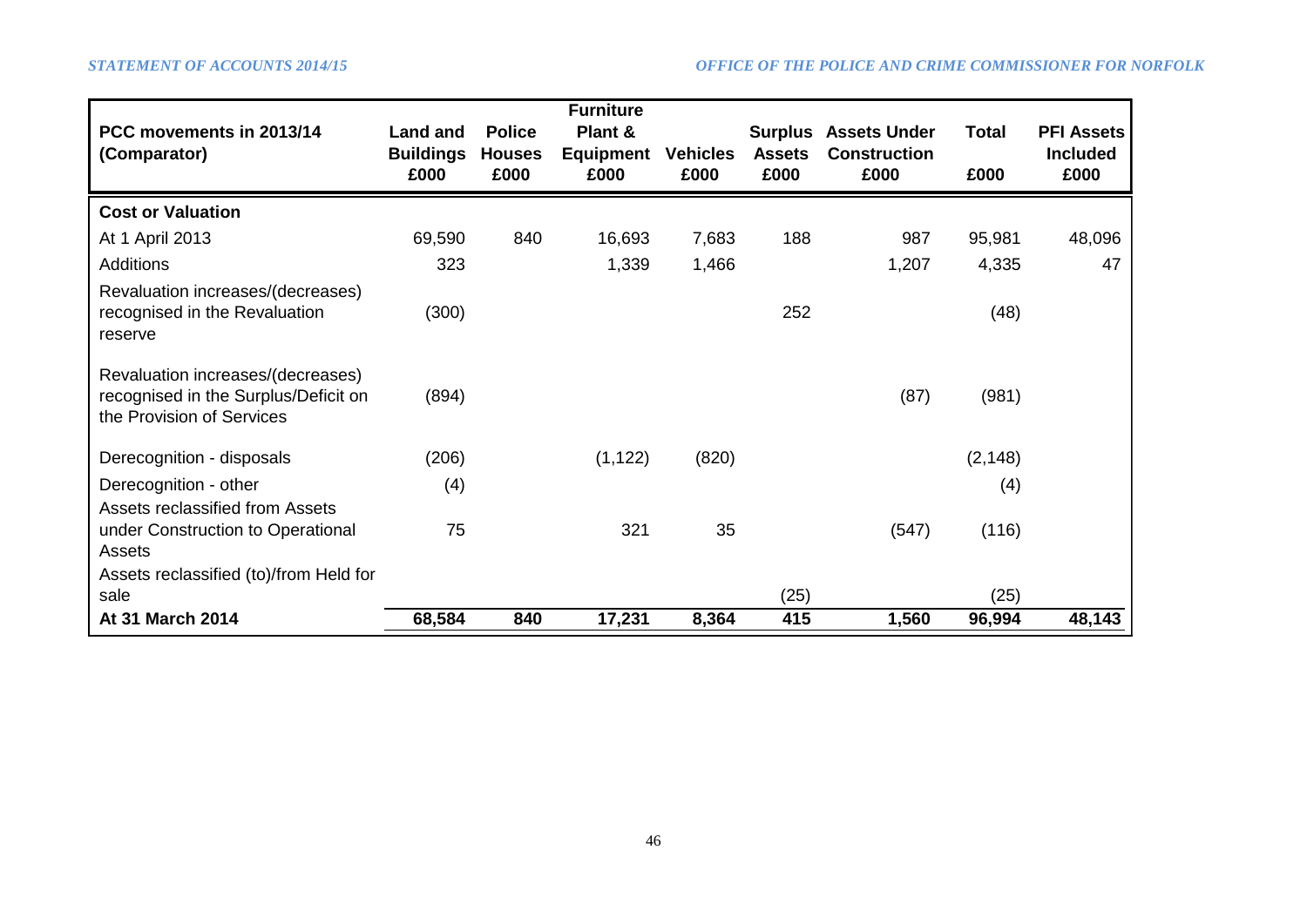| PCC movements in 2013/14<br>(Comparator) - continued                                               | <b>Land and</b><br><b>Buildings</b><br>£000 | <b>Police</b><br><b>Houses</b><br>£000 | <b>Furniture</b><br>Plant &<br><b>Equipment</b><br>£000 | <b>Vehicles</b><br>£000 | <b>Surplus</b><br><b>Assets</b><br>£000 | <b>Assets Under</b><br><b>Construction</b><br>£000 | <b>Total</b><br>£000 | <b>PFI Assets</b><br><b>Included</b><br>£000 |
|----------------------------------------------------------------------------------------------------|---------------------------------------------|----------------------------------------|---------------------------------------------------------|-------------------------|-----------------------------------------|----------------------------------------------------|----------------------|----------------------------------------------|
| <b>Accumulated Depreciation and</b>                                                                |                                             |                                        |                                                         |                         |                                         |                                                    |                      |                                              |
| <b>Impairment</b><br>At 1 April 2013                                                               | 7,409                                       | 36                                     | 9,565                                                   | 3,914                   | 3                                       | $\mathbf 0$                                        | 20,927               | 3,669                                        |
| Depreciation charge                                                                                | 1,497                                       | 17                                     | 2,538                                                   | 705                     | 3                                       |                                                    | 4,760                | 1,204                                        |
| Depreciation written out to the<br><b>Revaluation Reserve</b>                                      | (145)                                       |                                        |                                                         |                         | (4)                                     |                                                    | (149)                |                                              |
| Depreciation written out to the<br>Surplus/Deficit on the Provision of<br><b>Services</b>          | (122)                                       |                                        |                                                         |                         |                                         |                                                    | (122)                |                                              |
| Impairment losses/(reversals)<br>recognised in the Surplus/Deficit on<br>the Provision of Services | (254)                                       |                                        |                                                         |                         |                                         |                                                    | (254)                |                                              |
| Derecognition - disposals                                                                          | (13)                                        |                                        | (1, 123)                                                | (641)                   |                                         |                                                    | (1,777)              |                                              |
| Other movements in depreciation<br>and impairment                                                  | (106)                                       |                                        |                                                         | (4)                     |                                         |                                                    | (110)                |                                              |
| At 31 March 2014                                                                                   | 8,266                                       | 53                                     | 10,980                                                  | 3,974                   | $\overline{\mathbf{2}}$                 | $\mathbf 0$                                        | 23,275               | 4,873                                        |
|                                                                                                    |                                             |                                        |                                                         |                         |                                         |                                                    |                      |                                              |
| <b>Net Book Value</b>                                                                              |                                             |                                        |                                                         |                         |                                         |                                                    |                      |                                              |
| at 31 March 2014                                                                                   | 60,318                                      | 787                                    | 6,251                                                   | 4,390                   | 413                                     | 1,560                                              | 73,719               | 43,270                                       |
| at 31 March 2013                                                                                   | 62,181                                      | 804                                    | 7,128                                                   | 3,769                   | 185                                     | 987                                                | 75,054               | 44,427                                       |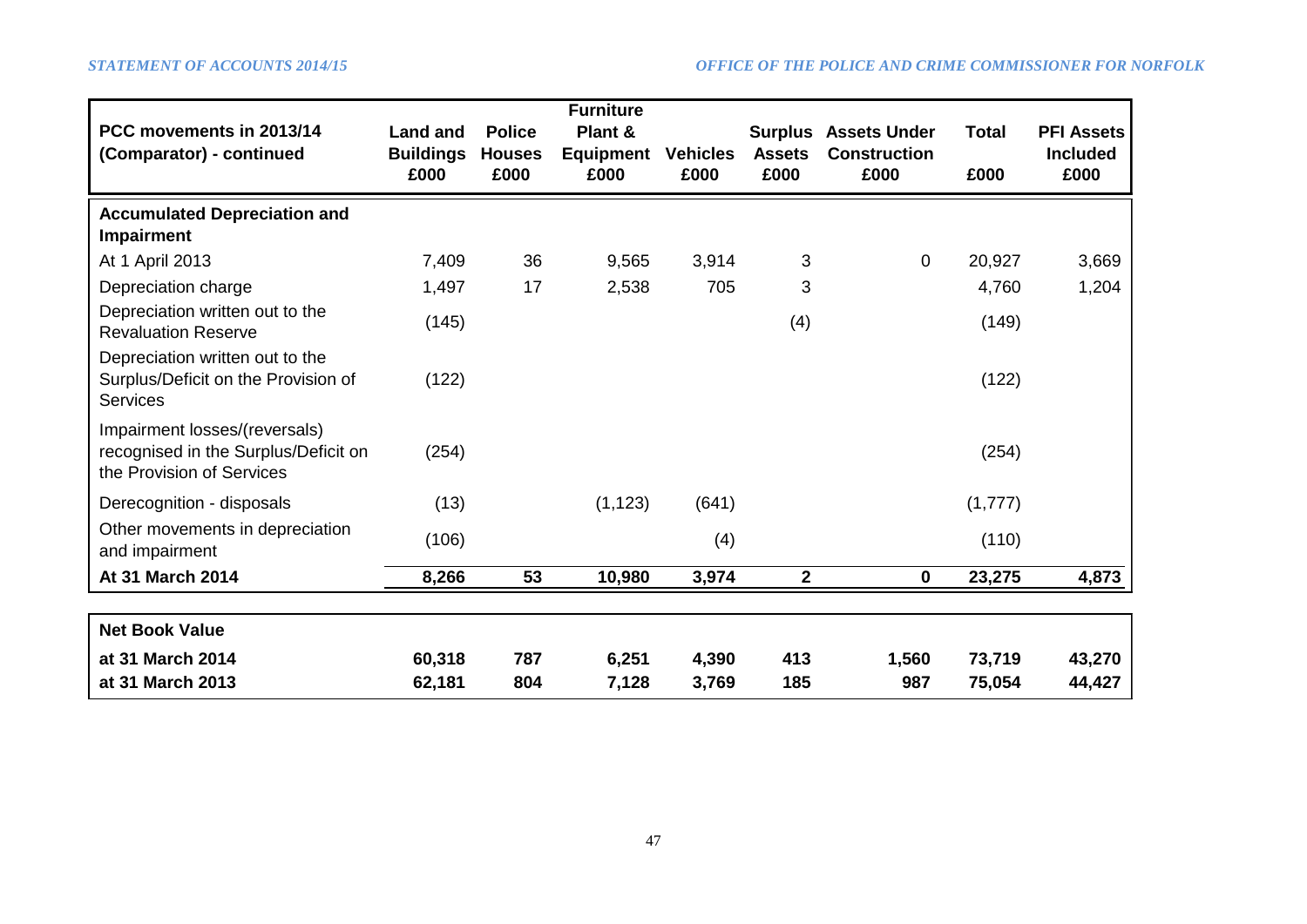### **Depreciation**

Assets are depreciated over their useful life .The following useful lives and depreciation rates have been used in the calculation of depreciation:

- Land and Buildings of between 30 and 60 years. No depreciation is charged on land. Components are depreciated separately with an estimated life of between 10 and 60 years.
- Police Houses of between 30 and 40 years.
- Vehicles, Plant, Furniture and Equipment The estimated life of vehicles are between 1 and 10 years and of plant, furniture and equipment between 3 and 10 years.

The PCC has set a de minimis value of £1.5m before the components of an asset are valued separately. This judgement was based on an estimate of the property (excluding land) held by the PCC and splitting the building elements into components in accordance with the Building Cost Information Service (BICS) as advised by the Valuer. Depreciation recalculated on this basis would have the effect of increasing the annual depreciation shown within the accounts by less that £0.028m per year which is not considered to have a material effect.

Assets are depreciated over useful lives and are dependent on assumptions about the level of repairs and maintenance that will be incurred in relation to individual assets. The current economic climate makes it uncertain that the PCC will be able to sustain its current spending on repairs and maintenance, bringing into doubt the useful lives assigned to assets. If the useful life of assets is reduced, depreciation increases and the carrying amount of the asset falls. It is estimated that the annual depreciation charge for buildings would increase by £0.034m for every year that useful lives had to be reduced.

### Capital Commitments

At 31 March 2015, the PCC has entered contracts for the enhancement and replacement of vehicles and equipment in 2015/16 and future years budgeted to cost £0.799m. Similar commitments at 31 March 2014 were £1.976m.

The major commitments are:

- Athena Regional Crime Management and Case Preparation system (replacement of system) £0.539m
- Vehicle replacements £0.092m
- Carbon Management £0.099m
- Livelink joint project with Suffolk £0.122m of which the Norfolk share is £0.069m.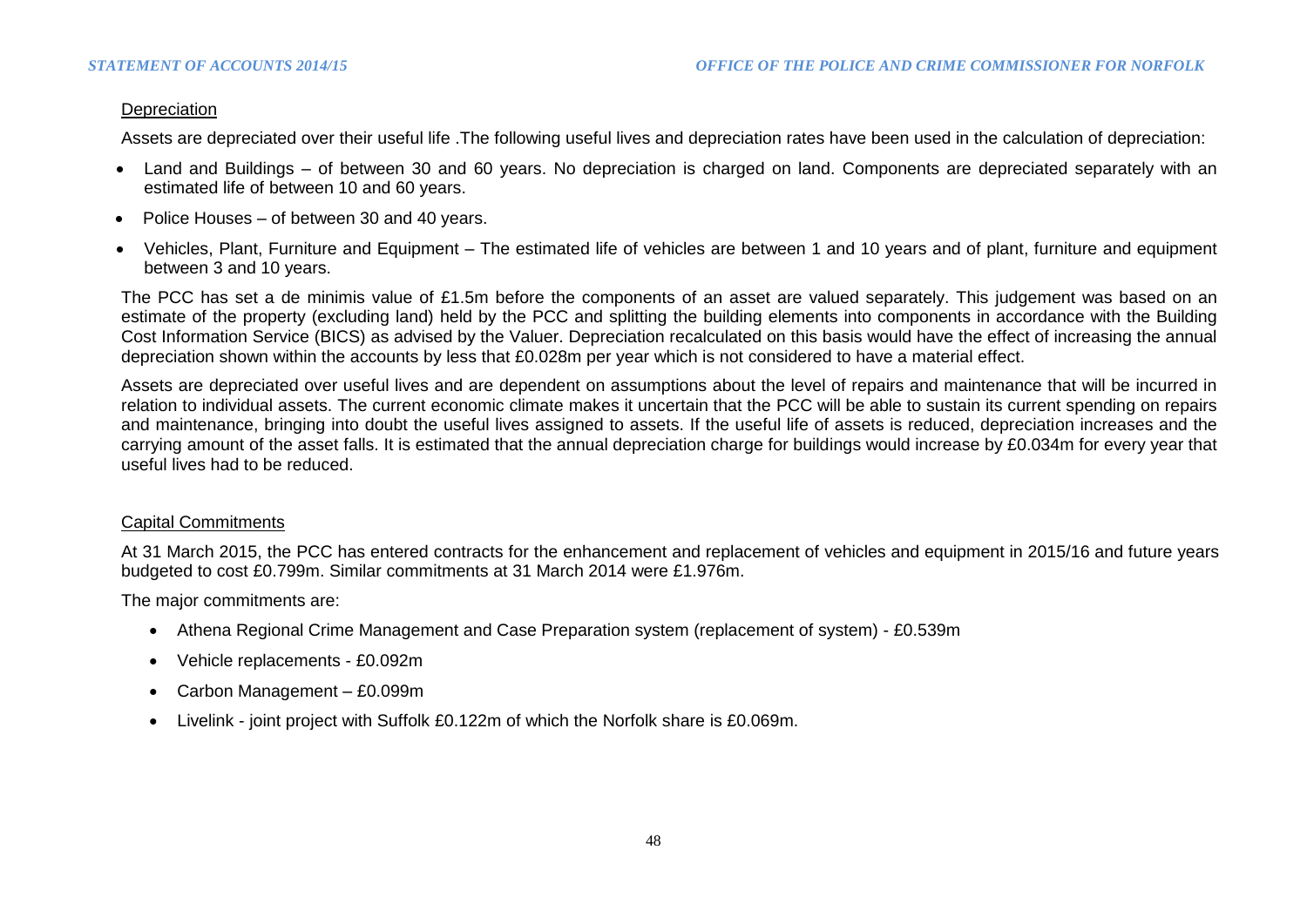### **Revaluations**

The PCC carries out a rolling programme that ensures that all property, Plant and Equipment required to be measured at fair value is revalued at least every five years. The external valuer, Carter Jonas, has valued properties with an effective date of 1st September 2014. The valuation was carried out in accordance with the methodologies and bases for estimation set out in the professional standards of the Royal Institution of Chartered Surveyors. Valuations of vehicles, plant and equipment were carried out internally and based on current prices where there is an active second-hand market or latest list prices adjusted for the condition of the asset.

The following statement shows the progress of the PCC's rolling programme for the valuation of non-current assets:

| <b>Group Vauations of</b><br><b>Non-Current Assets</b> | <b>Land and</b><br><b>Buildings</b> | <b>Police</b><br><b>Houses</b> | <b>Furniture</b><br><b>Plant and</b><br><b>Equipment</b> | <b>Vehicles</b> | <b>TOTAL</b> |
|--------------------------------------------------------|-------------------------------------|--------------------------------|----------------------------------------------------------|-----------------|--------------|
|                                                        | £000                                | £000                           | £000                                                     | £000            | £000         |
| Carried at historical cost                             | 211                                 |                                | 5,384                                                    | 4,505           | 10,100       |
| Valued at fair value as at                             |                                     |                                |                                                          |                 |              |
| 31 March 2015                                          | 25,292                              | 893                            |                                                          |                 | 26,185       |
| 31 March 2014                                          | 2,817                               |                                |                                                          |                 | 2,817        |
| 31 March 2013                                          | 3,165                               |                                |                                                          |                 | 3,165        |
| 31 March 2012                                          | 24,618                              |                                |                                                          |                 | 24,618       |
| 31 March 2011                                          | 7,013                               |                                |                                                          |                 | 7,013        |
| <b>Total Valuation</b>                                 | 63,116                              | 893                            | 5,384                                                    | 4,505           | 73,898       |

The Assets under Construction of £4.350m as shown in the Property, Plant and Equipment table for 2014/15 (see Note 9 pages 44 and 45) have not been included in the programme for the valuation of non-current assets.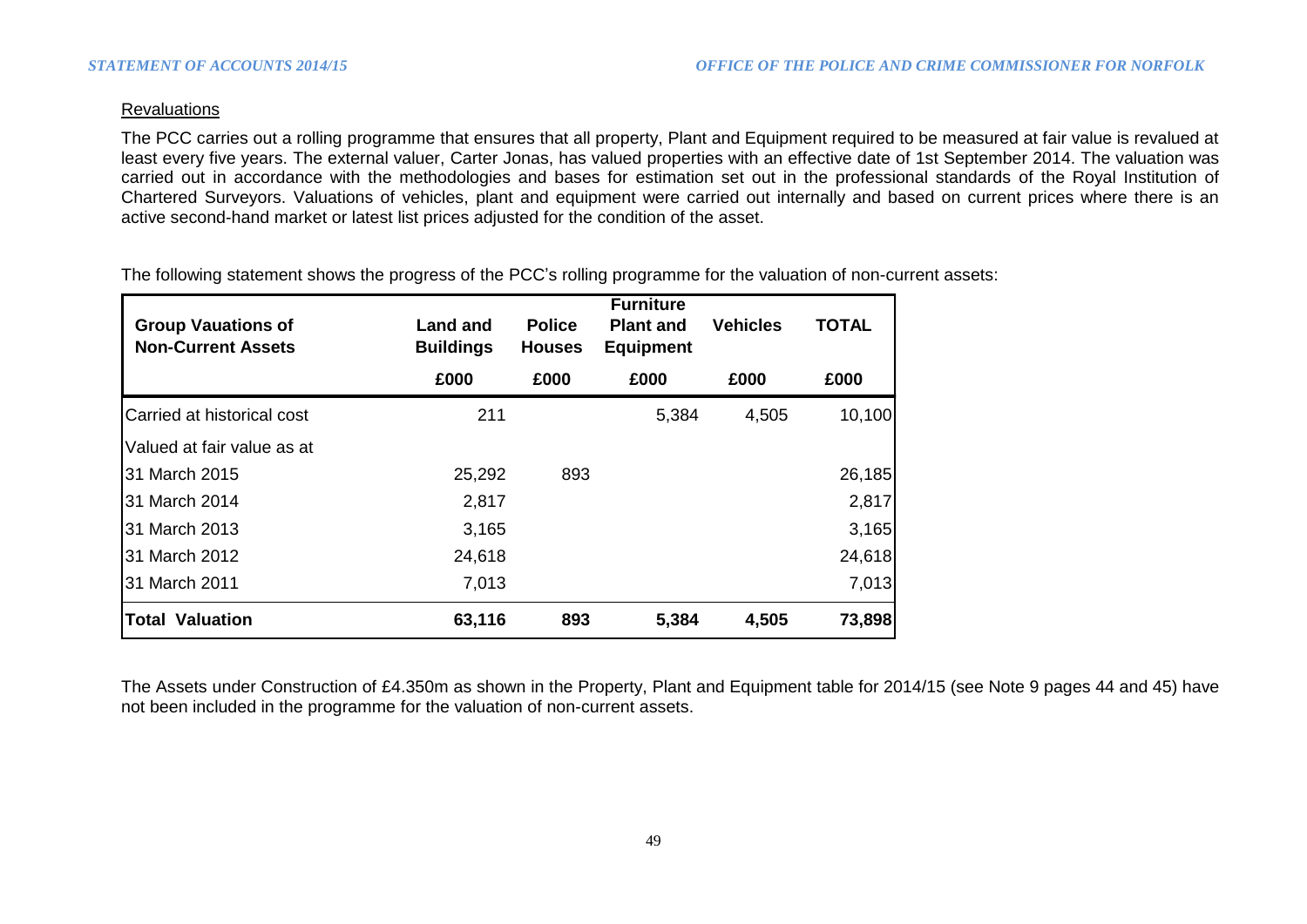### **10. HERITAGE ASSETS**

The PCC's collections of documents and artefacts which have been retained over a number of years have been collected to increase the knowledge, understanding and appreciation of the Constabulary.

At no time has a valuation been made of the collection. No information on cost or value is available as such items are rarely seen at auction and thus the Group does not consider that reliable cost or valuation information can be obtained for the items held within the collection. As such, as the cost of obtaining a valuation on several thousand items in the collection would outweigh the benefits to the users of the financial statements this collection has not been recognised on the Balance Sheet.

### **11. INTANGIBLE ASSETS**

The PCC accounts for software and intangible assets, to the extent that the software is not an integral part of a particular IT system and accounted for as part of the hardware item of Property, Plant and Equipment. All software is given a finite useful life, based on assessments of the period that the software is expected to be of use to the PCC. The intangible assets include the following purchased licenses;

- Software licences were purchased for various IT systems during 2005/06 which were written off over 5 years. The use of the Innkeeper Licensing software has been extended to 2014/15.
- Software was purchased during 2008/09 for the Stores System and the Police National Database which were written off over 5 years. The use has now been extended into 2014/15.
- Software has been purchased during 2009/10 for the Casualty Reduction Partnership and Protective Services which are being written off over 5 years.
- Software has been purchased during 2010/11 for a vetting database which is being written off over 5 years.
- Software has been purchased during 2011/12 for the central control room and duties management which are being written off over 5 years.
- Software has been purchased during 2012/13 and 2013/14 for central control room which is being written off over 10 years.
- Automated Number Plate Recognition software has been purchased during 2014/15 which is being written off over 5 years.

The carrying amount of intangible assets is amortised over a straight line basis. The amount of amortisation of £215k in 2014/15 (£236k in 2013/14) was charged to Corporate Capital financing cost centre and then absorbed as an overhead across the service headings in the Net Expenditure of Services within the Comprehensive Income and Expenditure Statement.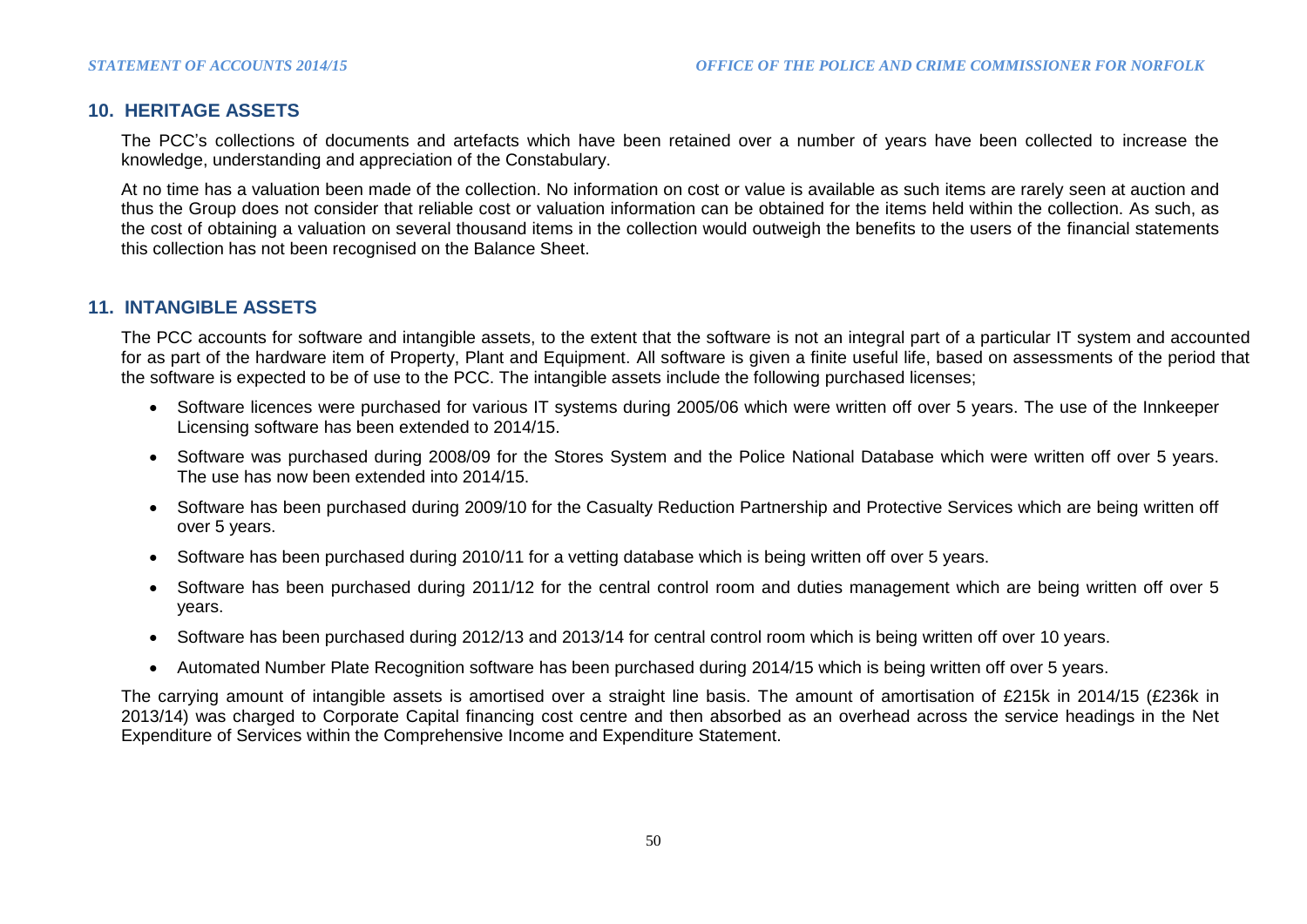| <b>PCC Intangible Assets</b>                          | <b>Software</b><br><b>Licences</b><br>£000 | <b>Software</b><br><b>Purchases</b><br>£000 | 2014/15<br><b>TOTAL</b><br>£000 | <b>Software</b><br><b>Licences</b><br>£000 | <b>Software</b><br><b>Purchases</b><br>£000 | 2013/14<br><b>TOTAL</b><br>£000 |  |
|-------------------------------------------------------|--------------------------------------------|---------------------------------------------|---------------------------------|--------------------------------------------|---------------------------------------------|---------------------------------|--|
| Balance at start of year                              |                                            |                                             |                                 |                                            |                                             |                                 |  |
| - Gross carrying amount                               | 95                                         | 1,282                                       | 1,377                           | 95                                         | 1,166                                       | 1,261                           |  |
| - Accumulated Amortisation                            | (62)                                       | (801)                                       | (863)                           | (49)                                       | (578)                                       | (627)                           |  |
| Net carrying amount at start of year                  | 33                                         | 481                                         | 514                             | 46                                         | 588                                         | 634                             |  |
| <b>Additions - Purchases</b>                          |                                            | 106                                         | 106                             |                                            | 14                                          | 14                              |  |
| Assets reclassified from Assets under<br>Construction |                                            |                                             | 0                               |                                            | 116                                         | 116                             |  |
| Derecognition                                         |                                            | (9)                                         | (9)                             |                                            | (14)                                        | (14)                            |  |
| Amortisation for the period                           | (11)                                       | (204)                                       | (215)                           | (13)                                       | (223)                                       | (236)                           |  |
| Net carrying amount at end of year                    | 22                                         | 374                                         | 396                             | 33                                         | 481                                         | 514                             |  |
| Comprising:                                           |                                            |                                             |                                 |                                            |                                             |                                 |  |
| - Gross carrying amount                               | 95                                         | 1,379                                       | 1,474                           | 95                                         | 1,282                                       | 1,377                           |  |
| - Accumulated amortisation                            | (73)                                       | (1,005)                                     | (1,078)                         | (62)                                       | (801)                                       | (863)                           |  |
|                                                       | 22                                         | 374                                         | 396                             | 33                                         | 481                                         | 514                             |  |

The movement on Intangible Asset balances during the year is as follows: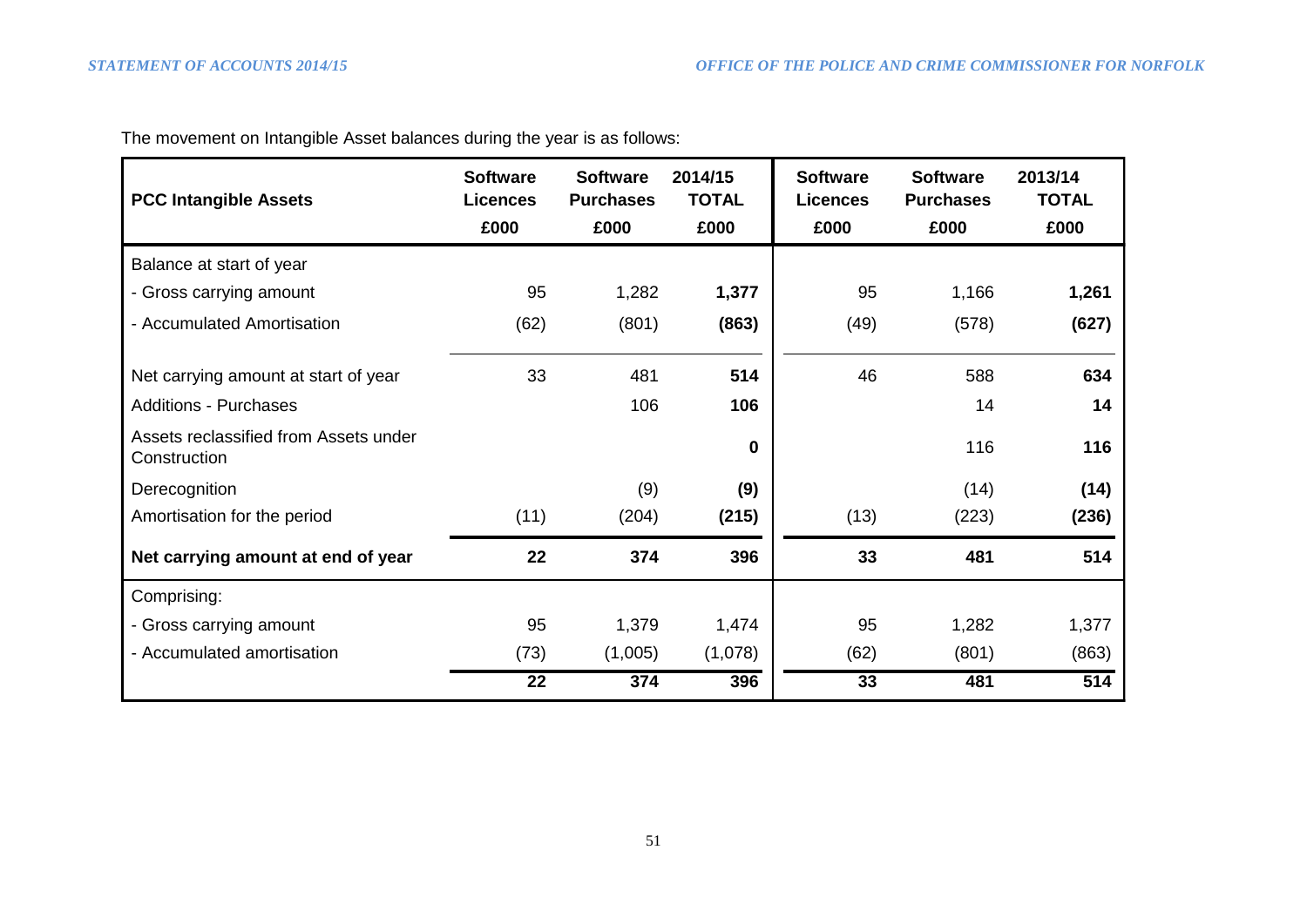## **12. FINANCIAL INSTRUMENTS**

The following categories of financial instruments are carried in the Balance Sheet.

|                                                       |                | Group       | <b>PCC</b>        |              |                |          |                  |              |  |
|-------------------------------------------------------|----------------|-------------|-------------------|--------------|----------------|----------|------------------|--------------|--|
|                                                       | <b>Current</b> |             | <b>Long Term</b>  |              | <b>Current</b> |          | <b>Long Term</b> |              |  |
| <b>Financial Instruments in</b>                       | 31 March       | 31 March    | 31 March 31 March |              | 31 March       | 31 March | 31 March         | 31 March     |  |
| <b>Balance Sheet</b>                                  | 2015           | 2014        | 2015              | 2014         | 2015           | 2014     | 2015             | 2014         |  |
|                                                       | £000           | £000        | £000              | £000         | £000           | £000     | £000             | £000         |  |
| <b>Investments</b>                                    |                |             |                   |              |                |          |                  |              |  |
| Loans and receivables                                 | 20,128         | 18,116      |                   |              | 20,128         | 18,116   |                  |              |  |
|                                                       | 20,128         | 18,116      | $\mathbf 0$       | 0            | 20,128         | 18,116   | $\mathbf 0$      | $\mathbf{0}$ |  |
| <b>Debtors</b>                                        |                |             |                   |              |                |          |                  |              |  |
| Balances as per Balance Sheet                         | 11,224         | 6,910       |                   |              | 11,224         | 6,910    |                  |              |  |
| <b>Balances relating to Council Tax</b>               | (3, 147)       | (2,006)     |                   |              | (3, 147)       | (2,006)  |                  |              |  |
| Prepayments                                           | (1,288)        | (1, 145)    |                   |              | (1,288)        | (1, 145) |                  |              |  |
| <b>Loans and receivables</b>                          | 6,789          | 3,759       | $\mathbf 0$       | $\mathbf{0}$ | 6,789          | 3,759    | $\mathbf 0$      | $\mathbf 0$  |  |
| <b>Borrowings</b>                                     |                |             |                   |              |                |          |                  |              |  |
| Financial borrowings at amortised cost                |                |             | 13,161            | 13,161       |                |          | 13,161           | 13,161       |  |
|                                                       | $\mathbf 0$    | $\mathbf 0$ | 13,161            | 13,161       | $\mathbf 0$    | 0        | 13,161           | 13,161       |  |
| Other long term liabilities                           |                |             |                   |              |                |          |                  |              |  |
| PFI finance lease liabilities                         | 808            | 741         | 63,563            | 64,371       | 808            | 741      | 63,563           | 64,371       |  |
|                                                       | 808            | 741         | 63,563            | 64,371       | 808            | 741      | 63,563           | 64,371       |  |
| <b>Creditors</b>                                      |                |             |                   |              |                |          |                  |              |  |
| Balances as per Balance Sheet                         | 17,942         | 11,508      | 624               | 780          | 17,462         | 11,035   | 624              | 780          |  |
| <b>Balances relating to Council Tax</b>               | 1,141          | (865)       |                   |              | 1,141          | (865)    |                  |              |  |
| Balances relating to PFI finance lease<br>liabilities | (808)          | (741)       |                   |              | (808)          | (741)    |                  |              |  |
|                                                       | 18,275         | 9,902       | 624               | 780          | 17,795         | 9,429    | 624              | 780          |  |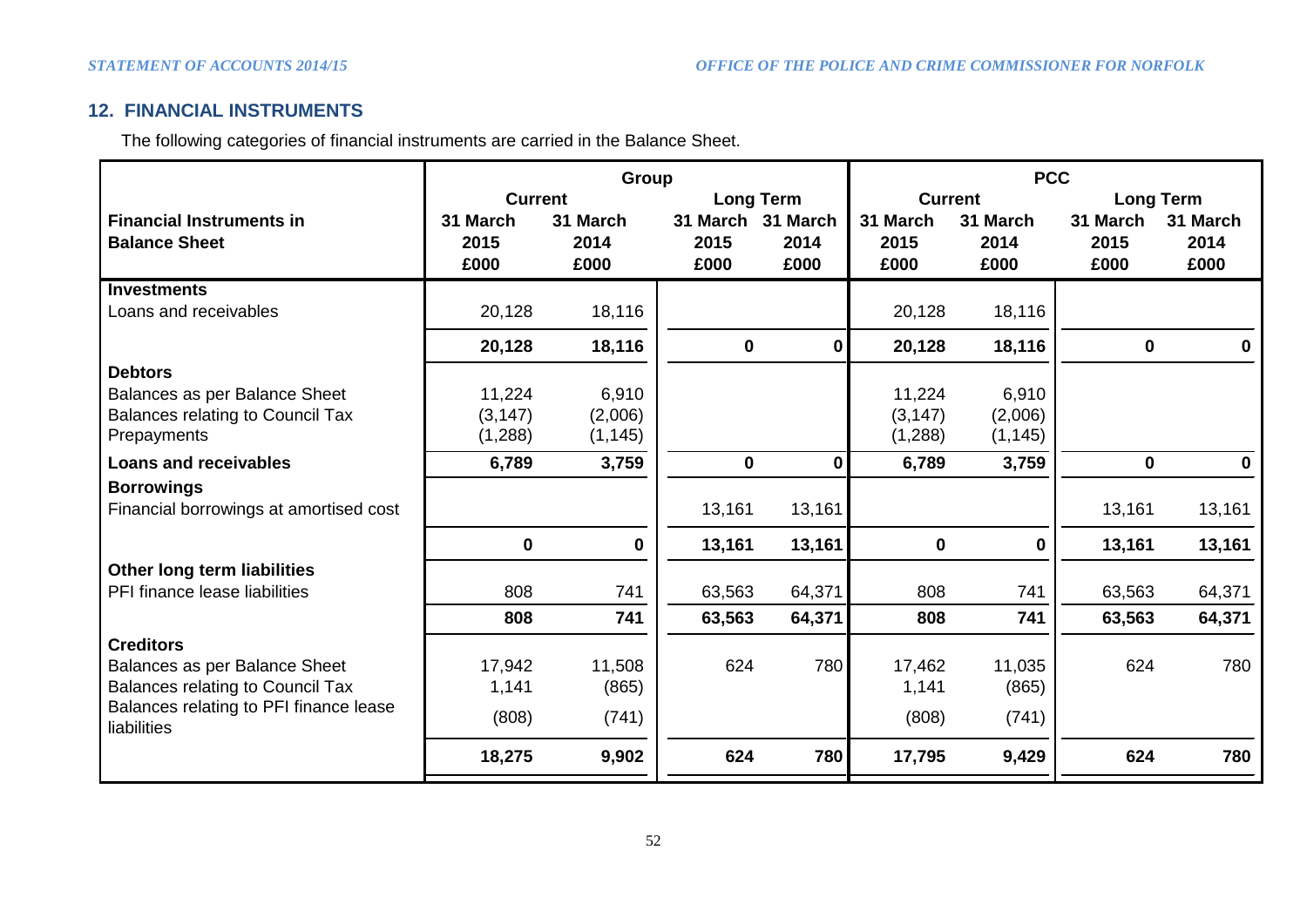The gains and losses recognised in the CIES are shown in the table below:

| <b>Financial Instruments in</b><br><b>PCC's CIES</b>                            | <b>Financial Liabilities</b><br>at amortised cost<br>£000 | 2014/15<br>Loans and<br><b>Receivables</b><br>£000 | Total<br>£000       | <b>Financial Liabilities</b><br>at amortised cost<br>£000 | 2013/14<br>Loans and<br><b>Receivables</b><br>£000 | <b>Total</b><br>£000 |
|---------------------------------------------------------------------------------|-----------------------------------------------------------|----------------------------------------------------|---------------------|-----------------------------------------------------------|----------------------------------------------------|----------------------|
| <b>Expense</b><br><b>Interest Expense</b><br><b>PFI</b> Interest<br>PFI Expense | 757<br>6,097<br>642                                       |                                                    | 757<br>6,097<br>642 | 765<br>6,158<br>669                                       |                                                    | 765<br>6,158<br>669  |
| Total in Surplus or Deficit on the<br>provision of Services                     | 7,496                                                     | $\mathbf 0$                                        | 7,496               | 7,592                                                     | 0                                                  | 7,592                |
| <b>Income</b><br>Interest income                                                |                                                           | (275)                                              | (275)               |                                                           | (287)                                              | (287)                |
| Total in Surplus or Deficit on the<br>provision of Services                     | 7,496                                                     | (275)                                              | 7,221               | 7,592                                                     | (287)                                              | 7,305                |

## Fair Values of Assets and Liabilities

Financial liabilities, financial assets represented by loans and receivables and long term debtors and creditors are carried in the Balance Sheet at amortised cost. Other than for PWLB the carrying amount equals fair value using the following assumptions:

- estimated ranges of interest rates at 31 March 2015 of 4.25% to 8.0% for loans from the PWLB
- no early repayment or impairment is recognised
- where an instrument will mature in the next 12 months, carrying amount is assumed to approximate to fair value
- the fair value of trade and other receivables is taken to be the invoiced or billed amount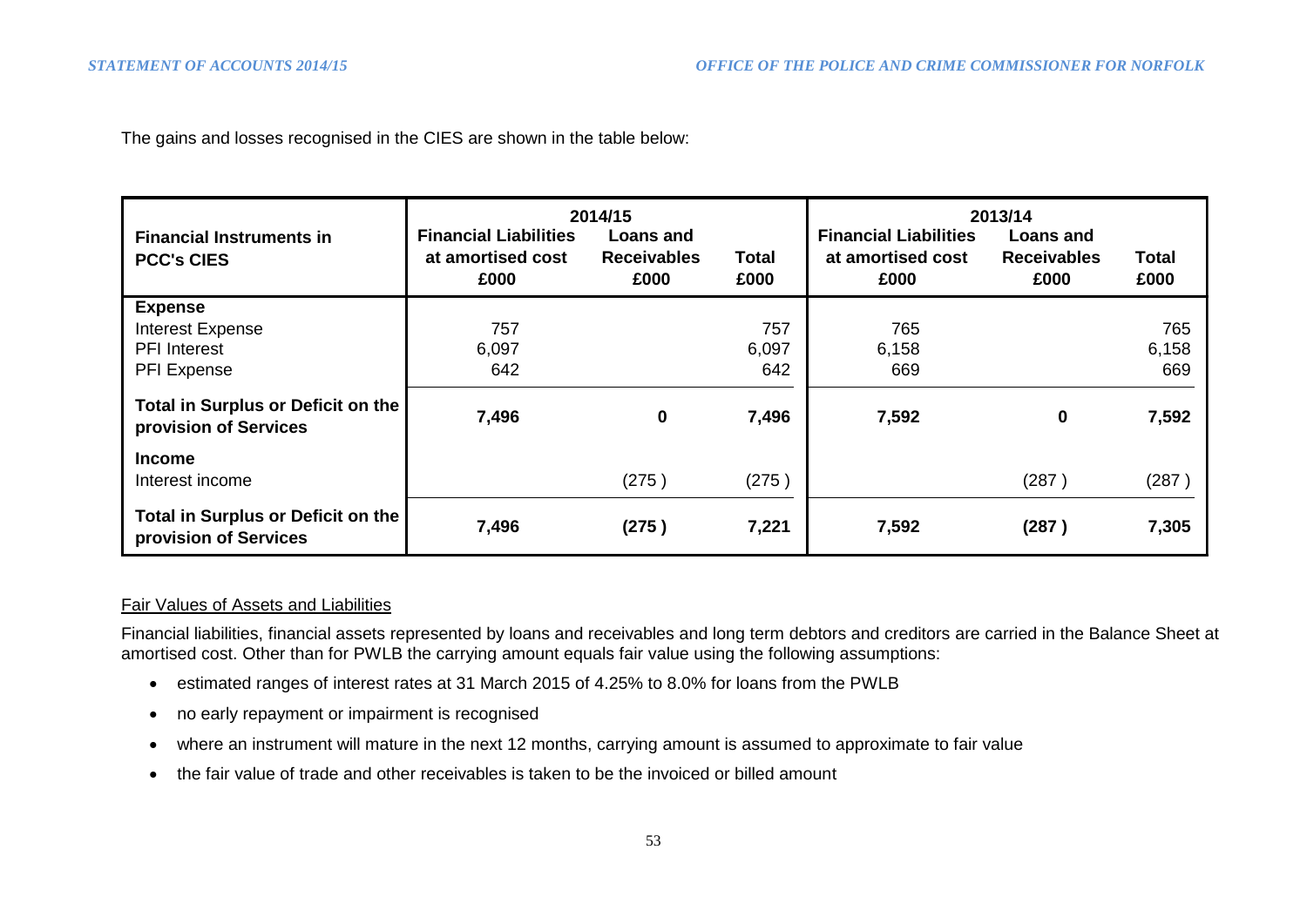the carrying amount of the PFI liability is a reasonable estimate of fair value and the carrying amount of the relevant assets are valued according to the accounting policies R and S on pages 25 to 29.

All borrowing is from the PWLB at fixed rates of interest. As transaction costs are not material the carrying value of the loan is recognised in the balance sheet at the outstanding amount of the loan. The fair value of the PWLB portfolio is;

|                        | 31 March 2015                                               |        | 31 March 2014                  |                           |  |
|------------------------|-------------------------------------------------------------|--------|--------------------------------|---------------------------|--|
| <b>PCC Borrowing</b>   | <b>Fair value</b><br><b>Carrying amount</b><br>£000<br>£000 |        | <b>Carrying amount</b><br>£000 | <b>Fair value</b><br>£000 |  |
| <b>PWLB fair value</b> | 13,161                                                      | 20,442 | 13,161                         | 17,493                    |  |

# **13. INVENTORIES**

| <b>PCC Inventories</b>               | <b>Uniform and</b><br><b>Clothing</b> |                                                       | <b>Vehicle Fuel</b><br>and Oil |         | <b>Total</b>    |                 |  |
|--------------------------------------|---------------------------------------|-------------------------------------------------------|--------------------------------|---------|-----------------|-----------------|--|
|                                      | 2014/15<br>£000                       | 2013/14<br>2013/14<br>2014/15<br>£000<br>£000<br>£000 |                                |         | 2014/15<br>£000 | 2013/14<br>£000 |  |
| Balance outstanding at start of year | 183                                   | 260                                                   | 28                             | 35      | 211             | 295             |  |
| <b>Purchases</b>                     | 486                                   | 290                                                   | 1,413                          | 1,620   | 1,899           | 1,910           |  |
| Recognised as an expense in the year | (431)                                 | (298)                                                 | (1, 416)                       | (1,627) | (1, 847)        | (1, 925)        |  |
| Written off balances                 | (22)                                  | (69)                                                  | 0                              | 0       | (22)            | (69)            |  |
| Balance outstanding at year end      | 216                                   | 183                                                   | 25                             | 28      | 241             | 211             |  |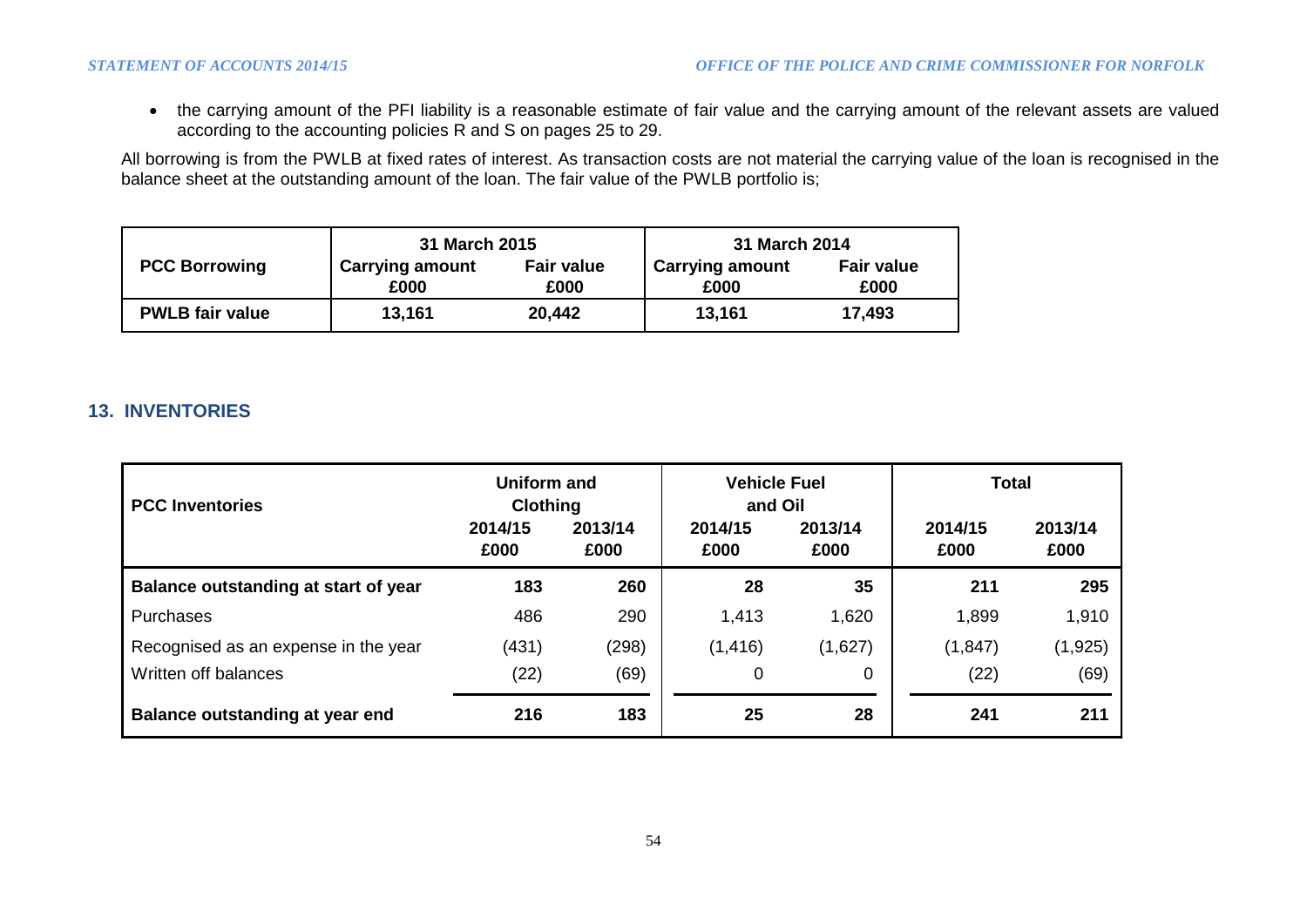# **14. DEBTORS**

The balance of PCC Debtors is made up of the following elements:

|                                       | 31 March 2015<br>£000 | 31 March 2014<br>£000 |
|---------------------------------------|-----------------------|-----------------------|
| Central Government Bodies             | 4,601                 | 1,358                 |
| <b>Other Local Authorities</b>        | 3,788                 | 3,410                 |
| <b>NHS Bodies</b>                     | $\mathbf{0}$          | 39                    |
| <b>Other Entities and Individuals</b> | 2,835                 | 2,103                 |
| <b>Total Debtors</b>                  | 11,224                | 6,910                 |

Amounts relating to the Council Tax accrued income (see note 38 on pages 102 and 103) are outside of accounting provisions as they are statutory debt and do not give rise from contracts. These amounts of £3.147m in 2014/15 (£2.006m in 2013/14) have been included within the 'Other Local Authorities' line above.

# **15. CASH AND CASH EQUIVALENTS**

The balance of PCC Cash and Cash Equivalents is made up of the following elements:

|                                                          | 31 March 2015<br>£000 | <b>31 March 2014</b><br>£000 |
|----------------------------------------------------------|-----------------------|------------------------------|
| Cash held by the PCC                                     | 25                    |                              |
| Bank current accounts                                    | 120                   | 93                           |
| Short term deposits with Banks and Building<br>Societies | 12,852                | 14,119                       |
| <b>Total Cash and Cash equivalents</b>                   | 12,997                | 14,219                       |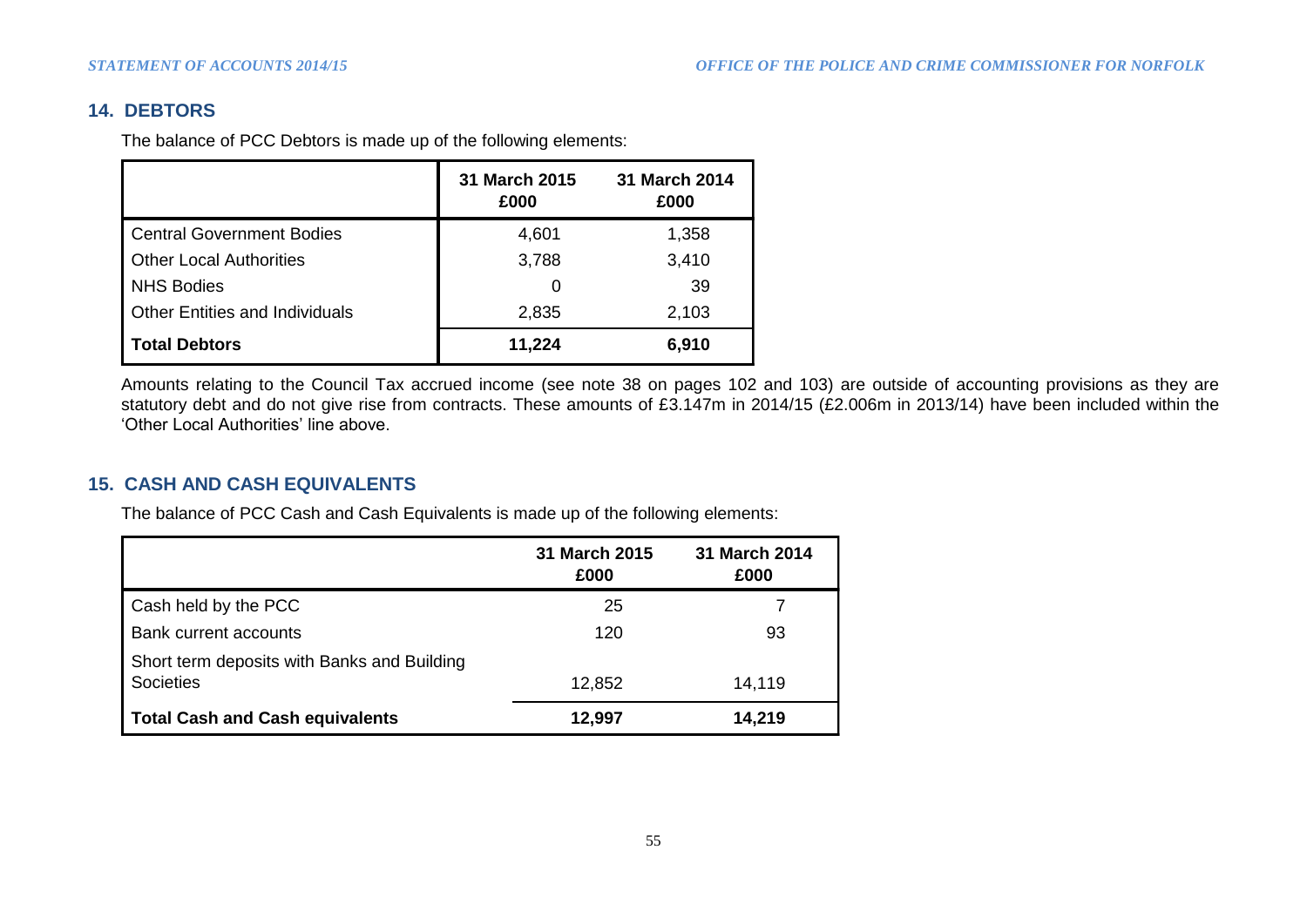| <b>Period of Investment</b> | Ceased<br>Loans | <b>Current</b><br>Loans | Year end<br>accrued interest | <b>Balance</b><br><b>Sheet value</b> | <b>Investment Institution</b>         |
|-----------------------------|-----------------|-------------------------|------------------------------|--------------------------------------|---------------------------------------|
|                             | £000            | £000                    | £000                         | £000                                 |                                       |
| 28.05.2013 to 27.05.2014    | 10,000          |                         |                              |                                      | Lloyds                                |
| 14.08.2013 to 13.08.2014    | 8,000           |                         |                              |                                      | National Westminister                 |
| 27.11.2014 to 27.03.2015    | 5,000           |                         |                              |                                      | <b>Nationwide Building Society</b>    |
| 30.05.2014 to 29.05.2015    |                 | 10,000                  | 80                           | 10,080                               | Lloyds                                |
| 21.08.2014 to 20.08.2015    |                 | 10,000                  | 48                           | 10,048                               | <b>Commonwealth Bank of Australia</b> |
| Balance as at 31 March 2015 |                 | 20,000                  | 128                          | 20,128                               |                                       |

Fixed term deposits were placed by the PCC with financial institutions as follows;

# **16. ASSETS HELD FOR SALE**

The balance of PCC Assets Held for Sale is made up of the following elements:

|                                           | <b>Current Assets</b><br>2014/15<br>£000 | <b>Current Assets</b><br>2013/14<br>£000 |  |  |
|-------------------------------------------|------------------------------------------|------------------------------------------|--|--|
| Balance outstanding at start of year      | 325                                      | 575                                      |  |  |
| Assets newly classified as held for sale: | 409                                      | 325                                      |  |  |
| - Property, Plant and Equipment           |                                          |                                          |  |  |
| <b>Revaluation gains</b>                  |                                          | $12 \overline{ }$                        |  |  |
| Assets sold                               | (325)                                    | (287)                                    |  |  |
| Transfers to non current assets           |                                          | (300)                                    |  |  |
| Balance outstanding at year end           | 409                                      | 325                                      |  |  |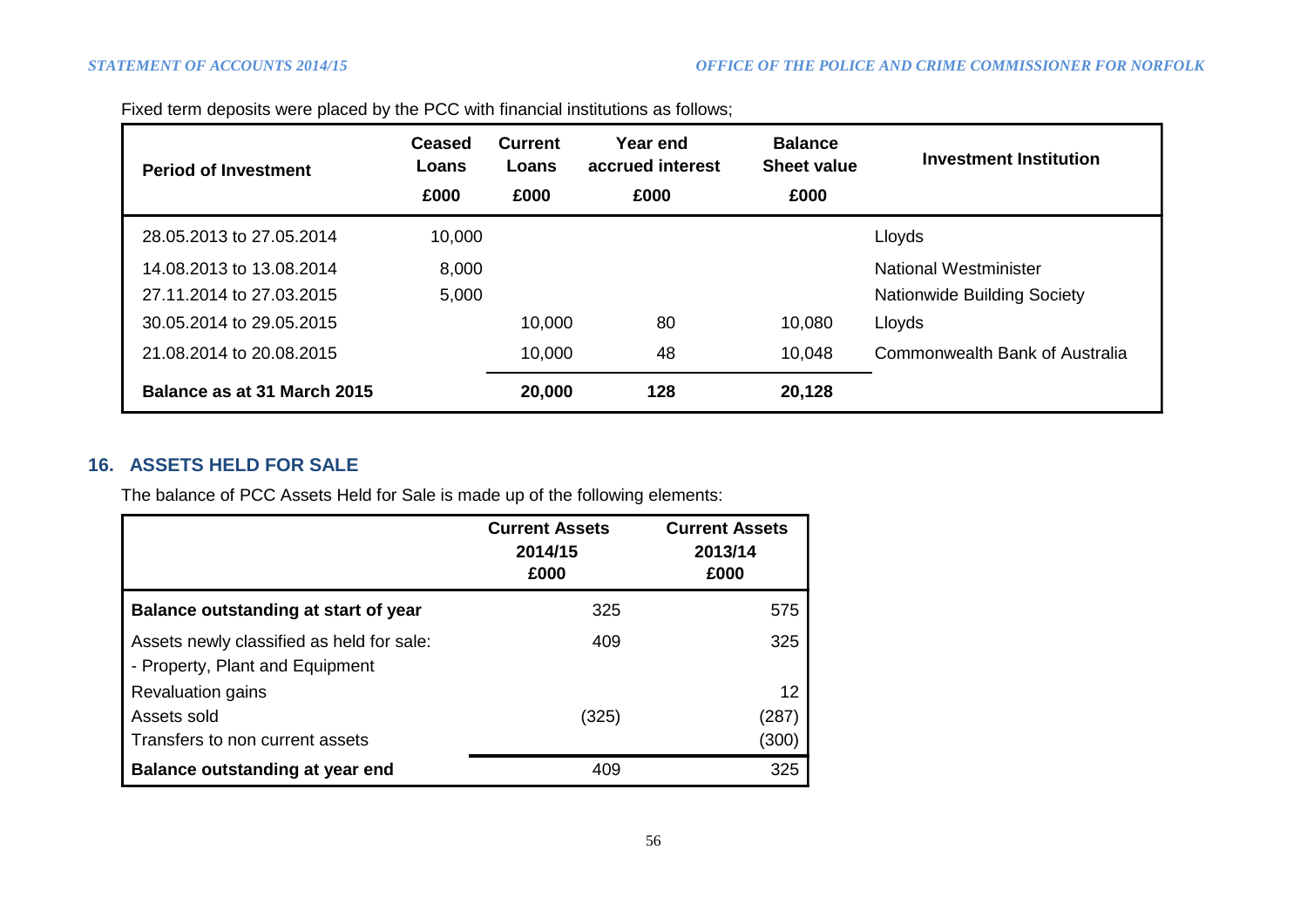# **17. CREDITORS**

The balance of Creditors is made up of the following elements:

|                                                              | Group                 |                       |                       | <b>PCC</b>            |
|--------------------------------------------------------------|-----------------------|-----------------------|-----------------------|-----------------------|
|                                                              | 31 March 2015<br>£000 | 31 March 2014<br>£000 | 31 March 2015<br>£000 | 31 March 2014<br>£000 |
| <b>Current Creditors</b>                                     |                       |                       |                       |                       |
| <b>Central Government Bodies</b>                             | 7,983                 | 3,124                 | 7,983                 | 3,124                 |
| <b>Other Local Authorities</b>                               | 3,132                 | 2,951                 | 3,132                 | 2,951                 |
| NHS bodies                                                   | 36                    | 51                    | 36                    | 51                    |
| <b>Other Entities and Individuals</b>                        | 6,791                 | 5,382                 | 6,311                 | 4,909                 |
| <b>Total Current Creditors</b>                               | 17,942                | 11,508                | 17,462                | 11,035                |
| <b>Long Term Creditors</b><br><b>Other Local Authorities</b> | 624                   | 780                   | 624                   | 780                   |
| <b>Total Long Term Creditors</b>                             | 624                   | 780                   | 624                   | 780                   |
| <b>Total Creditors</b>                                       | 18,566                | 12,288                | 18,086                | 11,815                |

Amounts relating to the Council Tax accrued income (see note 38 on pages 102 and 103) are outside of accounting provisions as they are statutory debt and do not give rise from contracts. These amounts of £1.141m in 2014/15 (£0.865m in 2013/14) have been included within the 'Other Local Authorities' line above.

Following the Local Government reorganisation in 1974, outstanding borrowing on functions transferred to the Police Authority from the County Council remained with the County Council, but the costs of repaying the loans are charged to the Group. The total debt due to be paid by the PCC at 31 March 2015 is £0.780m of which £0.156m is due to be paid within one year.

Included in creditors are the following amounts relating to the liability which is due to be settled within one year for the PFI as shown in note 33 on pages 84 to 87.

- OCC £298,648 (£266,572 in 2013/14)
- PIC £509,410 (£474,051 in 2013/14).

Central Government Bodies has increased in 2014/15 by £4.85m due to the PCC administering two funds in partnership with the Home Office to support non-statutory organisations supporting victims and survivors of child sexual abuse. The PCC was chosen to support the Home Office by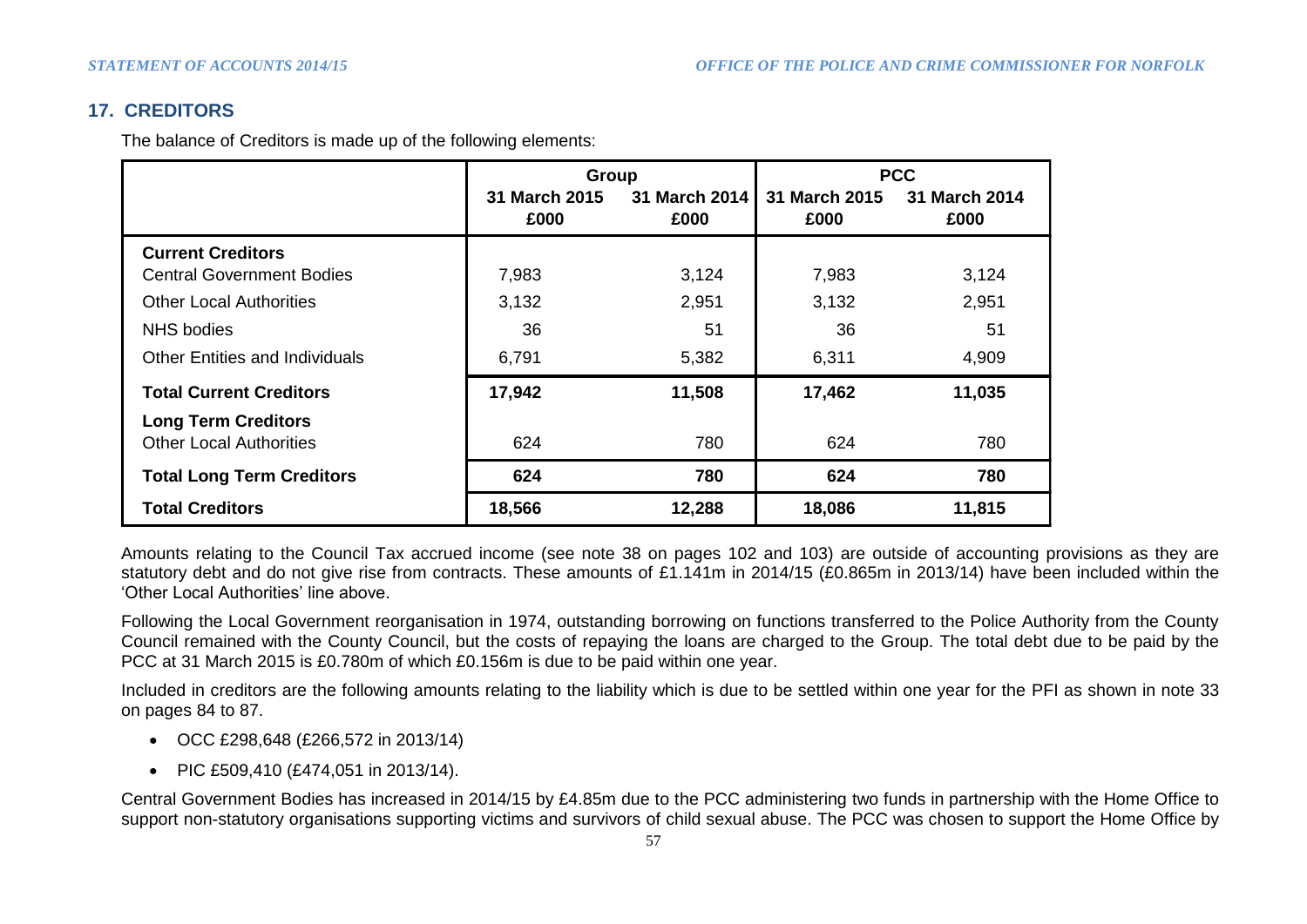administering this grant due to the position of the Norfolk CC as the National Policing Lead for Child Protection and Abuse Investigation and the commitment of the PCC to supporting victims of sexual abuse as evidenced through his Police and Crime Plan.

## **18. PROVISIONS**

The balance of PCC Provisions is made up of the following elements:

|                                          | <b>Insurance</b> | Compensation | <b>Workforce</b><br><b>Modernisation</b> | <b>Pension</b> | <b>Total</b> |
|------------------------------------------|------------------|--------------|------------------------------------------|----------------|--------------|
|                                          | £000             | £000         | £000                                     | £000           | £000         |
| Balance as at 1 April 2014               | 529              |              | 181                                      | 240            | 957          |
| Additional provisions made<br>in 2014/15 | 315              | 68           | 295                                      | 34             | 712          |
| Amounts used in 2014/15                  | (345)            | (64)         | (181)                                    | (176)          | (766)        |
| Unused amounts reversed in<br>2014/15    | (118)            | 0            | 0                                        | (50)           | (168)        |
| <b>Balance at 31 March 2015</b>          | 381              | 11           | 295                                      | 48             | 735          |
| <b>Current Liabilities</b>               | 253              | 11           | 295                                      | 48             | 607          |
| Long Term Liabilities                    | 128              | 0            | 0                                        | 0              | 128          |

#### **Insurance**

The PCC self-insures a number of risks up to a predetermined limit with insurance only being bought externally to cover losses beyond this. This provision is in place to finance any liabilities or losses that are likely to be incurred but uncertain as to the amounts or the dates on which they will arise.

#### **Compensation**

The Provision balance as at 31 March 2014 was to provide for two new cases, one of which was settled during 2014/15. The balance as at 31 March 2015 is to provide the one outstanding case from 2013/14 and one new case. As these cases are subject to legal and other investigative proceedings no further details can be provided.

This figure has been estimated based on the professional guidance given to the PCC as to the likelihood of these claims being successful. The effect of the inaccuracy in these assumptions cannot be measured as they are based purely on professional judgement.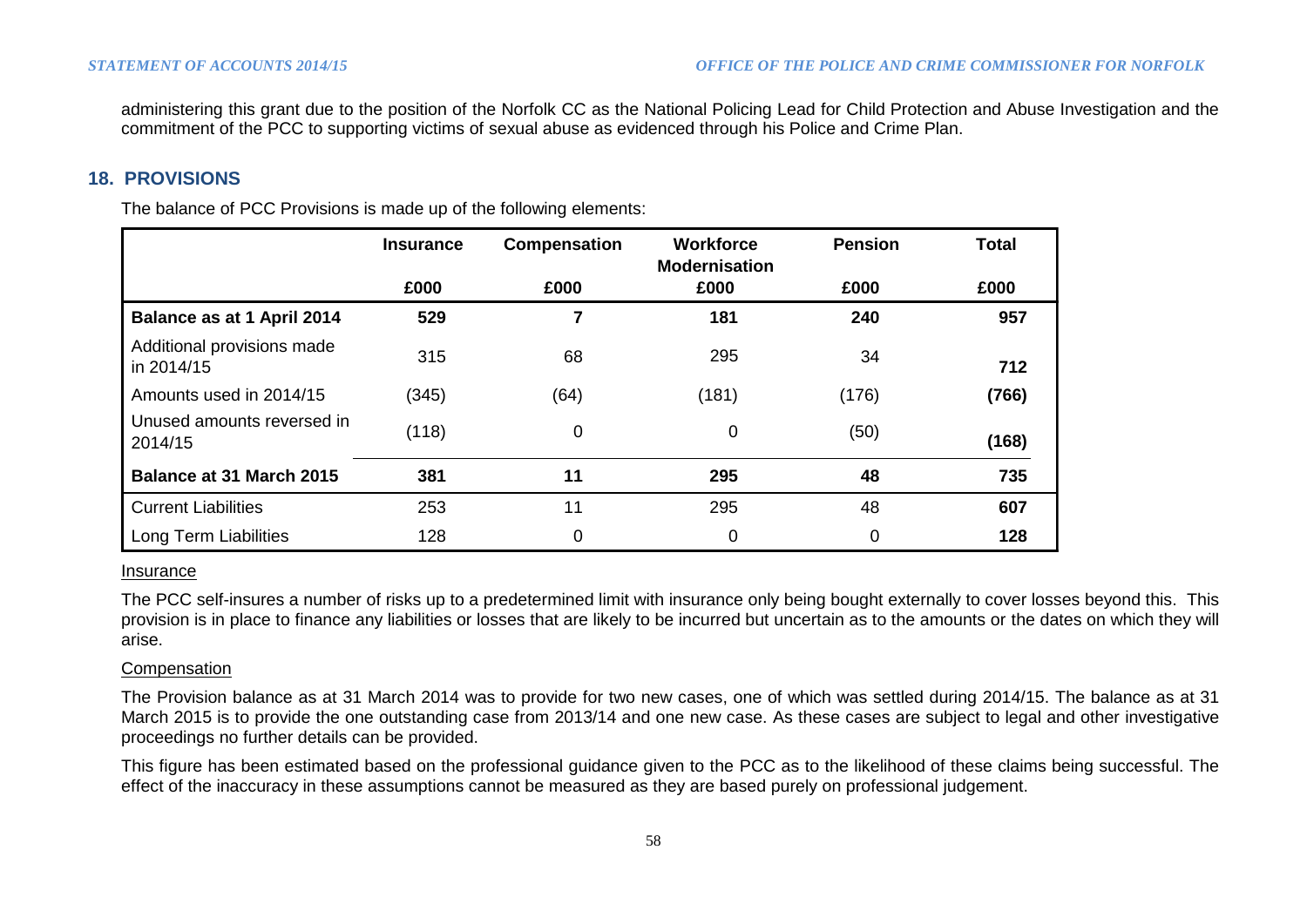## Workforce Modernisation

The provision balance as at 31 March 2014 was to provide for pension strain and redundancy payment for nine members of staff who was given redundancy notice following a workforce modernisation programme during 2013/14 but who did not leave the Constabulary until after 1 April 2014. The balance as at 31 March 2015 is to provide for twelve members of staff given notice prior to 1 April 2015 but who will not leave the Constabulary until after 1 April 2015.

#### Pension

A provision balance of £75k as at 31 March 2014 was to provide for the lump sum capital payment for a police officer given notice of ill-health retirement prior to 1 April 2014 but who did not leave the Constabulary until after 1 April 2014. The balance as at 31 March 2015 is to provide for one police pensioner awarded an injury pension prior to 1 April 2015 which was not paid until after 1 April 2015

A provision of £402k was originally made to cover the tax liability on pension commutation for two members of staff who were re-employed by the Constabulary following retirement as police officers. The liability which was subject to agreement with HMRC was finalised during 2014/15. The balance as at 31 March 2014 is the liability which may be due by HMRC during 2015/16.

## **19. CONTINGENT LIABILITIES**

#### **Bear Scotland Ltd v Fulton and Others 2015 –**

The Employment Appeal Tribunal (EAT) in the case of Bear Scotland Ltd v Fulton and Others 2015 delivered a judgement on the extent to which overtime pay should be included in the calculation of holiday pay. This case stemmed from a conflict between UK law and European Law.

The EAT found that non-guaranteed overtime (i.e. overtime, which is not guaranteed by the employer, but which the worker is obliged to work, if it is offered), should be included in the calculation of holiday pay. Back-dated claims can only be made if less than three months since the last incorrect payment of holiday pay.

The case of British Gas v Lock, which followed the Bear Scotland judgement, is being appealed and as a result all issued cases have been stayed pending the decision which is not anticipated will be available before the end of 2015.

The legal advice is that the certainty, timing and amount of potential claims relating to this issue are uncertain due to the pending appeal of British Gas v Lock. Therefore no provision can be made at this time.

## **Taxation –**

A number of tax related issues within the Police and Local Government Sector are progressing and being considered by forces and HMRC that could result in liabilities or assets arising. None of these are probable at this time in terms of timing or amounts and are therefore not provided for in these accounts, but will be kept under review.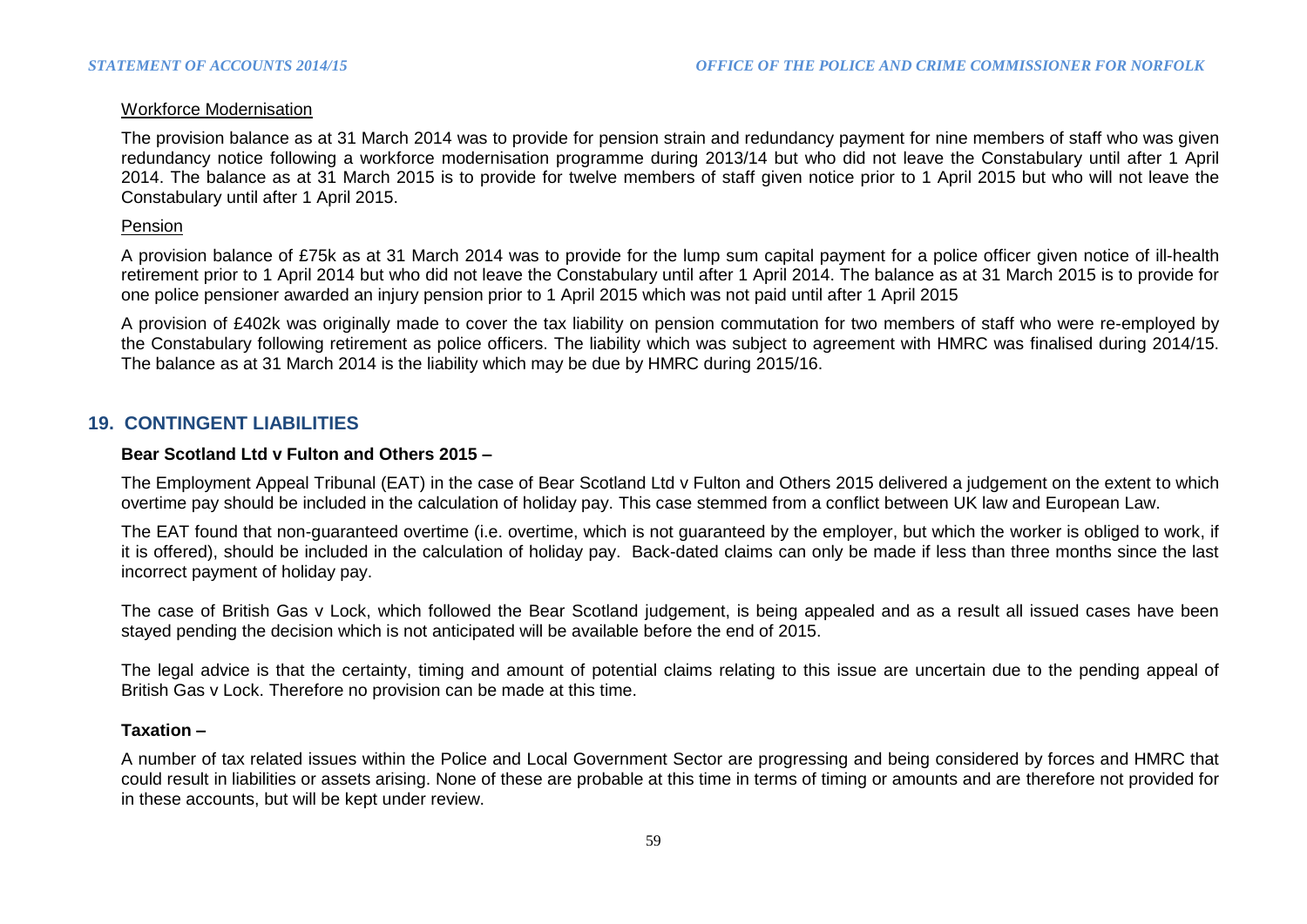## **Insurance claim –**

A claim has been received under the Force public liability policy. The claim is being robustly defended and therefore liability is possible but not probable. It is also not certain as to the value of the potential liability although the maximum exposure for the force would be £0.250m as the excess limit under the policy. The timing of any liability is also uncertain as the insurers and legal department will review the claim in due course.

## **20. USABLE RESERVES**

Movements in the Group's usable reserves are detailed in the Movement in Reserves Statement on pages 1 to 4 and note 8 to the accounts on page 42 and 43.

# **21. UNUSABLE RESERVES**

Movements in unusable reserves are detailed in the below tables;

|                                           | Group                    |                          | <b>PCC</b>               |                          |  |
|-------------------------------------------|--------------------------|--------------------------|--------------------------|--------------------------|--|
| <b>Unusable Reserves</b>                  | 31 March<br>2015<br>£000 | 31 March<br>2014<br>£000 | 31 March<br>2015<br>£000 | 31 March<br>2014<br>£000 |  |
| <b>Revaluation Reserve</b>                | 8,192                    | 3,905                    | 8,192                    | 3,905                    |  |
| <b>Capital Adjustment Account</b>         | (19, 358)                | (18, 371)                | (19, 358)                | (18, 371)                |  |
| Financial Instruments Adjustment Account  | 51                       | 63                       | 51                       | 63                       |  |
| <b>Collection Fund Adjustment Account</b> | 2,006                    | 1,141                    | 2,006                    | 1,141                    |  |
| <b>Accumulated Absences Account</b>       | (480)                    | (473)                    |                          |                          |  |
| <b>Pensions Reserve</b>                   | (1,522,147)              | (1, 295, 834)            | (623)                    | (428)                    |  |
| <b>Total Unusable Reserves</b>            | (1,531,736)              | (1,309,569)              | (9, 732)                 | (13,690)                 |  |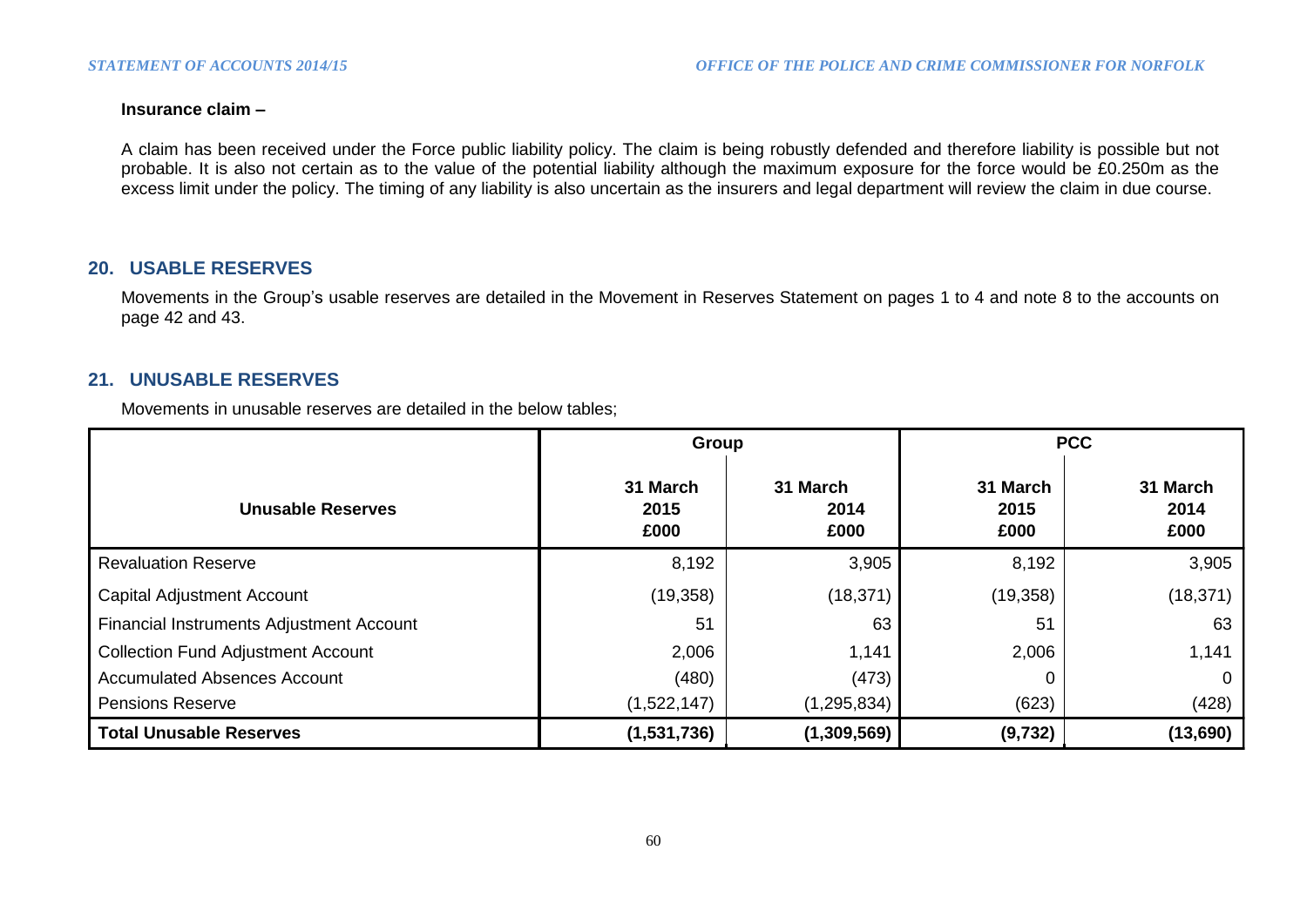## Revaluation Reserve

The Revaluation Reserve contains the gains made by the PCC arising from increases in the value of Property, Plant and Equipment, and Intangible Assets. The balance is reduced when assets with accumulated gains are:

- Revalued downwards or impaired and the gains are lost
- Used in the provision of services and the gains are consumed through depreciation, or
- Disposed of and the gains are realised.

The Reserve contains only revaluation gains accumulated since 1 April 2007, the date that the Reserve was created. Accumulated gains arising before that date are consolidated into the balance on the Capital Adjustment Account.

|                                                                                | Group |                 |       |                 | <b>PCC</b> |                 |       |                 |
|--------------------------------------------------------------------------------|-------|-----------------|-------|-----------------|------------|-----------------|-------|-----------------|
| <b>Revaluation Reserve</b>                                                     |       | 2014/15<br>£000 |       | 2013/14<br>£000 |            | 2014/15<br>£000 |       | 2013/14<br>£000 |
| <b>Balance at 1 April</b>                                                      |       | 3,905           |       | 3,913           |            | 3,905           |       | 3,913           |
| Difference between fair value depreciation and historical<br>cost depreciation | 4,522 |                 | 127   |                 | 4,522      |                 | 127   |                 |
| Accumulated gains on assets sold or scrapped                                   | (235) |                 | (135) |                 | (235)      |                 | (135) |                 |
| Amount written off to the Capital Adjustment Account                           |       | 4,287           |       | (8)             |            | 4,287           |       | (8)             |
| <b>Balance at 31 March</b>                                                     |       | 8,192           |       | 3,905           |            | 8,192           |       | 3,905           |

## Capital Adjustment Account

The Capital Adjustment Account absorbs the timing differences arising from the different arrangements for accounting for the consumption of non-current assets and for financing the acquisition, construction or enhancement of those assets under statutory provisions. The Account is debited with the cost of acquisition, construction or enhancement as depreciation, impairment losses and amortisations are charged to the Comprehensive Income and Expenditure Statement (with reconciling postings from the Revaluation Reserve to convert fair value figures to a historical cost basis). The Account is credited with the amounts set aside by the PCC as finance for the costs of acquisition, construction and enhancement.

The Account contains gains accumulated on Property, Plant and Equipment before 1 April 2007, the date that the Revaluation Reserve was created to hold such gains. It also contains gains recognised as donated assets that have yet to be consumed by the PCC. Note 9 on pages 44 to 49 provide details of the source of all the transactions posted to the Account, apart from those involving the Revaluation Reserve.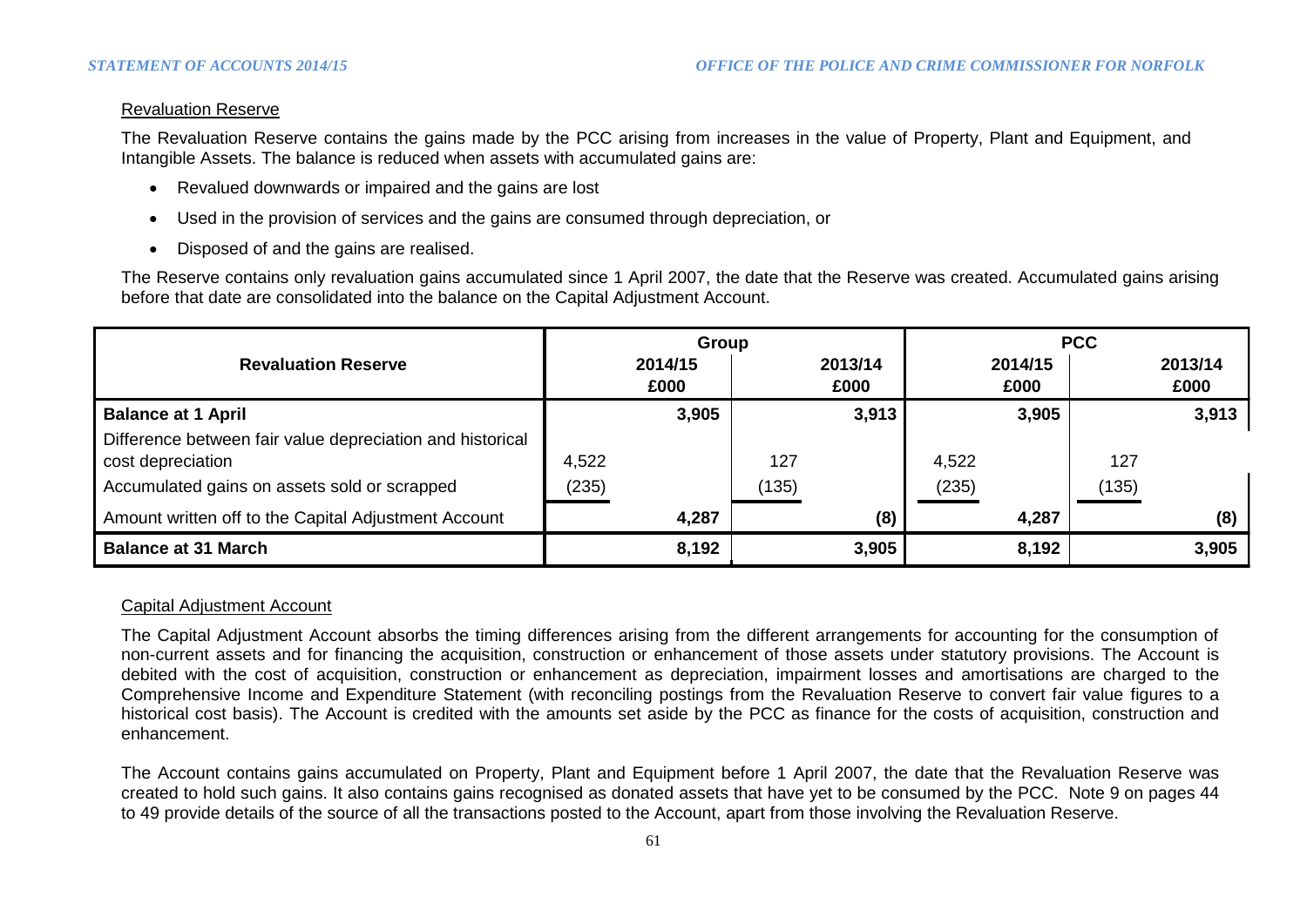|                                                                                                                                                                                                                                                                                        |                         | Group           |                         |                 | <b>PCC</b>              |                 |                         |                 |
|----------------------------------------------------------------------------------------------------------------------------------------------------------------------------------------------------------------------------------------------------------------------------------------|-------------------------|-----------------|-------------------------|-----------------|-------------------------|-----------------|-------------------------|-----------------|
| <b>Capital Adjustment Account</b>                                                                                                                                                                                                                                                      |                         | 2014/15<br>£000 |                         | 2013/14<br>£000 |                         | 2014/15<br>£000 |                         | 2013/14<br>£000 |
| <b>Balance at 1 April</b><br>Reversal of items relating to capital expenditure debited<br>or credited to the Comprehensive Income and<br><b>Expenditure Statement:</b><br>Charges for depreciation and impairment of non current<br>assets                                             | (4,821)                 | (18, 371)       | (4,506)                 | (17, 755)       | (4,821)                 | (18, 371)       | (4,506)                 | (17, 755)       |
| Revaluation losses on Property, Plant and Equipment<br>Amortisation of Intangible Assets<br>Amounts of non current assets written off on disposal or<br>sale as part of the gain/loss on disposal to the<br>Comprehensive Income and Expenditure Statement                             | (664)<br>(215)<br>(319) |                 | (867)<br>(236)<br>(521) |                 | (664)<br>(215)<br>(319) |                 | (867)<br>(236)<br>(521) |                 |
| Adjusting amount written out of the Revaluation Reserve                                                                                                                                                                                                                                | (6,019)<br>202          |                 | (6, 130)<br>84          |                 | (6,019)<br>202          |                 | (6, 130)<br>84          |                 |
| Amount written off to the Capital Adjustment Account<br>Capital financing applied in the year:<br>Use of the Capital Receipts Reserve to finance new<br>capital expenditure<br>Capital grants and contributions credited to the<br>Comprehensive Income and Expenditure Statement that | 335<br>1,712            | (5,817)         | 334<br>1,631            | (6,046)         | 335<br>1,712            | (5, 817)        | 334<br>1,631            | (6,046)         |
| Application of grants to capital financing from the Capital<br><b>Grants Unapplied Account</b><br>Statutory provision for the financing of capital investment<br>charged against the General Fund                                                                                      | 121<br>1,556            |                 | 1,497<br>1,500          |                 | 121<br>1,556            |                 | 1,497<br>1,500          |                 |
| Capital expenditure charged against the General Fund                                                                                                                                                                                                                                   | 1,106                   | 4,830           | 468                     | 5,430           | 1,106                   | 4,830           | 468                     | 5,430           |
| <b>Balance at 31 March</b>                                                                                                                                                                                                                                                             |                         | (19, 358)       |                         | (18, 371)       |                         | (19, 358)       |                         | (18, 371)       |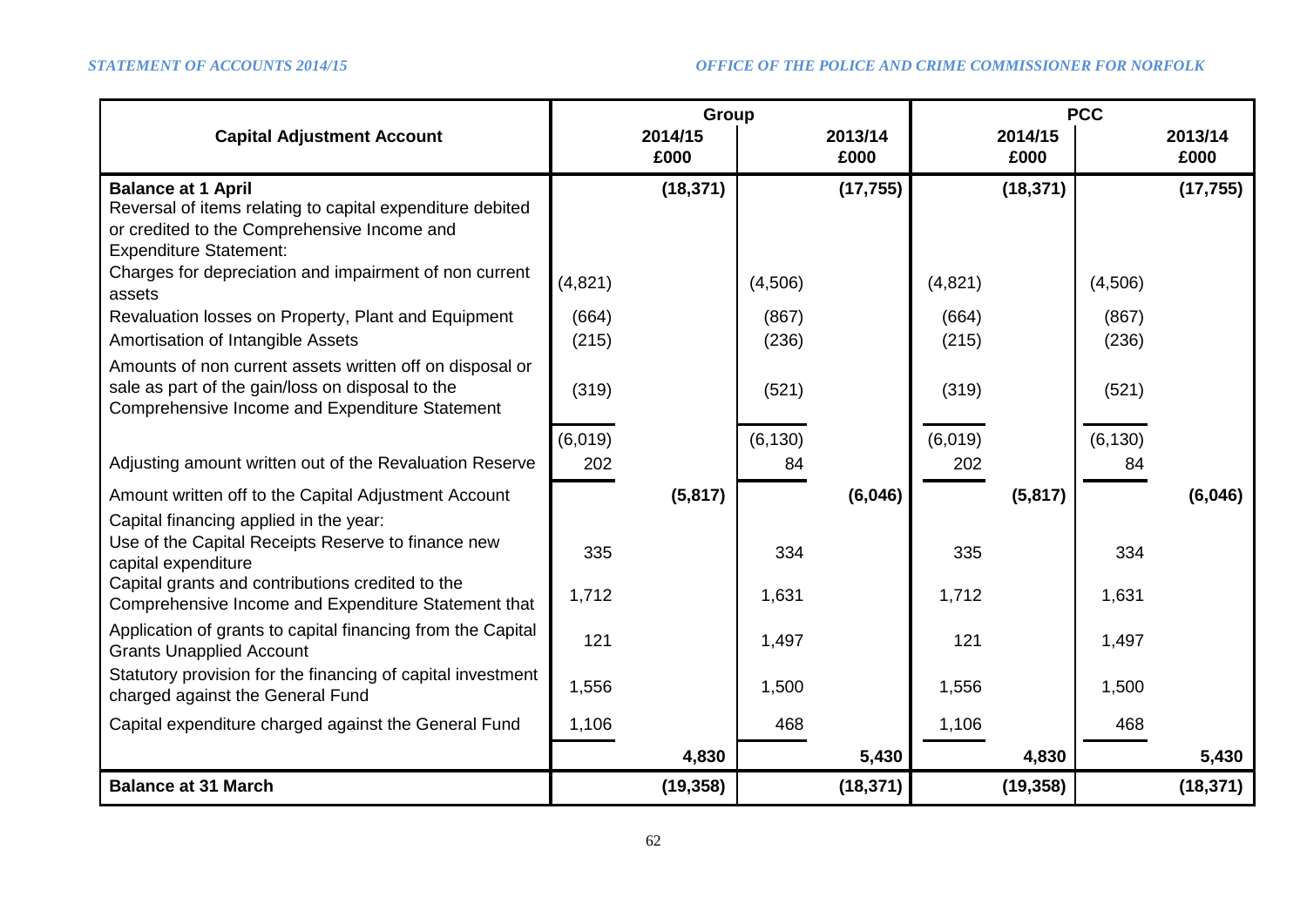## Financial Instruments Adjustment Account

The Financial Instruments Adjustment Account absorbs the timing differences arising from the different arrangements for accounting for income and expenses relating to certain financial instruments and for bearing losses or benefiting from gains per statutory provisions. The PCC uses the Account to manage discounts received on the early redemption of loans. Discounts are credited to the Comprehensive Income and Expenditure Statement when they are received, but reversed to the General Fund Balance from the Account in the Movement in Reserves Statement. Over time, the income is posted from the General Fund Balance in accordance with statutory arrangements for spreading the burden on council tax. In the PCCs case, this period is 10 years from when the loan was redeemed. As a result, the balance on the Account at 31 March 2015 will be recovered from the General Fund during the next 5 years.

|                                                                                                                                                                                                        |      | Group           |      |                 | <b>PCC</b> |                 |      |                 |
|--------------------------------------------------------------------------------------------------------------------------------------------------------------------------------------------------------|------|-----------------|------|-----------------|------------|-----------------|------|-----------------|
| <b>Financial Instruments Adjustment Account</b>                                                                                                                                                        |      | 2014/15<br>£000 |      | 2013/14<br>£000 |            | 2014/15<br>£000 |      | 2013/14<br>£000 |
| <b>Balance at 1 April</b>                                                                                                                                                                              |      | 63              |      | 74              |            | 63              |      | 74              |
| Discounts allowed in the year charged to the<br>Comprehensive Income and Expenditure Statement                                                                                                         |      |                 |      |                 |            |                 |      |                 |
| Proportion of premiums incurred in previous financial<br>years to be charged against the General Fund Balance in<br>accordance with Statutory requirements                                             | (12) |                 | (11) |                 | (12)       |                 | (11) |                 |
| Amount by which finance costs charged to the<br>Comprehensive Income and Expenditure Statement are<br>different from finance costs chargeable in the year in<br>accordance with statutory requirements |      | (12)            |      | (11)            |            | (12)            |      | (11)            |
| <b>Balance at 31 March</b>                                                                                                                                                                             |      | 51              |      | 63              |            | 51              |      | 63              |

## Collection Fund Adjustment Account

The Collection Fund Adjustment Account manages the differences arising from the recognition of council tax income to the Comprehensive Income and Expenditure Statement as it falls due from council tax payers compared with the statutory arrangements for paying across amounts to the General Fund from the Collection Fund.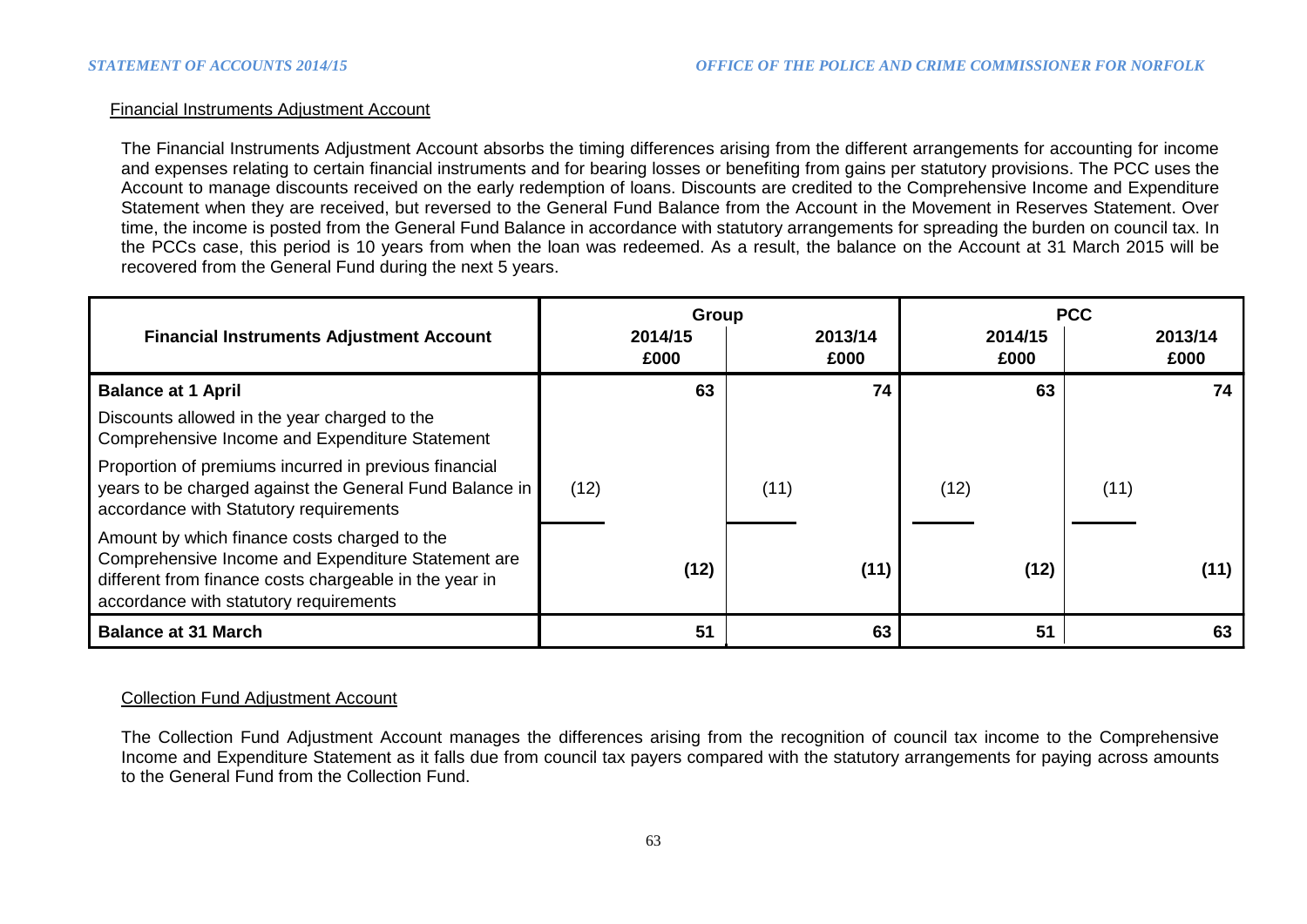|                                                                                                                                            | Group           |                 | <b>PCC</b>      |                 |  |
|--------------------------------------------------------------------------------------------------------------------------------------------|-----------------|-----------------|-----------------|-----------------|--|
| <b>Collection Fund Adjustment Account</b>                                                                                                  | 2014/15<br>£000 | 2013/14<br>£000 | 2014/15<br>£000 | 2013/14<br>£000 |  |
| <b>Balance at 1 April</b><br>Comprehensive Income and Expenditure Statement is<br>different from the council tax income calculated for the | 1,141           | 646             | 1,141           | 646             |  |
| year in accordance with statutory requirements                                                                                             | 865             | 495             | 865             | 495             |  |
| <b>Balance at 31 March</b>                                                                                                                 | 2,006           | 1,141           | 2,006           | 1,141           |  |

## Accumulated Absences Account

The Accumulated Absences Account absorbs the differences that would otherwise arise on the General Fund Balance from accruing for compensated absences earned but not taken in the year, e.g. annual leave entitlement carried forward at 31 March. Statutory arrangements require that the impact on the General Fund Balance is neutralised by transfers to or from the Account.

| <b>Accumulated Absences Account</b>                                                                                                                                                                                                 | Group |       |       |       |  |
|-------------------------------------------------------------------------------------------------------------------------------------------------------------------------------------------------------------------------------------|-------|-------|-------|-------|--|
|                                                                                                                                                                                                                                     |       | £000  |       | £000  |  |
| <b>Balance at 1 April</b>                                                                                                                                                                                                           |       | (473) |       | (515) |  |
| the preceding year                                                                                                                                                                                                                  | 473   |       | 515   |       |  |
| Amounts accrued at the end of the current year                                                                                                                                                                                      | (480) |       | (473) |       |  |
| Amount by which officer remuneration charged to the<br>Comprehensive Income and Expenditure Statement on<br>an accruals basis is different from remuneration<br>chargeable in the year in accordance with statutory<br>requirements |       | (7)   |       | 42    |  |
| <b>Balance at 31 March</b>                                                                                                                                                                                                          |       | (480) |       |       |  |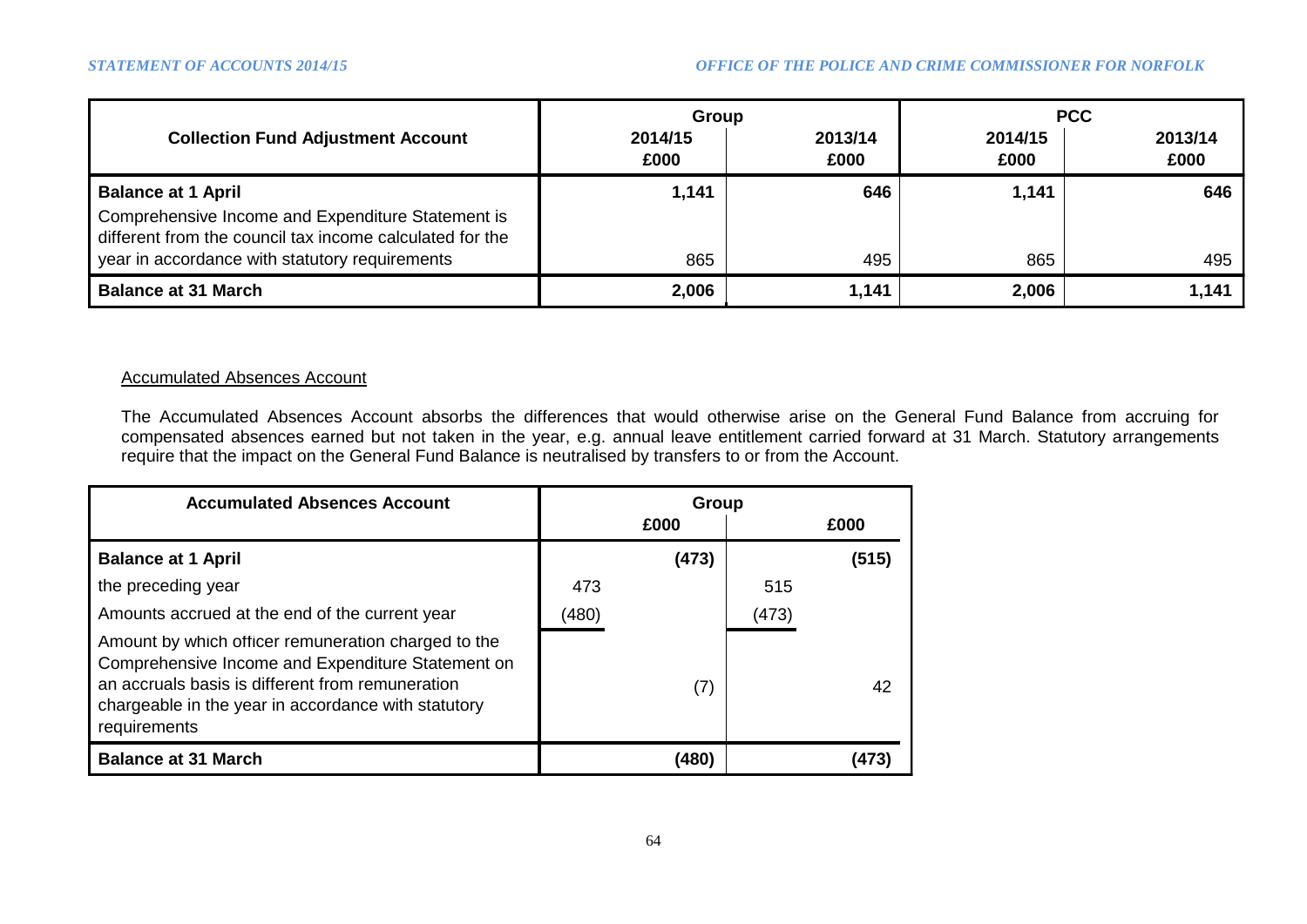## Pensions Reserve

The Pensions Reserve absorbs the timing differences arising from the different arrangements for accounting for post-employment benefits and for funding benefits in accordance with statutory provisions. The Group accounts for post-employment benefits in the Comprehensive Income and Expenditure Statement as the benefits are earned by employees accruing years of service, updating the liabilities recognised to reflect inflation, changing assumptions and investment returns of any resources set aside to meet the costs. However, statutory arrangements require benefits earned to be financed as the Group makes employer's contributions to pension funds or eventually pay for any pensions for which it is directly responsible. The debit balance on the Pensions Reserve therefore shows a substantial shortfall in the benefits earned by past and current employees and the resources the Group has set aside to meet them. The statutory arrangements will ensure that the funding will have been set aside by the time the benefits come to be paid.

|                                                                                                                                                                                             | Group           |                 | <b>PCC</b>      |                 |  |
|---------------------------------------------------------------------------------------------------------------------------------------------------------------------------------------------|-----------------|-----------------|-----------------|-----------------|--|
| <b>Pensions Reserve</b>                                                                                                                                                                     | 2014/15<br>£000 | 2013/14<br>£000 | 2014/15<br>£000 | 2013/14<br>£000 |  |
| <b>Balance at 1 April</b><br>Actuaries opening balance adjustment                                                                                                                           | (1, 295, 834)   | (1, 332, 835)   | (428)<br>428    | (516)           |  |
| <b>Restated Balance at 1 April</b>                                                                                                                                                          | (1, 295, 834)   |                 | 0               |                 |  |
| Actuarial gains and (losses) on pension assets and<br>liabilities                                                                                                                           | (155, 554)      | 113,219         | (215)           | 153             |  |
| Reversal of items relating to retirement benefits debited<br>or credited to the Surplus or Deficit on the Provision of<br>Services in the Comprehensive Income and Expenditure<br>Statement | (92, 537)       | (96, 821)       | (518)           | (154)           |  |
| Employer's pension contributions and direct payments to<br>pensioners payable in the year                                                                                                   | 21,778          | 20,603          | 110             | 89              |  |
| <b>Balance at 31 March</b>                                                                                                                                                                  | (1,522,147)     | (1, 295, 834)   | (623)           | (428)           |  |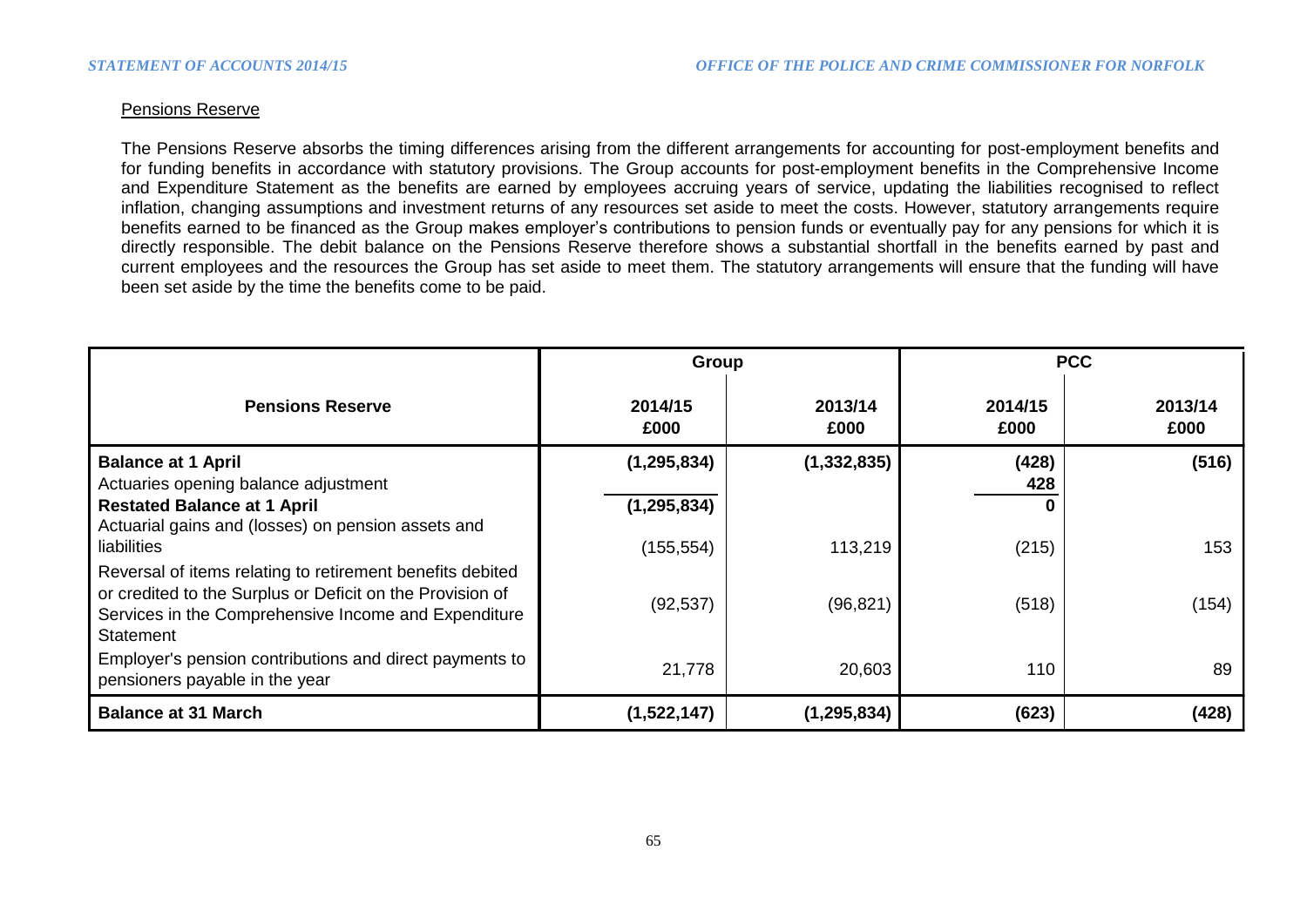# **22. CASH FLOW STATEMENT – OPERATING ACTIVITIES**

The cash flows for operating activities include the following items;

|                                                 | Group     |          |           |           | <b>PCC</b> |          |         |         |
|-------------------------------------------------|-----------|----------|-----------|-----------|------------|----------|---------|---------|
|                                                 | 2014/15   |          | 2013/14   |           | 2014/15    |          | 2013/14 |         |
|                                                 | £000      | £000     | £000      | £000      | £000       | £000     | £000    | £000    |
| Adjustments for non cash or cash equivalent     |           |          |           |           |            |          |         |         |
| items within deficit on provision of services;  |           |          |           |           |            |          |         |         |
| Depreciation & impairment of fixed assets       | (5,700)   |          | (5,609)   |           | (5,700)    |          | (5,609) |         |
| Pension cost adjustment from IAS19              | (70, 759) |          | (76, 218) |           | (408)      |          | (65)    |         |
| Internal capital movement met from revenue      | (261)     |          | (412)     |           | (261)      |          | (412)   |         |
| Other movements                                 | 343       |          | 286       |           | 343        |          | 286     |         |
| Contributions (to) / from provisions            | 222       |          | 80        |           | 222        |          | 80      |         |
| Increase / (decrease) Inventories               | 30        |          | (84)      |           | 30         |          | (84)    |         |
| Increase / (decrease) Debtors                   | 4,314     |          | (4,029)   |           | 4,314      |          | (4,029) |         |
| (Increase) / decrease Creditors                 | (6,278)   |          | 5         |           | (6,271)    |          | (37)    |         |
|                                                 |           | (78,089) |           | (85, 981) |            | (7, 731) |         | (9,870) |
| The cash flows for operating ativities include; |           |          |           |           |            |          |         |         |
| <b>Interest Received</b>                        |           | (275)    |           | (287)     |            | (275)    |         | (287)   |
| <b>Interest Paid</b>                            |           | 757      |           | 765       |            | 757      |         | 765     |
| PFI Capital Interest and Contingent Rent        |           | 6,739    |           | 6,827     |            | 6,739    |         | 6,827   |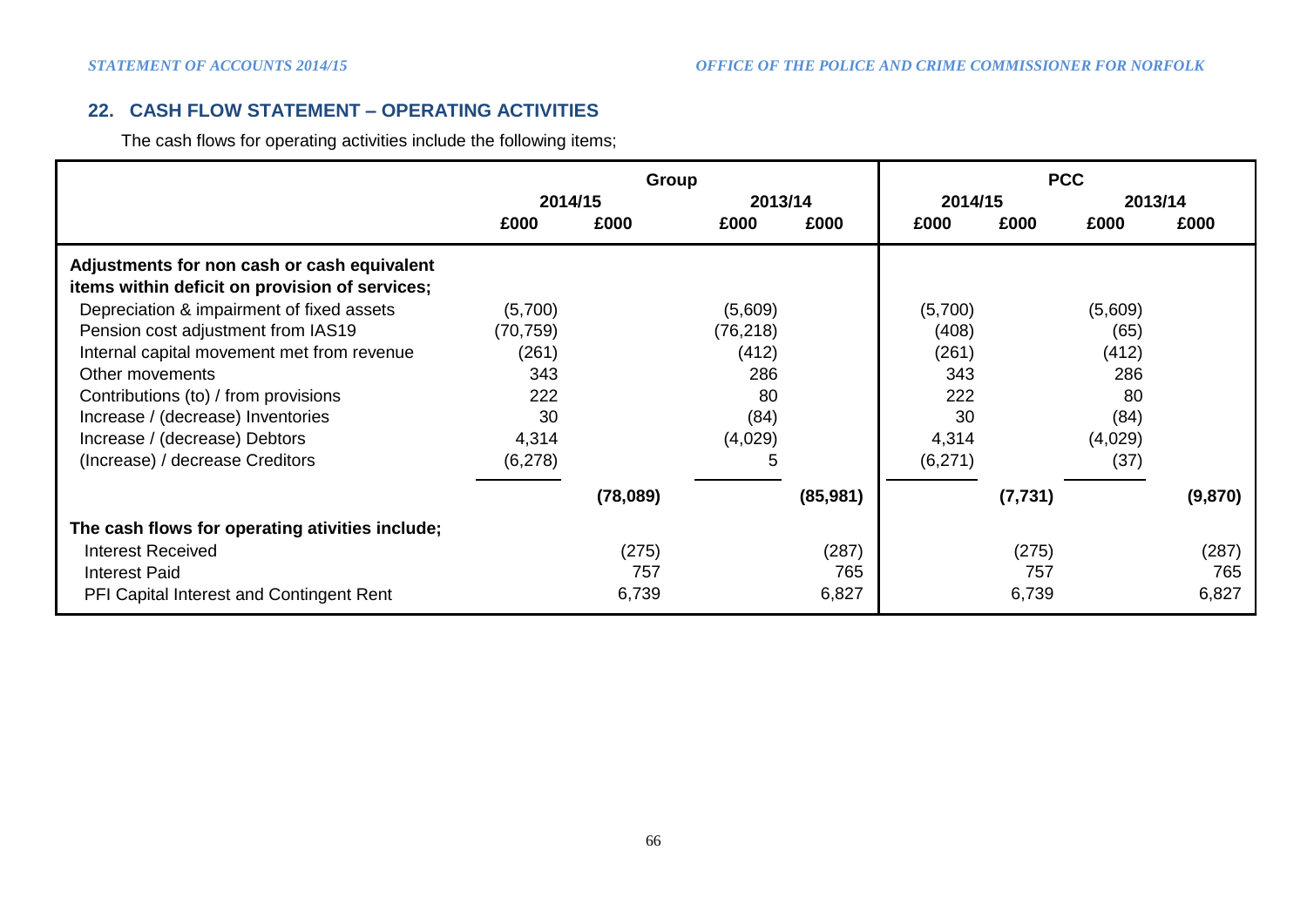# **23. CASH FLOW STATEMENT – INVESTING ACTIVITIES**

| <b>PCC</b>                                                                                                                     | 2014/15<br>£000 | 2013/14<br>£000 |
|--------------------------------------------------------------------------------------------------------------------------------|-----------------|-----------------|
| Purchase of property, plant and equipment and intangible assets<br>Proceeds from the sale of property, plant and equipment and | 6,026           | 4,349           |
| intangible assets                                                                                                              | (335)           | (334)           |
| Purchase of short term investments                                                                                             | 20,000          | 18,000          |
| Proceeds from short term investments                                                                                           | 128             | 116             |
| Other receipts from investing activities                                                                                       | (18, 116)       | (7,586)         |
| Net cash flow from investing activities                                                                                        | 7,703           | 14,545          |

# **24. CASH FLOW STATEMENT – FINANCING ACTIVITIES**

| <b>PCC</b>                                                                                                                      | 2014/15<br>£000 | 2013/14<br>£000 |
|---------------------------------------------------------------------------------------------------------------------------------|-----------------|-----------------|
| Cash payments for the reduction of the outstanding liabilities relating<br>to finance leases in balance sheet for PFI contracts | 741             | 679             |
| Net cash flows from financing activities                                                                                        | 741             | 679             |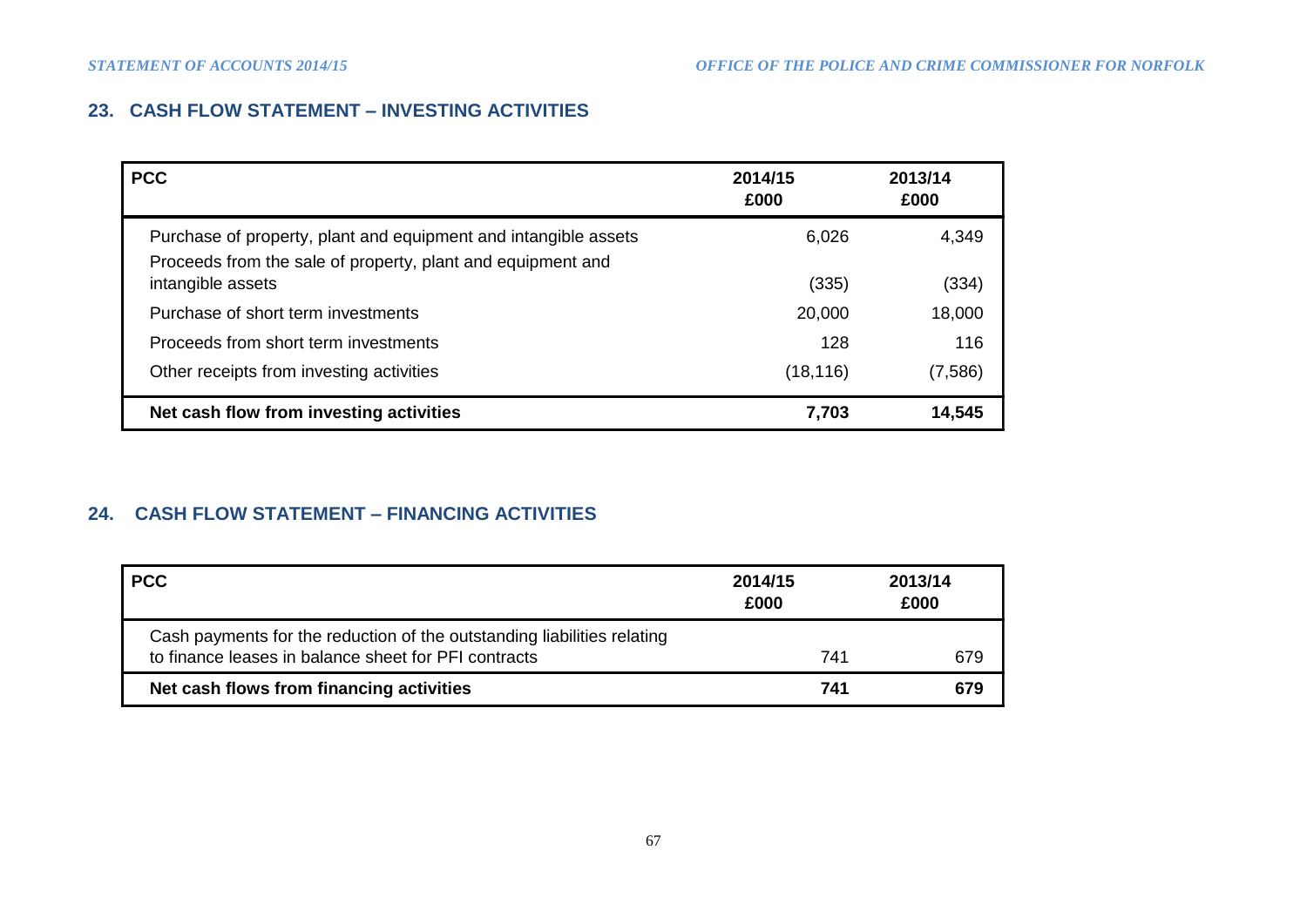# **25. AMOUNTS REPORTED FOR RESOURCE ALLOCATION DECISIONS**

The analysis of income and expenditure by cost of policing on the face of the Comprehensive Income and Expenditure Statement is that specified by the Service Reporting Code of Practice. However, decisions about resource allocation are taken by the Group on the basis of budget reports analysed across Service Departments. These reports are prepared on a different basis from the accounting policies used in the financial statements. In particular:

- No charges are made in relation to capital expenditure (whereas depreciation, revaluation and impairment losses in excess of the balance on the Revaluation Reserve and amortisations are charged to services in the Comprehensive Income and Expenditure Statement)
- The cost of retirement benefits is based on cash flows (payment of employer's pensions contributions) rather than current service cost of benefits accrued in the year
- Expenditure on some support services is budgeted for centrally and not charged to service departments.

The income and expenditure of the Group, summarised by the principal Service Departments recorded in the budget reports for the year, is as follows: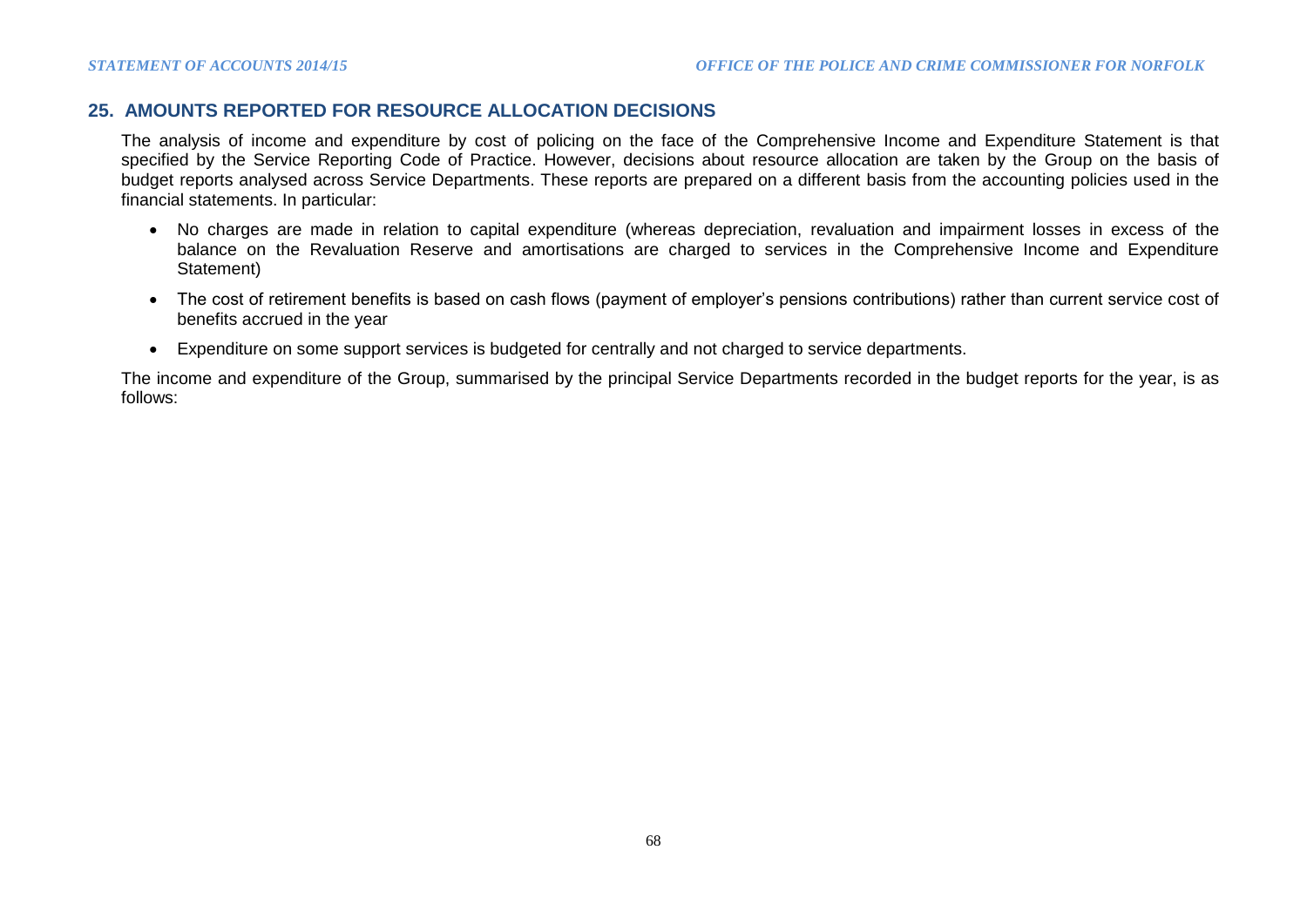|                                        | <b>Commissioner</b>                                               | <b>Chief Constable</b>                                       |                                                 |                            |                   |                      |  |
|----------------------------------------|-------------------------------------------------------------------|--------------------------------------------------------------|-------------------------------------------------|----------------------------|-------------------|----------------------|--|
| Income and Expenditure 2014/15         | Office of Police &<br><b>Crime</b><br><b>Commissioner</b><br>£000 | <b>Joint</b><br><b>Collaborative</b><br><b>Units</b><br>£000 | <b>Commands &amp;</b><br><b>Support</b><br>£000 | <b>Departments</b><br>£000 | Corporate<br>£000 | <b>Total</b><br>£000 |  |
| Fees, charges and other service income | (3)                                                               | (845)                                                        | (3,641)                                         | (960)                      | (1,887)           | (7, 336)             |  |
| Government grants                      | (986)                                                             | (109)                                                        | (987)                                           | (558)                      | (10, 161)         | (12, 801)            |  |
| Other grants & contributions           | (8)                                                               | (29)                                                         | (293)                                           | (15)                       |                   | (345)                |  |
| <b>Total Income</b>                    | (997)                                                             | (983)                                                        | (4, 921)                                        | (1, 533)                   | (12,048)          | (20, 482)            |  |
| Employee expenses                      | 751                                                               | 41,747                                                       | 78,185                                          | 2,485                      | 5,621             | 128,789              |  |
| Other service expenses                 | 2,247                                                             | 11,687                                                       | 5,080                                           | 6,751                      | 13,726            | 39,491               |  |
| <b>Total Expenditure</b>               | 2,998                                                             | 53,434                                                       | 83,265                                          | 9,236                      | 19,347            | 168,280              |  |
| <b>Net Expenditure</b>                 | 2,001                                                             | 52,451                                                       | 78,344                                          | 7,703                      | 7,299             | 147,798              |  |
| Transfers to / (from) Reserves         | 356                                                               |                                                              |                                                 |                            |                   | 356                  |  |
| <b>Net Expenditure</b>                 | 2,357                                                             | 52,451                                                       | 78,344                                          | 7,703                      | 7,299             | 148,154              |  |

During 2014/15 further collaboration has taken place which has increased the Net Expenditure on Joint Collaborative Units from those of Commands & Support and Departments.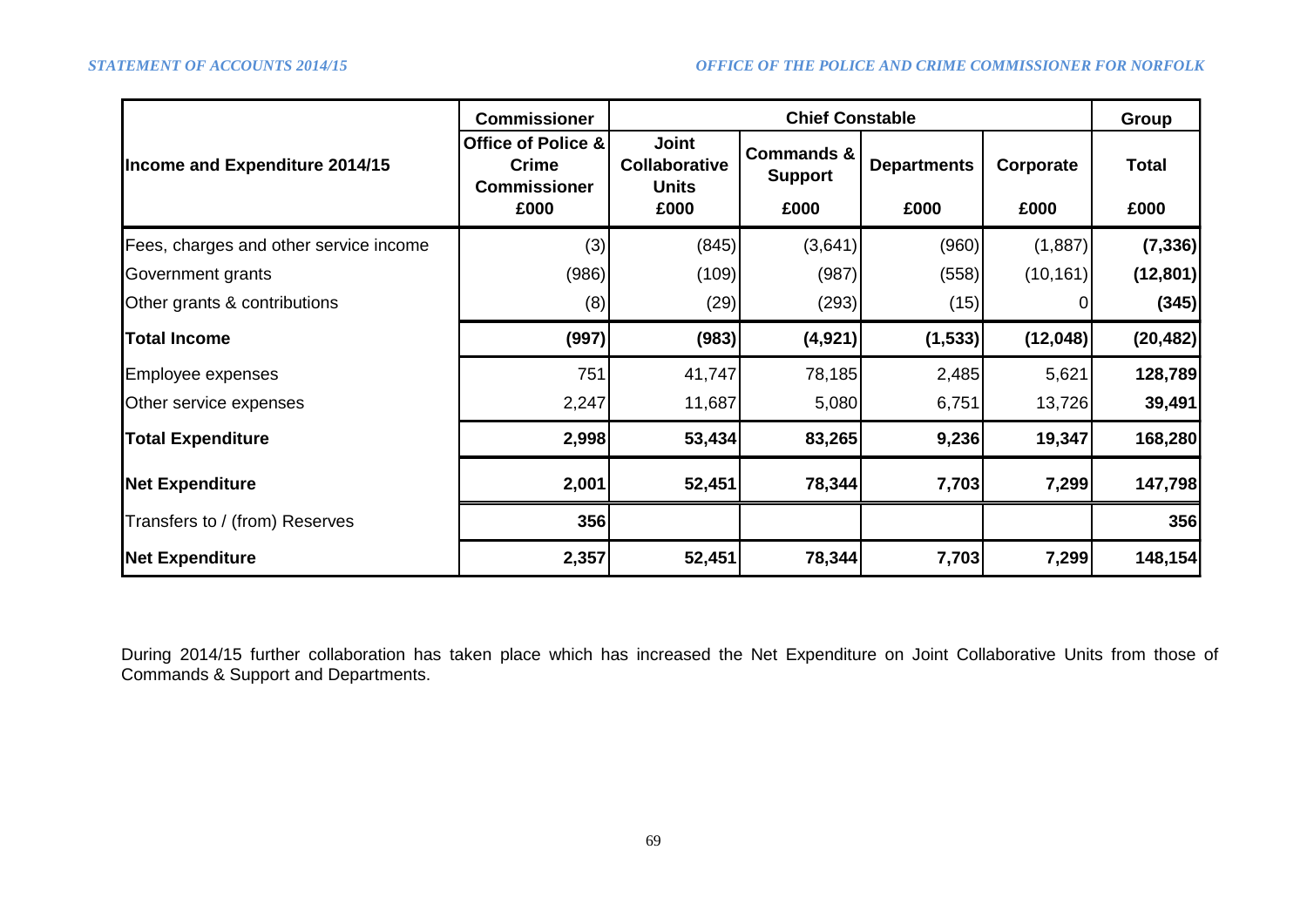.

|                                                | <b>Commissioner</b>                                               |        |                                                 | Group                      |                   |                      |
|------------------------------------------------|-------------------------------------------------------------------|--------|-------------------------------------------------|----------------------------|-------------------|----------------------|
| Income and Expenditure 2013/14<br>(Comparator) | Office of Police &<br><b>Crime</b><br><b>Commissioner</b><br>£000 |        | <b>Commands &amp;</b><br><b>Support</b><br>£000 | <b>Departments</b><br>£000 | Corporate<br>£000 | <b>Total</b><br>£000 |
| Fees, charges and other service income         |                                                                   | (688)  | (2,787)                                         | (396)                      | (2, 185)          | (6,056)              |
| Government grants                              | (28)                                                              | (41)   | (322)                                           | (13)                       | (10, 298)         | (10, 702)            |
| Other grants & contributions                   | (38)                                                              | 0      | (549)                                           | (19)                       |                   | (606)                |
| <b>Total Income</b>                            | (66)                                                              | (729)  | (3,658)                                         | (428)                      | (12, 483)         | (17, 364)            |
| Employee expenses                              | 1,065                                                             | 39,496 | 78,828                                          | 3,265                      | 4,928             | 127,582              |
| Other service expenses                         | 1,158                                                             | 11,613 | 4,522                                           | 7,145                      | 12,862            | 37,300               |
| <b>Total Expenditure</b>                       | 2,223                                                             | 51,109 | 83,350                                          | 10,410                     | 17,790            | 164,882              |
| <b>Net Expenditure</b>                         | 2,157                                                             | 50,380 | 79,692                                          | 9,982                      | 5,307             | 147,518              |
| Transfers to / (from) Reserves                 | 2,269                                                             |        |                                                 |                            |                   | 2,269                |
| <b>Net Expenditure</b>                         | 4,426                                                             | 50,380 | 79,692                                          | 9,982                      | 5,307             | 149,787              |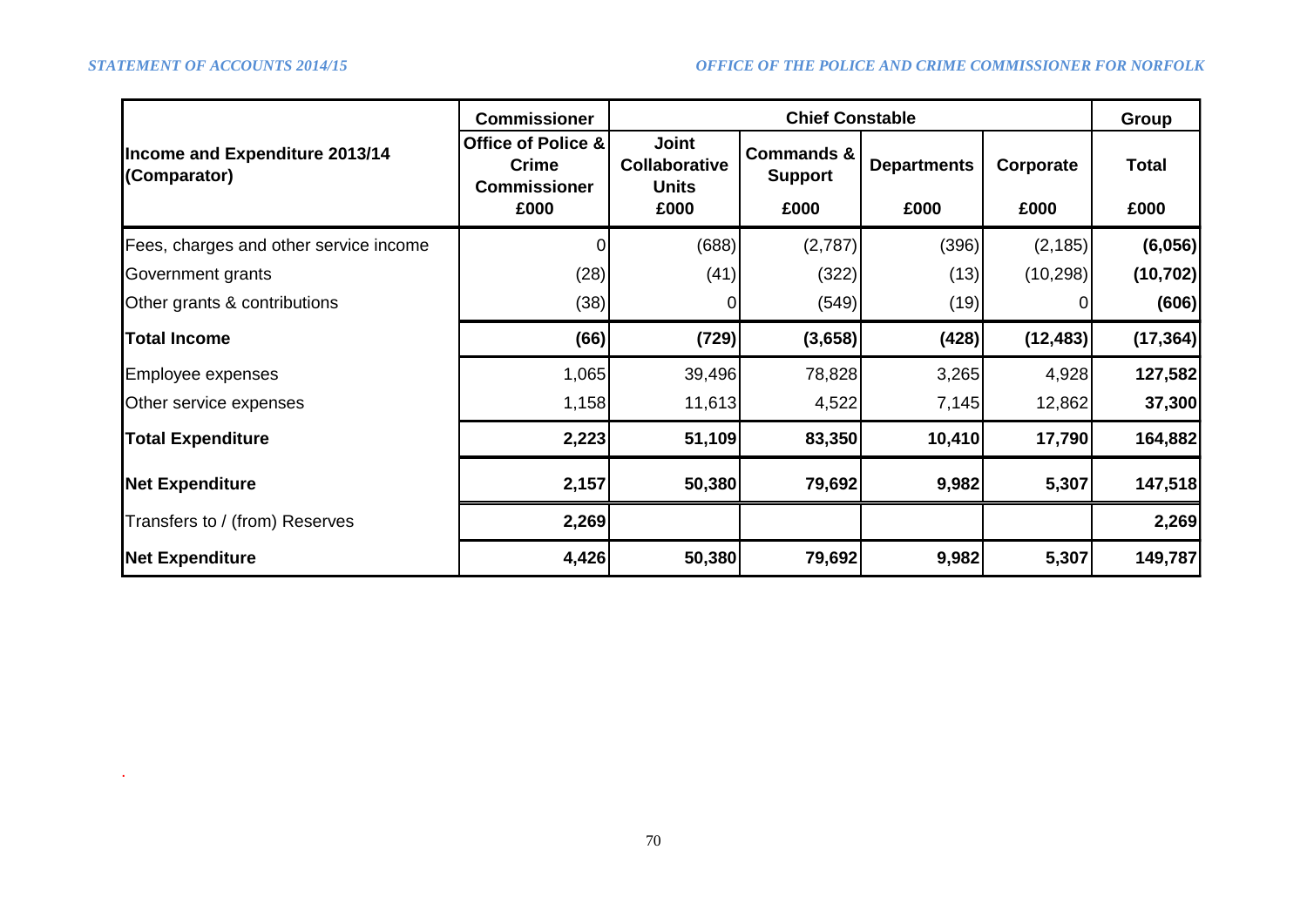# Group Reconciliation of Income and Expenditure to Cost of Services in the Comprehensive Income and Expenditure Statement (CIES)

The reconciliation shows how the figures in the analysis of income and expenditure, in the above table, relate to the amounts included in the Comprehensive Income and Expenditure Statement.

|                                                                                                        | 2014/15<br>£000 | 2013-2014<br>£000 |
|--------------------------------------------------------------------------------------------------------|-----------------|-------------------|
| Net expenditure in the Analysis                                                                        | 148,154         | 149,787           |
| Amounts in the Comprehensive Income and Expenditure                                                    |                 |                   |
| Statement not reported to management in the Analysis                                                   | 19,330          | 23,681            |
| Amounts included in the Analysis not included in the<br>Comprehensive Income and Expenditure Statement | (6,918)         | (8,171)           |
| Net Cost of Policing in Comprehensive Income and<br><b>Expenditure Statement</b>                       | 160,566         | 165,297           |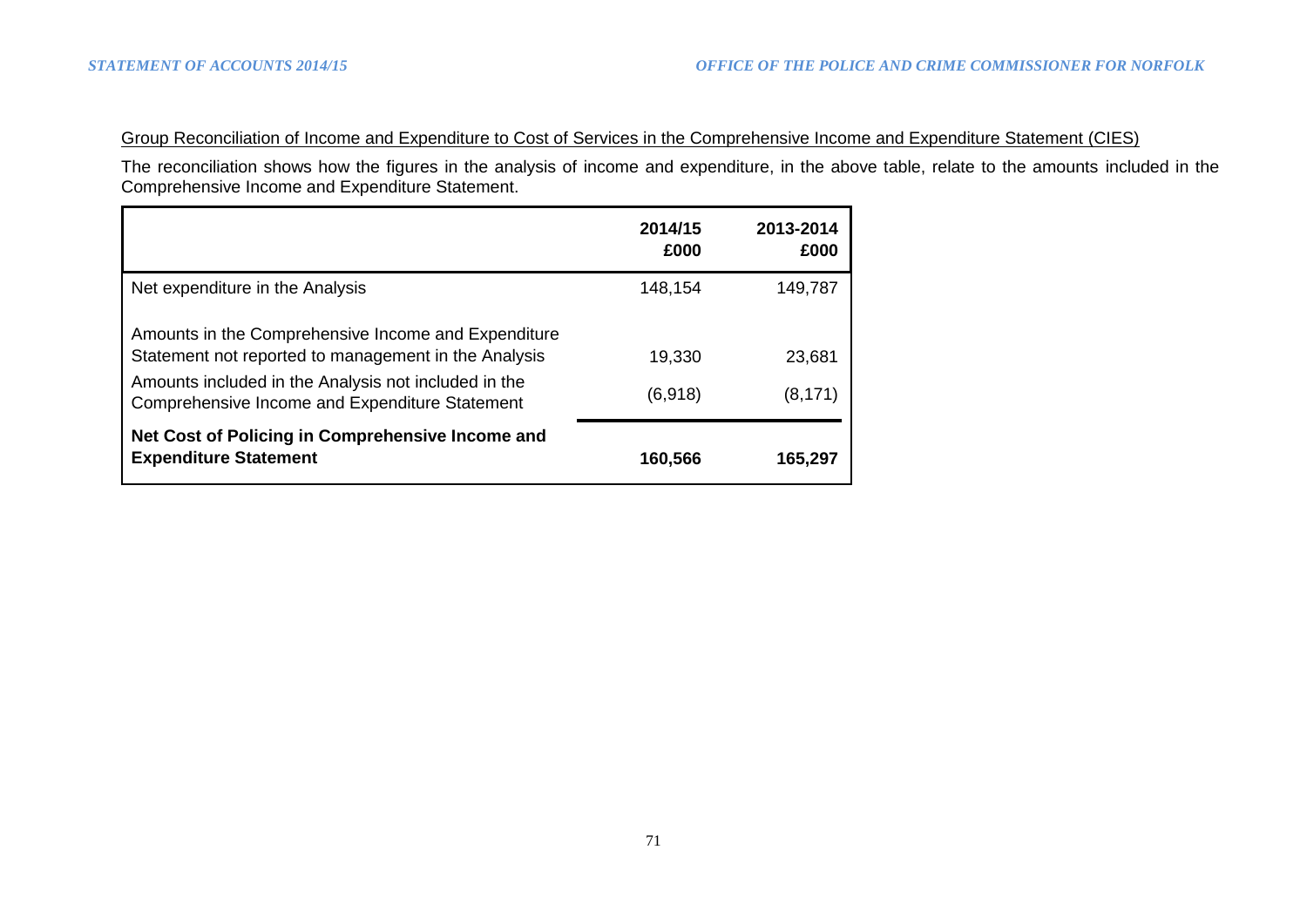# Group Reconciliation to Subjective Analysis

This reconciliation shows how the figures in the analysis of income and expenditure relate to the subjective analysis of the Surplus or Deficit on the Provision of Services included in the Comprehensive Income and Expenditure Statement.

| 2014/15                                                                 | Service<br>Analysis<br>£000 | Not reported<br>to management<br>£000 | Not included in<br><b>Net Cost Services</b><br>£000 | <b>Net Cost of</b><br><b>Services</b><br>£000 | Corporate<br>Amounts<br>£000 | <b>Total</b><br>£000 |
|-------------------------------------------------------------------------|-----------------------------|---------------------------------------|-----------------------------------------------------|-----------------------------------------------|------------------------------|----------------------|
| Fees, charges and other service income                                  | (7,061)                     | 0                                     | $\mathbf 0$                                         | (7,061)                                       | $\Omega$                     | (7,061)              |
| Interest and investment income                                          | (275)                       | 0                                     | 275                                                 | 0                                             | (275)                        | (275)                |
| Income from council tax                                                 | 0                           | 0                                     | 0                                                   | 0                                             | (55,990)                     | (55,990)             |
| Government grants and contributions                                     | (13, 146)                   | 0                                     | 3,309                                               | (9,837)                                       | (98,050)                     | (107, 887)           |
| <b>Total Income</b>                                                     | (20,482)                    | $\mathbf 0$                           | 3,584                                               | (16, 898)                                     | (154,315)                    | (171, 213)           |
| Employee expenses                                                       | 128,789                     | 13,630                                | $\mathbf 0$                                         | 142,419                                       | 57,136                       | 199,555              |
| Other service expenses                                                  | 39,090                      | 0                                     | (9,745)                                             | 29,345                                        | 6,739                        | 36,084               |
| Depreciation, amortisation and impairment                               | $\mathbf 0$                 | 5,700                                 | 0                                                   | 5,700                                         | 0                            | 5,700                |
| Interest payments                                                       | 757                         | 0                                     | (757)                                               | $\mathbf 0$                                   | 757                          | 757                  |
| Gains and losses on Disposal of Property,<br><b>Plant and Equipment</b> | $\mathbf 0$                 | 0                                     | 0                                                   | $\mathbf 0$                                   | (16)                         | (16)                 |
| <b>Total Expenditure</b>                                                | 168,636                     | 19,330                                | (10, 502)                                           | 177,464                                       | 64,616                       | 242,080              |
| Surplus or deficit on the provision of<br>services                      | 148,154                     | 19,330                                | (6,918)                                             | 160,566                                       | (89, 699)                    | 70,867               |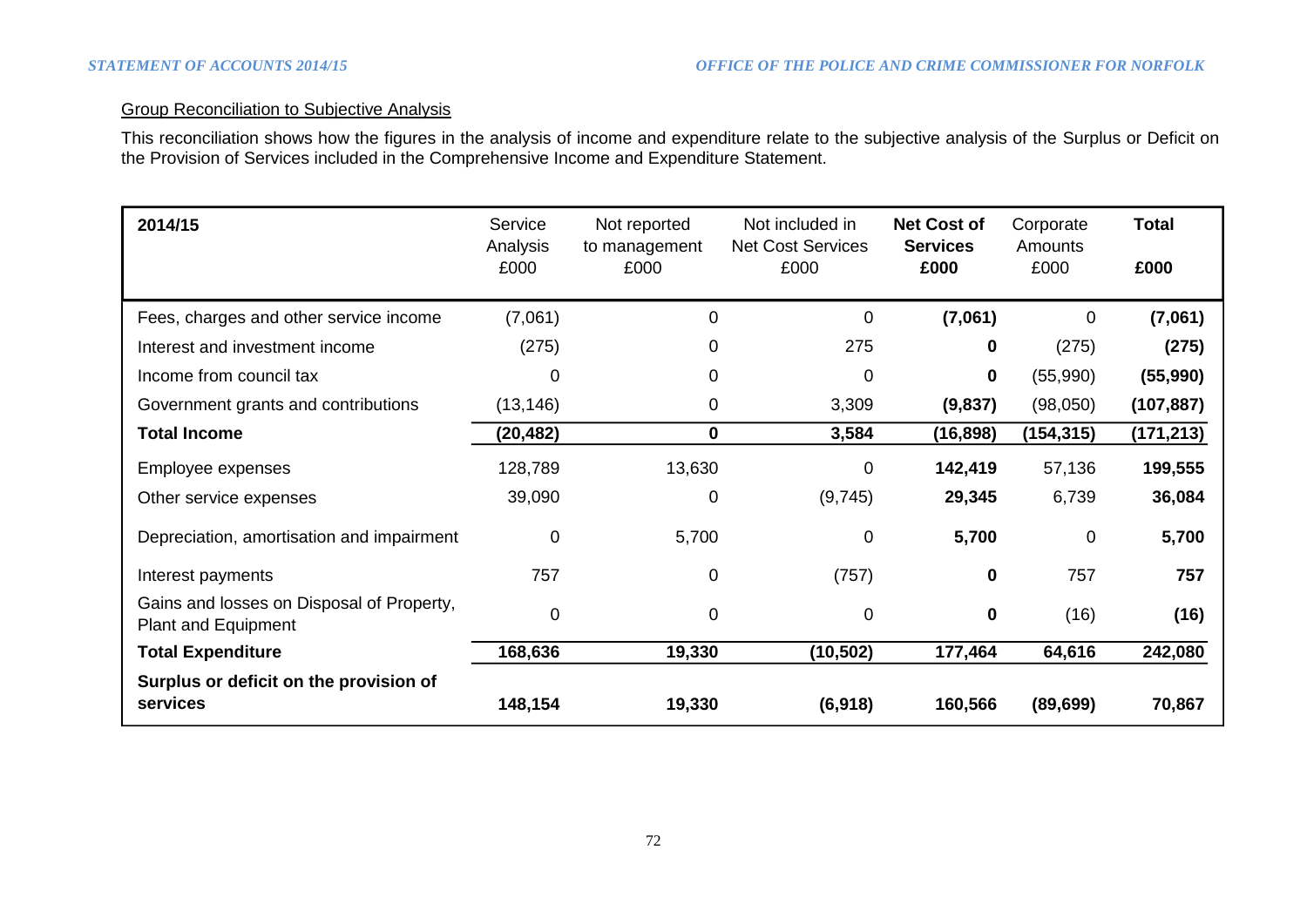| 2013/14 (Comparator)                                                    | Service<br>Analysis<br>£000 | Not reported<br>to management<br>£000 | Not included in<br><b>Net Cost Services</b><br>£000 | <b>Net Cost of</b><br><b>Services</b><br>£000 | Corporate<br>Amounts<br>£000 | <b>Total</b><br>£000 |
|-------------------------------------------------------------------------|-----------------------------|---------------------------------------|-----------------------------------------------------|-----------------------------------------------|------------------------------|----------------------|
| Fees, charges and other service income                                  | (5,769)                     | 0                                     | $\mathbf 0$                                         | (5,769)                                       | $\mathbf 0$                  | (5,769)              |
| Interest and investment income                                          | (287)                       | 0                                     | 287                                                 | 0                                             | (287)                        | (287)                |
| Income from council tax                                                 | 0                           | 0                                     | 0                                                   | 0                                             | (53, 547)                    | (53, 547)            |
| Government grants and contributions                                     | (11,308)                    | 0                                     | 3,360                                               | (7, 948)                                      | (101, 726)                   | (109, 674)           |
| <b>Total Income</b>                                                     | (17,364)                    | 0                                     | 3,647                                               | (13, 717)                                     | (155, 560)                   | (169, 277)           |
| Employee expenses                                                       | 127,582                     | 18,072                                | 0                                                   | 145,654                                       | 58,104                       | 203,758              |
| Other service expenses                                                  | 38,804                      | 0                                     | (11, 053)                                           | 27,751                                        | 6,827                        | 34,578               |
| Depreciation, amortisation and impairment                               | $\overline{0}$              | 5,609                                 | $\mathbf 0$                                         | 5,609                                         | 0                            | 5,609                |
| Interest payments                                                       | 765                         | 0                                     | (765)                                               | 0                                             | 765                          | 765                  |
| Gains and losses on Disposal of Property,<br><b>Plant and Equipment</b> | $\mathbf 0$                 | 0                                     | 0                                                   | $\bf{0}$                                      | 187                          | 187                  |
| <b>Total Expenditure</b>                                                | 167,151                     | 23,681                                | (11, 818)                                           | 179,014                                       | 65,883                       | 244,897              |
| Surplus or deficit on the provision of<br>services                      | 149,787                     | 23,681                                | (8, 171)                                            | 165,297                                       | (89, 677)                    | 75,620               |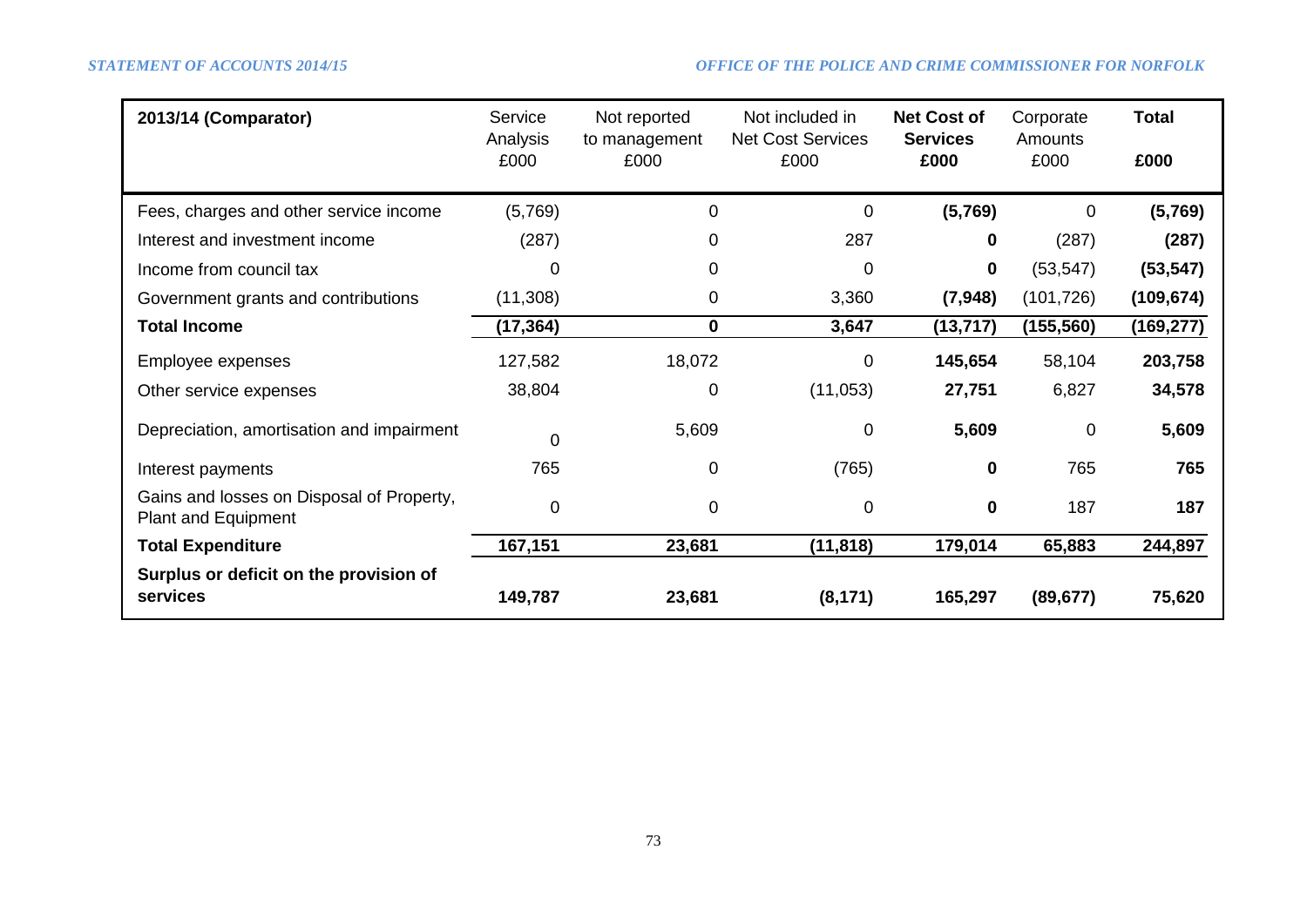# PCC Reconciliation of Income and Expenditure to Cost of Services in the Comprehensive Income and Expenditure Statement (CIES)

The reconciliation shows how the figures in the analysis of income and expenditure, in the above table, relate to the amounts included in the Comprehensive Income and Expenditure Statement.

|                                                                                                             | 2014/15<br>£000 | 2013/14<br>£000 |
|-------------------------------------------------------------------------------------------------------------|-----------------|-----------------|
| Net expenditure in the Analysis                                                                             | 2,357           | 4,426           |
| Movement between PCC/CC outturn                                                                             | 4,979           | 3,035           |
| Amounts in the Comprehensive Income and Expenditure<br>Statement not reported to management in the Analysis | 6,093           | 5,637           |
| Amounts included in the Analysis not included in the<br>Comprehensive Income and Expenditure Statement      | (6,918)         | (8,171          |
| <b>Cost of Policing Services in Comprehensive Income</b><br>and Expenditure Statement                       | 6,511           | 4,927           |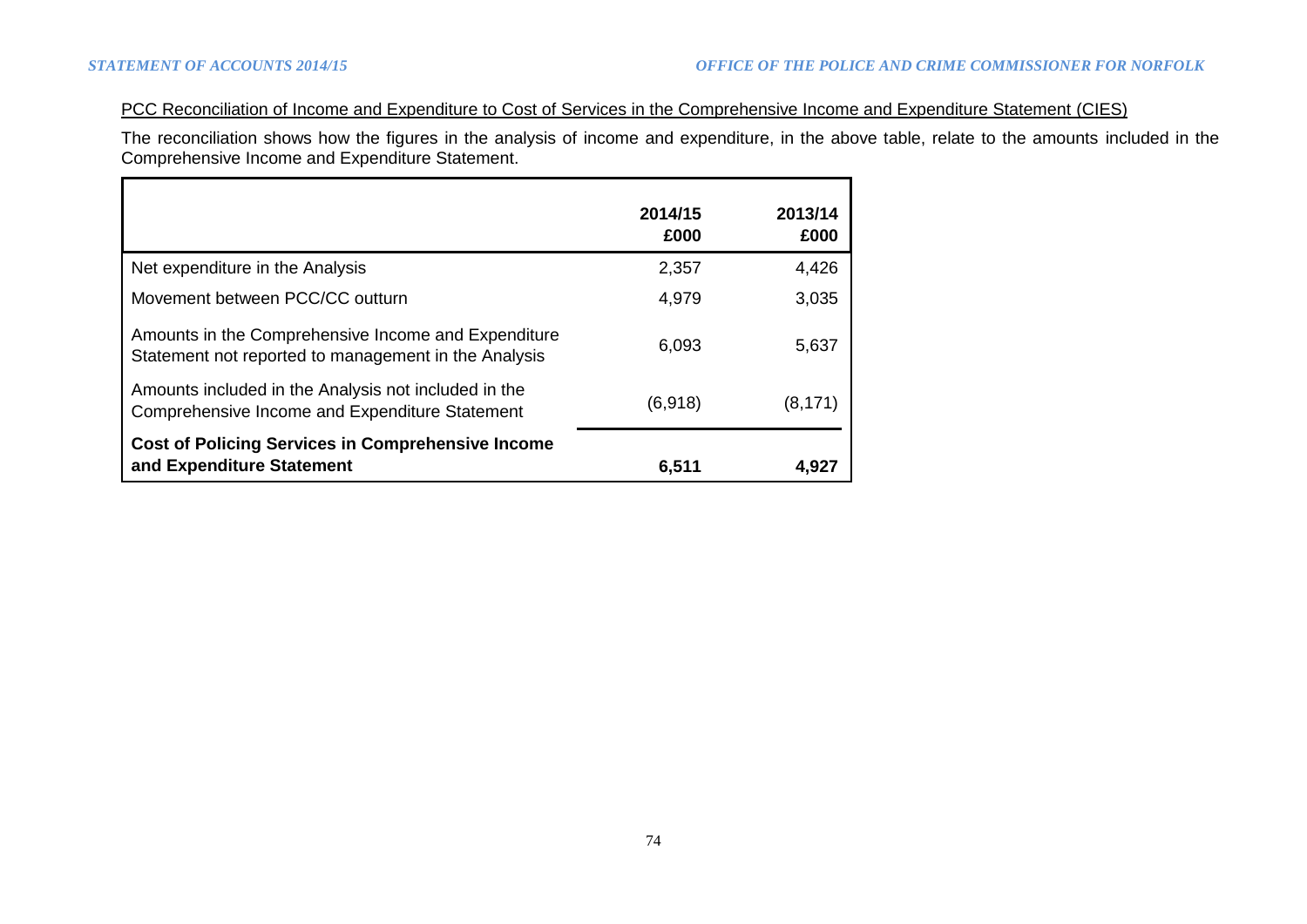# PCC Reconciliation to Subjective Analysis

This reconciliation shows how the figures in the analysis of income and expenditure relate to the subjective analysis of the Surplus or Deficit on the Provision of Services included in the Comprehensive Income and Expenditure Statement.

| 2014/15                                                          | Reported to<br>Management<br>£000 | <b>Movements</b><br>between<br>PCC/CC<br>£000 | Restated<br>Service<br>Analysis<br>£000 | Not reported<br>to management<br>£000 | Not included<br>in Net<br><b>Cost Services</b><br>£000 | Cost of<br><b>Policing</b><br><b>Services</b><br>£000 | Corporate<br>Amounts<br>£000 | <b>Total</b><br>£000 |
|------------------------------------------------------------------|-----------------------------------|-----------------------------------------------|-----------------------------------------|---------------------------------------|--------------------------------------------------------|-------------------------------------------------------|------------------------------|----------------------|
| Fees, charges and other service income                           | (3)                               | (126)                                         | (129)                                   | 0                                     | 0                                                      | (129)                                                 | 0                            | (129)                |
| Interest and investment income                                   | 0                                 | (275)                                         | (275)                                   | 0                                     | 275                                                    | 0                                                     | (275)                        | (275)                |
| Income from council tax                                          | 0                                 | 0                                             | $\mathbf 0$                             | 0                                     | $\mathbf 0$                                            | $\mathbf 0$                                           | (55,990)                     | (55,990)             |
| Government grants and contributions                              | (994)                             | (6, 756)                                      | (7,750)                                 | 0                                     | 3,309                                                  | (4, 441)                                              | (98,050)                     | (102, 491)           |
| <b>Total Income</b>                                              | (997)                             | (7, 157)                                      | (8, 154)                                | $\mathbf 0$                           | 3,584                                                  | (4, 570)                                              | (154,315)                    | (158, 885)           |
| Employee expenses                                                | 751                               | 442                                           | 1,193                                   | 393                                   | 0                                                      | 1,586                                                 | 15                           | 1,601                |
| Other service expenses                                           | 2,603                             | 10,937                                        | 13,540                                  | 0                                     | (9,745)                                                | 3,795                                                 | 6,739                        | 10,534               |
| Depreciation, amortisation and impairment                        | $\mathbf 0$                       | $\overline{0}$                                | $\mathbf 0$                             | 5,700                                 | 0                                                      | 5,700                                                 | $\overline{0}$               | 5,700                |
| Interest payments                                                | 0                                 | 757                                           | 757                                     | 0                                     | (757)                                                  | 0                                                     | 757                          | 757                  |
| Gains and losses on Disposal of Property,<br>Plant and Equipment | $\mathbf 0$                       | $\mathbf 0$                                   | $\mathbf 0$                             | 0                                     | 0                                                      | $\mathbf 0$                                           | (16)                         | (16)                 |
| <b>Total Expenditure</b>                                         | 3,354                             | 12,136                                        | 15,490                                  | 6,093                                 | (10, 502)                                              | 11,081                                                | 7,495                        | 18,576               |
| Intra Group Adjustment                                           |                                   |                                               |                                         |                                       |                                                        |                                                       | 140,818                      | 140,818              |
| Surplus or deficit on the provision of<br>services               | 2,357                             | 4,979                                         | 7,336                                   | 6,093                                 | (6,918)                                                | 6,511                                                 | (6,002)                      | 509                  |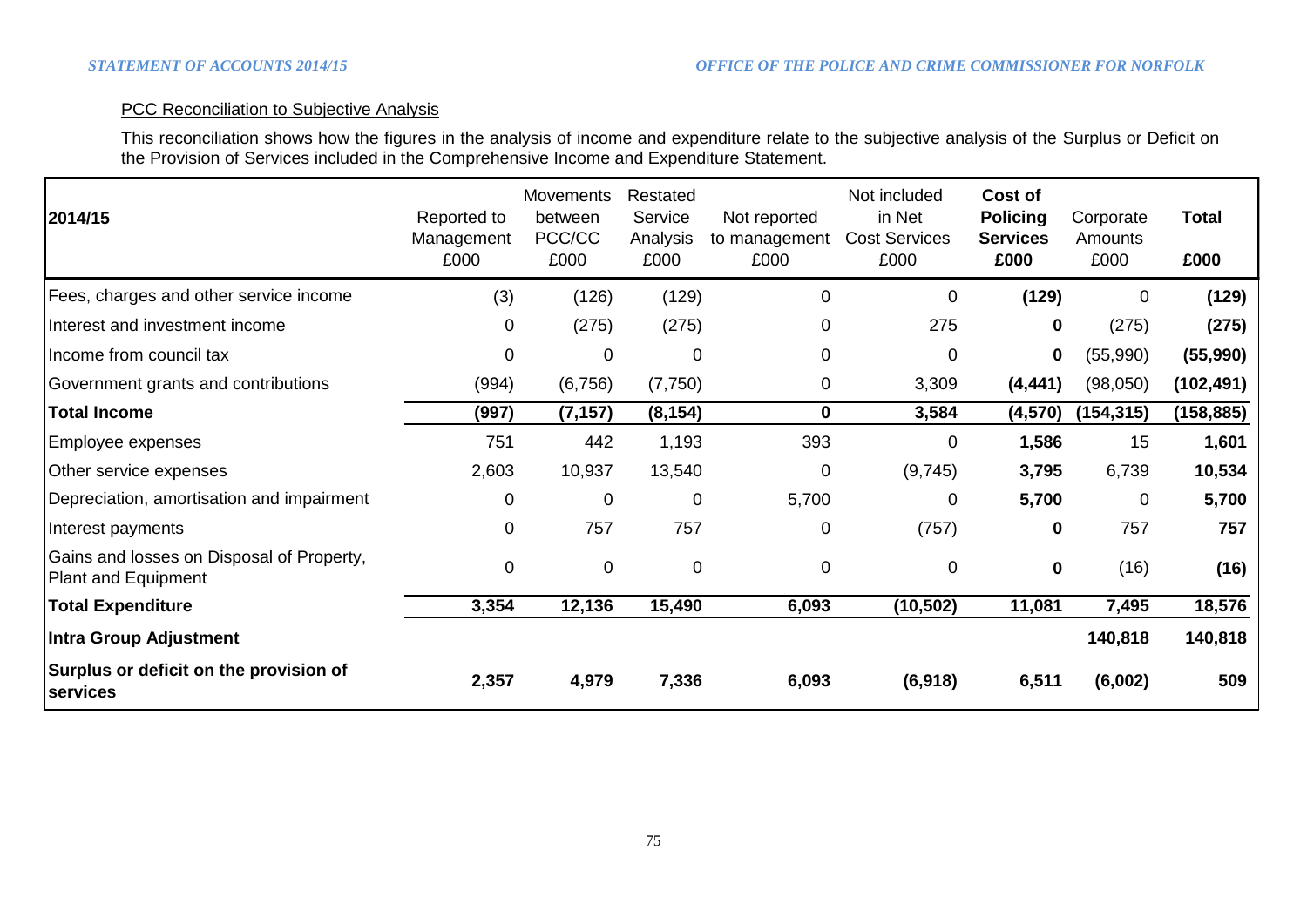| 2013/14 (Comparator)                                             | Reported to<br>Management<br>£000 | <b>Movements</b><br>between<br>PCC/CC<br>£000 | Restated<br>Service<br>Analysis<br>£000 | Not reported<br>to management<br>£000 | Not included<br>in Net<br><b>Cost Services</b><br>£000 | Cost of<br><b>Policing</b><br><b>Services</b><br>£000 | Corporate<br>Amounts<br>£000 | <b>Total</b><br>£000 |
|------------------------------------------------------------------|-----------------------------------|-----------------------------------------------|-----------------------------------------|---------------------------------------|--------------------------------------------------------|-------------------------------------------------------|------------------------------|----------------------|
| Fees, charges and other service income                           | $\Omega$                          | (236)                                         | (236)                                   | 0                                     | 0                                                      | (236)                                                 | 0                            | (236)                |
| Interest and investment income                                   | 0                                 | (287)                                         | (287)                                   | 0                                     | 287                                                    | $\mathbf 0$                                           | (287)                        | (287)                |
| Income from council tax                                          | $\Omega$                          | $\Omega$                                      | 0                                       | 0                                     | $\mathbf 0$                                            | 0                                                     | (53, 547)                    | (53, 547)            |
| Government grants and contributions                              | (66)                              | (7, 477)                                      | (7, 543)                                | 0                                     | 3,360                                                  | (4, 183)                                              | (101, 726)                   | (105, 909)           |
| <b>Total Income</b>                                              | (66)                              | (8,000)                                       | (8,066)                                 | 0                                     | 3,647                                                  | (4,419)                                               | (155, 560)                   | (159,979)            |
| Employee expenses                                                | 1,065                             | 342                                           | 1,407                                   | 28                                    | 0                                                      | 1,435                                                 | 37                           | 1,472                |
| Other service expenses                                           | 3,427                             | 9,928                                         | 13,355                                  | 0                                     | (11,053)                                               | 2,302                                                 | 6,827                        | 9,129                |
| Depreciation, amortisation and impairment                        | 0                                 | $\mathbf{0}$                                  | $\pmb{0}$                               | 5,609                                 | 0                                                      | 5,609                                                 | $\mathbf 0$                  | 5,609                |
| Interest payments                                                | $\Omega$                          | 765                                           | 765                                     | 0                                     | (765)                                                  | $\mathbf 0$                                           | 765                          | 765                  |
| Gains and losses on Disposal of Property,<br>Plant and Equipment | $\mathbf{0}$                      | $\Omega$                                      | $\mathbf 0$                             | $\overline{0}$                        | 0                                                      | $\mathbf 0$                                           | 187                          | 187                  |
| <b>Total Expenditure</b>                                         | 4,492                             | 11,035                                        | 15,527                                  | 5,637                                 | (11, 818)                                              | 9,346                                                 | 7,816                        | 17,162               |
| <b>Intra Group Adjustment</b>                                    |                                   |                                               |                                         |                                       |                                                        |                                                       | 142,326                      | 142,326              |
| Surplus or deficit on the provision of<br><b>services</b>        | 4,426                             | 3,035                                         | 7,461                                   | 5,637                                 | (8, 171)                                               | 4,927                                                 | (5, 418)                     | (491)                |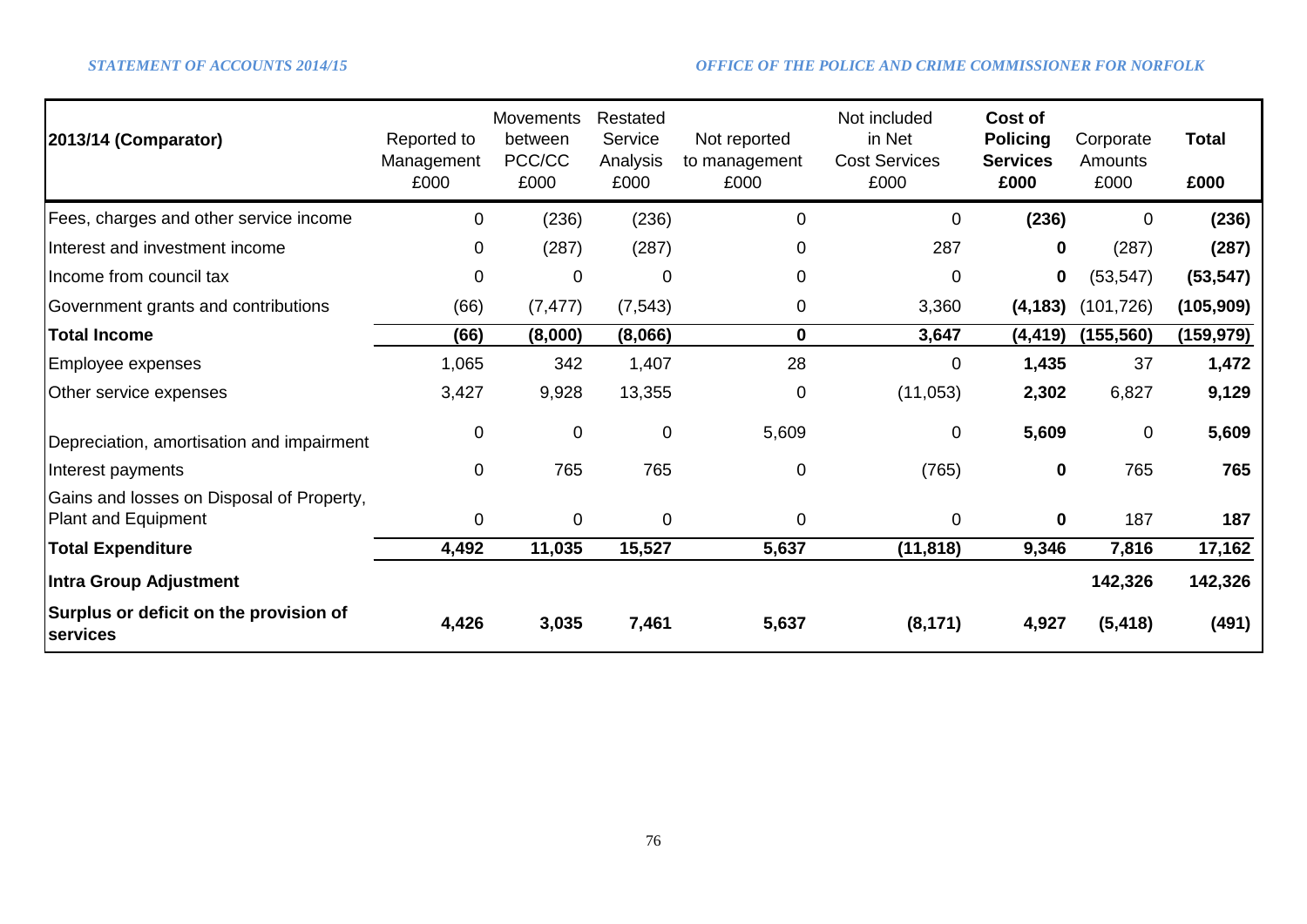# **26. MEMBERS' ALLOWANCES**

The total amount of allowances and expenses paid to members of the Audit Committee in 2014/15 was £11,520 (£4,389 in 2013/14). The number of members increased from 3 to 5 in September 2014.

# **27. OFFICERS' REMUNERATION**

The remuneration paid to senior officers of the OPCCN is shown in the following table;

| <b>Postholder information</b>                      | Year    | Salary,<br>Fees and<br><b>Allces</b><br>£ | <b>Expense</b><br><b>Allces</b><br>£ | <b>Benefits</b><br>in Kind<br>£ | <b>Pension</b><br><b>Contribs</b><br>£ | <b>Total Excl. Employer's</b><br><b>Pension</b><br>£ | Total Incl.<br><b>Pension</b><br><b>Contribs Contributions</b> |
|----------------------------------------------------|---------|-------------------------------------------|--------------------------------------|---------------------------------|----------------------------------------|------------------------------------------------------|----------------------------------------------------------------|
| Police & Crime Commissioner - Stephen Bett         | 2014/15 | 70,000                                    | 300                                  | 0                               | 70,300                                 | 12,530                                               | 82,830                                                         |
|                                                    | 2013/14 | 70,000                                    | 300                                  | 0                               | 70,300                                 | 11,480                                               | 81,780                                                         |
| <b>Deputy Police &amp; Crime Commissioner</b>      | 2014/15 | 56,665                                    | 18                                   | 0                               | 56,683                                 | 10,143                                               | 66,826                                                         |
| Jenny McKibben                                     | 2013/14 | 56,327                                    | 270                                  | 0                               | 56,597                                 | 9,238                                                | 65,835                                                         |
| <b>Chief Executive</b>                             | 2014/15 | 85,156                                    | 1,331                                | 0                               | 86,487                                 | 15,243                                               | 101,730                                                        |
| - Appointed 21.10.13                               | 2013/14 | 35,022                                    | 46                                   | 0                               | 35,068                                 | 5,744                                                | 40,812                                                         |
| <b>Head of Staff - Retired 30.11.13</b>            | 2013/14 | 75,133                                    | 67                                   | 6,337                           | 81,537                                 | 12,322                                               | 93,859                                                         |
| <b>Chief Finance Officer</b> (works 22.5 hrs/week) | 2014/15 | 47,814                                    | 0                                    | 0                               | 47,814                                 | 0                                                    | 47,814                                                         |
| - Appointed 02.01.14 (Current)                     | 2013/14 | 11,803                                    | 0                                    | 0                               | 11,803                                 | 0                                                    | 11,803                                                         |
| - Retired 09.02.14 (Previous)                      | 2013/14 | 44,343                                    | 0                                    | 0                               | 44,343                                 | 0                                                    | 44,343                                                         |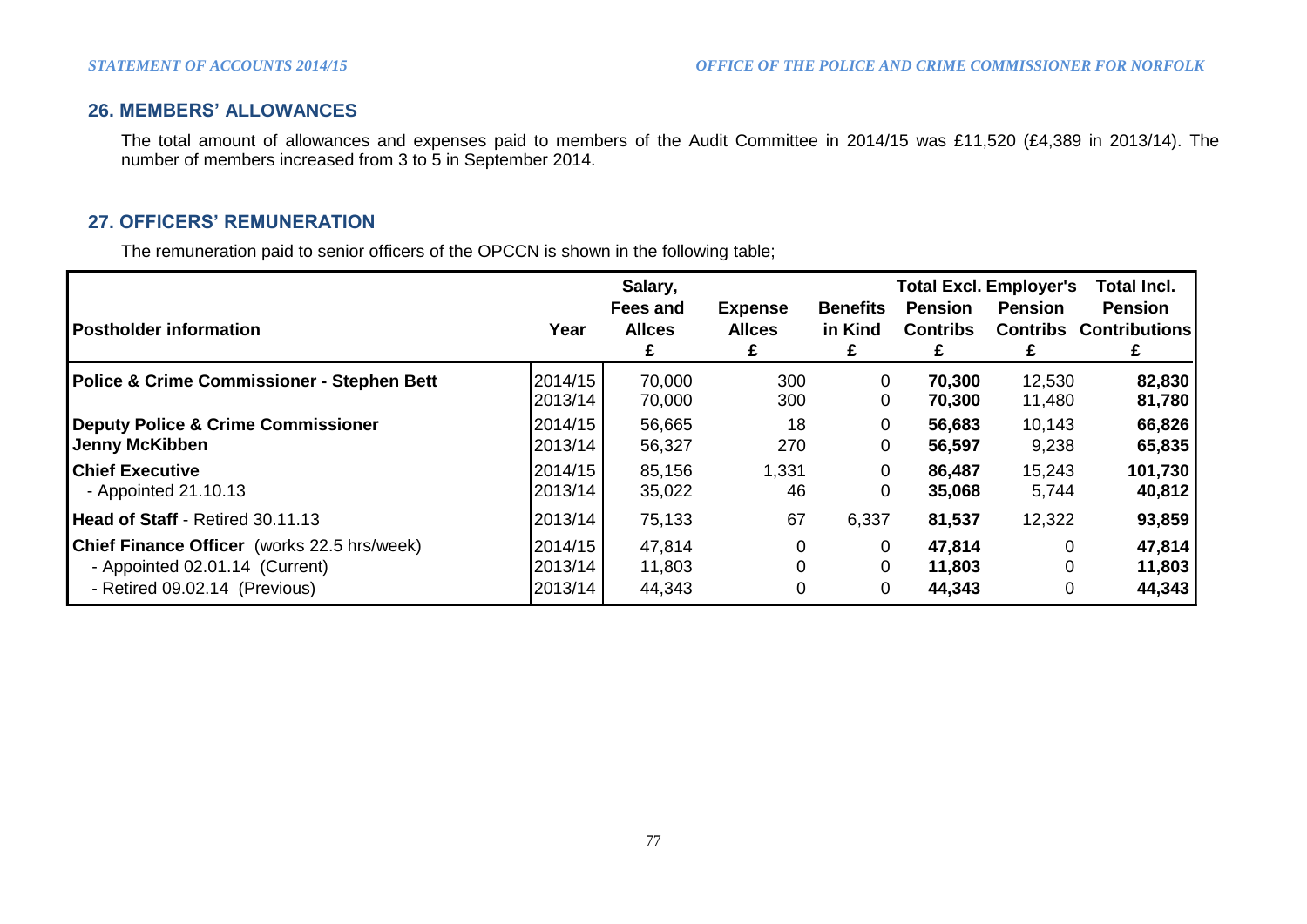The remuneration paid to senior police officers and staff designated as ACPO officers within the Constabulary are shown in the following table;

| <b>Postholder information</b>                                                                               | Year                          | Salary,<br>Fees and<br><b>Allces</b> | Termination<br><b>Payments</b> | <b>Expense</b><br><b>Allces</b> | <b>Benefits</b><br>in Kind | <b>Total Excl.</b><br><b>Pension</b><br><b>Contribs</b><br>£ | <b>Employer's</b><br><b>Pension</b><br><b>Contribs</b><br>£ | <b>Total Incl.</b><br><b>Pension</b><br><b>Contributions</b> |
|-------------------------------------------------------------------------------------------------------------|-------------------------------|--------------------------------------|--------------------------------|---------------------------------|----------------------------|--------------------------------------------------------------|-------------------------------------------------------------|--------------------------------------------------------------|
| <b>Chief Constable S Bailey</b><br>- Appointed 10.06.13<br>Chief Constable P Gormley - Transferred 10.06.13 | 2014/15<br>2013/14<br>2013/14 | 144,120<br>114,103<br>35,014         | 0                              | 1,493<br>1,207<br>441           | 4,357<br>2,493<br>781      | 149,970<br>117,803<br>36,236                                 | 33,458<br>26,814<br>6,312                                   | 183,428<br>144,617<br>42,548                                 |
| <b>Deputy Chief Constable</b><br>- Appointed 10.06.13<br>Deputy Chief Constable - Promoted 10.06.13         | 2014/15<br>2013/14<br>2013/14 | 118,146<br>100,565<br>26,607         | 0<br>0                         | 1,790<br>4,193<br>286           | 5,655<br>3,123<br>592      | 125,591<br>107,881<br>27,485                                 | 27,603<br>20,918<br>5,208                                   | 153,194<br>128,799<br>32,693                                 |
| Assistant Chief Constable (1) - Promoted 10.06.13                                                           | 2013/14                       | 24,434                               | 0                              | 1,364                           | 741                        | 26,539                                                       | 4,770                                                       | 31,309                                                       |
| Assistant Chief Constable (2) - Transferred 18.07.14                                                        | 2014/15<br>2013/14            | 32,928<br>106,948                    | 0                              | 0<br>0                          | 712<br>2,876               | 33,640<br>109,824                                            | 6,838<br>22,821                                             | 40,478<br>132,645                                            |
| <b>Assistant Chief Constable (3)</b>                                                                        | 2014/15<br>2013/14            | 101,583<br>102,222                   |                                | 0<br>0                          | 5,099<br>4,409             | 106,682<br>106,631                                           | 23,734<br>23,888                                            | 130,416<br>130,519                                           |
| <b>Assistant Chief Constable (4)</b><br>- Appointed 10.06.13                                                | 2014/15<br>2013/14            | 94,936<br>76,702                     |                                | 0<br>0                          | 3,038<br>1,116             | 97,974<br>77,818                                             | 21,395<br>11,207                                            | 119,369<br>89,025                                            |
| <b>Assistant Chief Officer Resources</b>                                                                    | 2014/15<br>2013/14            | 106,804<br>106,467                   | 92,749<br>0                    | 6,693<br>6,739                  | 0<br>0                     | 206,246<br>113,206                                           | 0<br>17,461                                                 | 206,246<br>130,667                                           |
| <b>Chief Finance Officer</b> (works 14.5 hrs/week)<br>- Appointed $01.04.14$                                | 2014/15                       | 33,646                               | 0                              | 0                               | 0                          | 33,646                                                       | 0                                                           | 33,646                                                       |

The Assistant Chief Constable (in post 2 to18.07.14 above) had executive portfolio with Suffolk Constabulary under joint arrangements (see Note 39 on page 104). The full remuneration paid to this officer is shown above for which a recharge of 43.5% was made to Suffolk Constabulary for salary, expenses and pension contributions in 2014/15. The amount recharged is £17,298 (£58,921 in 2013/14).

The senior police officers (holding the rank of Chief Superintendent and above), and other employees who received more than £50,000 remuneration for the year (excluding employer and employee pension contributions) were paid the following amounts, (officers in the above tables are included);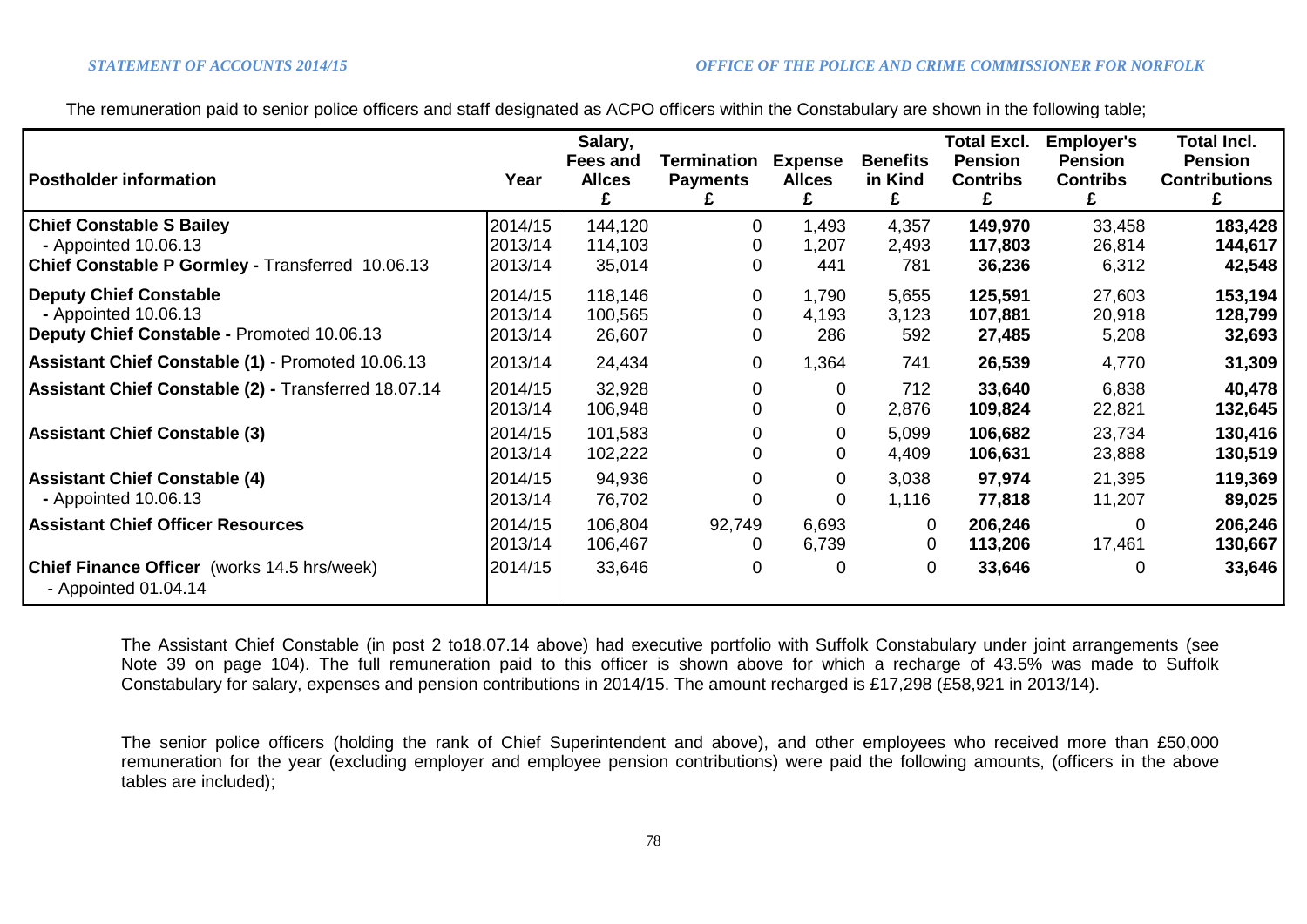| Group<br><b>Remuneration band</b> | 2014/15<br><b>Number of Employees</b> | 2013/14<br><b>Number of Employees</b> |
|-----------------------------------|---------------------------------------|---------------------------------------|
| £50,000 - £54,999                 | 5                                     | $\overline{7}$                        |
| £55,000 - £59,999                 | 6                                     | 6                                     |
| £60,000 - £64,999                 |                                       | O                                     |
| £65,000 - £69,999                 |                                       |                                       |
| £70,000 - £74,999                 |                                       |                                       |
| £75,000 - £79,999                 | 2                                     | $\overline{2}$                        |
| £80,000 - £84,999                 | 4                                     | 4                                     |
| £85,000 - £89,999                 | 1                                     | 0                                     |
| £90,000 - £94,999                 | 0                                     | $\overline{2}$                        |
| £95,000 - £99,999                 |                                       | 0                                     |
| £100,000 - £104,999               | 2                                     | 0                                     |
| £105,000 - £109,999               | 0                                     | 2                                     |
| £110,000 - £114,999               | 0                                     | 1                                     |
| £120,000 - £124,999               |                                       | Ω                                     |
| £130,000 - £134,999               |                                       |                                       |
| £145,000 - £149,999               |                                       |                                       |
| £175,000 - £179,999               |                                       | 0                                     |
| <b>OPCCN</b>                      | 2014/15                               | 2013/14                               |
| <b>Remuneration band</b>          | <b>Number of Employees</b>            | <b>Number of Employees</b>            |
| £55,000 - £59,999                 |                                       |                                       |
| £70,000 - £74,999                 |                                       |                                       |
| £80,000 - £84,999                 | 0.6                                   |                                       |
| £85,000 - £89,999                 |                                       |                                       |

Employer's pension contributions are made at the rate of 24.2% of pensionable pay for police officers and 17.9% (16.4% in 2013/14) of pensionable pay for staff in accordance with the separate pension arrangements for police officers and staff. See note 35 on pages 89 to 99.

Further information on bonuses, expenses, allowances and benefits in kind is available in the "Payments and Benefits in Kind" booklet on the PCC's website [www.norfolk-pcc.gov.uk.](http://www.norfolk-pcc.gov.uk/)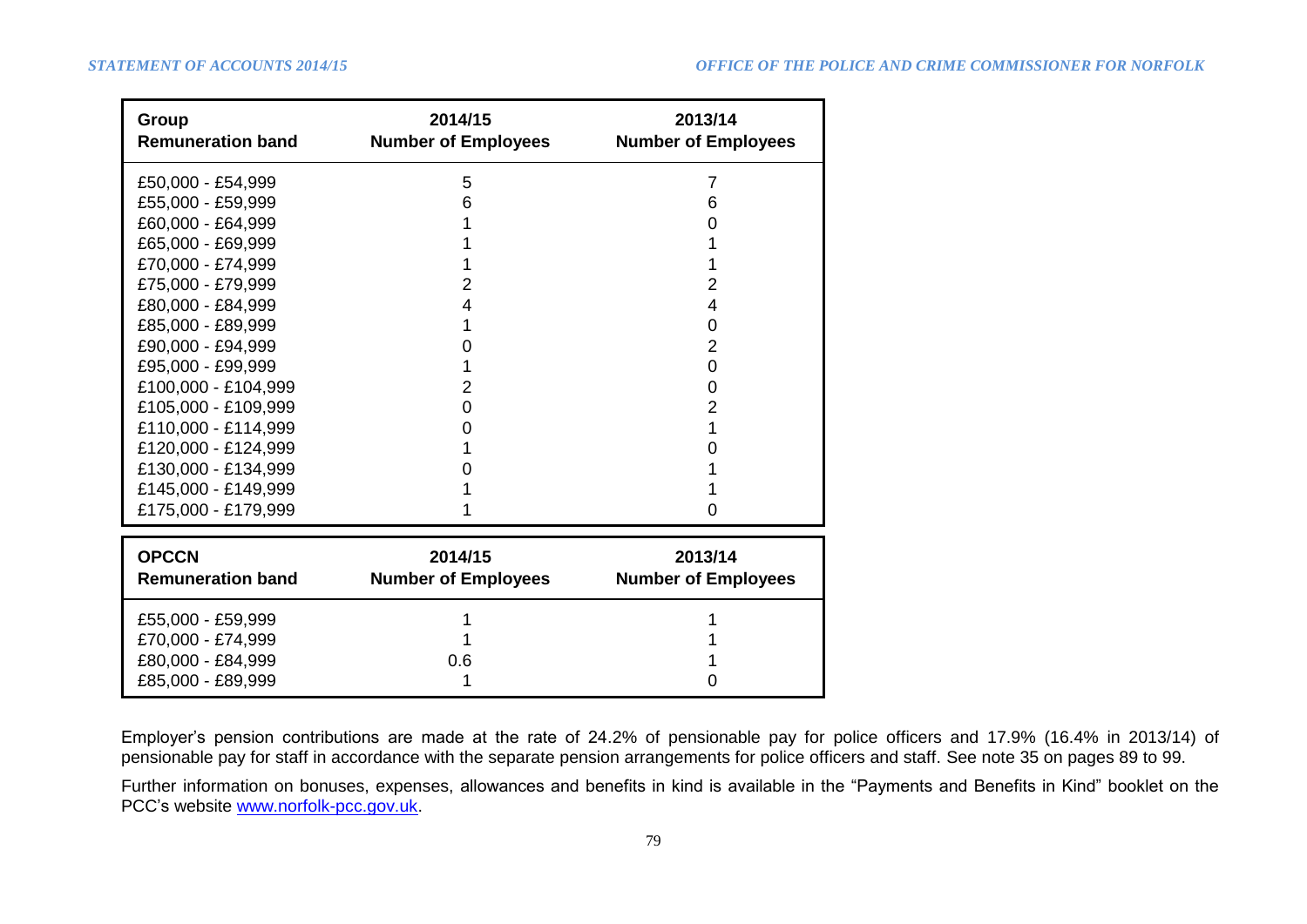# **28. EXTERNAL AUDIT COSTS**

The following costs were made to the external auditors Ernst and Young to carry out the audits on the Statement of Accounts for the PCC and Group. A scale fee variation increase was agreed for work undertaken on governance within the Office of the PCC and for extra work on the financial statements, financial resilience and dual role of the PCC and CC Chief Finance Officer in 2013/14.

|                                                                                                           |                                | Group                           |                                | <b>PCC</b>                      |
|-----------------------------------------------------------------------------------------------------------|--------------------------------|---------------------------------|--------------------------------|---------------------------------|
|                                                                                                           | <b>Planned Fees</b><br>2014/15 | <b>Restated Fees</b><br>2013/14 | <b>Planned Fees</b><br>2014/15 | <b>Restated Fees</b><br>2013/14 |
| Fees payable with regard to external audit services carried out by the<br>appointed auditor for the year; |                                |                                 |                                |                                 |
| Fees payable in respect of statutory inspections of the Financial Statements                              | 65,100                         | 69,175                          | 45,100                         | 48,090                          |

# **29. GRANT INCOME**

The Group and PCC credited the following grants and contributions to the Comprehensive Income and Expenditure Statement.

| <b>PCC Grant Income</b>                                   | 2014/15<br>£000 | 2013/14<br>£000 |
|-----------------------------------------------------------|-----------------|-----------------|
| <b>Credited to Taxation and Non Specific Grant Income</b> |                 |                 |
| <b>Other Government Grants</b>                            |                 |                 |
| <b>PFI Grant OCC</b>                                      | 3,309           | 3,346           |
| Loan Charges Grant                                        |                 | 14              |
| Total                                                     | 3,309           | 3,360           |
| <b>Capital Grants and Contributions</b>                   |                 |                 |
| <b>Capital Grant</b>                                      | 1,273           | 1,235           |
| Home Office                                               | 371             | 258             |
| <b>Local Authority Partnership</b>                        | 127             | 117             |
| <b>Other Organisations</b>                                | 62              | 21              |
| <b>Total</b>                                              | 1,833           | 1,631           |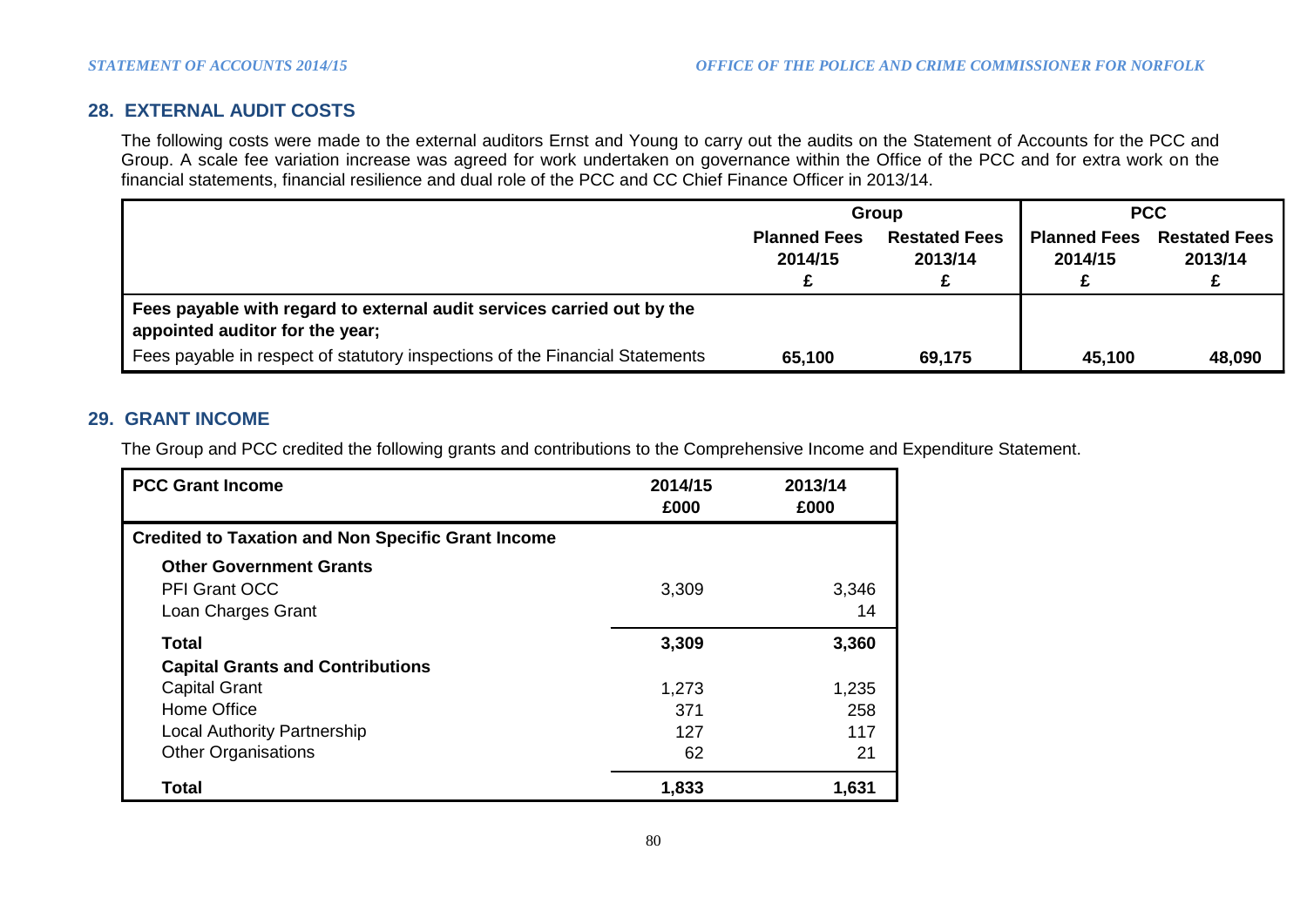|                                                       | Group           |                 | <b>PCC</b>      |                 |
|-------------------------------------------------------|-----------------|-----------------|-----------------|-----------------|
| <b>Grant Income</b>                                   | 2014/15<br>£000 | 2013/14<br>£000 | 2014/15<br>£000 | 2013/14<br>£000 |
| <b>Credited to Services</b>                           |                 |                 |                 |                 |
| <b>PFI Grant PICs</b>                                 | 3,448           | 3,448           | 3,448           | 3,448           |
| <b>Single Counter Terrorism Grant</b>                 | 3,956           | 2,822           |                 |                 |
| Ministry of Justice                                   | 903             |                 | 903             |                 |
| <b>Community Safety Fund</b>                          |                 | 669             |                 | 669             |
| Home Office Innovation Fund                           | 129             |                 |                 |                 |
| Partnership Funding                                   | 322             | 573             | 8               | 38              |
| <b>Criminal Records Bureau</b>                        | 301             | 310             |                 |                 |
| Operation Hydrant (National operation overseen by CC) | 257             | 0               |                 |                 |
| Other grants                                          | 498             | 92              | 82              | 27              |
| Sponsorship and Donations                             | 23              | 32              |                 |                 |
| Total                                                 | 9,837           | 7,946           | 4,441           | 4,182           |

# **30. RELATED PARTIES**

The Group is required to disclose material transactions with related parties - bodies or individuals that have the potential to control or influence or to be controlled or influenced by the Group. Disclosure of these transactions allows readers to assess the extent to which the Group might have been constrained in ability to operate independently or might have secured the ability to limit another party's ability to bargain freely.

## Central Government

Central Government has significant influence over the general operations of the Group. It is responsible for providing the statutory framework, within which the Group operates, provides the majority of funding in the form of grants and prescribes the terms of many of the transactions that the Group has with other parties (e.g. council tax bills). Grants received from government departments are set out in the subjective analysis in note 25 on pages 68 to 76 on reporting for resources allocation decisions.

## **Officers**

The PCC wrote to all Chief Officers requesting details of any related party transactions. There are no disclosures.

## Audit Committee members

The PCC wrote to all members requesting details of any related party transactions. One member disclosed that he is also a member of Norfolk County Council and of Kings Lynn and West Norfolk Borough Council.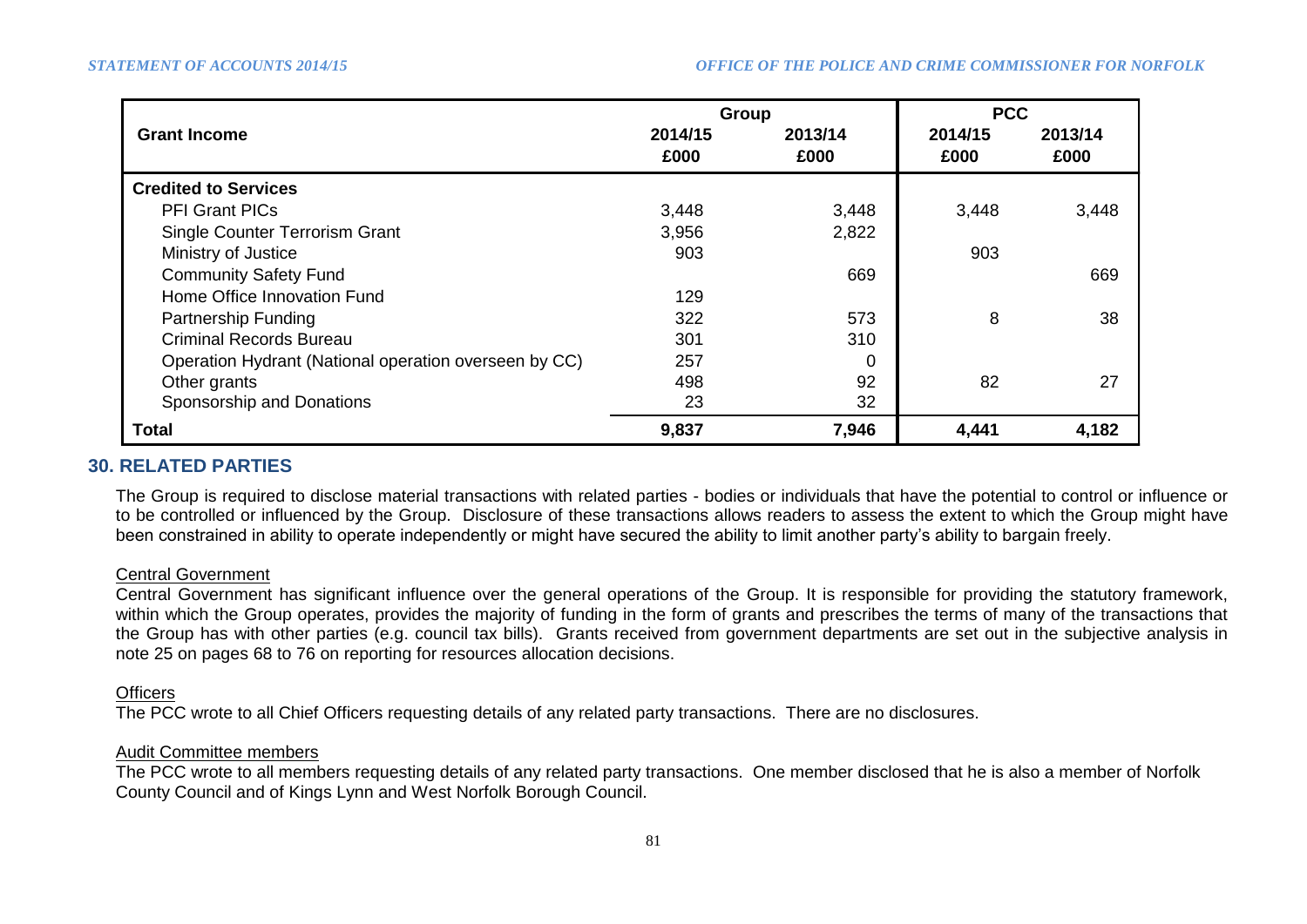#### Other Public Bodies

These include Norfolk County Council and the seven District Councils. Transactions with these organisations are included elsewhere in the accounts.

## **31. CAPITAL EXPENDITURE AND CAPITAL FINANCING**

The total amount of capital expenditure incurred in the year is shown in the table below (including the value of assets under PFI contracts), together with the resources that have been used to finance it. Where capital expenditure is to be financed in future years by charges to revenue as assets are used by the PCC, the expenditure results in an increase in the Capital Financing Requirement (CFR), a measure of the capital expenditure incurred historically by the PCC that has yet to be financed. The CFR is analysed in the second part of this note.

| <b>Capital Financing Requirement</b>                                                        | 2014/15<br>£000 | 2013/14<br>£000 |
|---------------------------------------------------------------------------------------------|-----------------|-----------------|
| <b>Opening Capital Financing Requirement</b>                                                | 89,023          | 90,104          |
| <b>Capital Investment</b>                                                                   |                 |                 |
| <b>Property, Plant and Equipment</b>                                                        | 5,920           | 4,335           |
| Intangible Assets                                                                           | 106             | 14              |
| <b>Sources of Finance</b>                                                                   |                 |                 |
| Capital receipts                                                                            | (335)           | (334)           |
| Government Grants & Other Contributions                                                     | (1,833)         | (3, 128)        |
| Sums set aside from revenue:                                                                |                 |                 |
| Direct revenue contributions                                                                | (1, 106)        | (468)           |
| Minimum Revenue Provision                                                                   | (1,399)         | (1, 344)        |
| <b>Other Adjustments</b>                                                                    |                 |                 |
| <b>Transferred Debt Repayment</b>                                                           | (156)           | (156)           |
| <b>Closing Capital Financing Requirement</b>                                                | 90,220          | 89,023          |
| <b>Explanation of Movements in Year</b><br>Increase/(decrease) in underlying need to borrow |                 |                 |
| (unsupported by Government financial assistance)                                            | 1,197           | (1,081)         |
| Increase/(decrease) in Capital Financing Requirement                                        | 1,197           | (1,081)         |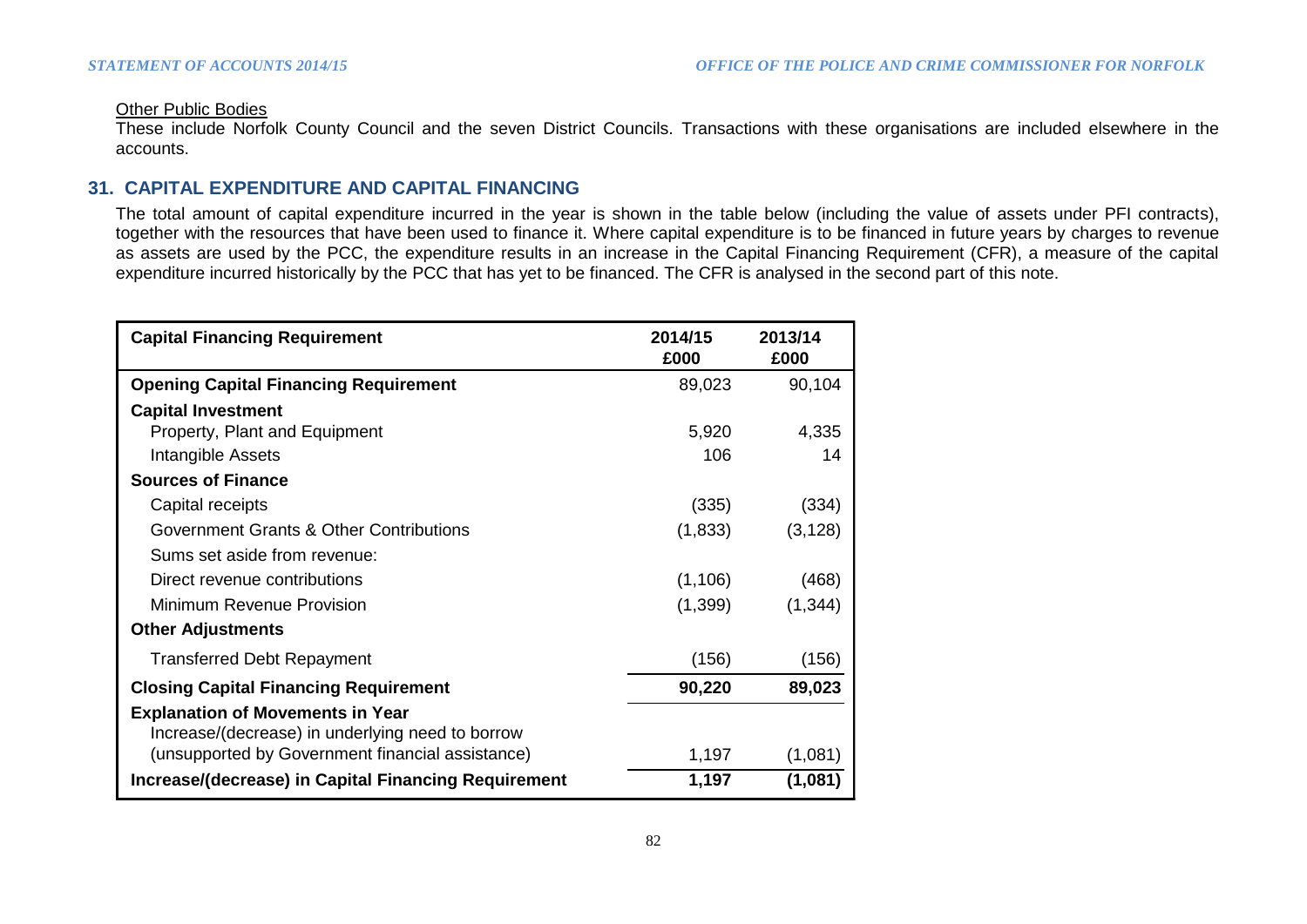# **32. LEASES**

## PCC as Lessee

The PCC has a number of properties on short term lease arrangements which have been accounted for as operating leases.

The expenditure charged to the Comprehensive Income and Expenditure Statement during the year in relation to these leases was £757,891 (£678,702 in 2013/14).

The future minimum lease payments due under non-cancellable leases in future years are:

|                                                   | 31 March 2015<br>£000 | 31 March 2014<br>£000 |
|---------------------------------------------------|-----------------------|-----------------------|
| No later than one year                            | 668                   | 714                   |
| Later than one year and not later than five years | 1,388                 | 1,689                 |
| Later than five years                             | 680                   | 817                   |
| <b>Operating leases as Lessee</b>                 | 2,736                 | 3,220                 |

PCC as Lessor

The PCC has granted several leases on properties which have been accounted for as operating leases. The total rentals receivable in 2014/15 was £32,440 (£42,876 in 2013/14).

The future minimum lease payments receivable under uncancellable leases in future years are:

|                                                   | 31 March 2015<br>£000 | 31 March 2014<br>£000 |
|---------------------------------------------------|-----------------------|-----------------------|
| No later than one year                            | 24                    | 25                    |
| Later than one year and not later than five years | 27                    | 29                    |
| Later than five years                             | 13                    | 19                    |
| <b>Operating leases as Lessor</b>                 | 64                    | 73                    |

This income relates to 5 leases for which only part of a property is being leased.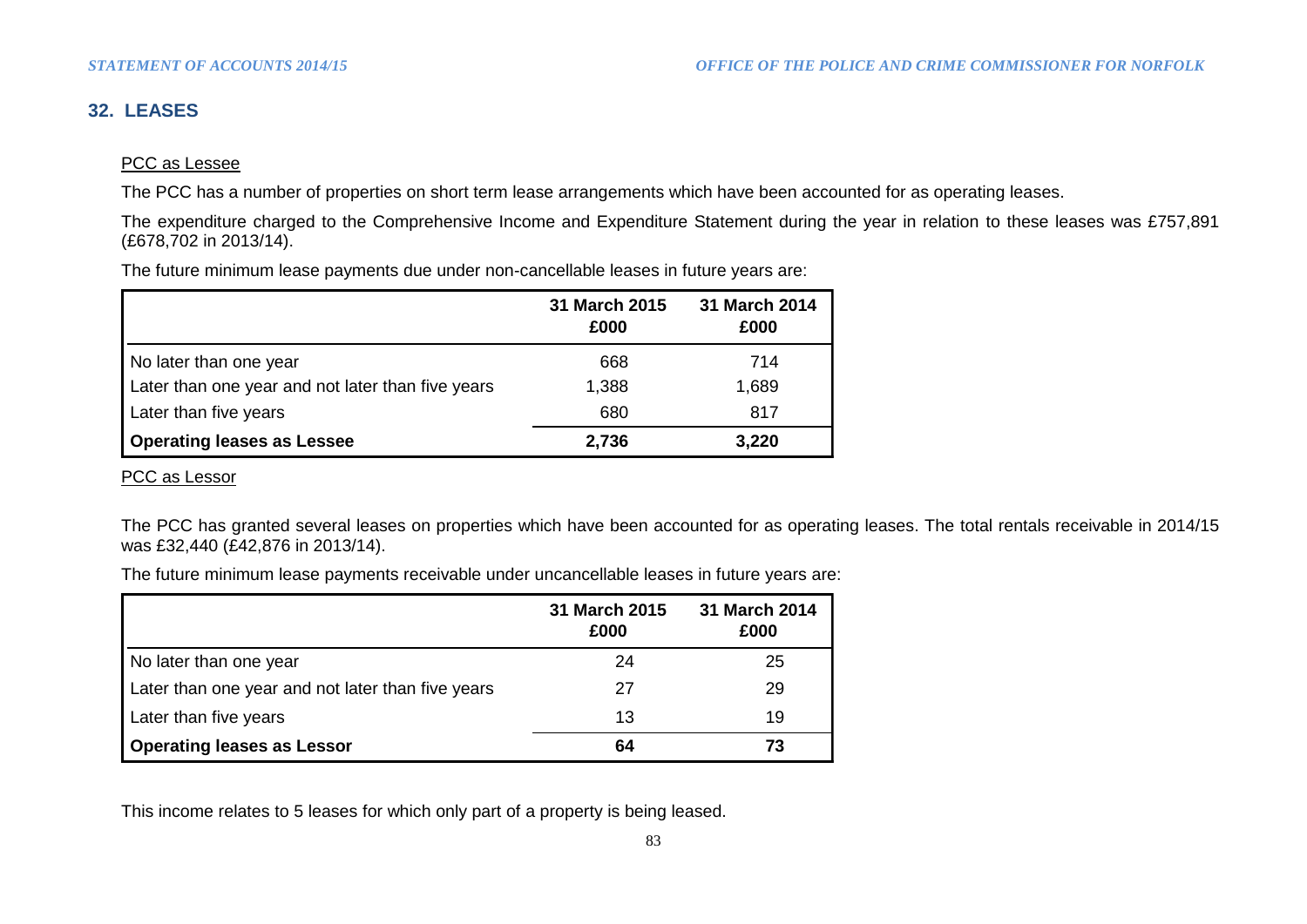# **33. PRIVATE FINANCE INITIATIVES**

### 1. Operations and Communications Centre at Wymondham

The Group is committed to making payments under a contract with a consortium for the use of Jubilee House, Operations and Communications Centre at Wymondham until 2037.

The actual level of payments is dependent on availability of the site and the provision and delivery of services within. The estimated cost covers the contract standard facilities management provision. The contract, which is for a period of 35 years starting from 2001, has an option at contract end date to purchase the property at open market value, or to negotiate with the PFI provider to extend the contract for up to a further 2 periods of 15 years, or of terminating the contract.

The assets used to provide the accommodation are recognised on the Balance Sheet. Movements in their value over the year are detailed in the analysis of the movement on the Property, Plant and Equipment balance at note 9 on pages 44 to 49.

The Group makes an agreed payment each year which is increased by inflation and can be reduced if the contractor fails to meet availability and performance standards in any year but which is otherwise fixed. Payments remaining to be made under the PFI contract at 31 March 2013 (excluding any estimation of inflation and availability/performance deductions) are as follows:

|                               | Group<br>Repayment                           |                                          |                         |                      | <b>PCC</b><br>Repayment                  |                         |                      |  |
|-------------------------------|----------------------------------------------|------------------------------------------|-------------------------|----------------------|------------------------------------------|-------------------------|----------------------|--|
|                               | <b>Payment of</b><br><b>Services</b><br>£000 | of Capital<br><b>Expenditure</b><br>£000 | <b>Interest</b><br>£000 | <b>Total</b><br>£000 | of Capital<br><b>Expenditure</b><br>£000 | <b>Interest</b><br>£000 | <b>Total</b><br>£000 |  |
| Payable in 2015/16            | 1,327                                        | 299                                      | 3,439                   | 5,065                | 299                                      | 3,439                   | 3,738                |  |
| Payable within 2 to 5 years   | 5,292                                        | 1,600                                    | 13,370                  | 20,262               | 1,600                                    | 13,370                  | 14,970               |  |
| Payable within 6 to 10 years  | 7,395                                        | 3,350                                    | 14,582                  | 25,327               | 3,350                                    | 14,582                  | 17,932               |  |
| Payable within 11 to 15 years | 7,622                                        | 5,914                                    | 11,791                  | 25,327               | 5,914                                    | 11,791                  | 17,705               |  |
| Payable within 16 to 20 years | 8,503                                        | 10,437                                   | 6,387                   | 25,327               | 10,437                                   | 6,387                   | 16,824               |  |
| Payable within 21 to 22 years | 3,073                                        | 5,251                                    | (363)                   | 7,961                | 5,251                                    | (363)                   | 4,888                |  |
| <b>Total</b>                  | 33,212                                       | 26,851                                   | 49,206                  | 109,269              | 26,851                                   | 49,206                  | 76,057               |  |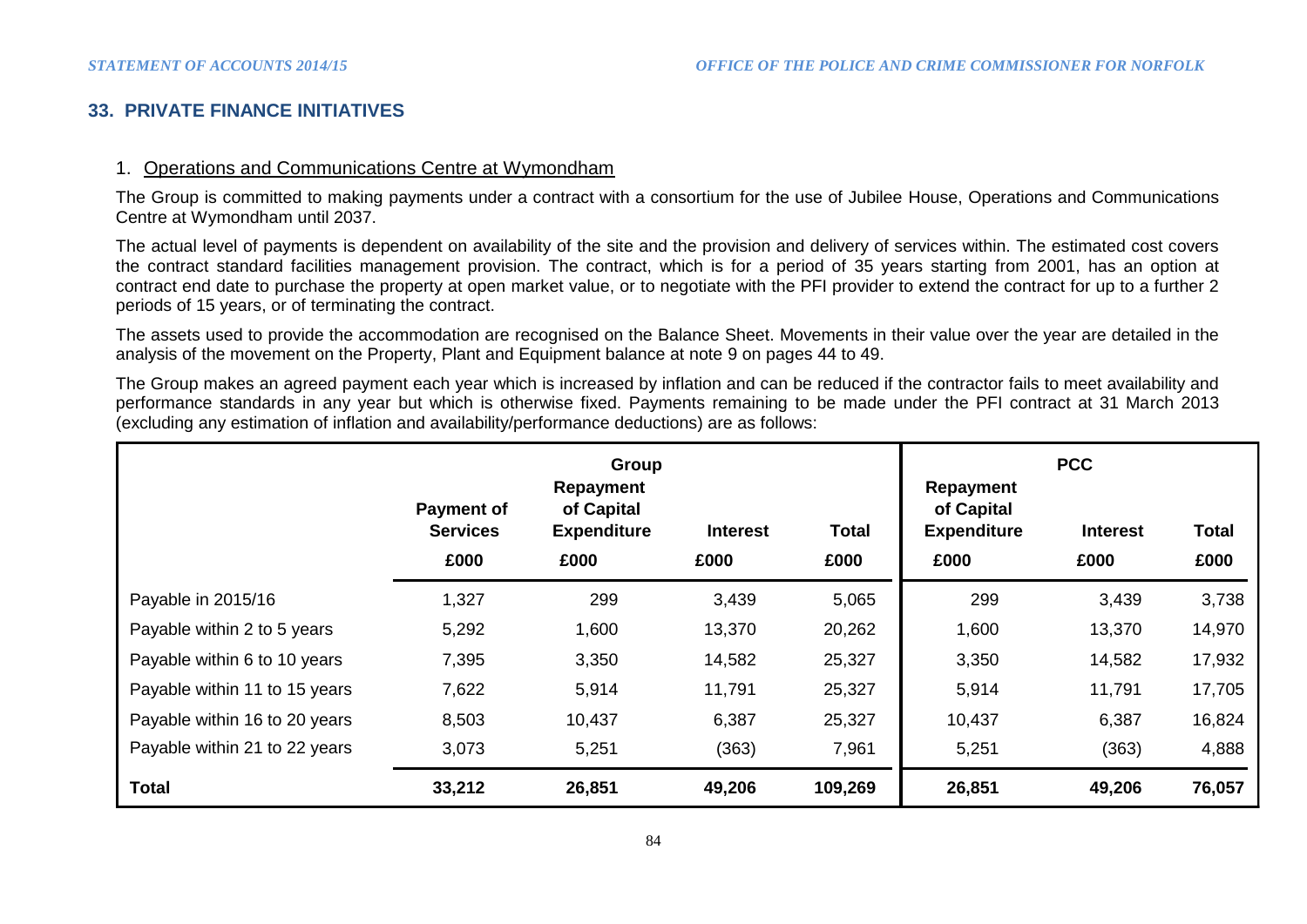Although the payments made to the contractor are described as unitary payments, they have been calculated to compensate the contractor for the fair value of the services they provide, the capital expenditure incurred and interest payable whilst the capital expenditure remains to be reimbursed. The liability outstanding to pay to the contractor for capital expenditure incurred by the PCC is as follows:

|                                        | 2014/15 | 2013/14 |
|----------------------------------------|---------|---------|
|                                        | £000    | £000    |
| Balance outstanding at start of year   | 27,117  | 27,355  |
| Payments during the year               | 266     | 238     |
| <b>Balance outstanding at year-end</b> | 26,851  | 27,117  |

## 2. Police Investigations Centres (PIC)

In 2005 the Police Authorities of Norfolk, Suffolk and Cambridgeshire agreed to purchase land sites within the 3 counties prior to acquiring Police Investigation Centres under a PFI arrangement which were opened during the financial years 2010-2011 and 2011-2012. The agreement made provision to procure the following joint sites:

| <b>Land Aquired at</b> | <b>Date</b>       | <b>Aquiring</b><br><b>Force</b> | $\%$ | <b>Contributing</b><br><b>Force</b> | %  | <b>Balance</b><br><b>Sheet</b><br>£000 |
|------------------------|-------------------|---------------------------------|------|-------------------------------------|----|----------------------------------------|
| Kings Lynn             | May 2007          | <b>Norfolk</b>                  | 67   | Cambridgeshire                      | 33 | 299                                    |
| Bury St. Edmunds       | <b>March 2009</b> | <b>Suffolk</b>                  | 70   | <b>Norfolk</b>                      | 30 | 480                                    |
| Gt. Yarmouth           | December 2009     | <b>Norfolk</b>                  | 50   | <b>Suffolk</b>                      | 50 | 330                                    |

The amounts given in the above table shows the proportion and value of the PIC land owned which is held on the Balance Sheet as at 31 March 2015.

The PFI contract for the 6 PIC's within Norfolk and Suffolk was signed on 23 February 2010. Cambridgeshire is no longer a party to this agreement but has agreed to reimburse Norfolk for the use of one third of the King's Lynn PIC. The total paid by Cambridgeshire in 2014/15 for the unitary charge and running costs was £694k (£671k in 2013/14).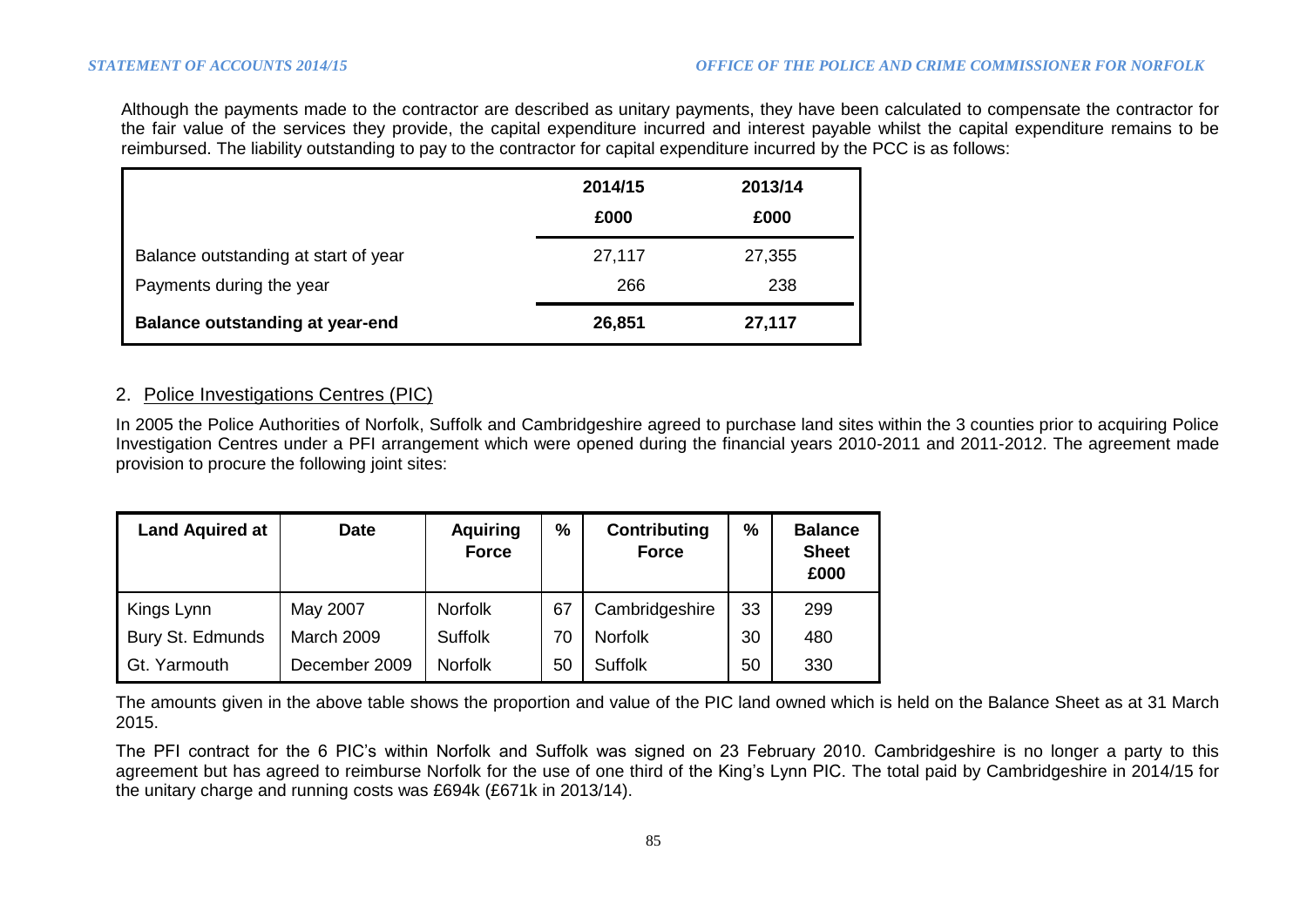The total asset value of Aylsham, Wymondham and Kings Lynn are held on the Norfolk Group Balance Sheet as these PICs are not shared with Suffolk Constabulary and the PIC at Ipswich is held on the Suffolk Group Balance Sheet as this site is not shared with Norfolk Constabulary. The value of Great Yarmouth and Bury St. Edmunds are held on the Balance Sheet of each PCC in the proportion of the number of cells acquired.

The below table identifies the PIC and the percentage to be held on each Balance Sheet with the value being that held on the Norfolk PCC Balance Sheet in 2014/15.

| <b>PIC</b>       | <b>Service</b><br><b>Commencement</b><br><b>Date</b> | <b>Norfolk</b><br>% on Balance<br><b>Sheet</b> | <b>Suffolk</b><br>% on Balance<br><b>Sheet</b> | <b>Balance</b><br><b>Sheet</b><br>£000 |
|------------------|------------------------------------------------------|------------------------------------------------|------------------------------------------------|----------------------------------------|
| Aylsham          | 28.02.2011                                           | 100                                            | 0                                              | 4,998                                  |
| Wymondham        | 04.04.2011                                           | 100                                            | 0                                              | 9,058                                  |
| Kings Lynn       | 25.04.2011                                           | 100                                            | 0                                              | 7,771                                  |
| Ipswich          | 06.06.2011                                           | 0                                              | 100                                            |                                        |
| Bury St. Edmunds | 04.07.2011                                           | 33.33                                          | 66.67                                          | 3,084                                  |
| Gt. Yarmouth     | 07.11.2011                                           | 50                                             | 50                                             | 3,948                                  |

Movements in the asset value over the year are detailed in the analysis of the movement on the Property, Plant and Equipment balance at note 9 on pages 44 to 49.

During the financial years 2010-2011 to 2040-2041 the Norfolk and Suffolk Group are committed to making payments under a contract with a consortium for the use of the 6 PICs. The actual level of payments will be dependent on availability of the site and provision and delivery of services within. The contract is for 30 years. At the end of this term the properties revert to the 2 Groups.

Norfolk and Suffolk Group have agreed to pay for these services on an agreed percentage in accordance with the total number of cells within the 6 properties located in the 2 Counties - this being Norfolk 58.2% and Suffolk 41.8%. The payment made by the Group during 2014/15 was £4.776 million (£4.710m in 2013/14).

The Group makes an agreed payment each year which is increased by inflation and can be reduced if the contractor fails to meet availability and performance standards in any year but which is otherwise fixed. Payments remaining to be made under the PFI contract at 31 March 2015 (which exclude any availability/performance deductions), are shown in the following table;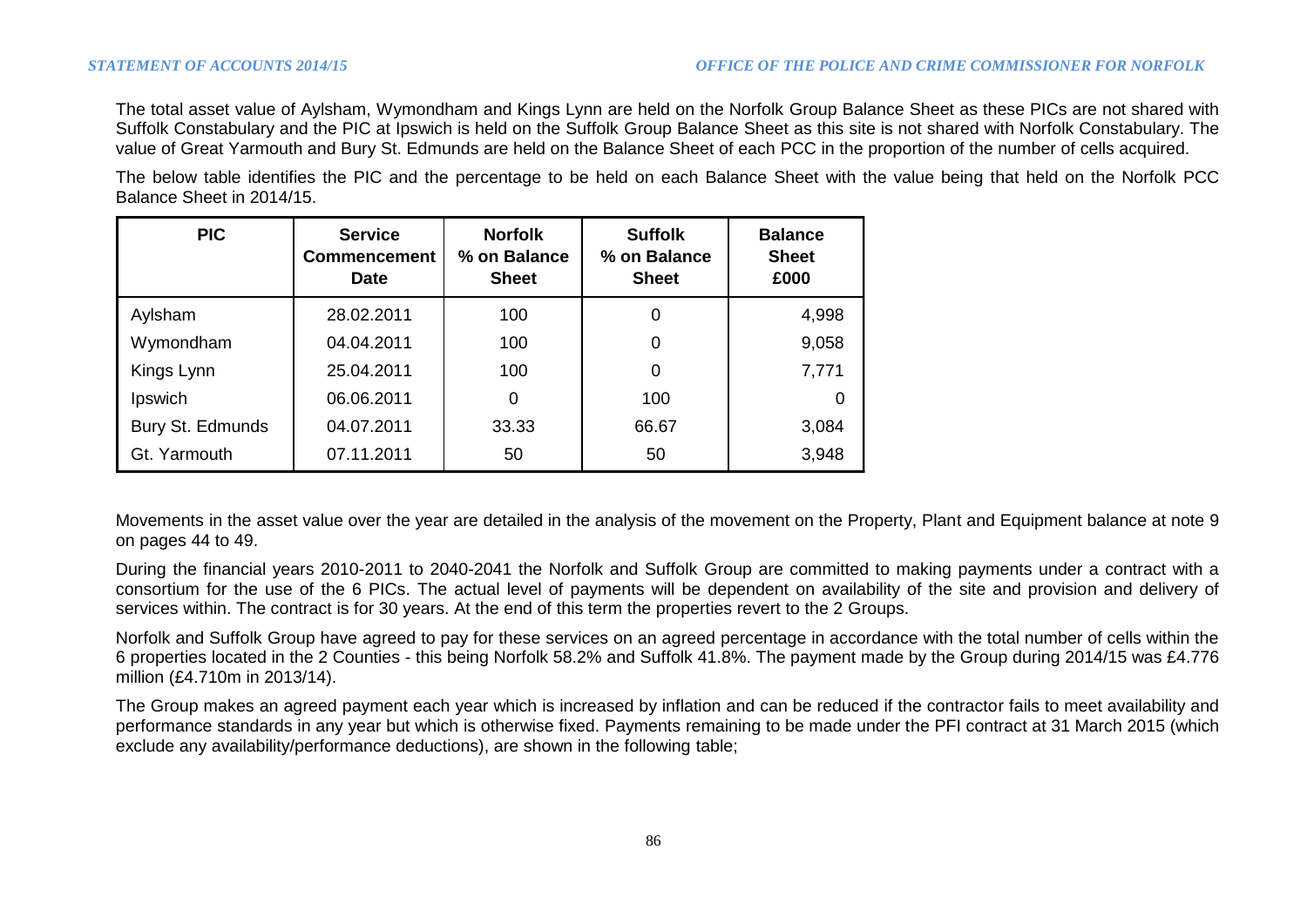|                               | Group                                        |                                                       |                         |               | <b>PCC</b>                                                   |                         |                      |  |
|-------------------------------|----------------------------------------------|-------------------------------------------------------|-------------------------|---------------|--------------------------------------------------------------|-------------------------|----------------------|--|
|                               | <b>Payment of</b><br><b>Services</b><br>£000 | Repayment<br>of Capital<br><b>Expenditure</b><br>£000 | <b>Interest</b><br>£000 | Total<br>£000 | <b>Repayment</b><br>of Capital<br><b>Expenditure</b><br>£000 | <b>Interest</b><br>£000 | <b>Total</b><br>£000 |  |
| Payable in 2015/16            | 1,471                                        | 509                                                   | 3,182                   | 5,162         | 509                                                          | 3,182                   | 3,691                |  |
| Payable within 2 to 5 years   | 7,328                                        | 2,447                                                 | 11,348                  | 21,123        | 2,447                                                        | 11,348                  | 13,795               |  |
| Payable within 6 to 10 years  | 9,533                                        | 4,236                                                 | 13,797                  | 27,566        | 4,236                                                        | 13,797                  | 18,033               |  |
| Payable within 11 to 15 years | 12,850                                       | 6,070                                                 | 10,095                  | 29,015        | 6,070                                                        | 10,095                  | 16,165               |  |
| Payable within 16 to 20 years | 14,858                                       | 8,698                                                 | 7,098                   | 30,654        | 8,698                                                        | 7,098                   | 15,796               |  |
| Payable within 21 to 25 years | 13,531                                       | 12,463                                                | 6,515                   | 32,509        | 12,463                                                       | 6,515                   | 18,978               |  |
| Payable within 26 years       | 5,301                                        | 3,097                                                 | (2,227)                 | 6,171         | 3,097                                                        | (2,227)                 | 870                  |  |
| <b>Total</b>                  | 64,872                                       | 37,520                                                | 49,808                  | 152,200       | 37,520                                                       | 49,808                  | 87,328               |  |

Although the payments made to the contractor are described as unitary payments, they have been calculated to compensate the contractor for the fair value of the services they provide, the capital expenditure incurred and interest payable whilst the capital expenditure remains to be reimbursed. The liability outstanding to pay to the contractor for capital expenditure incurred by the PCC is as follows:

|                                        | 2014/15 | 2013/14 |
|----------------------------------------|---------|---------|
|                                        | £000    | £000    |
| Balance outstanding at start of year   | 37,994  | 38,435  |
| Payments during the year               | 474     | 441     |
| <b>Balance outstanding at year-end</b> | 37,520  | 37,994  |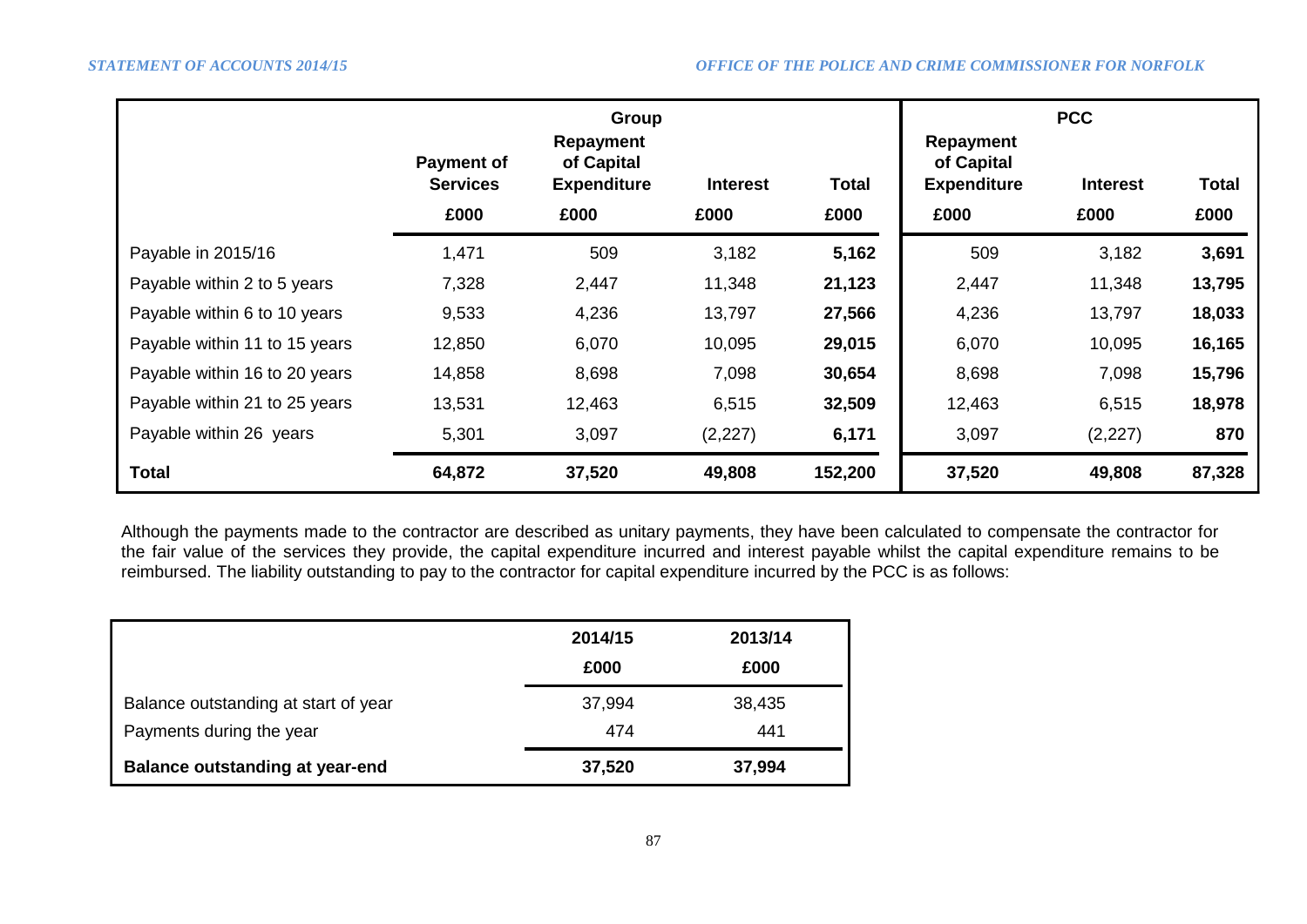# **34. TERMINATION BENEFITS**

The Group terminated the contracts of 35 employees in 2014/15 (16 in 2013/14), incurring liabilities of £656k (£475k in 2013/14). The PCC terminated no contracts of employees in 2014/15 (5 in 2013/14 incurring liabilities of £260k).

These liabilities, made up of pension strain and redundancy payments, were paid to members of staff made redundant as part of the Group's workforce modernisation programme.

The number of exit packages with total cost band and total cost are set out in the below table. These include all relevant redundancy costs, pension contributions in respect of added years, ex gratia payments and other departure costs.

The Group has a policy of not making staff compulsory redundant but putting staff 'at risk' and giving them the ability to apply for other internal vacancies before other applicants. The staff that are subsequently made redundant under this criteria are shown within 'Redundancies'. Staff who are paid exit packages without redundancy are shown within 'other departures agreed'.

In response to reductions in Government funding the PCC, in consultation with the CC, is reducing the size of the workforce, particularly in support functions. Some new departmental structures have been introduced, but others will be introduced over the next few years and will probably result in some redundancy situations. There remains some uncertainty about the number of employees that will be affected and consequently it is not possible to estimate the cost of termination payments that will become payable.

| <b>Group Exit Package cost</b><br>band (including special<br>payments) | Number of<br><b>Redundancies</b> |                | Number of other<br>departures agreed |          | Total number of exit<br>packages by cost<br>band |          | <b>Total cost of exit</b><br>packages in each<br>band £000 |         |
|------------------------------------------------------------------------|----------------------------------|----------------|--------------------------------------|----------|--------------------------------------------------|----------|------------------------------------------------------------|---------|
|                                                                        | 2014/15                          | 2013/14        | 2014/15                              | 2013/14  | 2014/15                                          | 2013/14  | 2014/15                                                    | 2013/14 |
| £0 - £20,000                                                           | 25                               | 9              | 0                                    | $\Omega$ | 25                                               | 9        | 251                                                        | 73      |
| £20,001 - £40,000                                                      | 6                                | $\overline{2}$ | 0                                    |          | 6                                                | 3        | 171                                                        | 78      |
| £40,001-£60,000                                                        | 2                                | $\overline{2}$ |                                      | $\Omega$ | 3                                                | 2        | 141                                                        | 93      |
| £60,001-£80,000                                                        | $\Omega$                         |                | 0                                    | $\Omega$ | 0                                                |          | $\Omega$                                                   | 66      |
| £80,001- £100,000                                                      |                                  | $\Omega$       | 0                                    | $\Omega$ |                                                  | $\Omega$ | 93                                                         |         |
| £100,001-£150,000                                                      | 0                                |                | 0                                    | $\Omega$ | 0                                                |          | 0                                                          | 147     |
| <b>Total</b>                                                           | 34                               | 15             |                                      |          | 35                                               | 16       | 656                                                        | 457     |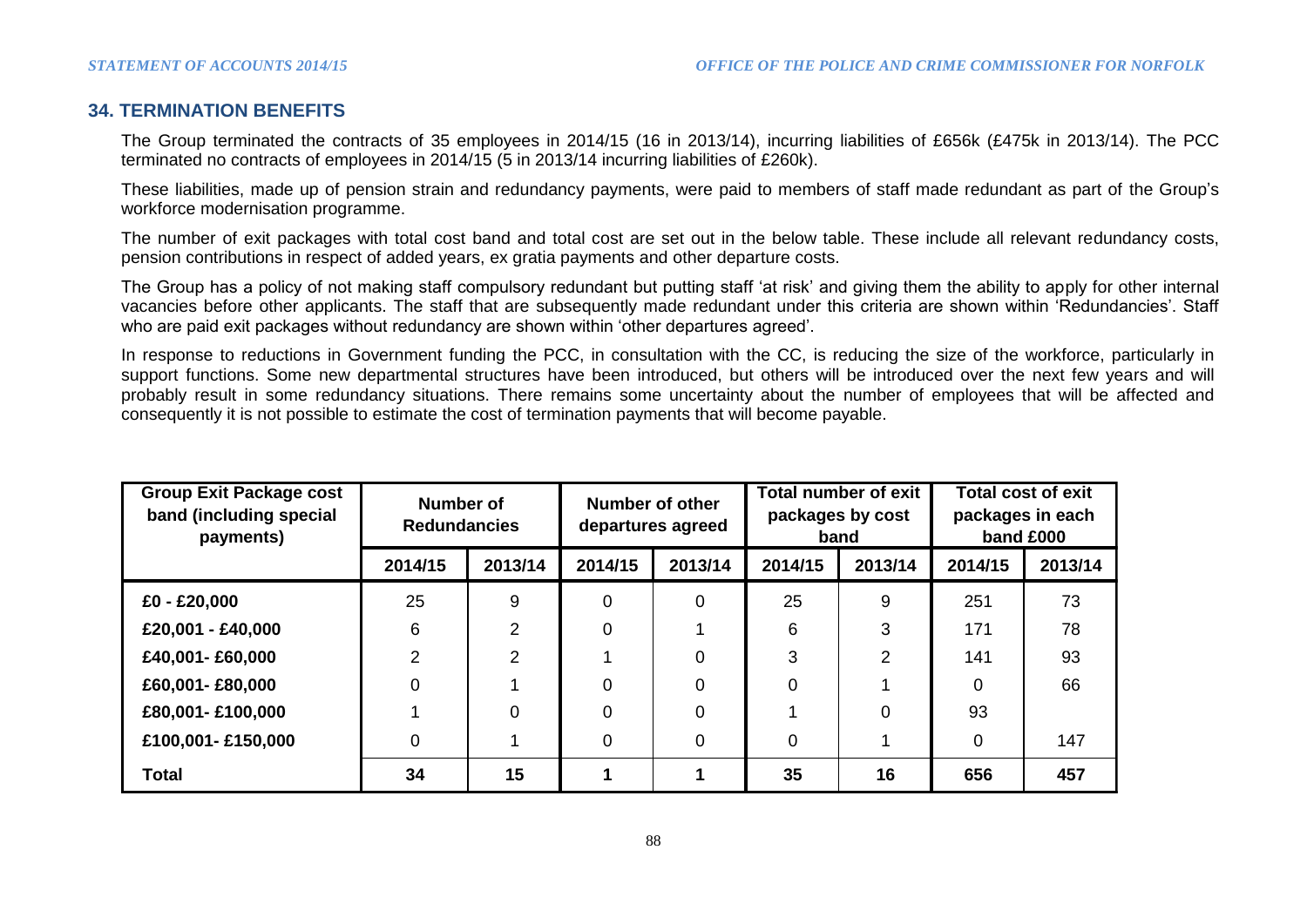| <b>PCC Exit Package cost band</b><br>(including special<br>payments) | Number of<br><b>Redundancies</b> |         | <b>Number of other</b><br>departures agreed |         | <b>Total number of exit</b><br>packages by cost<br>band |         | <b>Total cost of exit</b><br>packages in each<br>band £000 |         |
|----------------------------------------------------------------------|----------------------------------|---------|---------------------------------------------|---------|---------------------------------------------------------|---------|------------------------------------------------------------|---------|
|                                                                      | 2014/15                          | 2013/14 | 2014/15                                     | 2013/14 | 2014/15                                                 | 2013/14 | 2014/15                                                    | 2013/14 |
| £0 - £20,000                                                         |                                  | 2       | 0                                           | 0       | 0                                                       | 2       |                                                            | 20      |
| £40,001-£60,000                                                      |                                  | 2       | 0                                           | 0       | 0                                                       | 2       |                                                            | 93      |
| £100,001-£150,000                                                    |                                  |         | 0                                           | 0       | 0                                                       |         | 0                                                          | 147     |
| <b>Total</b>                                                         |                                  | 5       | 0                                           | 0       | 0                                                       |         |                                                            | 260     |

# **35. DEFINED BENEFIT PENSION SCHEMES**

#### Participation in Pension Schemes

As part of the terms and conditions of employment of its officers, the Group makes contributions towards the cost of post-employment benefits. Although these benefits will not actually be payable until employees retire, the Group has a commitment to make the payments (for those benefits) and to disclose them at the time that employees earn their future entitlement.

The principal schemes in operation are:

- Uniformed Police Officers There are two schemes both of which are unfunded, defined benefit schemes. This means there are no investment assets built up to meet the pension's liabilities and cash has to be generated to meet actual pension payments as they eventually fall due. Benefits payable are funded by contributions from employers and employees, and any difference between benefits payable and contributions receivable is met by top up grant from the Home Office. Details of the schemes can be found in the supplementary statement on pages 108 to 110.
- Other Employees Pensions to police staff are provided from the Local Government Pension Scheme administered by Norfolk Pension Fund. This is a funded defined benefit final salary scheme, meaning that the Group and employees pay contributions into a fund calculated at a level intended to balance the pension's liabilities with investment assets. Employer's contributions, at rates advised by the Fund's actuary, are charged to revenue as incurred. Where employees are allowed to retire early, the employer is required to reimburse the Pension Fund in respect of the additional costs (strain) that arise from early retirement. The costs are paid in full at the date of retirement.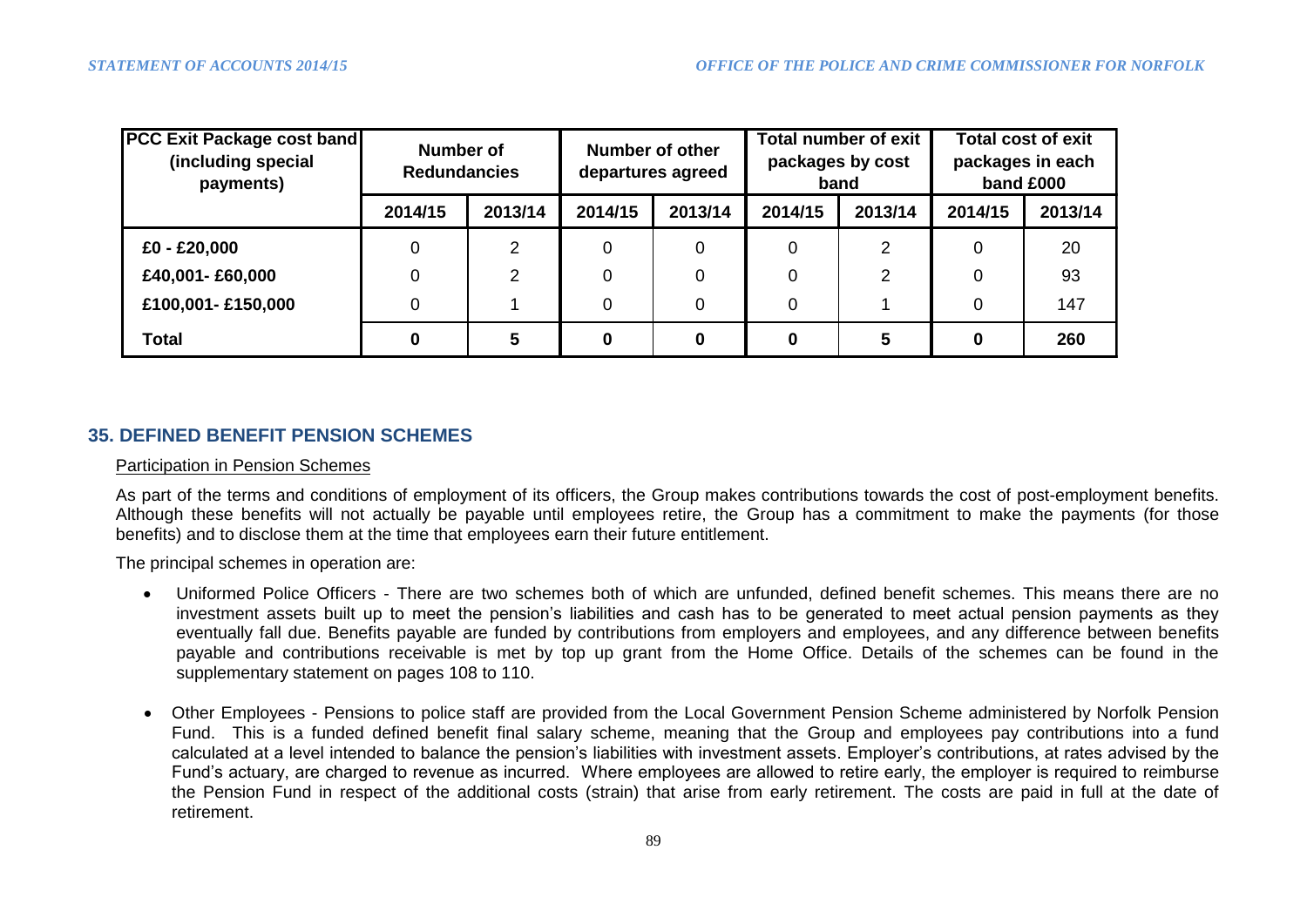Further information is contained in the Fund's annual report and accounts, which is published by Norfolk Pension Fund or by visiting the Fund's website at [www.norfolkpensionfund.org.](http://www.norfolkpensionfund.org/)

#### Transactions Relating to Retirement Benefits

The Group recognises the cost of retirement benefits in the reported cost of services when these are earned by employees, rather than when the benefits are eventually paid as pensions. However, as the charge made against the council tax is based on the cash payable in the year, the real cost of employment/retirement benefits is reversed out of the General Fund via the Movement in Reserves Statement. The following transactions have been made in the Comprehensive Income and Expenditure Statement and the General Fund Balance via the Movement in Reserves Statement during the year:

#### Separate Employer status

Under transfer 'stage 2' arrangements the PCC became a separate employer from 1 April 2014 and thus the actuary was able to provide separate actuarial valuation reports for 2014/15. Although the opening balances for the Group remain unchanged the opening balances for the PCC and CC are those on an actuarial basis rather than those carried forward from the previous year's estimate. Thus the closing balance for 2013/14 is different to the opening balance for 2014/15.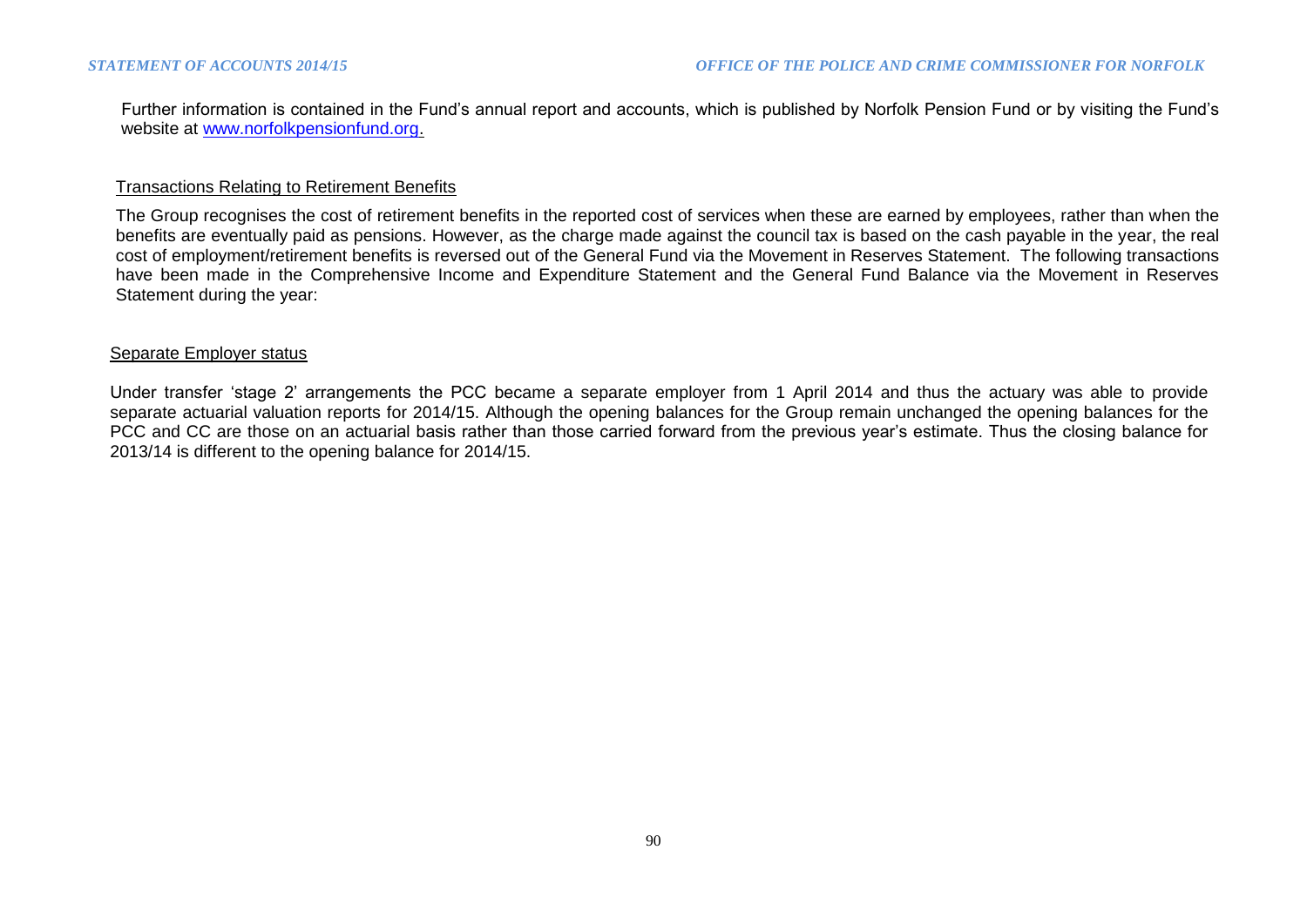|                                                                                                                                                     |                       | Group                   |                         |               |                              |                      |               | <b>PCC</b>            |                              |                      |                         |              |
|-----------------------------------------------------------------------------------------------------------------------------------------------------|-----------------------|-------------------------|-------------------------|---------------|------------------------------|----------------------|---------------|-----------------------|------------------------------|----------------------|-------------------------|--------------|
|                                                                                                                                                     |                       | <b>Local Government</b> |                         |               | <b>Police Pension Scheme</b> |                      |               |                       | <b>Police Pension Scheme</b> |                      | <b>Local Government</b> |              |
|                                                                                                                                                     | <b>Pension Scheme</b> |                         |                         |               | 2014/15                      |                      | 2013/14       |                       |                              |                      | <b>Pension Scheme</b>   |              |
|                                                                                                                                                     |                       |                         | Old                     | <b>Injury</b> | <b>New</b>                   |                      | Old           | Injury                | <b>New</b>                   |                      |                         |              |
|                                                                                                                                                     | 2014/15               | 2013/14                 | <b>Scheme</b>           |               | <b>Award Scheme</b>          | Total                | <b>Scheme</b> | Award                 | <b>Scheme</b>                | Total                | 2014/15 2013/14         |              |
|                                                                                                                                                     | £000                  | £000                    | £000                    | £000          | £000                         | £000                 | £000          | £000                  | £000                         | £000                 | £000                    | £000         |
| <b>Comprehensive Income and Expenditure Statement</b>                                                                                               |                       |                         |                         |               |                              |                      |               |                       |                              |                      |                         |              |
| Net Cost of Services:                                                                                                                               |                       |                         |                         |               |                              |                      |               |                       |                              |                      |                         |              |
| Current service cost                                                                                                                                | 6,932                 | 7,251                   | 21,760                  | 1,100         | 5,280                        | 28,140               | 23,940        | 1,160                 | 6,320                        | 31,420               | 121                     | 117          |
| Past service cost                                                                                                                                   | 263                   | 6                       | $\Omega$                | 50            | $\Omega$                     | 50                   | $\Omega$      | 40                    | $\Omega$                     | 40                   | 37                      | $\Omega$     |
| Gains/losses from settlements                                                                                                                       | 16                    | $\Omega$                | $\Omega$                | $\Omega$      | $\Omega$                     | $\Omega$             | $\Omega$      | $\Omega$              | $\Omega$                     | $\Omega$             | 345                     | $\Omega$     |
| Financing and Investment Income and Expenditure                                                                                                     |                       |                         |                         |               |                              |                      |               |                       |                              |                      |                         |              |
| Net interest expense                                                                                                                                | 1,946                 | 2,314                   | 51,230                  | 1,730         | 2,230                        | 55,190               | 50,910        | 2,630                 | 2,250                        | 55,790               | 15                      | 37           |
| Total Post Employment Benefit Charged to the Surplus or<br>Deficit on the Provision of Service                                                      | 9,157                 | 9,571                   | 72,990                  | 2,880         | 7,510                        | 83,380               | 74,850        | 3,830                 | 8,570                        | 87,250               | 518                     | 154          |
| Other Post Employment Benefit Charged to the<br>Comprehensive Income and Expenditure Statement<br>Return on plan assets (excluding the amount       |                       |                         |                         |               |                              |                      |               |                       |                              |                      |                         |              |
| included in the net interest expense)                                                                                                               | (12, 841)             | (1,865)                 | $\Omega$                | $\Omega$      | $\Omega$                     | $\Omega$             | $\Omega$      | $\Omega$              | $\Omega$                     | $\Omega$             | (70)                    | (30)         |
| Actuarial gains and losses arising on changes in<br>demographic assumptions                                                                         | $\Omega$              | 4,630                   | $(38, 180)$ $(18, 140)$ |               |                              | $(4,830)$ $(61,150)$ | (300)         | 50                    | (80)                         | (330)                | $\mathbf 0$             | 75           |
| Actuarial gains and losses arising on changes in                                                                                                    |                       |                         |                         |               |                              |                      |               |                       |                              |                      |                         |              |
| financial assumptions                                                                                                                               | 33,593                | (16, 629)               | 205,580                 | 7,700         |                              | 12,250 225,530       | (35,690)      | (1,290)               |                              | $(3,460)$ $(40,440)$ | 286                     | (268)        |
| Other                                                                                                                                               | (1,258)               | 4,361                   | (48, 927)               | 18,410        | 2,197                        | (28, 320)            |               | $(42,678)$ $(23,080)$ |                              | 2,812 (62,946)       | (1)                     | 70           |
|                                                                                                                                                     |                       |                         |                         |               |                              |                      |               |                       |                              |                      |                         |              |
| <b>Total Post Employment Benefit Charged to the</b>                                                                                                 |                       |                         |                         |               |                              |                      |               |                       |                              |                      |                         |              |
| <b>Comprehensive Income and Expenditure Statement</b>                                                                                               | 28,651                | 68                      | 191.463                 | 10,850        |                              | 17,127 219,440       |               | $(3,818)$ $(20,490)$  |                              | 7,842 (16,466)       | 733                     | $\mathbf{1}$ |
| Movement in Reserves Statement                                                                                                                      |                       |                         |                         |               |                              |                      |               |                       |                              |                      |                         |              |
| Reversal of net charges made to the Surplus or<br>deficit for the Provision of Services for post<br>employment benefits in accordance with the code | (9, 157)              | (9, 571)                | (72,990)                | (2,880)       |                              | $(7,510)$ $(83,380)$ | (74, 850)     | (3,830)               |                              | $(8,570)$ $(87,250)$ | (518)                   | (154)        |
| Actual amount charged against the General Fund                                                                                                      |                       |                         |                         |               |                              |                      |               |                       |                              |                      |                         |              |
| Balance for pensions in the year:                                                                                                                   | 5,798                 |                         |                         |               |                              |                      |               |                       |                              |                      |                         |              |
| Employers' contributions payable to scheme                                                                                                          |                       | 5,529                   |                         |               |                              |                      |               |                       |                              |                      | 110                     | 89           |
| Retirement benefits payable to pensioners                                                                                                           |                       |                         | 11,673                  | 1,410         | 2,897                        | 15,980               | 11,222        | 1,240                 |                              | 2,612 15,074         |                         |              |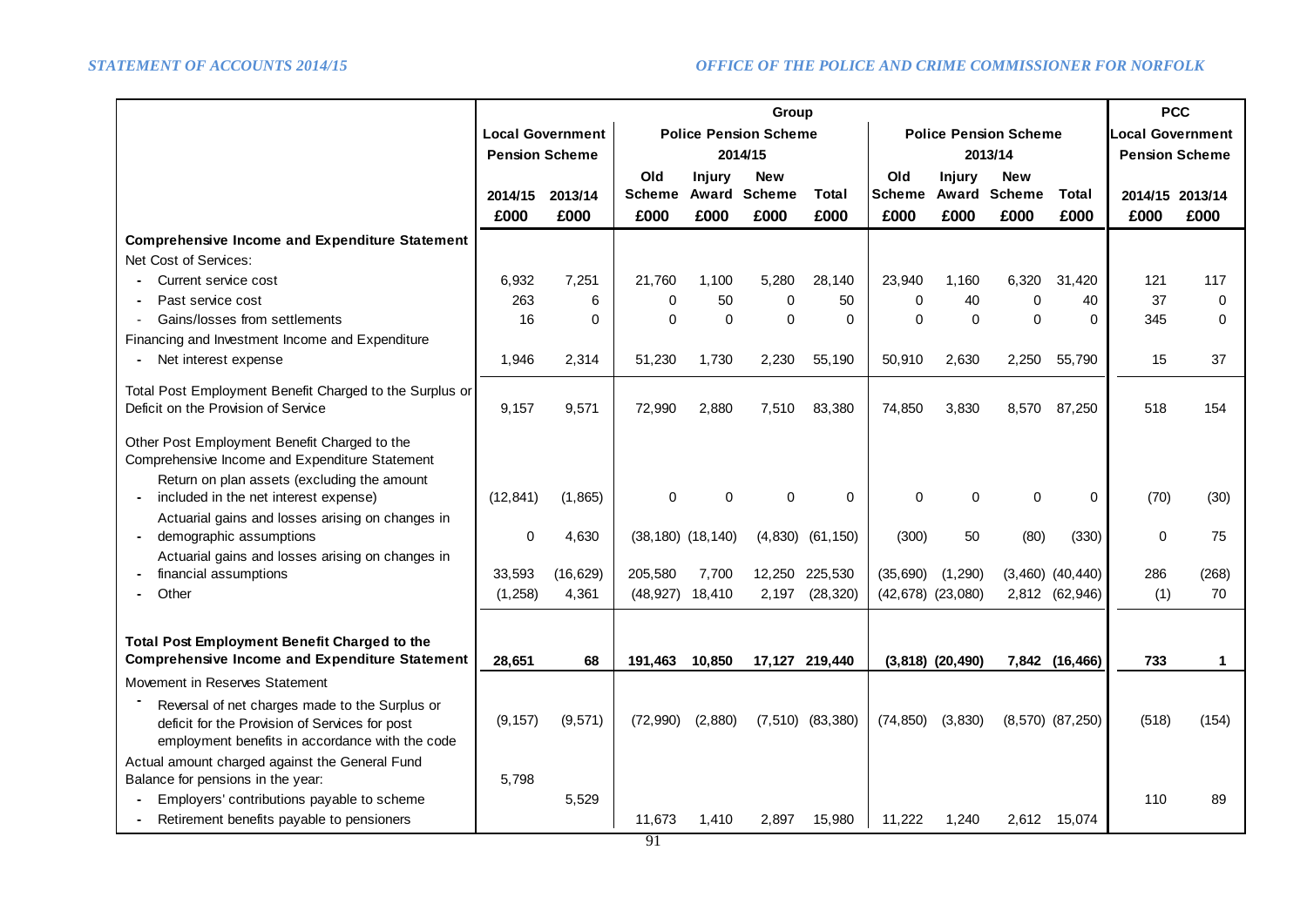# Pension Assets and Liabilities Recognised in the Balance Sheet

The amount included in the Balance Sheet arising from the Group's obligation in respect of the defined benefits plan is as follows:

|                                                       |                                                  | Group           | <b>PCC</b>      |                                        |                 |                                                  |  |
|-------------------------------------------------------|--------------------------------------------------|-----------------|-----------------|----------------------------------------|-----------------|--------------------------------------------------|--|
|                                                       | <b>Local Government</b><br><b>Pension Scheme</b> |                 |                 | <b>Police Pension</b><br><b>Scheme</b> |                 | <b>Local Government</b><br><b>Pension Scheme</b> |  |
|                                                       | 2014/15<br>£000                                  | 2013/14<br>£000 | 2014/15<br>£000 | 2013/14<br>£000                        | 2014/15<br>£000 | 2013/14<br>£000                                  |  |
| Present value of defined benefit obligation           | (225, 740)                                       | (180, 692)      | (1,454,160)     | (1,250,700)                            | (1, 563)        | (1,880)                                          |  |
| Fair value of plan assets                             | 157,753                                          | 135,558         |                 |                                        | 940             | 1,452                                            |  |
| Net liability arising from defined benefit obligation | (67, 987)                                        | (45, 134)       | (1,454,160)     | (1,250,700)                            | (623)           | (428)                                            |  |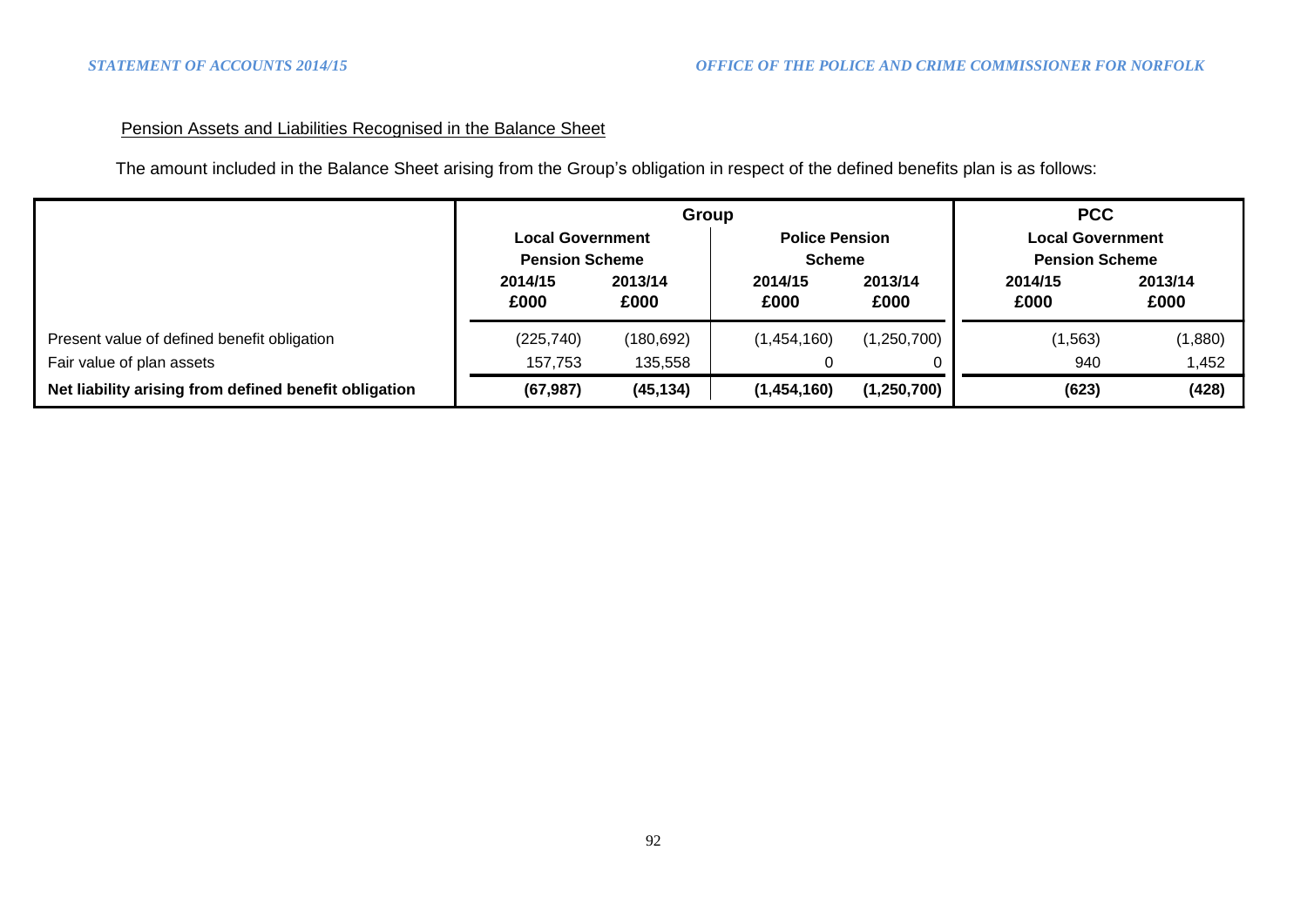# Reconciliation of the Movements in the Fair Value of the Scheme (Plan) Assets:

|                                                                                                               |                                                                          | Group           |                  |                                                                  | <b>PCC</b>      |                                                                          |  |
|---------------------------------------------------------------------------------------------------------------|--------------------------------------------------------------------------|-----------------|------------------|------------------------------------------------------------------|-----------------|--------------------------------------------------------------------------|--|
|                                                                                                               | <b>Funded Assets</b><br><b>Local Government</b><br><b>Pension Scheme</b> |                 |                  | <b>Unfunded Assets</b><br><b>Police Pension</b><br><b>Scheme</b> |                 | <b>Funded Assets</b><br><b>Local Government</b><br><b>Pension Scheme</b> |  |
|                                                                                                               | 2014/15<br>£000                                                          | 2013/14<br>£000 | 2014/15<br>£000  | 2013/14<br>£000                                                  | 2014/15<br>£000 | 2013/14<br>£000                                                          |  |
| Opening estimated fair value of scheme<br>assets at 31 March<br>Opening actuarial fair value of scheme assets |                                                                          | 123,797         | 0                | $\bf{0}$                                                         |                 | 1,263                                                                    |  |
| at 31 March                                                                                                   | 135,558                                                                  |                 |                  |                                                                  | $\bf{0}$        |                                                                          |  |
| Fair value of employer assets<br>Effects of settlement                                                        |                                                                          |                 |                  |                                                                  | 688             |                                                                          |  |
| Interest income                                                                                               | 5,832                                                                    | 5,661           |                  |                                                                  | 33              | 91                                                                       |  |
| Remeasurement gain/(loss):<br>- the return on plan Assets, excluding the                                      |                                                                          |                 |                  |                                                                  |                 |                                                                          |  |
| amount included in the net interest expense                                                                   | 12,841                                                                   | 1,865           |                  |                                                                  | 70              | 30                                                                       |  |
| - other<br>Contributions from employer                                                                        | 5,798                                                                    | 5,529           | 16,820<br>15,980 | 14,406<br>15,074                                                 | 110             | 89                                                                       |  |
| Contributions from employees into the scheme                                                                  | 2,039                                                                    | 2,061           | 7,570            | 7,250                                                            | 39              | 33                                                                       |  |
| Benefits paid                                                                                                 | (4,315)                                                                  | (3,355)         | (40, 370)        | (36, 730)                                                        |                 | (54)                                                                     |  |
| Closing fair value of scheme assets                                                                           | 157,753                                                                  | 135,558         | 0                | 0                                                                | 940             | 1,452                                                                    |  |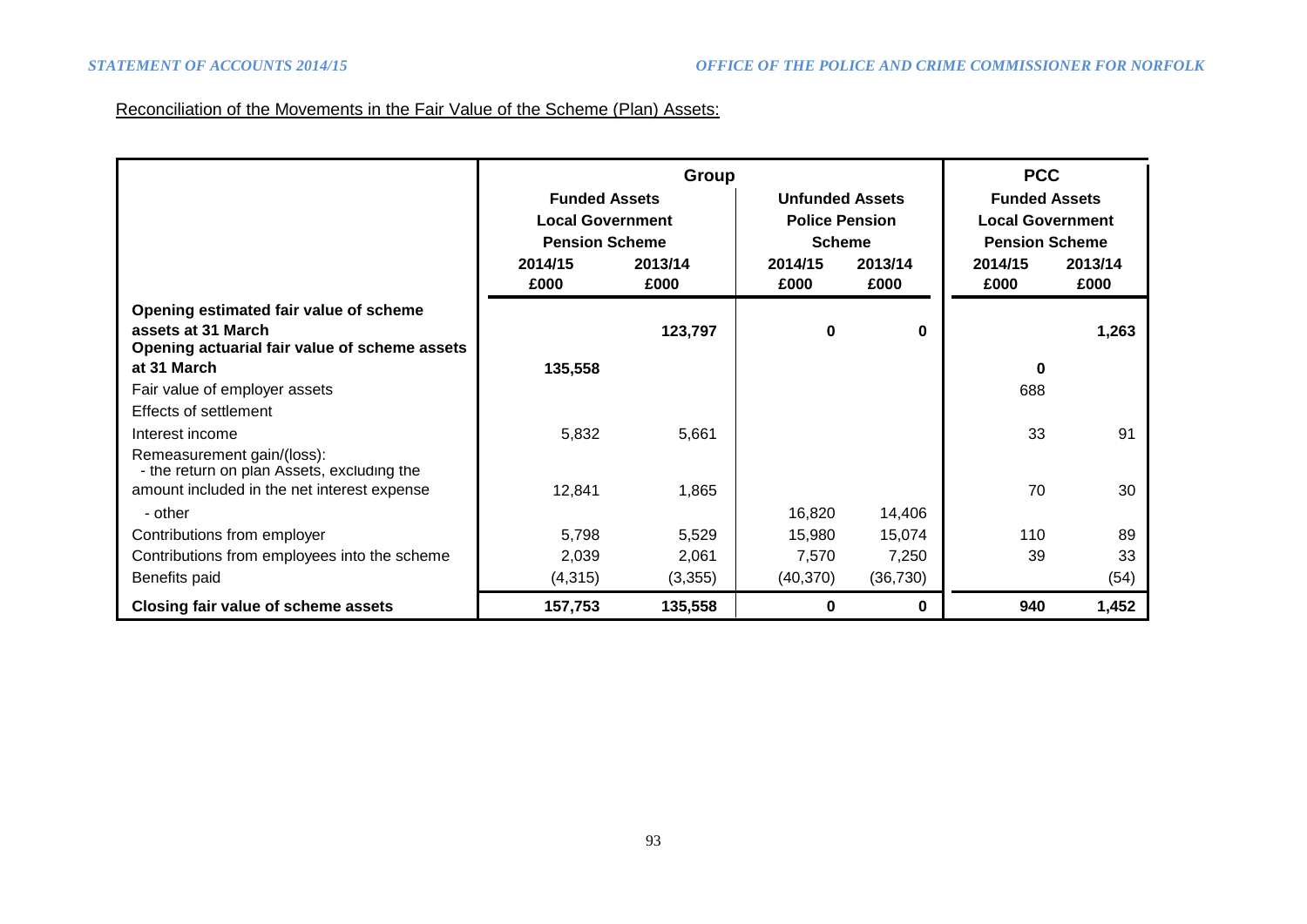# Reconciliation of Present Value of the Scheme Liabilities (Defined Benefit Obligation):

|                                                                             | Group                                                                                               |            |                                                                                             |               | <b>PCC</b>                                                                                          |         |  |
|-----------------------------------------------------------------------------|-----------------------------------------------------------------------------------------------------|------------|---------------------------------------------------------------------------------------------|---------------|-----------------------------------------------------------------------------------------------------|---------|--|
|                                                                             | <b>Funded Liabilities</b><br><b>Local Government</b><br><b>Pension Scheme</b><br>2013/14<br>2014/15 |            | <b>Unfunded Liabilities</b><br><b>Police Pension</b><br><b>Scheme</b><br>2013/14<br>2014/15 |               | <b>Funded Liabilities</b><br><b>Local Government</b><br><b>Pension Scheme</b><br>2014/15<br>2013/14 |         |  |
|                                                                             | £000                                                                                                | £000       | £000                                                                                        | £000          | £000                                                                                                | £000    |  |
| Opening estimated balance at 31 March                                       |                                                                                                     | (174, 392) | (1, 250, 700)                                                                               | (1, 282, 240) |                                                                                                     | (1,779) |  |
| <b>Opening Actuarial balance at 31 March</b>                                | (180, 692)                                                                                          |            |                                                                                             |               | O                                                                                                   |         |  |
| Present value of funded liabilities                                         | (1,033)                                                                                             |            |                                                                                             |               | (1,033)                                                                                             |         |  |
| <b>Effects of settlement</b>                                                | 1,017                                                                                               |            |                                                                                             |               |                                                                                                     |         |  |
| <b>Current service costs</b>                                                | (6,932)                                                                                             | (7,251)    | (28, 140)                                                                                   | (31, 420)     | (121)                                                                                               | (117)   |  |
| Interest cost                                                               | (7, 778)                                                                                            | (7, 975)   | (55, 190)                                                                                   | (55, 790)     | (48)                                                                                                | (128)   |  |
| Remeasurement (gains) and losses:                                           |                                                                                                     |            |                                                                                             |               |                                                                                                     |         |  |
| _ Actuarial gains/losses arising from changes in demographic<br>assumptions | 0                                                                                                   | (4,630)    | 61,150                                                                                      | 330           | 0                                                                                                   | (75)    |  |
| - Actuarial gains/losses arising from changes in financial<br>assumptions   | (33, 593)                                                                                           | 16,629     | (225, 530)                                                                                  | 40,440        | (286)                                                                                               | 268     |  |
| - Other                                                                     | 1,258                                                                                               | (4, 361)   | 11,500                                                                                      | 48,540        |                                                                                                     | (70)    |  |
| Past service cost                                                           | (263)                                                                                               | (6)        | (50)                                                                                        | (40)          | (37)                                                                                                | (0)     |  |
| Liabilities assumed on entity combinations                                  | (2,039)                                                                                             | (2,061)    | (7, 570)                                                                                    | (7,250)       | (39)                                                                                                | (33)    |  |
| Benefits paid                                                               | 4,315                                                                                               | 3,355      | 40,370                                                                                      | 36,730        | 0                                                                                                   | 54      |  |
| Liabilities extinguished on settlements (where relevant)                    |                                                                                                     |            |                                                                                             |               |                                                                                                     |         |  |
| Closing fair value of scheme assets                                         | (225, 740)                                                                                          | (180, 692) | (1,454,160)                                                                                 | (1,250,700)   | (1, 563)                                                                                            | (1,880) |  |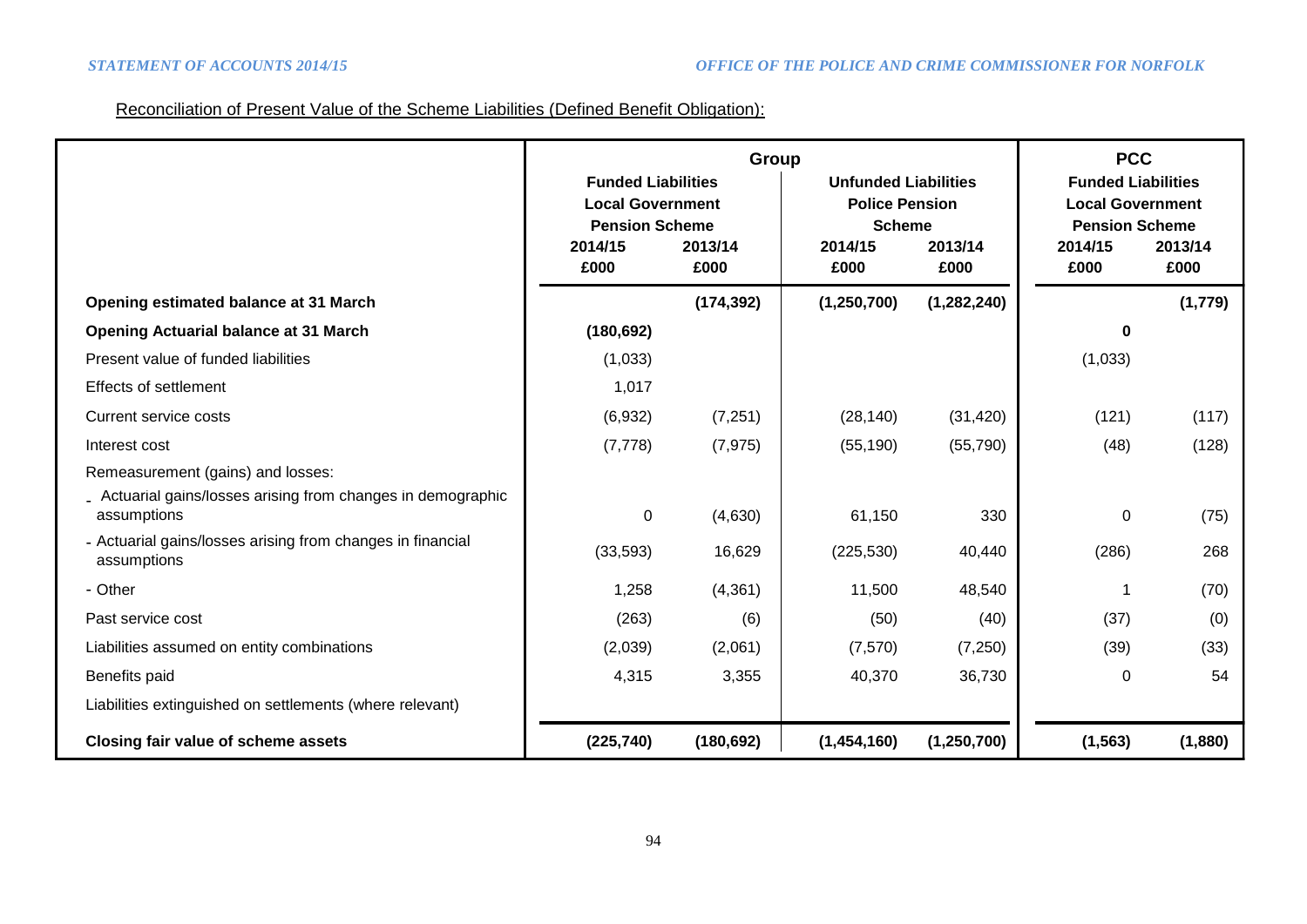# Total of assets and liabilities of the schemes

|                                                                                                                                                                                |                                                                     | Group           |                                                           | <b>PCC</b>      |                                                                     |                 |
|--------------------------------------------------------------------------------------------------------------------------------------------------------------------------------|---------------------------------------------------------------------|-----------------|-----------------------------------------------------------|-----------------|---------------------------------------------------------------------|-----------------|
|                                                                                                                                                                                | <b>Local Government</b><br><b>Pension Scheme</b><br>2014/15<br>£000 | 2013/14<br>£000 | <b>Police Pension</b><br><b>Scheme</b><br>2014/15<br>£000 | 2013/14<br>£000 | <b>Local Government</b><br><b>Pension Scheme</b><br>2014/15<br>£000 | 2013/14<br>£000 |
| Opening estimated balance at 31 March                                                                                                                                          |                                                                     | (50, 595)       | (1, 250, 700)                                             | (1, 282, 240)   |                                                                     | (516)           |
| Opening actuarial balance at 31 March for CC                                                                                                                                   | (45, 134)                                                           |                 |                                                           |                 |                                                                     |                 |
| Opening actuarial balance at 1 April for PCC                                                                                                                                   | (345)                                                               |                 |                                                           |                 | (345)                                                               |                 |
| <b>Effect of settlements</b>                                                                                                                                                   | 329                                                                 |                 |                                                           |                 | 0                                                                   |                 |
| Current service costs                                                                                                                                                          | (6,932)                                                             | (7,251)         | (28, 140)                                                 | (31, 420)       | (121)                                                               | (117)           |
| Interest cost                                                                                                                                                                  | (1,946)                                                             | (2,314)         | (55, 190)                                                 | (55, 790)       | (15)                                                                | (37)            |
| Remeasurement (gains) and losses:<br>the return on plan Assets, excluding the amount<br>included in the net interest expense<br>Actuarial gains/losses arising from changes in | 12,841                                                              | 1,865           | $\Omega$                                                  | 0               | 70                                                                  | 30              |
| demographic assumptions                                                                                                                                                        | $\pmb{0}$                                                           | (4,630)         | 61,150                                                    | 330             | 0                                                                   | (75)            |
| Actuarial gains/losses arising from changes in financial<br>assumptions                                                                                                        | (33,593)                                                            | 16,629          | (225, 530)                                                | 40,440          | (286)                                                               | 268             |
| Other                                                                                                                                                                          | 1,258                                                               | (4, 361)        | 28,320                                                    | 62,946          |                                                                     | (70)            |
| Past service cost                                                                                                                                                              | (263)                                                               | (6)             | (50)                                                      | (40)            | (37)                                                                | (0)             |
| Contributions from employer                                                                                                                                                    | 5,798                                                               | 5,529           | 15,980                                                    | 15,074          | 110                                                                 | 89              |
| <b>Closing fair value of scheme assets</b>                                                                                                                                     | (67, 987)                                                           | (45, 134)       | (1,454,160)                                               | (1, 250, 700)   | (623)                                                               | (428)           |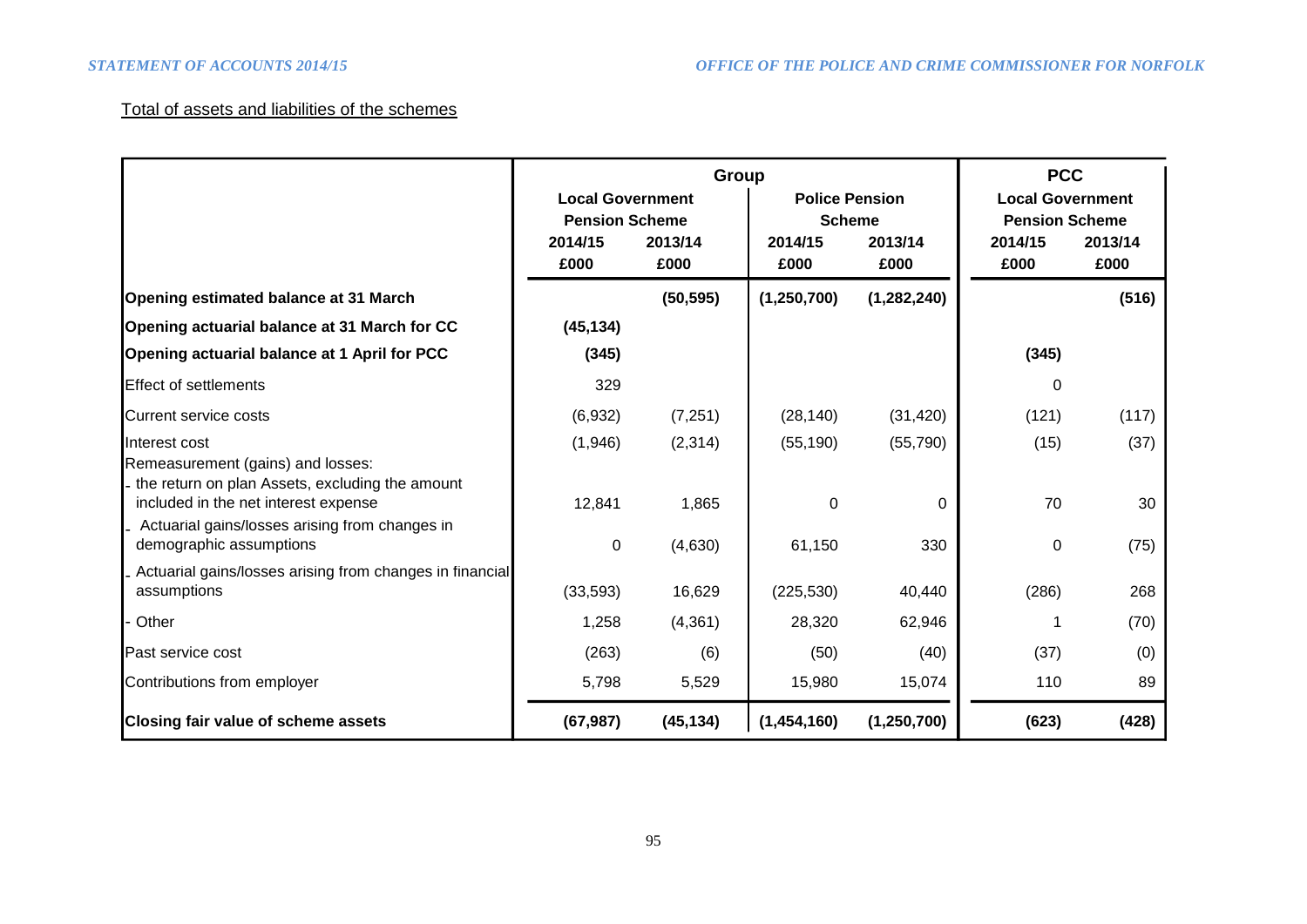# Local Government Pension Scheme assets comprised:

|                                        |            |         |         | <b>Restated</b> | <b>Restated</b> |         |
|----------------------------------------|------------|---------|---------|-----------------|-----------------|---------|
|                                        | <b>PCC</b> | cc      | Group   | <b>PCC</b>      | cc              | Group   |
|                                        | 2014/15    | 2014/15 | 2014/15 | 2013/14         | 2013/14         | 2013/14 |
|                                        | £000       | £000    | £000    | £000            | £000            | £000    |
| Cash and cash equivalents              | 25         | 4,184   | 4,209   | 16              | 3,460           | 3,476   |
| Equity instruments - by industry type: |            |         |         |                 |                 |         |
| - Consumer                             | 40         | 6,742   | 6,782   | 42              | 8,194           | 8,236   |
| - Manufacturing                        | 50         | 8,318   | 8,368   | 38              | 7,515           | 7,553   |
| - Energy and utilities                 | 21         | 3,453   | 3,474   | 22              | 4,192           | 4,214   |
| - Financial institutions               | 60         | 10,085  | 10,145  | 42              | 8,401           | 8,443   |
| - Health and care                      | 32         | 5,303   | 5,335   | 20              | 3,832           | 3,852   |
| - Information technology               | 32         | 5,328   | 5,360   | 12              | 2,412           | 2,424   |
| - Other                                | 48         | 7,947   | 7,995   | 29              | 5,990           | 6,019   |
| Sub total equity                       | 283        | 47,176  | 47,459  | 205             | 40,537          | 40,742  |
| Bonds - by sector:                     |            |         |         |                 |                 |         |
| - Corporate                            | 40         | 6,597   | 6,637   | 28              | 5,637           | 5,665   |
| - Other                                | 1          | 170     | 171     | 3               | 475             | 478     |
| Sub total bonds                        | 41         | 6,767   | 6,808   | 31              | 6,113           | 6,144   |
| Property - by type:                    |            |         |         |                 |                 |         |
| - UK Property                          | 100        | 16,656  | 16,756  | 71              | 13,437          | 13,508  |
| - Overseas Property                    | 11         | 1,912   | 1,923   | 9               | 2,001           | 2,010   |
| Sub total property                     | 111        | 18,568  | 18,679  | 80              | 15,439          | 15,519  |
| Private equity - all:                  | 62         | 10,313  | 10,375  | 49              | 9,277           | 9,326   |
| <b>Other investment funds:</b>         |            |         |         |                 |                 |         |
| - Equities                             | 378        | 63,116  | 63,494  | 197             | 39,010          | 39,207  |
| - Bonds                                | 39         | 6,494   | 6,533   | 110             | 20,976          | 21,086  |
| Sub total other investment funds       | 417        | 69,610  | 70,027  | 307             | 59,987          | 60,294  |
| Derivatives:                           | 1          | 195     | 196     | 1               | 58              | 59      |
| <b>Total Assets</b>                    | 940        | 156,813 | 157,753 | 689             | 134,869         | 135,558 |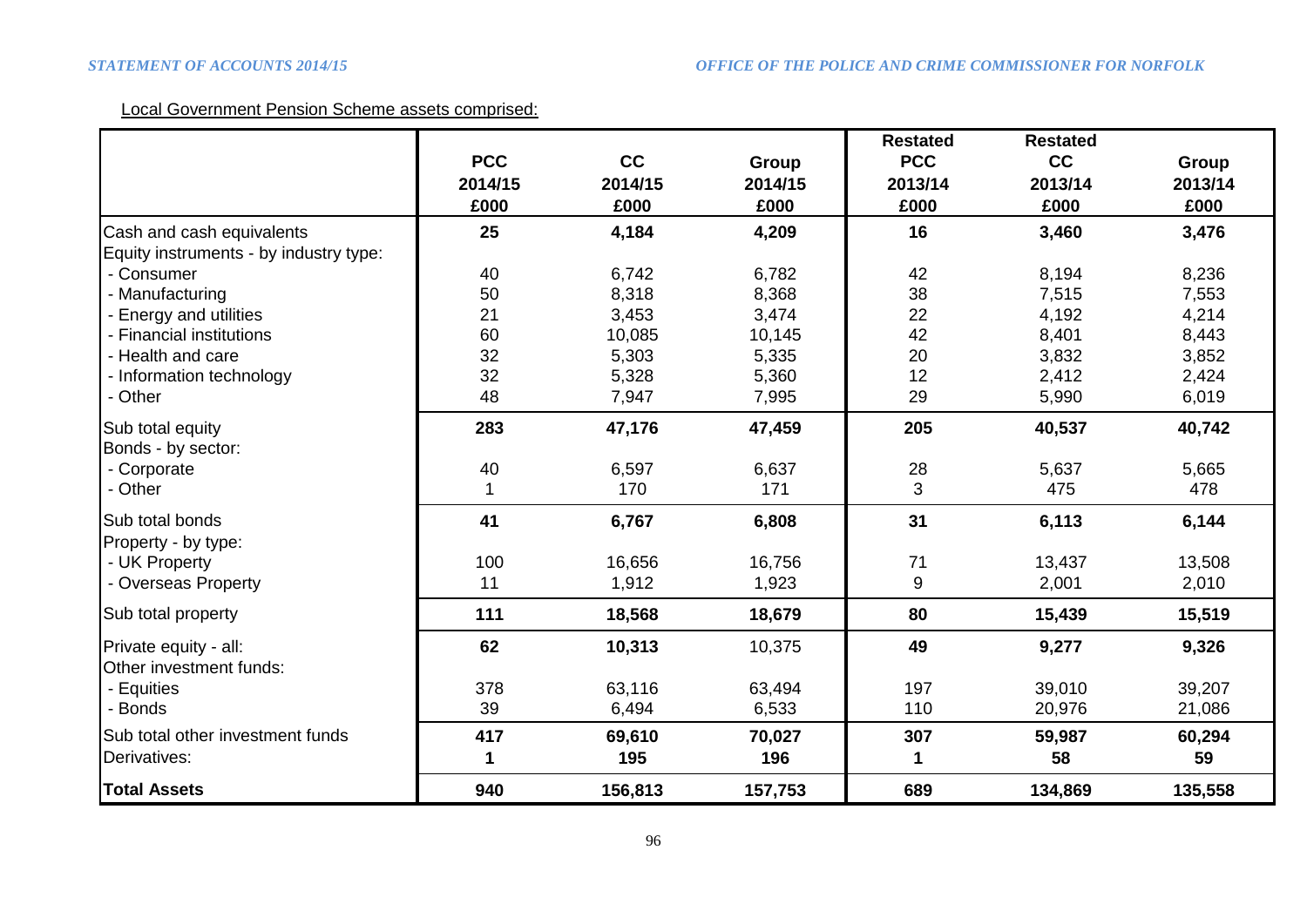#### Basis for Estimating Assets and Liabilities

Liabilities have been assessed on an actuarial basis using the projected unit credit method, an estimate of the pensions that will be payable in future years dependent on assumptions about mortality rates, salary levels, etc.

The Police Officer Pension Scheme liabilities have been assessed by the Government Actuary Department and the Local Government Pension Scheme fund liabilities have been assessed by Hymans Robertson, both being independent actuaries, estimates for the LGPS fund being based on the latest full valuation of the scheme as at 31 March 2010. See page 98.

The principal assumptions used by the actuaries have been:

|                                         | <b>PCC</b> |                         |                       | cc                      |                       | cc      |  |
|-----------------------------------------|------------|-------------------------|-----------------------|-------------------------|-----------------------|---------|--|
|                                         |            | <b>Local Government</b> |                       | <b>Local Government</b> | <b>Police Pension</b> |         |  |
|                                         |            | <b>Pension Scheme</b>   | <b>Pension Scheme</b> |                         | <b>Scheme</b>         |         |  |
|                                         | 2014/15    | 2013/14                 | 2014/15               | 2013/14                 | 2014/15               | 2013/14 |  |
| Mortality assumptions:                  |            |                         |                       |                         |                       |         |  |
| Longevity of 65 for current pensioners: |            |                         |                       |                         |                       |         |  |
| Men                                     | 22.1       | 22.1                    | 22.1                  | 22.1                    | 23.3                  | 23.4    |  |
| Women                                   | 24.3       | 24.3                    | 24.3                  | 24.3                    | 25.7                  | 25.9    |  |
| Longevity of 65 for future pensioners:  |            |                         |                       |                         |                       |         |  |
| Men                                     | 24.5       | 24.5                    | 24.5                  | 24.5                    | 25.4                  | 25.6    |  |
| Women                                   | 26.9       | 26.9                    | 26.9                  | 26.9                    | 27.9                  | 28.0    |  |
| Rate of Inflation                       | 2.5%       | 2.8%                    | 2.4%                  | 2.8%                    | 2.4%                  | 2.8%    |  |
| Rate of increase in salaries            | 3.4%       | 3.6%                    | 3.3%                  | 3.6%                    | 4.2%                  | 4.5%    |  |
| Rate of increase in pensions            | 2.5%       | 2.8%                    | 2.4%                  | 2.8%                    | 2.2%                  | 2.5%    |  |
| Rate of discounting scheme liabilities  | 3.3%       | 4.3%                    | 3.2%                  | 4.3%                    | 3.3%                  | 4.4%    |  |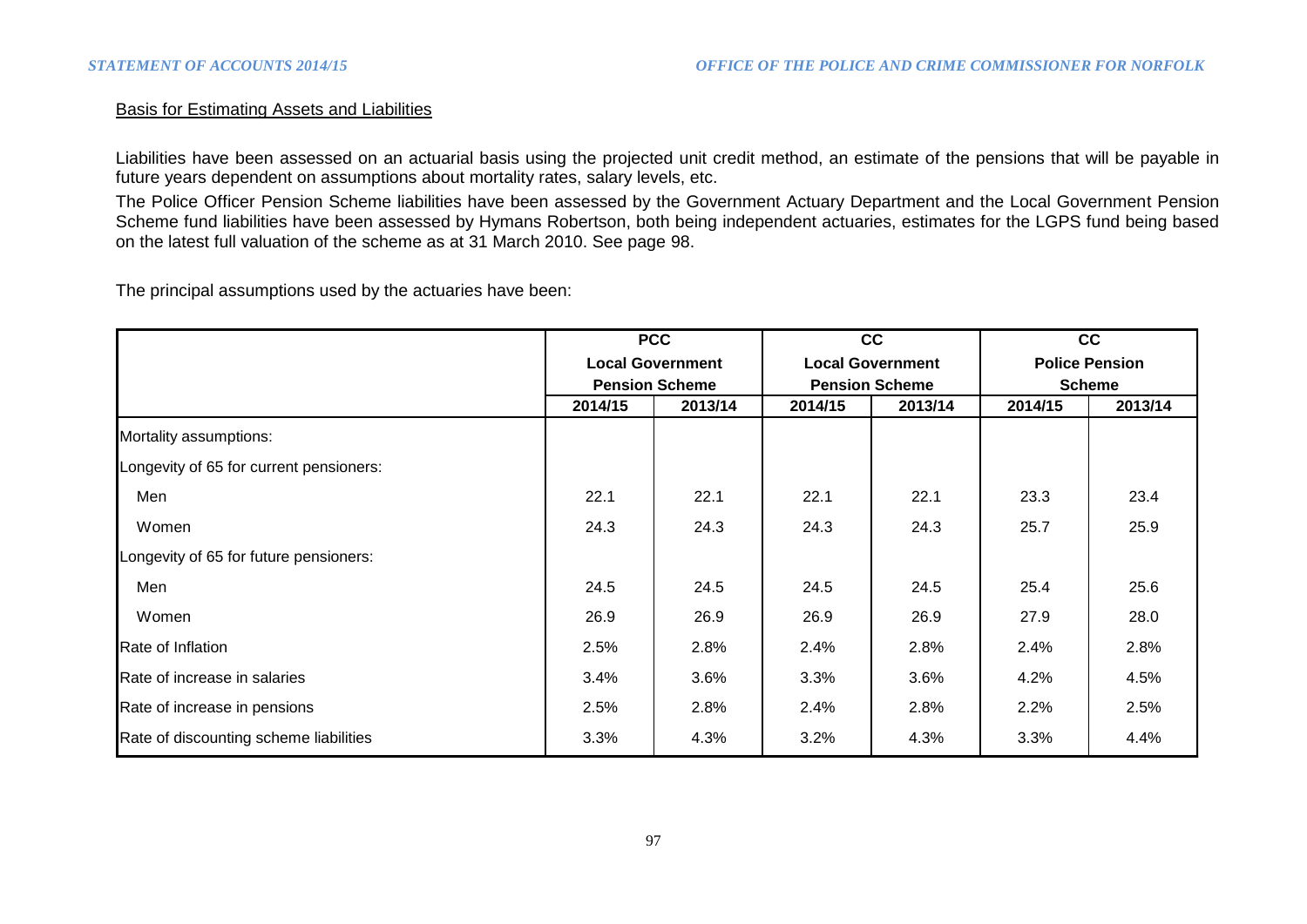The estimation of the defined benefit obligations is sensitive to the actuarial assumptions set out in the table above. The sensitivity analyses below have been determined based on reasonably possible changes of the assumptions occurring at the end of the reporting period and assumes for each change that the assumption analysed changes while all other assumptions remain constant. The assumptions of longevity, for example, assume that the life expectancy increases or decreases for men and women. In practice, this is unlikely to occur, and changes in some of the assumptions may be interrelated. The estimations in the sensitivity analysis have followed the accounting policies for the scheme, i.e., on an actuarial basis using the projected unit credit method. The methods and types of assumptions used in preparing the sensitivity analysis below did not change from those used in the previous period.

|                                             |                                                                       | <b>PCC</b>                                |                                                                       | CC.                                       | <b>CC</b>                                                             |                                           |                                                                       |                                           |
|---------------------------------------------|-----------------------------------------------------------------------|-------------------------------------------|-----------------------------------------------------------------------|-------------------------------------------|-----------------------------------------------------------------------|-------------------------------------------|-----------------------------------------------------------------------|-------------------------------------------|
| <b>Impact on the Defined Benefit</b>        |                                                                       | <b>Local Government</b>                   |                                                                       | <b>Local Government</b>                   | <b>Police Pension Scheme</b>                                          |                                           | <b>Police Pension Scheme</b>                                          |                                           |
| <b>Obligation in the Scheme</b>             | <b>Pension Scheme</b>                                                 |                                           | <b>Pension Scheme</b>                                                 |                                           | Old Scheme                                                            |                                           | <b>New Scheme</b>                                                     |                                           |
|                                             | Approximate<br>% increase to<br><b>Employers</b><br>Liability<br>£000 | Approximate<br>monetary<br>amount<br>£000 | Approximate<br>% increase to<br><b>Employers</b><br>Liability<br>£000 | Approximate<br>monetary<br>amount<br>£000 | Approximate<br>% increase to<br><b>Employers</b><br>Liability<br>£000 | Approximate<br>monetary<br>amount<br>£000 | Approximate<br>% increase to<br><b>Employers</b><br>Liability<br>£000 | Approximate<br>monetary<br>amount<br>£000 |
| 10.5% decrease in Real Discount Rate        | 17%                                                                   | 268                                       | 13%                                                                   | 28,390                                    | 11.6%                                                                 | 157,000                                   | 17.3%                                                                 | 9,900                                     |
| 1 year increase in member life expectancy   | 3%                                                                    | 47                                        | 3%                                                                    | 6,725                                     | 2.5%                                                                  | 33,000                                    | 0.5%                                                                  | 300                                       |
| 0.5% increase in the Salary Increase Rate   | 10%                                                                   | 157                                       | 5%                                                                    | 11.705                                    | $1.7\%$                                                               | 22,000                                    | 7.3%                                                                  | 4,200                                     |
| 10.5% increase in the Pension Increase Rate | 6%                                                                    | 101                                       | 7%                                                                    | 15,975                                    | 9.3%                                                                  | 126,000                                   | 8.1%                                                                  | 4,700                                     |

The liabilities show the underlying commitments that the Group has in the long run to pay post-employment (retirement) benefits. The total liability of £1,522.147m has a substantial impact on the net worth of the Group as recorded in the Balance Sheet, resulting in a negative overall balance of £1,494.529m.

However, statutory arrangements for funding the deficit mean that the financial position of the Group remains healthy:

- The deficit on the local government scheme will be made good by increased contributions over the remaining working life of employees (i.e., before payments fall due), as assessed by the scheme actuary.
- Finance is only required to be raised to cover Local Government Pension Fund discretionary benefits and police officer pensions when the pensions are actually paid.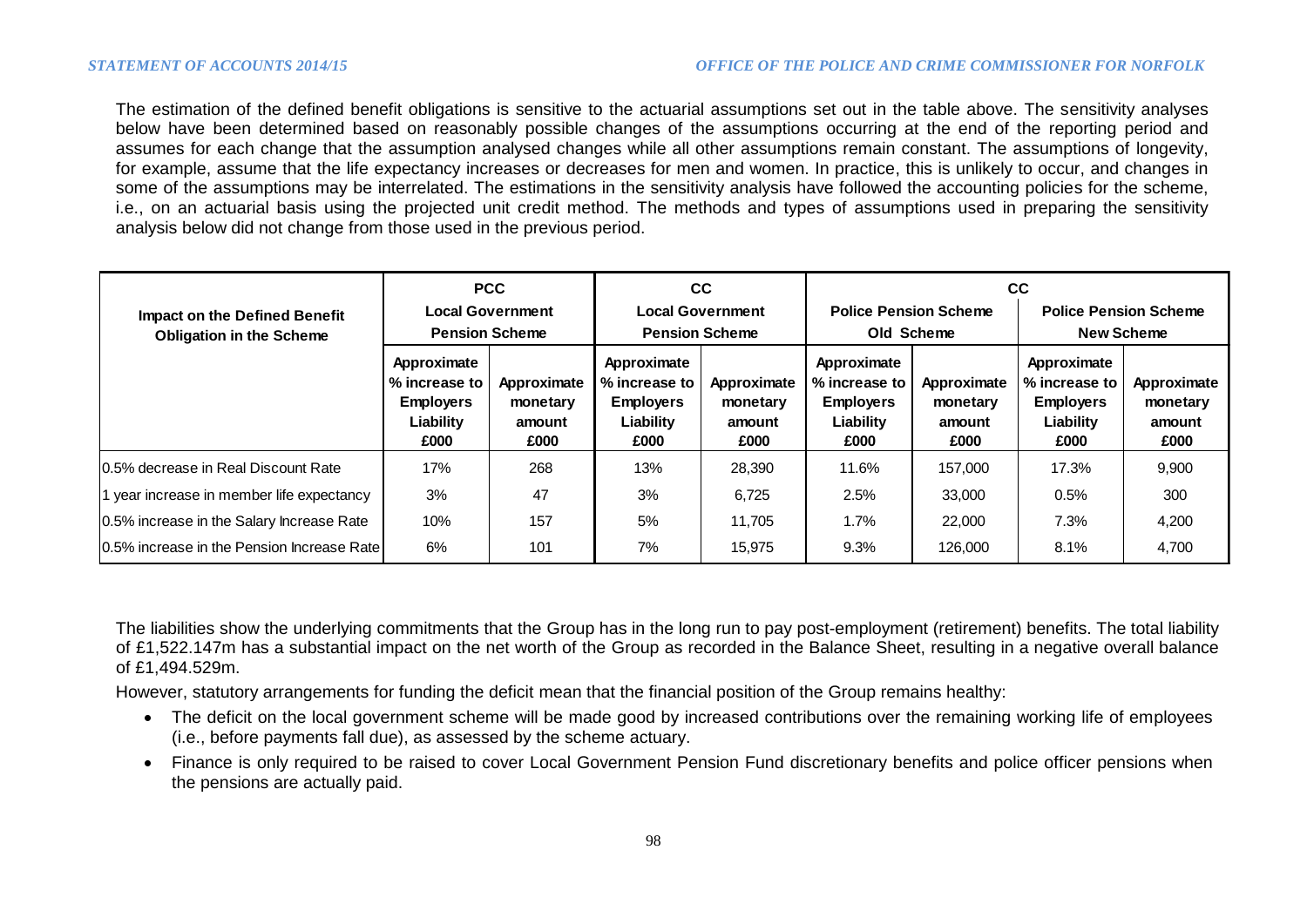#### Impact on the Group's cash flow

The objective of the scheme is to keep employers' contributions at as constant a rate as possible. In September 2010 the Local Government Pensions Fund Committee approved an employer contribution rate stabilisation mechanism which limits annual charges in the employer contribution rate payable to +/- 0.5% of pensionable pay. Following the triennial valuation of the pension fund as at 31 March 2010 by the Actuary, the expression of deficit recovery was changed from a percentage of the payroll to an annual amount due with effect from 1 April 2011. Deficit recovery contributions are expressed as an annual amount due (payable in twelve monthly instalments with the contribution pay over). The service contribution rate and annual deficit payment since 1 April 2011 along with the contribution rate to 31 March 2017 following the Triennial Valuation as at 31 March 2013 are shown in the following table.;

|                               | <b>Future Service</b><br><b>Contribution Rate</b><br>$\%$ | <b>Annual Deficit</b><br><b>Recovery Contribution</b><br>£000 |
|-------------------------------|-----------------------------------------------------------|---------------------------------------------------------------|
| 1 April 2011 to 31 March 2012 | 13%                                                       | 953                                                           |
| 1 April 2012 to 31 March 2013 | 13%                                                       | 1,128                                                         |
| 1 April 2013 to 31 March 2014 | 13%                                                       | 1,307                                                         |
| 1 April 2014 to 31 March 2015 | 13%                                                       | 1,553                                                         |
| 1 April 2015 to 31 March 2016 | 13%                                                       | 1,806                                                         |
| 1 April 2016 to 31 March 2017 | 13%                                                       | 2,128                                                         |

# **36. NATURE AND EXTENT OF RISKS ARISING FROM FINANCIAL INSTRUMENTS**

The PCC's activities expose it to a variety of financial risks:

- Credit Risk the possibility that other parties might fail to pay amounts due.
- Liquidity Risk the possibility that funds might not be available to meet commitments to make payments.
- Market Risk the possibility that financial loss might arise as a result of changes in such measures as interest rates and stock market movements.

The PCC's risk management programme focuses on the unpredictability of financial markets and seeks to minimise potential adverse effects on the resources available to fund the service. Risk Management is carried out within the Financial Services Department in liaison with the Chief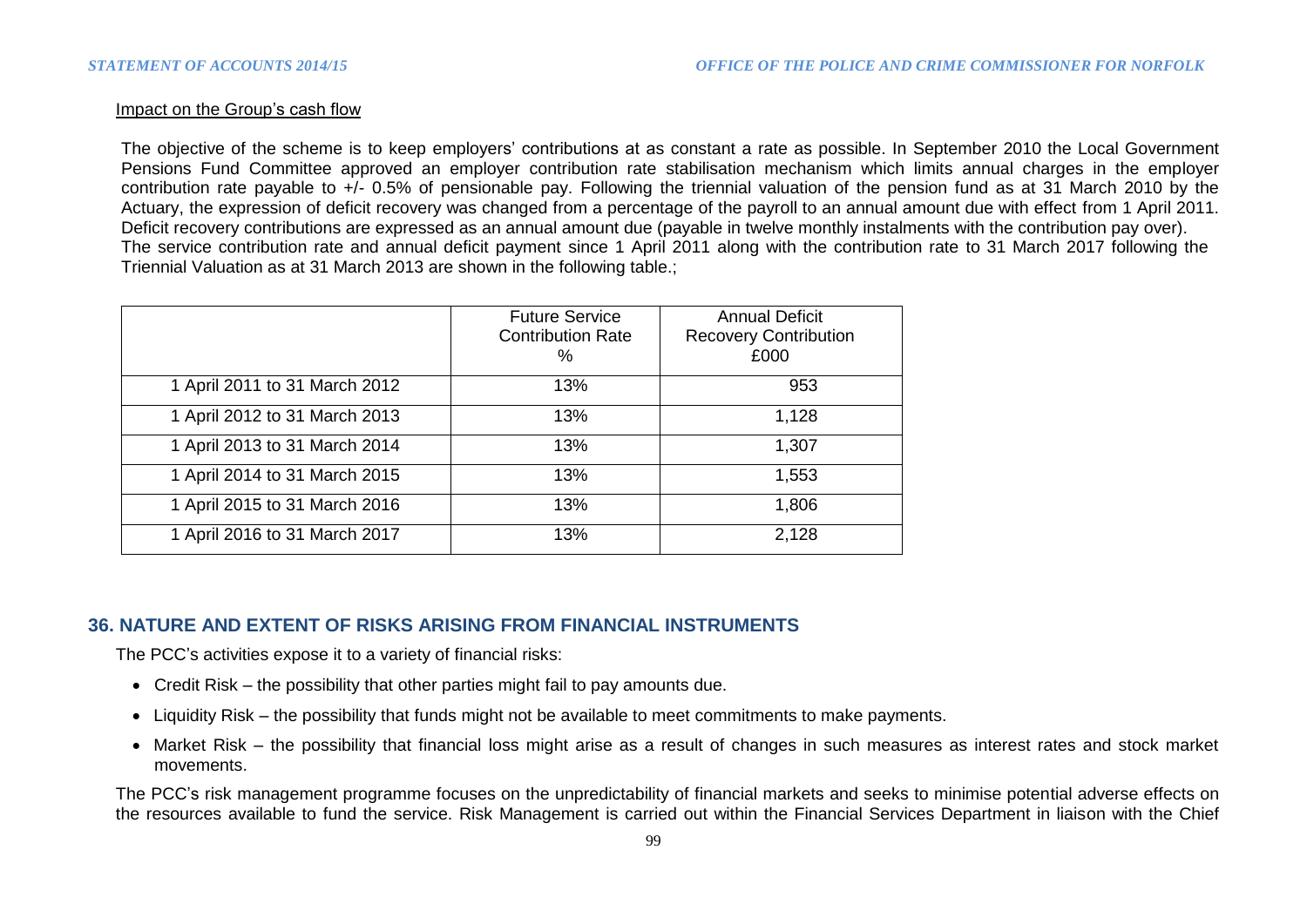Financial Officer, under policies approved by the PCC in the annual Treasury Management Strategy. The PCC provides written principles for overall risk management, as well as written policies covering specific areas, such as interest rate risk, credit risk and the investment of surplus cash.

#### Credit Risk

Credit risk arises from deposits with banks and financial institutions, as well as credit exposure to the PCCs customers.

The risk is minimised through the Annual Investment and Treasury Management Strategy, which requires that deposits are not made with financial institutions unless they meet identified minimum credit criteria. Deposits are made either on overnight or short term fixed deposits of less than 12 months with banks and financial institutions which have a high credit rating.

The PCC does not allow credit for customers and as at 31 March 2015 £0.517m (£0.180m in 2013/14) was past its due date for payment. These debts are actively chased according to the Debt Recovery and Write-Off Policy. The past due but not impaired amount is analysed by age as follows:

|                        | 31 March<br>2015<br>£000 | 31 March<br>2014<br>£000 |
|------------------------|--------------------------|--------------------------|
| Less than three months | 489                      | 156                      |
| Three to six months    | 4                        | 6                        |
| Six months to one year | 14                       | 0                        |
| More than one year     | 10                       | 18                       |
|                        | 517                      | 180                      |

#### Liquidity Risk

The PCC has a comprehensive cash flow management system that seeks to ensure that cash is available as needed. If unexpected movements happen, the PCC has ready access to borrowings from bank overdraft facilities, the money markets and the Public Works Loans Board (only for capital purposes). There is no significant risk that it will be unable to raise finance to meet commitments under financial instruments. Instead, the risk is that the PCC will be bound to replenish a significant proportion of borrowings at a time of unfavourable interest rates. The level of interest rates charged by the PWLB is linked to the rate at which the Government borrows and is usually significantly cheaper that the equivalent market loan.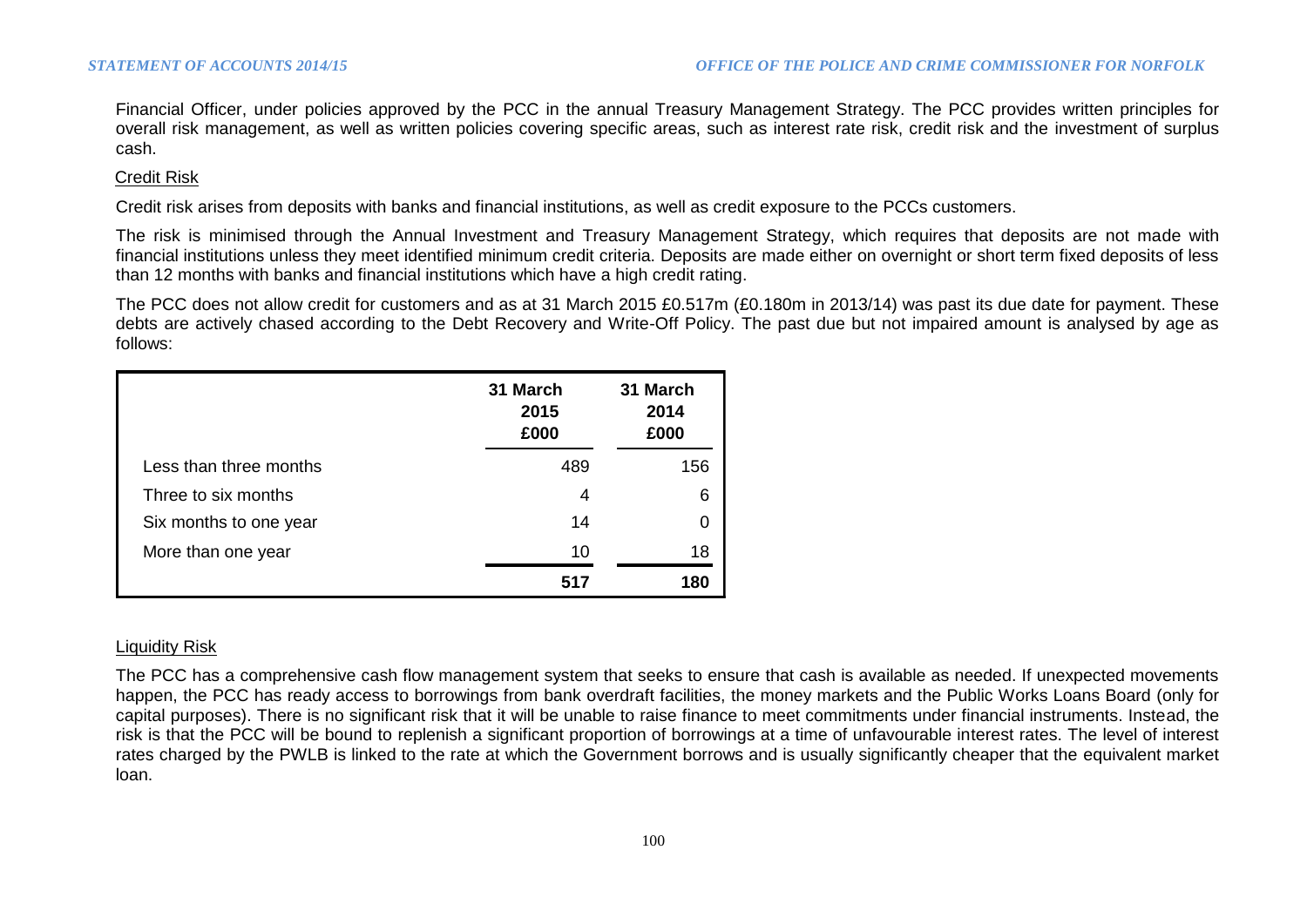The maturity of financial liabilities is as below:

|                                    | 31 March<br>2015<br>£000 | 31 March<br>2014<br>£000 |
|------------------------------------|--------------------------|--------------------------|
| Less than 1 year                   | 400                      | O                        |
| Between one and two years          | 0                        | 400                      |
| Between two and ten years          | 3,328                    | 1,650                    |
| Between ten and fifteen years      | 3,466                    | 5,144                    |
| Between fifteen and twenty years   | 2,344                    | 2,344                    |
| Between forty and forty five years | 3,623                    | 3,623                    |
|                                    | 13,161                   | 13,161                   |

A ruling of the former Department of the Environment, Transport and the Regions (DETR) states that the borrowing on loans transferred from Norfolk County Council is not borrowing for the purposes of the Local Government Housing Act 1989. Such loans are classified as transferred debt and have been shown as long term creditors (see related note 17 on page 57).

All trade and other payables are due to be paid in less than one year, except those relating to the 2 PFI schemes. See note 33 on pages 84 to 87.

#### Market Risk

Interest Rate Risk -

The PCC is exposed to risk in terms of exposure to interest rate movements on borrowings and investments. Movements in interest have a complex impact. For instance, a rise in interest rates would have the following effects:

- Borrowings at variable rates the interest expense charged to the Surplus or Deficit on the Provision of Services will rise
- Borrowing at fixed rates the fair value of the liabilities borrowings will fall
- Investments at variable rates the interest income credited to the Surplus or Deficit on the Provision of Services will rise
- $\bullet$  Investments at fixed rates  $-$  the fair value of the assets will fall.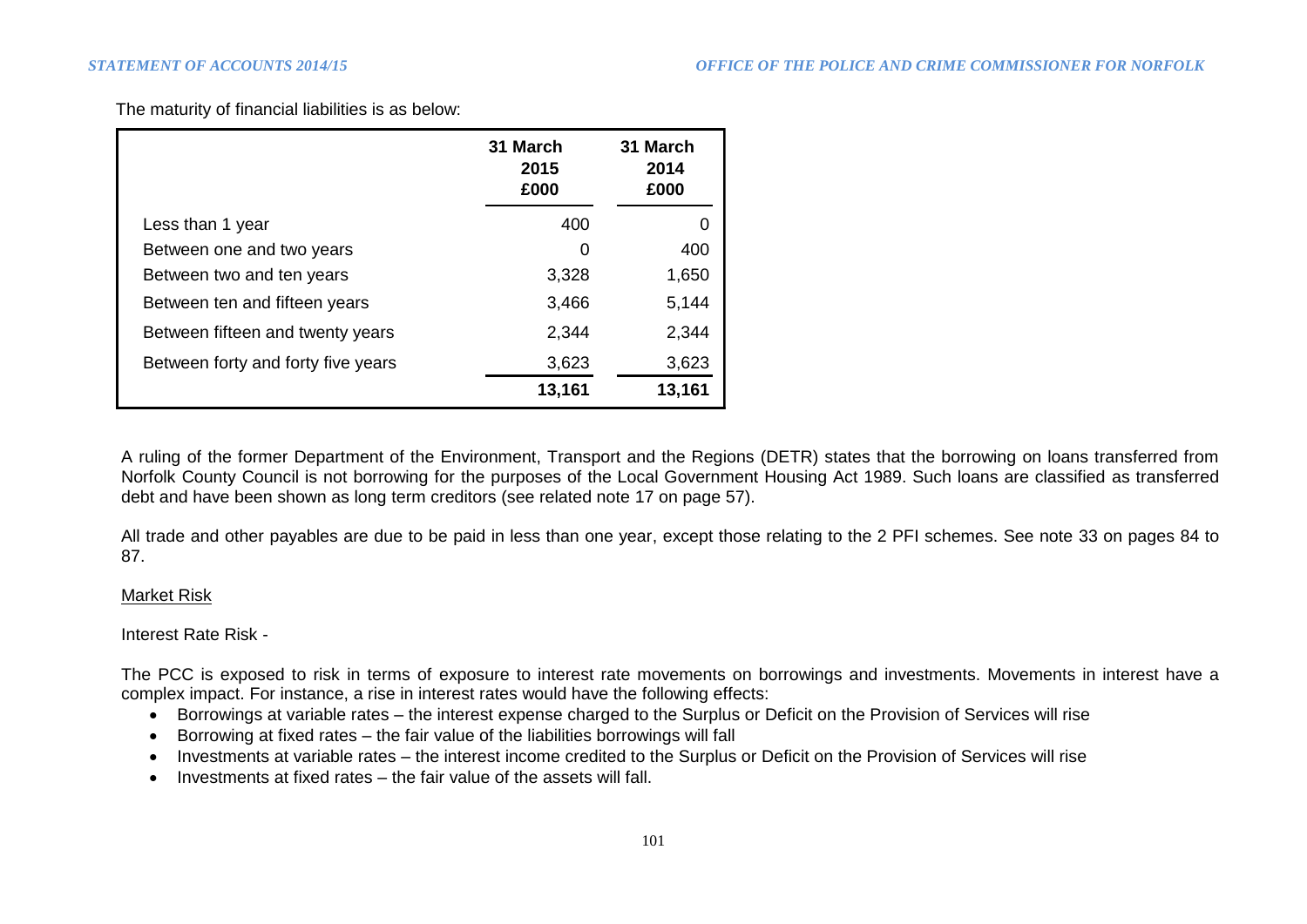All investments at fixed rates made by the PCC are for less than 12 months and as such the fair value is equal to the current carrying amount of the investment.

All borrowing is from the PWLB at fixed rates of interest. As transaction costs are not material the carrying value of the loan is recognised in the balance sheet at the outstanding amount of the loan. The fair value the PWLB portfolio is £20.442 in 2014/15 (£17,493m in 2013/14).

#### **Price risk:**

The PCC does not invest in equity shares and thus has no exposure to loss arising from movements in share value.

#### **Foreign exchange risk:**

The PCC has no financial assets or liabilities denominated in foreign currencies and thus have no exposure to loss arising from movements in exchange rates.

#### **37**. **PARTNERS AGAINST CRIME TASKFORCE (PACT)**

PACT was formed in 1996 and is registered as a company limited by guarantee and is a registered charity. The trading name is Norfolk Shrievalty Trust.

PACT is a broad based partnership uniting commerce, industry, public sector and people of Norfolk which delivers projects that reduce fear of crime across the County.

The Group (and previously Norfolk Police Authority) has supported PACT since its inception and from 2006-2007 by employing a police staff member and providing office accommodation at the OCC in Wymondham. The Group has agreed to fund this post in order to offer an opportunity to enhance influence and delivery of problem solving community priorities. The cost in 2014/15 was £34,175 (£33,916 in 2013/14).

#### **38. COUNCIL TAX**

The precept, which is paid over to the PCC by the Norfolk District Councils, is the money raised from Council Tax to provide funding towards the net budget. The net amount comprises money due for the year, adjusted for surpluses or deficits on the District Council collection fund for previous years. Details of the amounts received and owed from/ (to) each of the District Councils (billing authorities) are shown in the table below.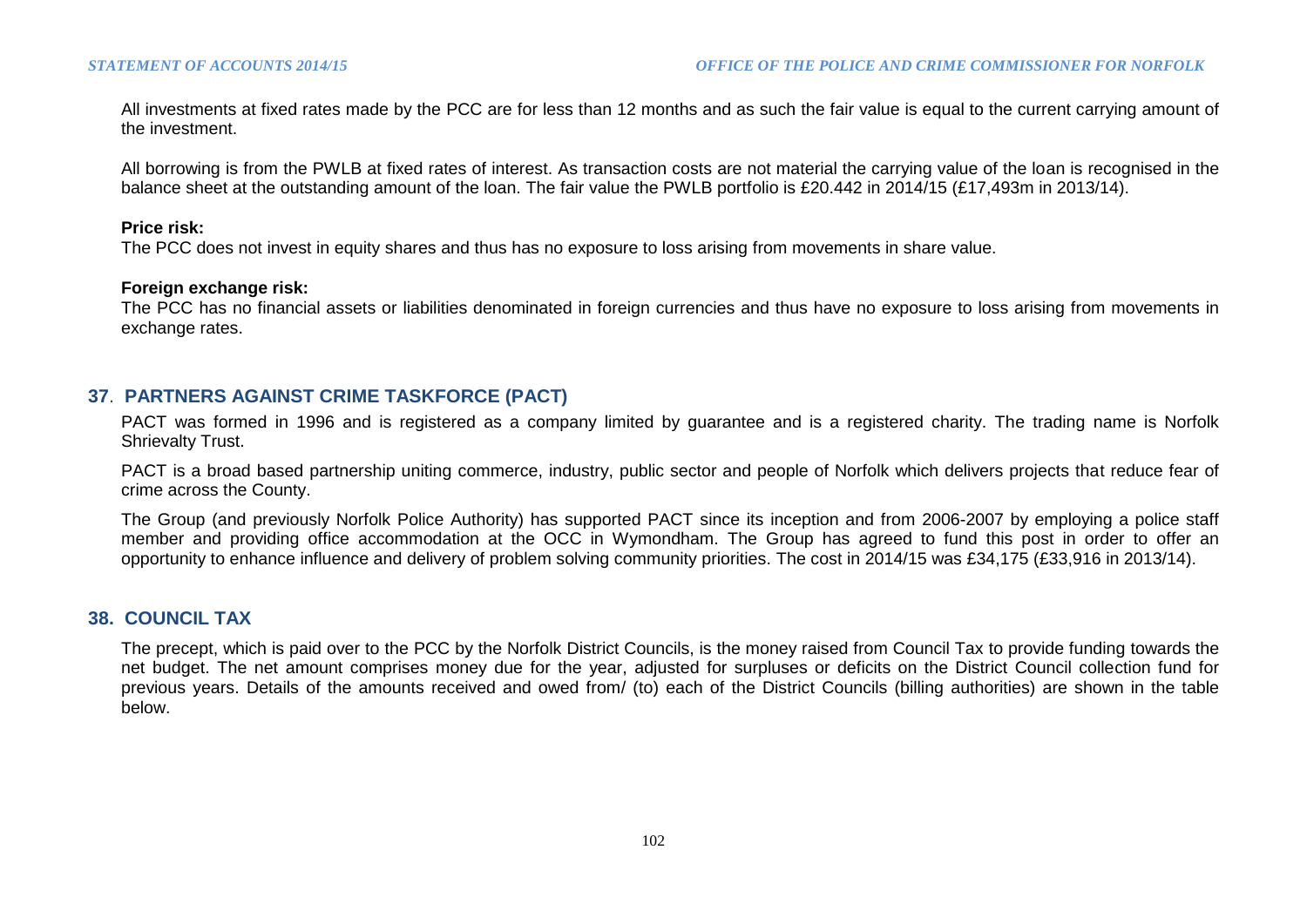| <b>Billing Authority</b>  | <b>Precept</b><br><b>Received</b><br>In year<br>£000 | 2014/15<br><b>Adjustment</b><br>for Accrued<br><b>Amount</b><br>£000 | Income &<br><b>Expenditure</b><br><b>Account Total</b><br>£000 | <b>Precept</b><br><b>Received</b><br>In year<br>£000 | 2013/14<br><b>Adjustment</b><br>for Accrued<br>Amount<br>£000 | Income &<br><b>Expenditure</b><br><b>Account Total</b><br>£000 |
|---------------------------|------------------------------------------------------|----------------------------------------------------------------------|----------------------------------------------------------------|------------------------------------------------------|---------------------------------------------------------------|----------------------------------------------------------------|
| <b>Breckland</b>          | 7,773                                                | 400                                                                  | 8,173                                                          | 7,502                                                | 280                                                           | 7,782                                                          |
| <b>Broadland</b>          | 8,683                                                | 101                                                                  | 8,784                                                          | 8,524                                                | (36)                                                          | 8,488                                                          |
| Kings Lynn & West Norfolk | 9,931                                                | (158)                                                                | 9,773                                                          | 9,410                                                | (1)                                                           | 9,409                                                          |
| <b>Norwich</b>            | 6,782                                                | 214                                                                  | 6,996                                                          | 6,593                                                | 58                                                            | 6,651                                                          |
| <b>Great Yarmouth</b>     | 5,371                                                | 3                                                                    | 5,374                                                          | 5,160                                                | 24                                                            | 5,184                                                          |
| North Norfolk             | 7,643                                                | 74                                                                   | 7,717                                                          | 7,340                                                | 110                                                           | 7,450                                                          |
| South Norfolk             | 8,943                                                | 231                                                                  | 9,174                                                          | 8,523                                                | 60                                                            | 8,583                                                          |
| <b>Total Council Tax</b>  | 55,126                                               | 865                                                                  | 55,991                                                         | 53,052                                               | 495                                                           | 53,547                                                         |

The Council Tax income included in the Comprehensive Income and Expenditure Statement for the year is the accrued income for the year. The difference between the income included in the Comprehensive Income and Expenditure Statement and the amount required to be credited to the General Fund has been taken to the Collection Fund Adjustment Account through the Movement in Reserves Statement, see note 21 on pages 60, 63 and 64.

The following table shows the movements which have been included in the Balance Sheet.

|                                     | 2014/15<br>£000 | 2013/14<br>£000 |
|-------------------------------------|-----------------|-----------------|
| <b>Council Tax Arrears</b>          | 3,084           | 2,853           |
| <b>Allowance for Doubtful Debts</b> | (1, 418)        | (1, 422)        |
| <b>Council Tax Prepayments</b>      | (924)           | (865)           |
| Cash                                | 1,264           | 575             |
| <b>Collection Fund Deficit</b>      | (2,006)         | (1,141          |

The figure for doubtful debts has been estimated by the 7 District Councils based on past experience. The effect of the accuracy in these assumptions cannot be measured.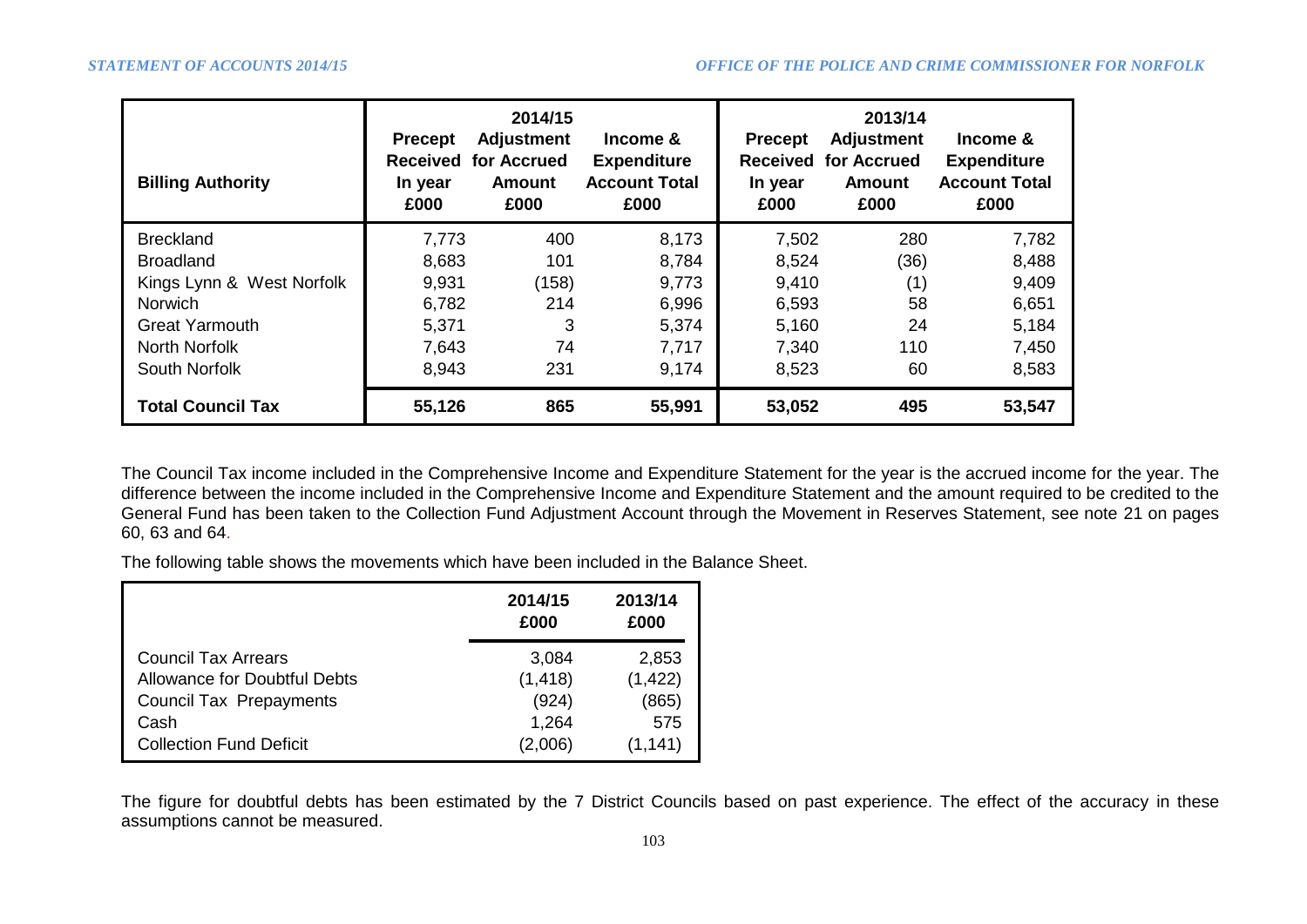# **39. JOINTLY CONTROLLED OPERATIONS AND JOINTLY CONTROLLED ASSETS**

#### **Norfolk and Suffolk Joint Arrangements -**

The Group has collaborative agreements with Suffolk PCC and Constabulary which are classed as 'Jointly Controlled Operations'.

In 2014/15 the collaborative agreements with Suffolk increased to include the following,

- Protective Services Major Incident Team, Source Handling, Special Branch, Economic Crime Team, Witness Protection, Dog Section, Firearms Licensing Unit and Heads of Joint Departments
- Justice Services Crime Investigation Unit and Custody and Head of Joint Department
- Business Support Strategic Change, Human Resource Management, Corporate Communications, Estates and Facilities, Finance, Procurement and Supplies, Performance and Analysis, Information Management, Professional Standards, ICT, Operational Business Support and Transport.

The cost sharing ratio agreed between Norfolk and Suffolk PCC's is 56.5:43.5 determined on the basis of a comparison of the overall approved Net Revenue Expenditure budgets for each County.

|                | <b>Protective</b><br><b>Services</b><br>£000 | <b>Justice</b><br><b>Services</b><br>£000 | 2014/15<br><b>Business</b><br><b>Support</b><br>£000 | <b>Total</b><br>£000 | <b>Protective</b><br><b>Services</b><br>£000 | <b>Justice</b><br><b>Services</b><br>£000 | 2013/14<br><b>Business</b><br><b>Support</b><br>£000 | <b>Total</b><br>£000 |
|----------------|----------------------------------------------|-------------------------------------------|------------------------------------------------------|----------------------|----------------------------------------------|-------------------------------------------|------------------------------------------------------|----------------------|
| <b>Norfolk</b> | 19,297                                       | 11,651                                    | 21,505                                               | 52,453               | 20,088                                       | 9,933                                     | 20,359                                               | 50,380               |
| <b>Suffolk</b> | 14,860                                       | 8,970                                     | 16,552                                               | 40,382               | 15,466                                       | 7,648                                     | 15,674                                               | 38,788               |
| <b>Total</b>   | 34,157                                       | 20,621                                    | 38,057                                               | 92,835               | 35,554                                       | 17,581                                    | 36,033                                               | 89,168               |

The following details the joint expenditure;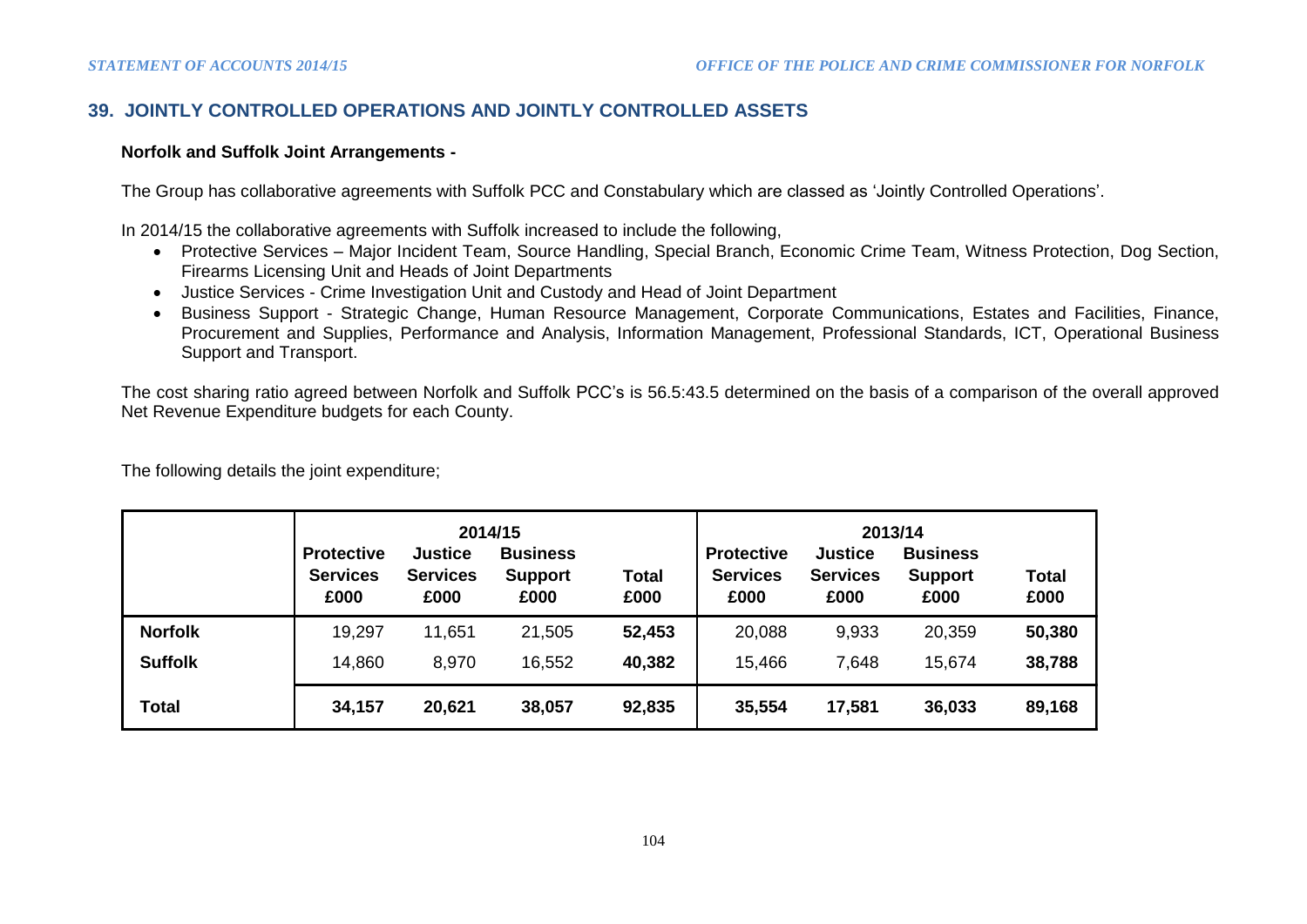#### **ERSOU Joint Arrangements –**

The Eastern Region Special Operations Unit (ERSOU) was established on 1 April 2010 as a joint arrangement between 6 police forces: Bedfordshire, Cambridgeshire, Essex, Hertfordshire, Norfolk and Suffolk. The unit provides a single serious and organised crime unit for the eastern region.

ERSOU is run by a management board where all forces are equally represented and decisions are made with the unanimous consent of all forces. Therefore each forces share of assets, liabilities and expenditure are consolidated into their own financial statement. In 2014/15 the Norfolk underspend of £0.014m has been retained in reserves.

The Income and Expenditure Statement for the units is detailed in the following table:

| 2014/15                  | <b>Bedfordshire</b><br>£000 | Cambridgeshire<br>£000 | <b>Essex</b><br>£000 | <b>Hertfordshire</b><br>£000 | <b>Norfolk</b><br>£000 | <b>Suffolk</b><br>£000 | <b>Total</b><br>£000 |
|--------------------------|-----------------------------|------------------------|----------------------|------------------------------|------------------------|------------------------|----------------------|
| Home Office Grant        | (351)                       | (453)                  | (544)                | (641)                        | (511)                  | (391)                  | (2,891)              |
| <b>Running Costs</b>     | 1,558                       | 2,008                  | 952                  | 2,847                        | 2267                   | 1,732                  | 11,364               |
| Depreciation             | 51                          | 67                     | 20                   | 95                           | 76                     | 58                     | 367                  |
| <b>Surplus / Deficit</b> | 1,258                       | 1,622                  | 428                  | 2,301                        | 1,832                  | 1,399                  | 8,840                |

| <b>Restated 2013/14</b><br>(Comparator) | <b>Bedfordshire</b><br>£000 | Cambridgeshire<br>£000 | <b>Essex</b><br>£000 | <b>Hertfordshire</b><br>£000 | <b>Norfolk</b><br>£000 | <b>Suffolk</b><br>£000 | Total<br>£000 |
|-----------------------------------------|-----------------------------|------------------------|----------------------|------------------------------|------------------------|------------------------|---------------|
| Home Office Grant                       | (151)                       | (192)                  | (187)                | (278)                        | (219)                  | (168)                  | (1, 195)      |
| <b>Running Costs</b>                    | 1,136                       | 1,074                  | 444                  | .654                         | 1,226                  | 938                    | 6,472         |
| Depreciation                            | 43                          | 39                     | 33                   | 69                           | 44                     | 34                     | 262           |
| <b>Surplus / Deficit</b>                | 1,028                       | 921                    | 290                  | 1,445                        | 1,051                  | 804                    | 5,539         |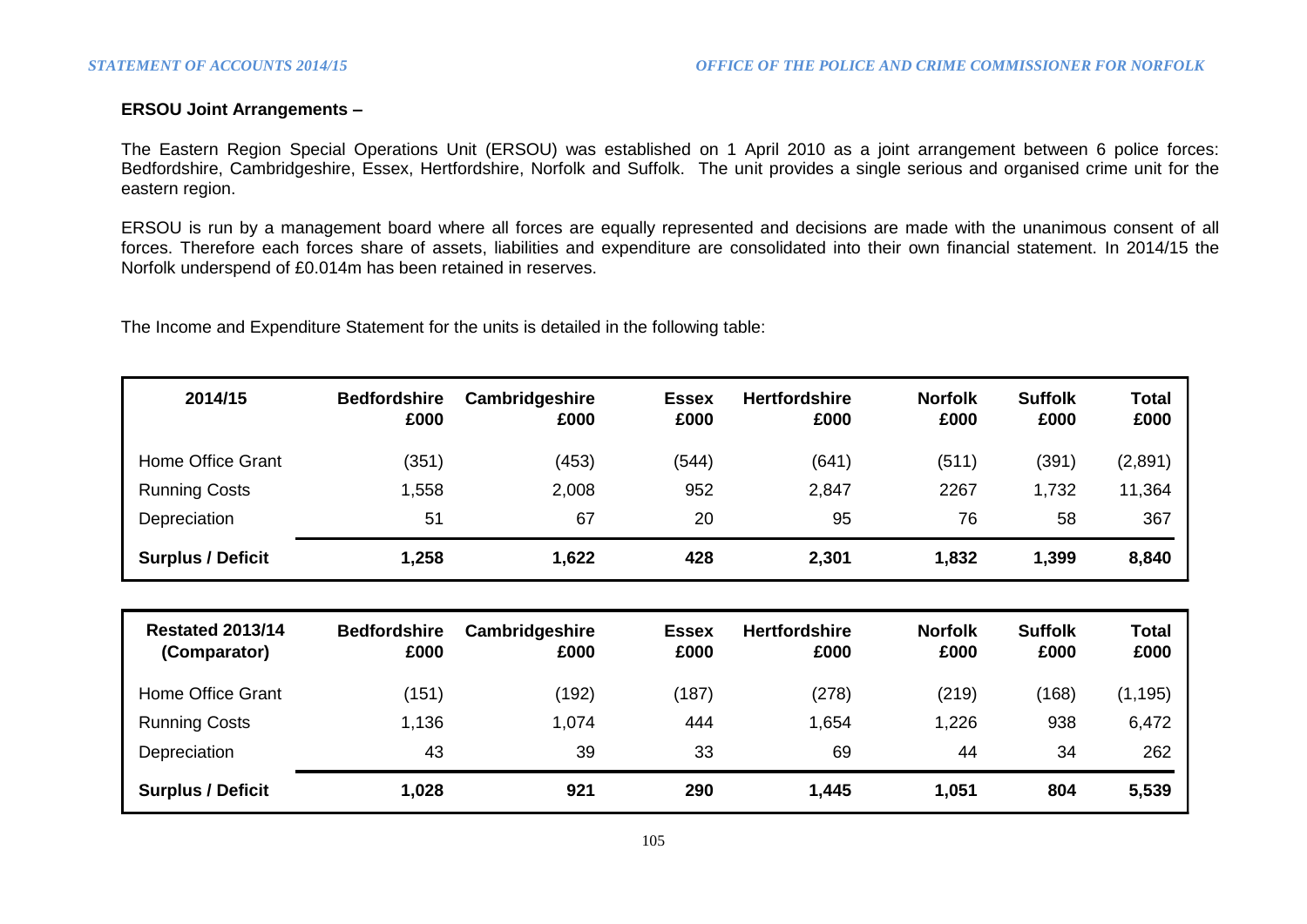## **NORFOLK POLICE OFFICER PENSION FUND ACCOUNT**

#### **Introduction**

This section summarises the accounts of the Norfolk Police Officer Pension Fund for the year ending 31 March 2015.

The accounts of the Pension Fund have been prepared in accordance with the relevant accounting policies as detailed in the Statement of Accounting Policies on pages 14 to 30.

#### **Summary of Arrangements**

The Group is responsible for paying the pensions of officers in accordance with the Police Pension Regulations 1987 and 2006.

The 2006 pension scheme was introduced for new officers joining the service. Pension arrangements for officers already employed by the service continue under the old scheme, unless they elect to transfer to the new scheme.

Funding arrangements for both schemes require the Group to set up a new police pension fund account established under the Police Pension Fund Regulations 2007. Contributions from the Group (employer) and officers are paid into the account. Employees' and employer's contribution levels are based on percentages of pensionable pay set nationally by the Home Office following consultation with the Government Actuary's Department. The current rate of 24.2% was effective from 1 April 2008. Pension payments are made from the account, except for injury awards, which are funded by the PCC.

#### **Grant Arrangements**

The Police Pension Schemes are unfunded, defined benefit schemes which means there are no investment assets built up to meet the pensions liabilities, and cash has to be generated to meet actual pensions payments as they eventually fall due. The account is topped up by the Home Office if the contributions are insufficient to meet the cost of pension payments and the account balanced to nil at the 31 March. The underlying principle is that employer and officer contributions together will meet the full costs of pension liabilities being accrued by serving officers while Central Government provides for the costs of pensions paid to retired officers and their dependants. Should there be a surplus in the account this is repaid to the Home Office.

#### **Pension Administration**

The Group is responsible for the administration and payment of police officer pensions in accordance with the Police Pension Regulations 1987 (old pension scheme) and 2006 (new pension scheme). The new arrangements have no impact on the benefit structure of the police pension schemes.

#### **Long Term Pension Liability**

The long term pension liability as shown in the CC Balance Sheet (see pages 9 to 11) is £1,522m (£1,296m in 2013/14). See also Note 35 on pages 89 to 99.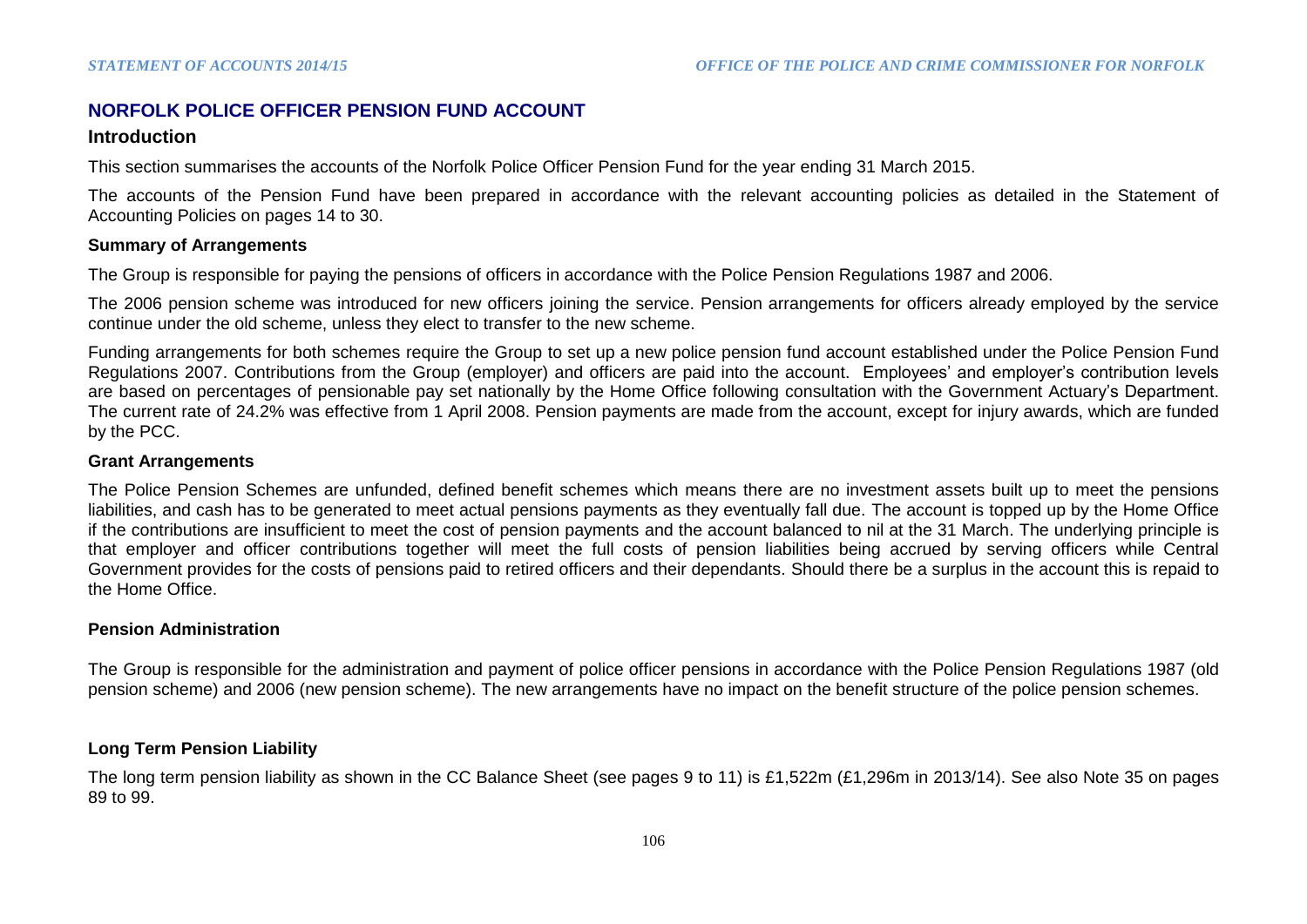# **Norfolk Police Officer Pension Fund Account for the year ended 31 March 2015**

| <b>POLICE PENSION FUND ACCOUNT</b>                                                                                      | Old<br><b>Scheme</b><br>£000 | 2014/15<br><b>New</b><br><b>Scheme</b><br>£000 | <b>Total</b><br>£000      | <b>Old</b><br><b>Scheme</b><br>£000 | 2013/14<br><b>New</b><br><b>Scheme</b><br>£000 | <b>Total</b><br>£000       |
|-------------------------------------------------------------------------------------------------------------------------|------------------------------|------------------------------------------------|---------------------------|-------------------------------------|------------------------------------------------|----------------------------|
| <b>Contributions Receiveable</b><br>From Employer                                                                       |                              |                                                |                           |                                     |                                                |                            |
| Contributions at 24.2% of pensionable pay<br><b>Early Retirements</b><br><b>Officers contributions</b>                  | 10,557<br>1,116<br>5,938     | 2,897<br>1,629                                 | 13,454<br>1,116<br>7,567  | 10,892<br>330<br>5,852              | 2,612<br>1,403                                 | 13,504<br>330<br>7,255     |
| Transfers In from other pension bodies                                                                                  | 73                           | 177                                            | 250                       | 153                                 | 454                                            | 607                        |
| <b>Benefits Payable</b><br>Pensions<br><b>Commutations &amp; Lump Sum Retirement Benefits</b><br>Lump Sum Death Benefit | (31,060)<br>(7, 563)         | (5)<br>(32)                                    | (31,065)<br>(7, 595)<br>0 | (29, 312)<br>(6, 152)               | (5)<br>(29)                                    | (29, 317)<br>(6, 181)<br>0 |
| Payments to and on account of leavers<br><b>Refund of Contributions</b><br>Transfers out to other pension bodies        | (294)                        | (10)                                           | (10)<br>(294)             |                                     | (4)                                            | (4)<br>0                   |
| Net amount payable for the year                                                                                         | (21, 233)                    | 4,656                                          | (16, 577)                 | (18, 237)                           | 4,431                                          | (13, 806)                  |
| <b>Additional Contributions from the Group / PCC</b>                                                                    |                              |                                                | 16,577                    |                                     |                                                | 13,806                     |
| Net balance for the year                                                                                                |                              |                                                | 0                         |                                     |                                                | 0                          |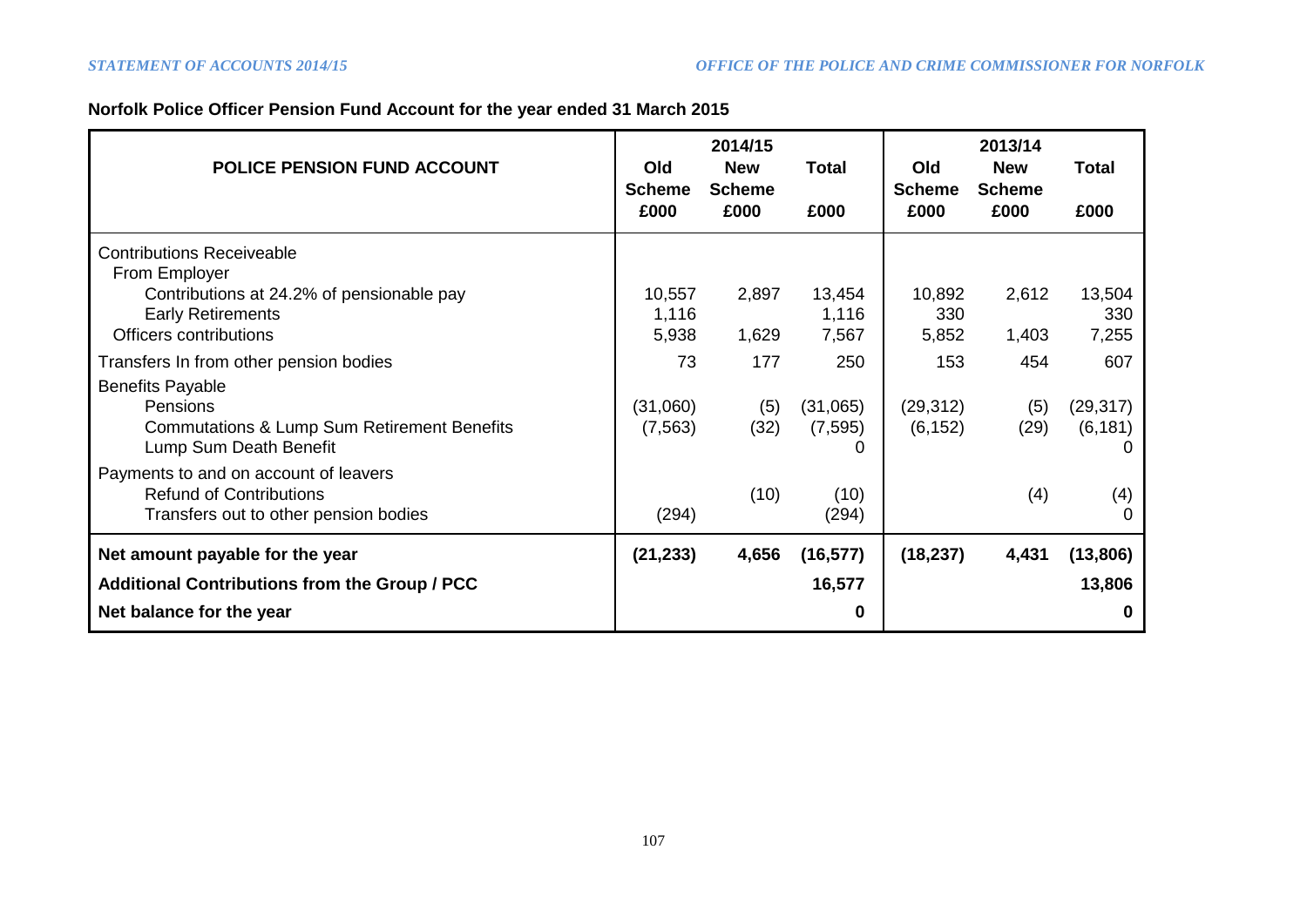# **Pension Fund Net Assets Statement at 31 March 2015**

| <b>NET ASSETS STATEMENT</b>          | 2014/15<br>£000 | 2013/14<br>£000 |
|--------------------------------------|-----------------|-----------------|
| <b>Current Assets</b>                |                 |                 |
| Contributions due from the Group/CC  | 0               |                 |
| Funding to meet deficit due from PCC | 0               |                 |
| Recoverable overpayments of pensions | 0               |                 |
| <b>Current Liabilities</b>           |                 |                 |
| Unpaid pensions benefit              | 0               |                 |
| Surplus for year owing to PCC        | O               |                 |
|                                      | N               |                 |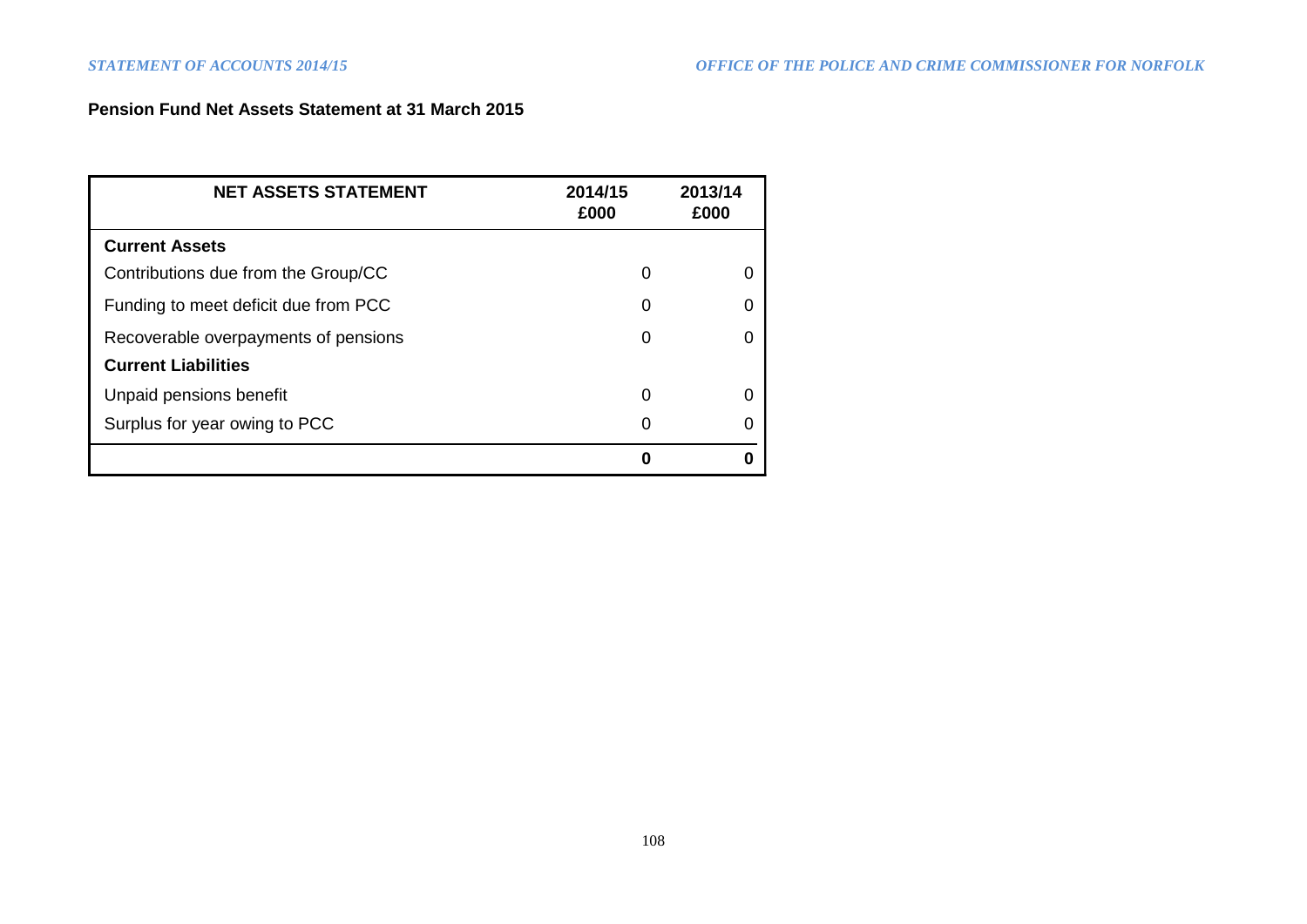# **GLOSSARY OF TERMS**

#### ACCRUAL ACCOUNTING

The inclusion of income and expenditure in the accounts for the period in which they are earned or incurred, rather than the period in which the cash is received or bills paid.

#### AGENCY ARRANGEMENTS

Services that are performed by or for another Authority or Public Body, where the Agent is reimbursed for the cost of the work done.

ASSET

An item owned by the Group, which has a value, for example, land & buildings, vehicles, equipment, cash.

#### BUDGET

The statement of the Group's policy expressed in financial terms usually for the current or forthcoming financial year. The Revenue Budget covers running expenses (see revenue expenditure), and the Capital Budget plans for asset acquisitions and replacements (see capital expenditure).

### CAPITAL EXPENDITURE

Expenditure on the acquisition, creation or enhancement of a non-current / fixed asset that lasts normally for more than one year or expenditure that adds to the life or value of an existing non-current asset.

#### CAPITAL GRANTS RECEIPTS IN ADVANCE

The amount of unused capital grants and contributions held for future capital purposes.

#### CAPITAL RECEIPTS

Monies received for the sale of assets, which may be used to finance new capital expenditure or to repay outstanding loan debt as laid down within rules set by Central Government.

#### CIPFA

The Chartered Institute of Public Finance and Accountancy. This is the professional body responsible for accountants working in the public service. The Institute provides financial and statistical information on local government and public finance matters. CIPFA is a privately funded body with charitable status.

#### COMPREHENSIVE INCOME AND EXPENDITURE STATEMENT

The document replaces the income and expenditure account and records the income and expenditure for the year on an accruals basis.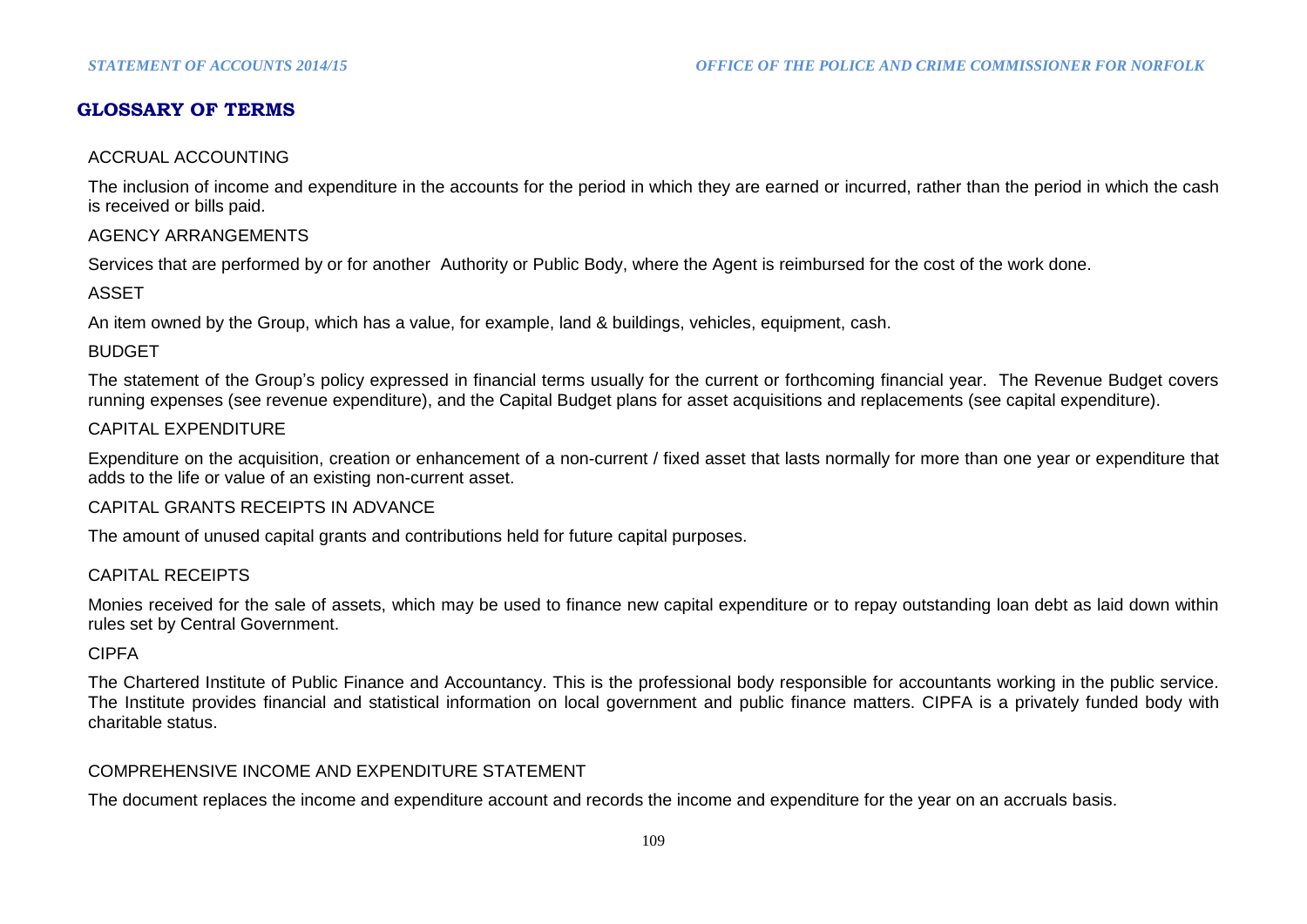## COLLECTION FUND

District Councils estimate the extent to which they will successfully collect Council Tax in their area. Any surplus or deficit resulting from actual collections is carried forward to the next financial year.

#### **CREDITORS**

Amounts owed by the Group for goods and services provided for which payment has not been made at the end of the financial year.

#### DE MINIMIS

The level of expenditure below which assets will not be classified as non-current assets.

## **DEBTORS**

Sums of money due to the Group but not received at the end of the financial year.

### DEPRECIATION

The measure of the wearing out, consumption, or other reduction in the useful economic life of a fixed asset.

#### FAIR VALUE

Used as an estimate of the market value of an asset (or liability) for which a market price cannot be determined (usually because there is no established market for the asset).

#### FINANCIAL REGULATIONS

A written code of procedures intended to provide a framework for proper financial management.

FINANCIAL YEAR The period covered by a set of financial accounts - the financial year commences 1 April and finishes 31 March the following year.

#### FINANCIAL REPORTING STANDARDS (FRS)

These standards are developed by the Accounting Standards Board and regulate the preparation and presentation of financial statements. Any material departures from these standards should be disclosed in notes to the accounts.

## FINANCE AND OPERATING LEASE

A finance lease transfers all of the risks and rewards of ownership of a fixed asset to the lessee. If these leases are used, the assets acquired have to be included within the fixed assets in the balance sheet at the market value of the asset involved. With an operating lease the ownership of the asset remains with the leasing company and an annual rent is charged to the Group's revenue account.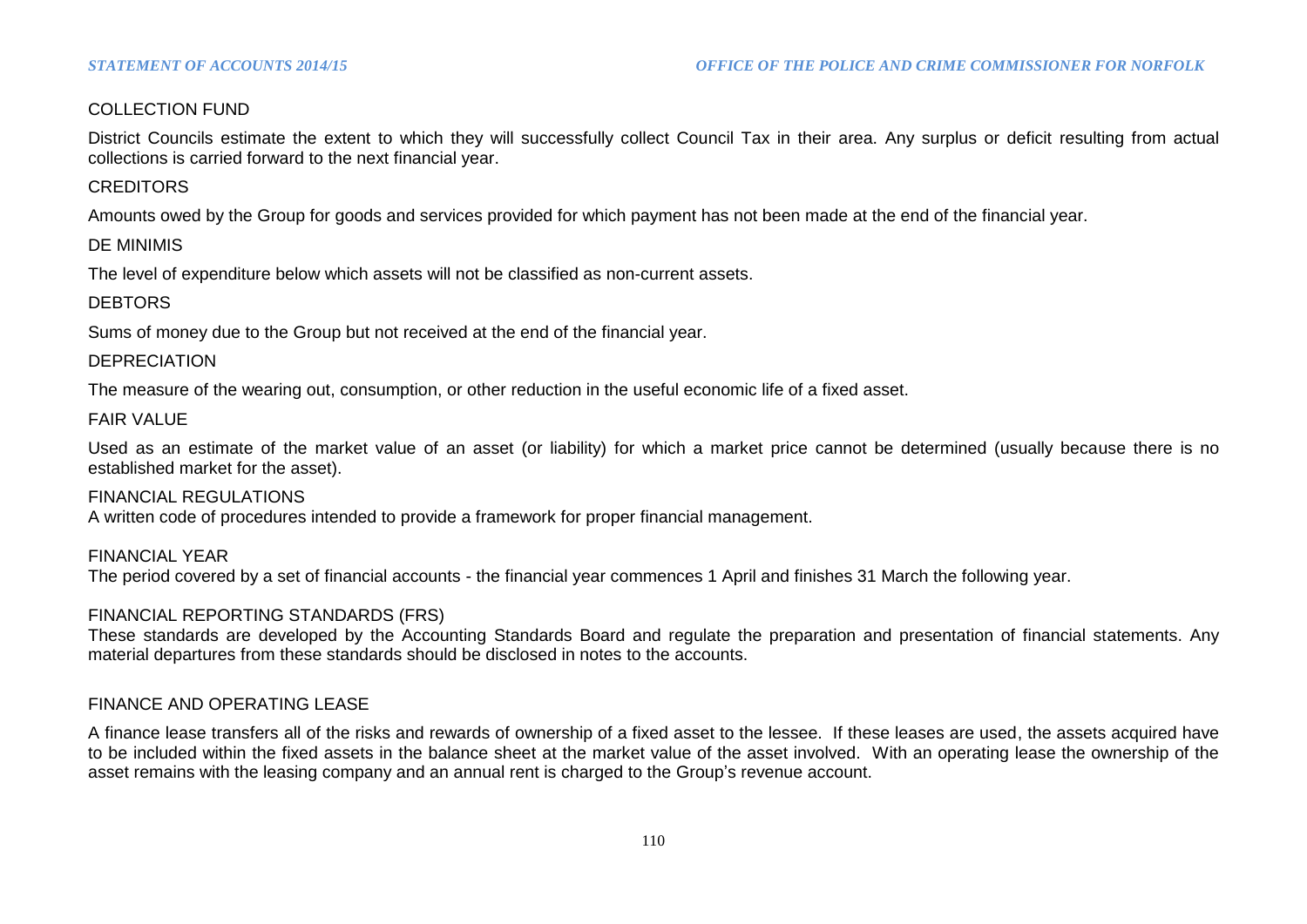## GOVERNMENT GRANTS

Grants paid by the Government. These can be for general expenditure or for a particular initiative.

# IMPAIRMENT

A reduction in the value of a non-current asset below its carrying amount on the balance sheet.

# INTANGIBLE ASSETS

Intangible assets are assets that do not have physical substance but are identifiable and are controlled by the Group through custody or legal rights.

## INVENTORY

The amount of unused or unconsumed stock held in expectation of future use. When it will not be used until later, it is appropriate to carry forward the amount that will be used when the need arises.

### MINIMUM REVENUE PROVISION (MRP)

The minimum sum which must be charged to the Group's revenue account each year to provide for the repayment of loans. This ensures that the PCC makes a satisfactory annual provision for loan repayments.

### NET BOOK VALUE

The amount at which non-current assets are included in the balance sheet, meaning their historical cost or current value less the cumulative amounts allowed for depreciation.

#### NON CURRENT ASSETS

Assets that yield benefits to the Group and the services it provides for a period of more than one year.

## **OUTTURN**

The actual amount spent in the financial year.

#### POLICE ACCOUNTABILITY PANEL

The Police Accountability Panel meets bi-monthly and the purpose of the meeting is to hold the Chief Constable to account and to enable issues to be discussed and decisions to be made in public.

## PENSION FUND

A fund that makes pension payments on the retirement of its participants.

## POLICE GRANT

From 1 April 1995 police grant has been allocated by the Home Office as a source of funding using highly complex needs based formula.